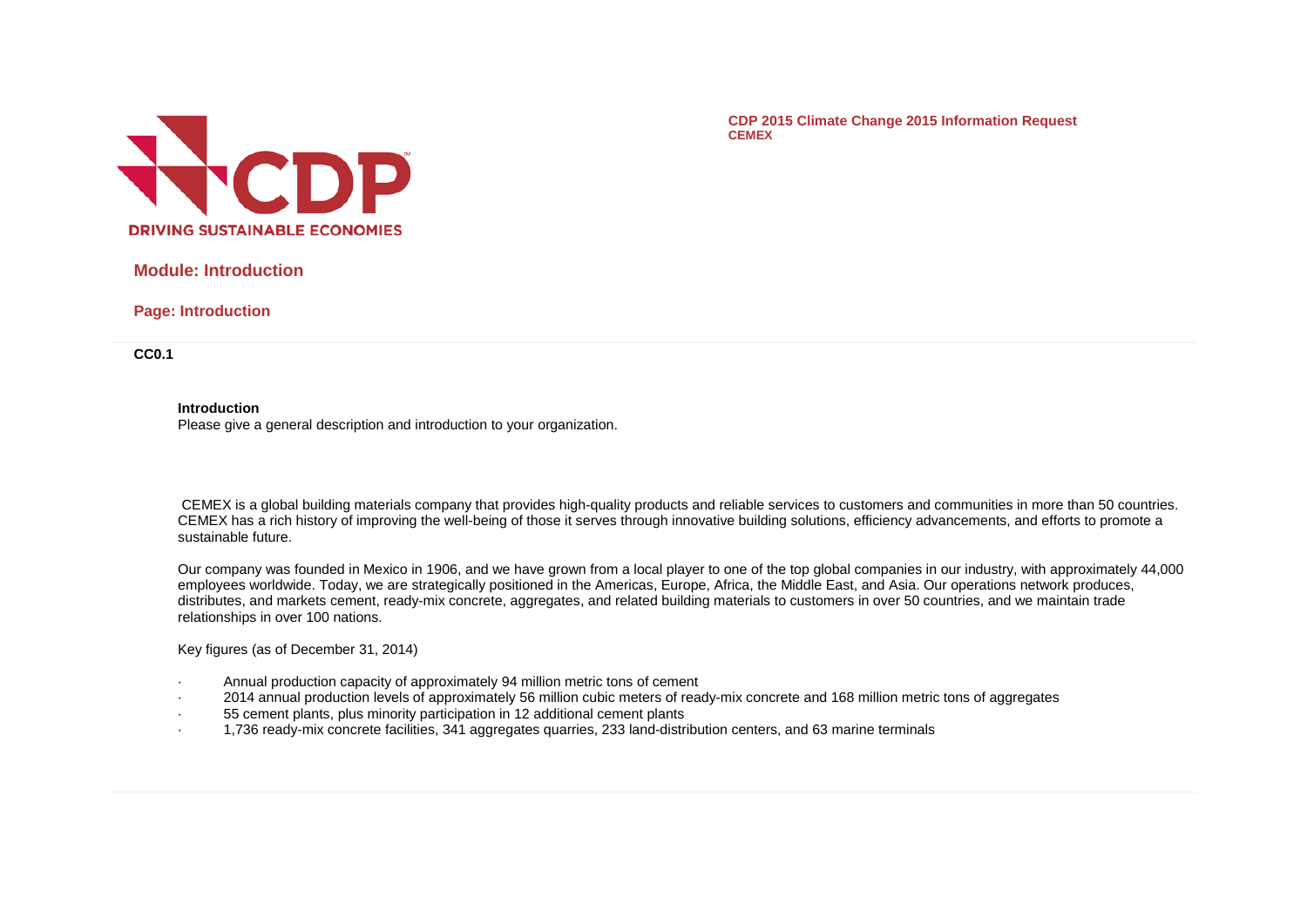#### **Reporting Year**

Please state the start and end date of the year for which you are reporting data.

The current reporting year is the latest/most recent 12-month period for which data is reported. Enter the dates of this year first.

We request data for more than one reporting period for some emission accounting questions. Please provide data for the three years prior to the current reporting year if you have not provided this information before, or if this is the first time you have answered a CDP information request. (This does not apply if you have been offered and selected the option of answering the shorter questionnaire). If you are going to provide additional years of data, please give the dates of those reporting periods here. Work backwards from the most recent reporting year.

Please enter dates in following format: day(DD)/month(MM)/year(YYYY) (i.e. 31/01/2001).

**Enter Periods that will be disclosed**

Wed 01 Jan 2014 - Wed 31 Dec 2014

#### **CC0.3**

### **Country list configuration**

Please select the countries for which you will be supplying data. If you are responding to the Electric Utilities module, this selection will be carried forward to assist you in completing your response.

### **Select country**

| Austria            |
|--------------------|
| Bangladesh         |
| Colombia           |
| Costa Rica         |
| Croatia            |
| Czech Republic     |
| Dominican Republic |

### **CC0.2**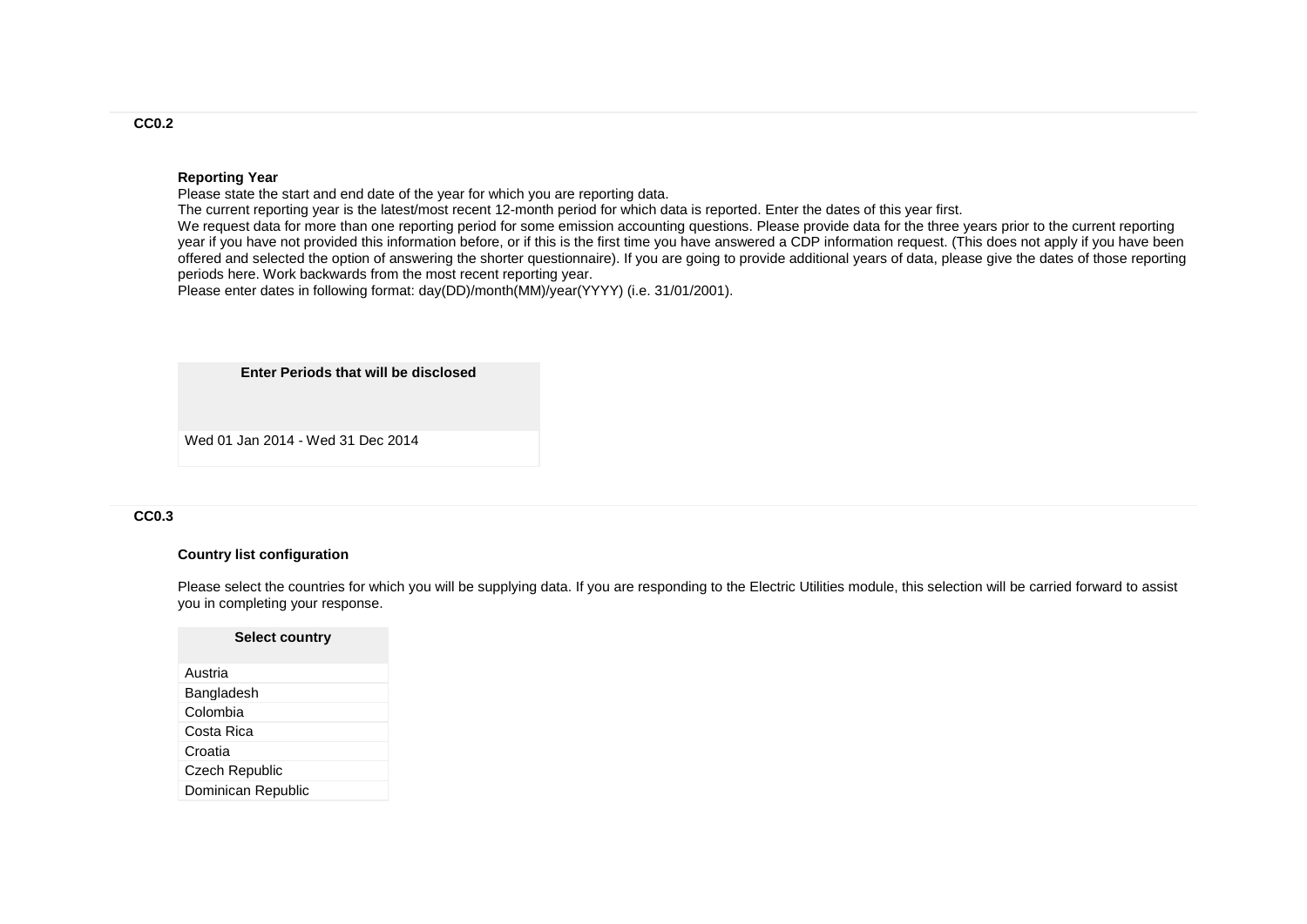# **Select country** Egypt France Germany Guatemala Hungary Ireland Latvia Israel Malaysia Mexico Nicaragua Panama Philippines Poland Puerto Rico Spain Thailand United Arab Emirates United Kingdom United States of America

# **CC0.4**

## **Currency selection**

Please select the currency in which you would like to submit your response. All financial information contained in the response should be in this currency.

USD(\$)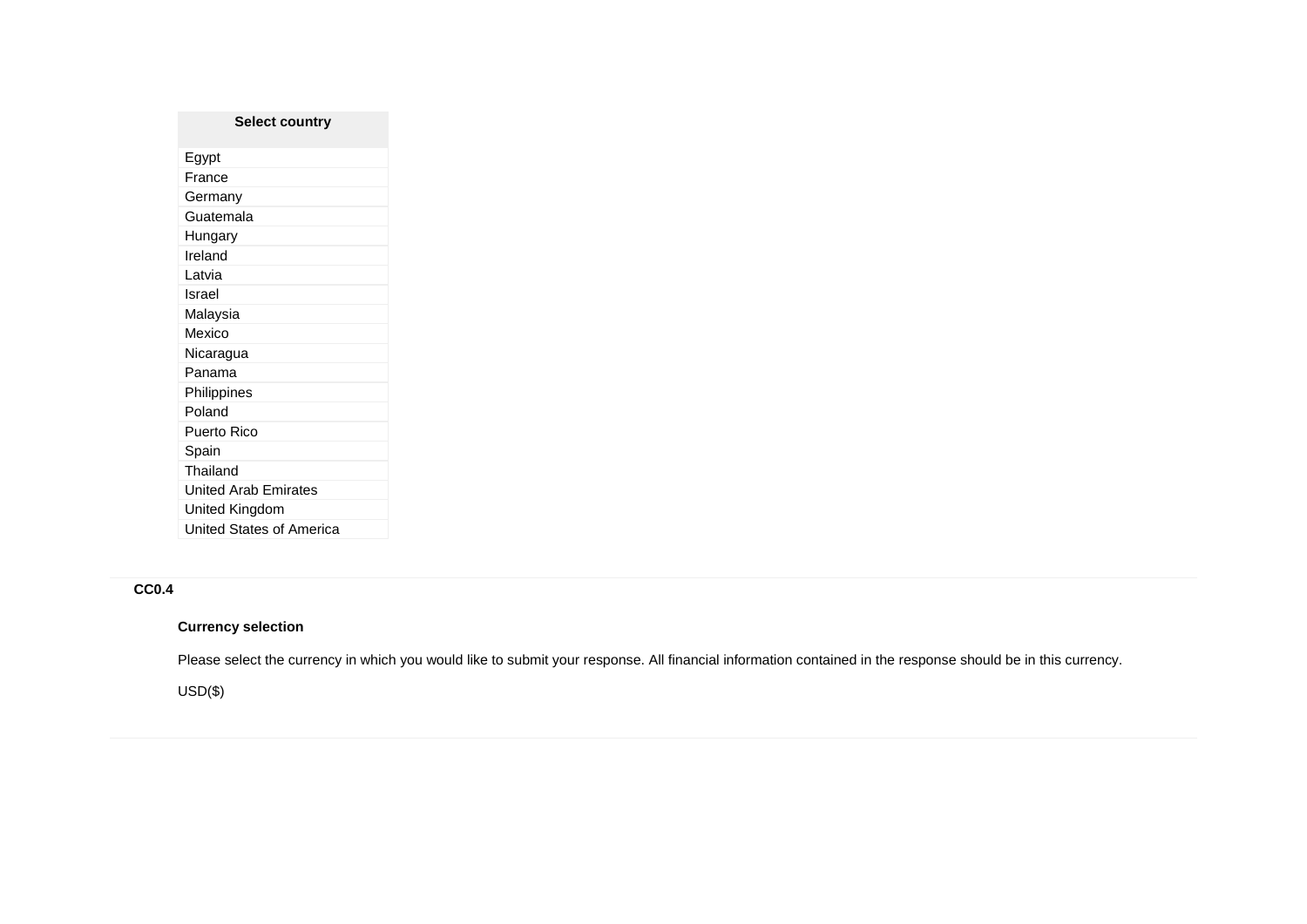#### **Modules**

As part of the request for information on behalf of investors, electric utilities, companies with electric utility activities or assets, companies in the automobile or auto component manufacture sub-industries, companies in the oil and gas sub-industries, companies in the information technology and telecommunications sectors and companies in the food, beverage and tobacco industry group should complete supplementary questions in addition to the main questionnaire. If you are in these sector groupings (according to the Global Industry Classification Standard (GICS)), the corresponding sector modules will not appear below but will automatically appear in the navigation bar when you save this page. If you want to query your classification, please email respond@cdp.net. If you have not been presented with a sector module that you consider would be appropriate for your company to answer, please select the module below. If you wish to view the questions first, please see https://www.cdp.net/en-US/Programmes/Pages/More-questionnaires.aspx.

#### **Further Information**

### **Module: Management**

#### **Page: CC1. Governance**

## **CC1.1**

#### **Where is the highest level of direct responsibility for climate change within your organization?**

Board or individual/sub-set of the Board or other committee appointed by the Board

## **CC1.1a**

#### **Please identify the position of the individual or name of the committee with this responsibility**

The highest level of responsibility is with the Board. The Board has established a Sustainability Committee which is comprised of 3 Board members (Armando J. García, President of the Sustainability Committee, Ian Christian Armstrong Zambrano, Roberto Luis Zambrano Villareal) and a secretary. The Sustainability Committee is responsible for ensuring sustainable development in our strategy; supporting the Board of Directors in fulfilling its responsibility to shareholders regarding sustainable growth; evaluating the effectiveness of sustainability programs and initiatives; providing assistance to our chief executive officer and senior management team regarding the strategic direction on sustainability; and endorse a model of sustainability, priorities and key indicators. Within the Executive Committee Ignacio Madridejos, President for Northern Europe, has the specific responsibility for Energy and Sustainability on a global basis,

#### **CC0.6**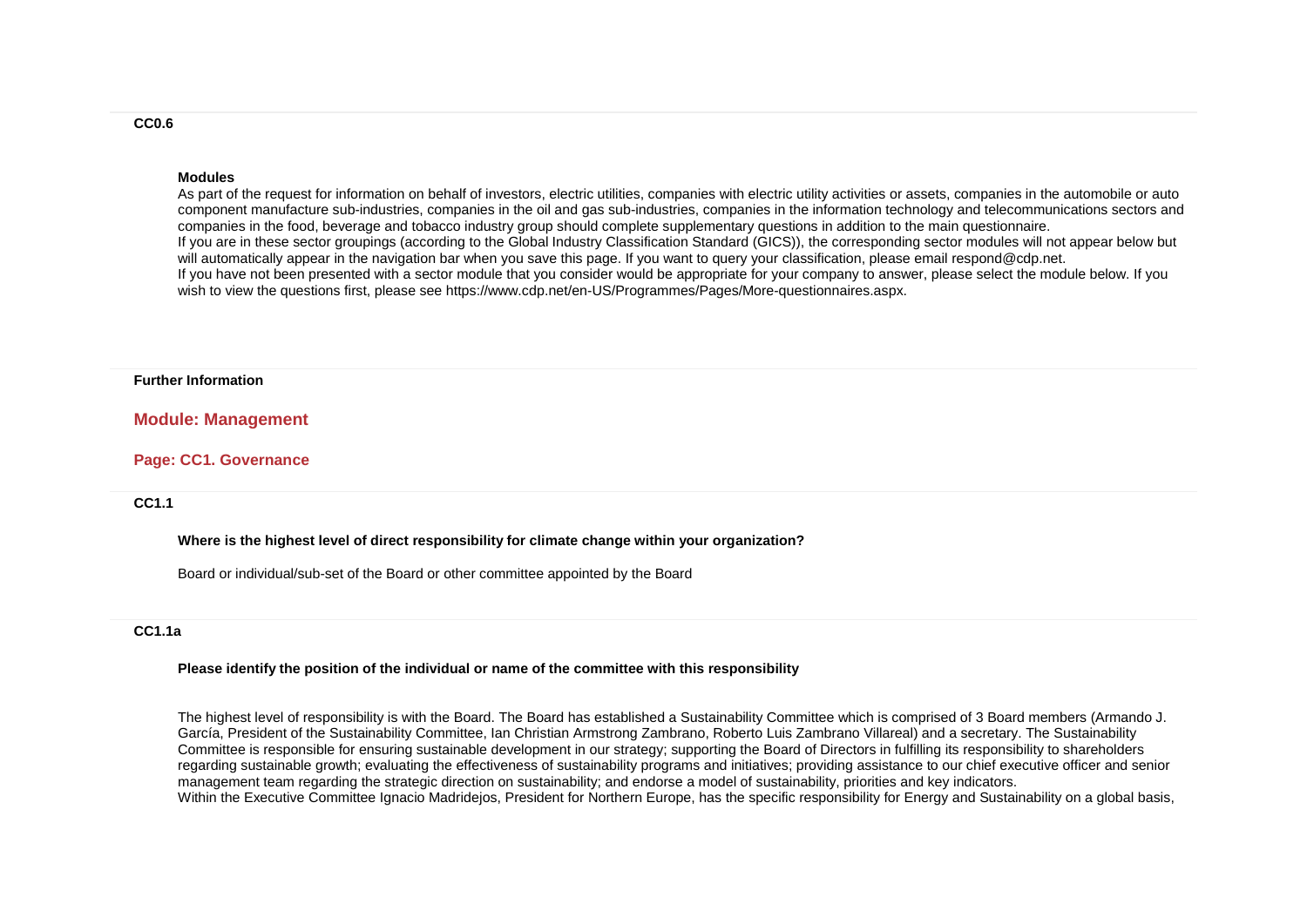which includes Climate Change.

This responsibility is managed directly by the corporate Director for Sustainability, Vicente Saisó. The corporate sustainability function is in charge of day-to-day management of topics related to climate change, e.g. definition, monitoring, and reporting of KPIs; portfolio of emission allowances and credits; identification and registration of offset projects; it also proposes changes to CEMEX' climate change strategy.

# **CC1.2**

**Do you provide incentives for the management of climate change issues, including the attainment of targets?**

Yes

# **CC1.2a**

## **Please provide further details on the incentives provided for the management of climate change issues**

| Who is entitled to benefit<br>from these incentives? | The type of<br>incentives | <b>Incentivized</b><br>performance<br>indicator                                                                                                                     | <b>Comment</b>                                                                                                                                                                                                                                                                                                                                                                        |
|------------------------------------------------------|---------------------------|---------------------------------------------------------------------------------------------------------------------------------------------------------------------|---------------------------------------------------------------------------------------------------------------------------------------------------------------------------------------------------------------------------------------------------------------------------------------------------------------------------------------------------------------------------------------|
| Director on board                                    | Monetary<br>reward        | Emissions<br>reduction target<br>Other: CC-related<br><b>KPIs</b>                                                                                                   | Part of the variable compensation of at least one of the Directors on Board is directly linked to<br>progress towards our sustainability goals (including our CO2 target).                                                                                                                                                                                                            |
| Business unit managers                               | Monetary<br>reward        | Emissions<br>reduction project<br>Energy reduction<br>project<br>Efficiency project<br>Behaviour<br>change related<br>indicator<br>Other: CC-related<br><b>KPIS</b> | Examples for individually negotiated targets include progress towards our overall emission<br>reduction targets or KPIs that are related to climate change (e.g. substitution rate of low-<br>carbon alternative fuels) as well as accuracy of monitoring. Effective and timely execution of<br>projects to reduce direct and indirect emissions can also be included, if applicable. |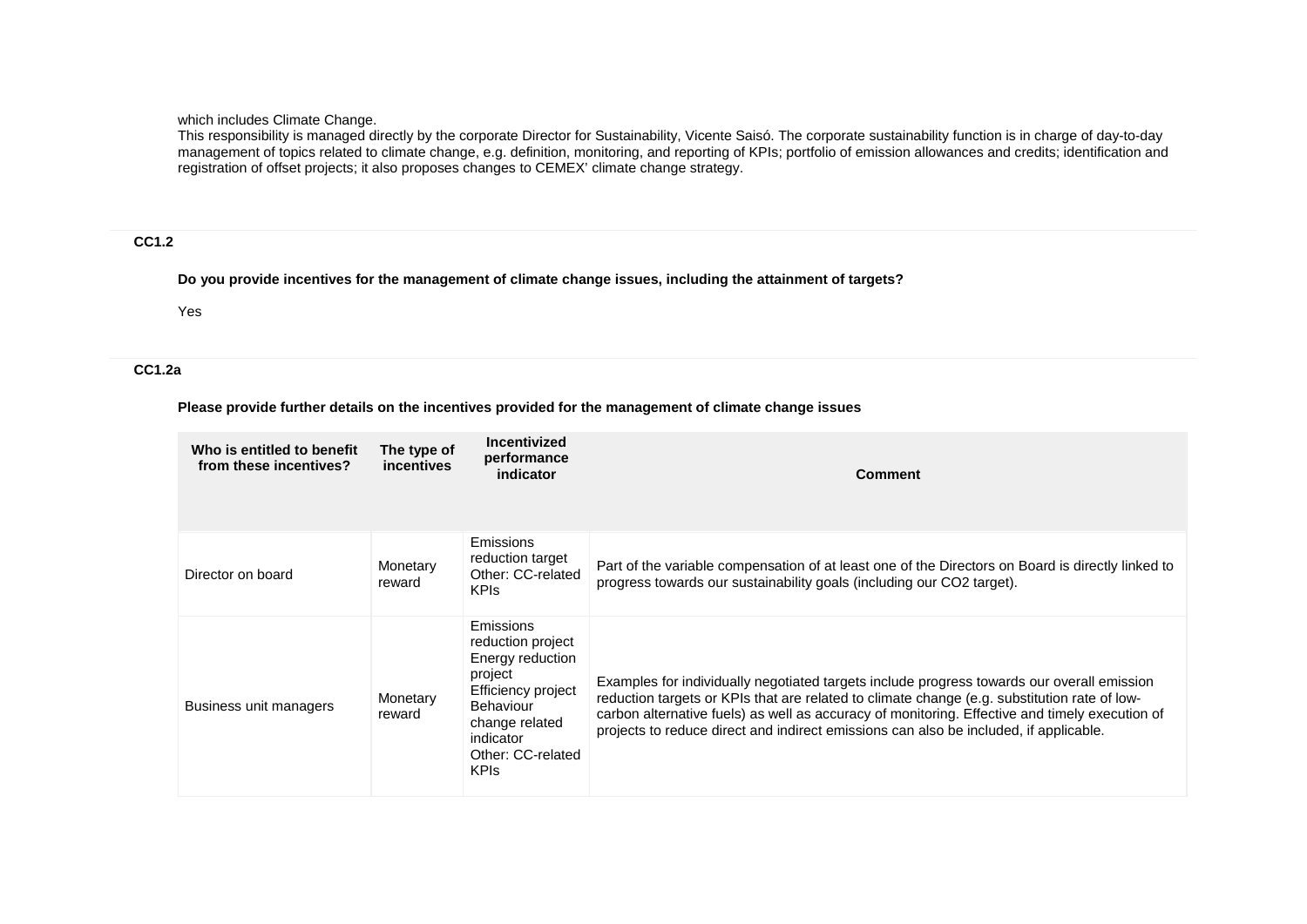| Who is entitled to benefit<br>from these incentives? | The type of<br>incentives | Incentivized<br>performance<br>indicator                                                                                                                                                  | <b>Comment</b>                                                                                                                                                                                                                                                                                                                                                                                                                   |
|------------------------------------------------------|---------------------------|-------------------------------------------------------------------------------------------------------------------------------------------------------------------------------------------|----------------------------------------------------------------------------------------------------------------------------------------------------------------------------------------------------------------------------------------------------------------------------------------------------------------------------------------------------------------------------------------------------------------------------------|
| Energy managers                                      | Monetary<br>reward        | <b>Efficiency target</b><br>Other: CC-related<br><b>KPIs</b>                                                                                                                              | Individually negotiated targets typically include progress towards our target for low-carbon<br>alternative fuels. Energy efficiency targets are also found.                                                                                                                                                                                                                                                                     |
| Environment/Sustainability<br>managers               | Monetary<br>reward        | Emissions<br>reduction project<br>Emissions<br>reduction target<br>Efficiency project<br><b>Efficiency target</b><br>Behaviour<br>change related<br>indicator<br>Other: CC-related<br>KPI | Individually negotiated targets cover a wide range of climate-change-related activities,<br>including but not restricted to progress towards our overall emission reduction targets or KPIs<br>that are related to climate change (e.g. substitution rate of low-carbon alternative fuels) as well<br>as accuracy of monitoring, development of CC-related projects and projects to raise<br>awareness regarding climate change. |
| <b>Facility managers</b>                             | Monetary<br>reward        | Emissions<br>reduction project<br>Efficiency project<br>Other: CC-related<br>KPI                                                                                                          | Individually negotiated targets typically include progress towards our target for low-carbon<br>alternative fuels. Project-specific targets are set where applicable and appropriate.                                                                                                                                                                                                                                            |

# **Further Information**

# **Page: CC2. Strategy**

**CC2.1**

**Please select the option that best describes your risk management procedures with regard to climate change risks and opportunities**

Integrated into multi-disciplinary company wide risk management processes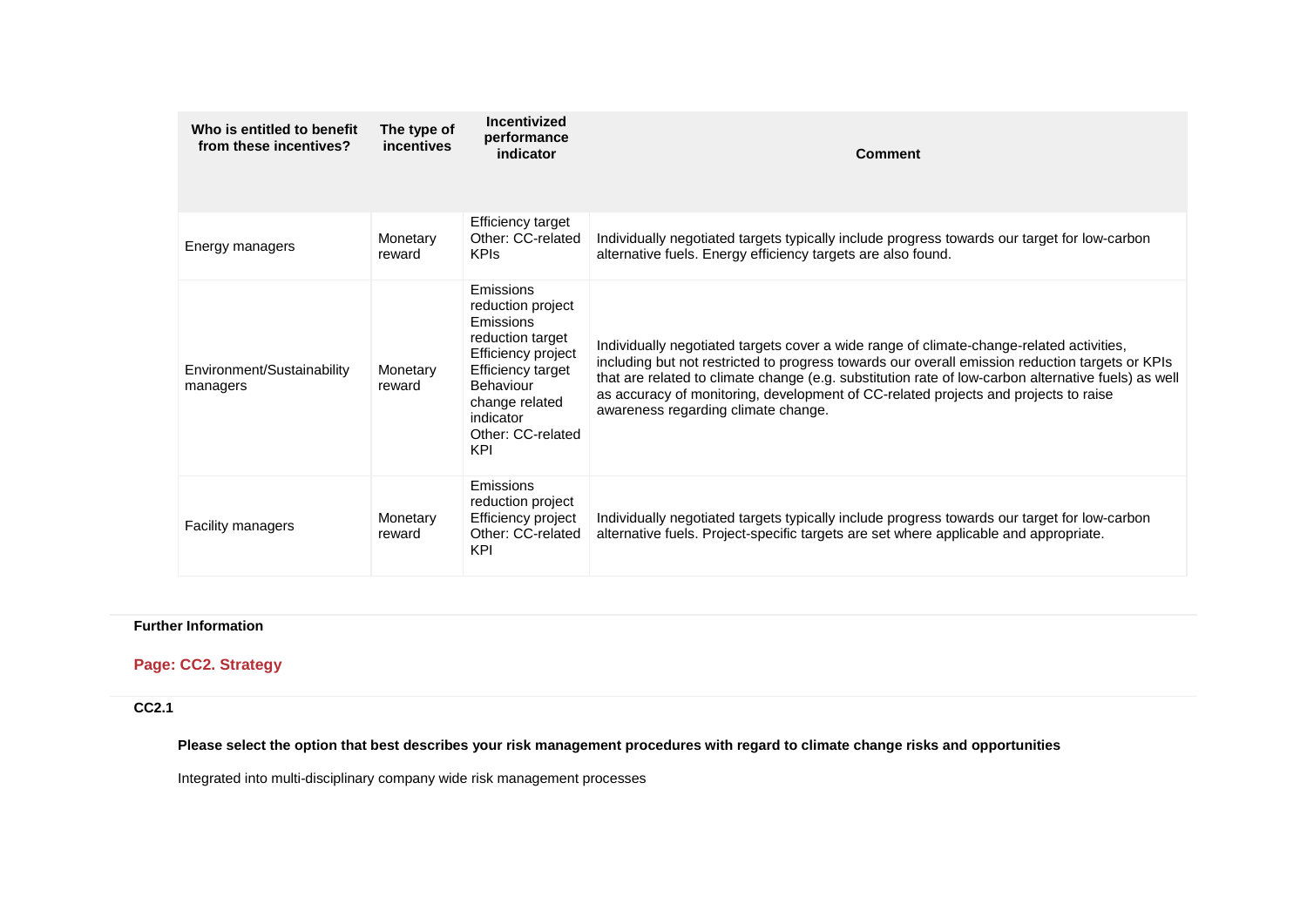### **CC2.1a**

**Please provide further details on your risk management procedures with regard to climate change risks and opportunities**

| <b>Frequency of</b><br>monitoring | To whom are results reported?                                                      | Geographical<br>areas<br>considered | How far into the<br>future are risks<br>considered? | <b>Comment</b>                                                                                                                     |
|-----------------------------------|------------------------------------------------------------------------------------|-------------------------------------|-----------------------------------------------------|------------------------------------------------------------------------------------------------------------------------------------|
| Six-monthly or<br>more frequently | Board or individual/sub-set of the<br>Board or committee appointed by the<br>Board | Global                              | > 6 years                                           | Regulatory, scientific and other developments are<br>constantly monitored; significant changes trigger a<br>review of the strategy |

### **CC2.1b**

#### **Please describe how your risk and opportunity identification processes are applied at both company and asset level**

For Risks and Opportunities that potentially have a non-insurable impact on CEMEX the assessment process operates at 3 levels:

- a) Corporate: analysis and strategy development.
- b) Regional: monitoring, risk and opportunity identification and reporting up
- c) Country: local analysis, risk and opportunity identification and engagement.

In addition, the Corporate Risk Mgmt Dept assesses and manages insurable risks at asset level.

## CORPORATE LEVEL

The Corporate Director Sustainability is responsible for climate change-related risk analysis at corporate level. In close collaboration with regional and country-level specialists as well as through his participation in key organizations such as the World Business Council for Sustainable Development, the Cement Sustainability Initiative and the Caring for Climate initiative within the UNGC he constantly assesses developments in the area of Climate Change. The findings and recommendations are reported twice yearly to the Sustainability Committee, a sub-set of the Board (see CC1.1a).

#### REGIONAL/COUNTRY LEVELS

The six regions within CEMEX follow regional developments and collaborate with both Corporate and Country levels. CEMEX Northern Europe, for example, monitor relevant bodies that are responsible for climate change policy. CEMEX also participates in the EU Parliament Intergroup on 'Climate Change, Biodiversity and Sustainable Development', and is a participating member of the EU Parliament branch of GLOBE International (known as the BEE Group). Similar processes are in place in the other regions and in individual countries.

CORPORATE RISK MANAGEMENT (ASSET LEVEL - insurable risk exposure)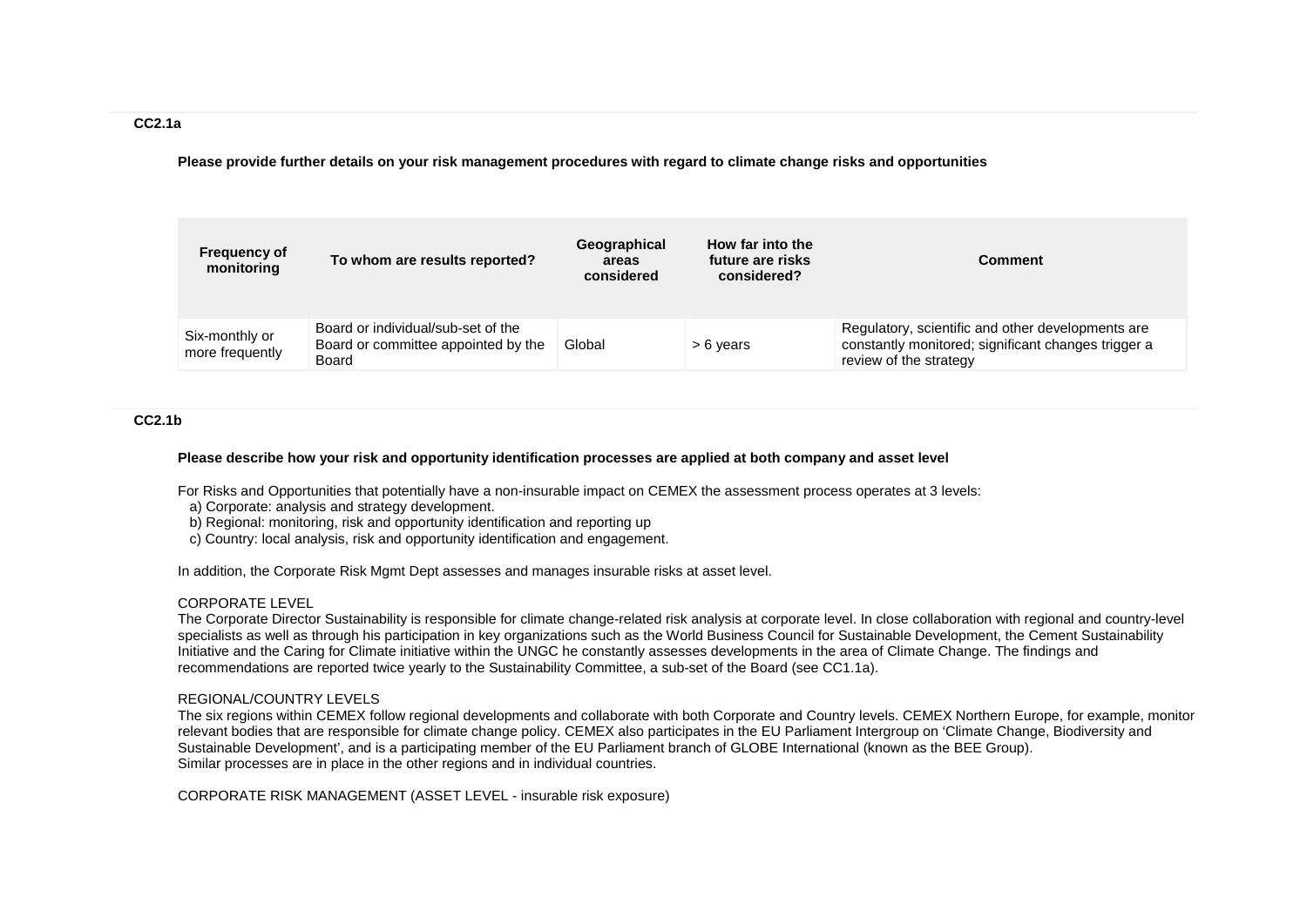The Corporate Risk Management Department provides support to the climate change risk management process in two principal areas:

a) Providing information and analysis on the potential impact of climate change on our current insurance based governance system and,

b) Monitoring developments in the insurance sector.

### **CC2.1c**

## **How do you prioritize the risks and opportunities identified?**

### NON-INSURABLE RISKS / OPPORTUNITIES:

Risks and opportunities are prioritized based on a number of parameters; the most important ones are probability of occurrence and potential impact on our company. However, given the enormous uncertainty there is no straightforward algorithm for ranking risks and opportunities; the decision on prioritization always involves discussions and subjective judgment by experts.

Some of the criteria considered are:

- How probable is the occurrence of an event?
- Number of assets / production volume potentially affected in single events / at risk in general?
- Will an event potentially result in interruption of business activity? If yes, will interruption be permanent or temporary?
- How large is the monetary impact?
- How well is the company prepared to manage the risk / opportunity?
- What does it take to improve the company's capacity to react to that risk / opportunity?

## INSURABLE RISKS:

The process follows the standards developed in the insurance sector and, in fact, is mostly carried out in close collaboration with our insurer. In general many of the criteria are very similar to those mentioned above, but risks can normally be much better quantified.

## **CC2.1d**

**Please explain why you do not have a process in place for assessing and managing risks and opportunities from climate change, and whether you plan to introduce such a process in future**

| Main reason for not having a process | Do you plan to introduce a process? | Comment |
|--------------------------------------|-------------------------------------|---------|
|                                      |                                     |         |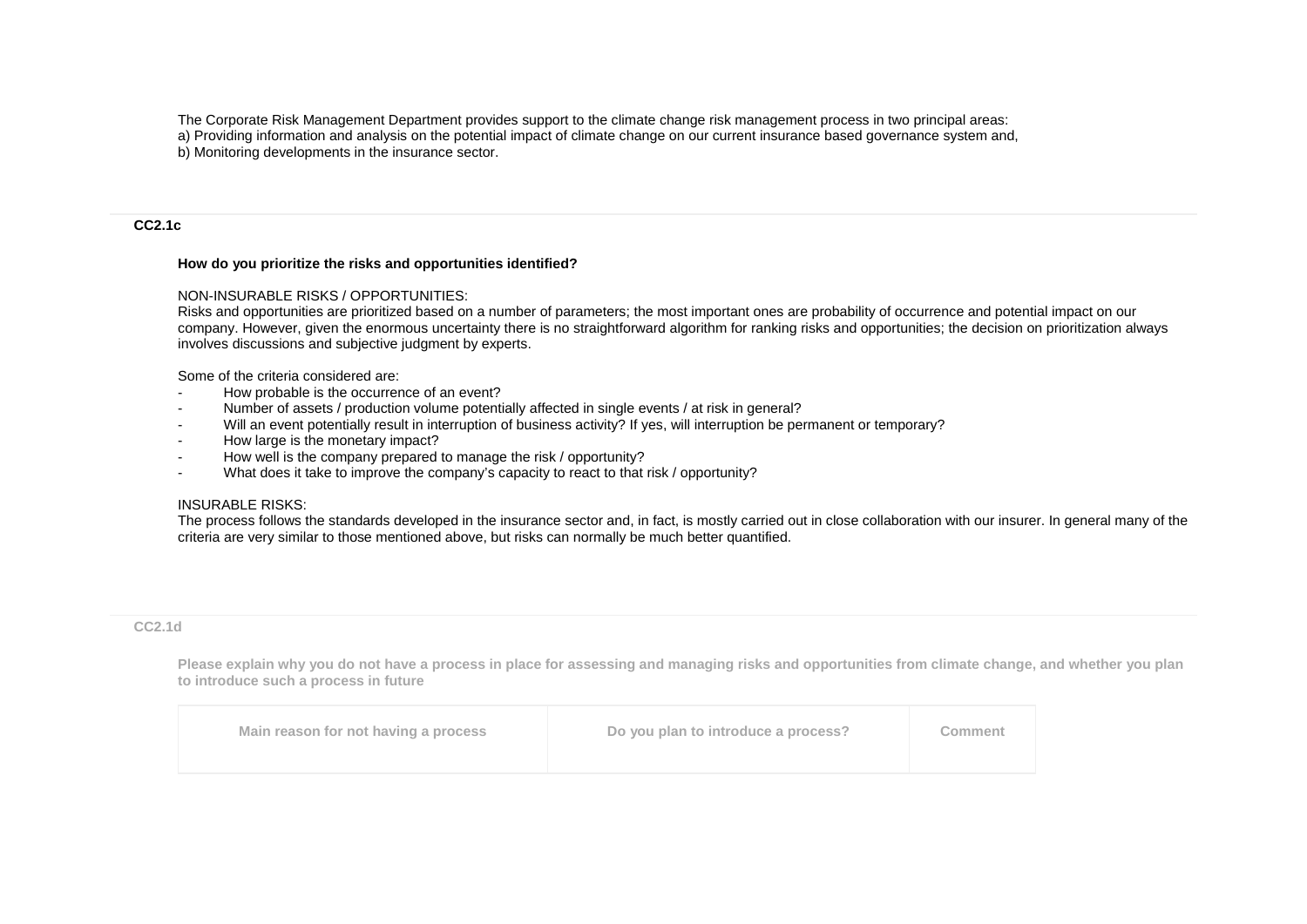### **Is climate change integrated into your business strategy?**

Yes

## **CC2.2a**

**Please describe the process of how climate change is integrated into your business strategy and any outcomes of this process**

### i. PROCESS

The Corporate Director Sustainability is responsible for coordinating the process of developing and updating the company's Climate Change strategy. The basic strategy was developed some years ago in a series of workshops, based on a thorough analysis of both internal (e.g. mitigation potential) and external (e.g. regulatory developments and market trends) circumstances; all CEMEX operations and key corporate VPs were represented in this process. The Corporate Director Sustainability is supported by the CO2 Coordination Group, formed by a number of local, regional, and corporate experts and executives; this group regularly analyzes both internal (e.g. progress towards our emission target) and external (e.g. regulatory developments) factors and elaborates changes to the strategy that are then formally proposed by the Corporate Director Sustainability. The wide geographical and functional variety of the members of the CO2 Coordination Group ensures that all qualitative developments are adequately addressed; in addition, institutional data management systems for energy and emissions (such as the CO2 protocol) provide the group with powerful quantitative analytical options.

### ii. MAIN ASPECTS OF CLIMATE CHANGE

The predominant aspects are regulation triggered by climate change policies, e.g. carbon taxes or emissions trading schemes, and our voluntary carbon target. However, other aspects such as reputation and consumer behavior have an increasing importance, particularly for the creation of opportunities. Physical effects of climate change are not yet considered significant enough to trigger a strategic reaction; dealing with them is part of our normal risk management practices (e.g. insurance).

## iii. SHORT-TERM STRATEGY

Particularly the regulatory risks have triggered additional efforts to improve our carbon balance by e.g.

- Technical measures (increased use of alternative fuels, particularly biomass; phase-out of old, inefficient kilns; increased use of clinker substitutes)
- Development of offset projects, both in our own operations and outside, particularly in our electricity supply chain
- Organizational measures such as awareness raising, monitoring and reporting of emissions, development and implementation of a carbon footprint tool
- Reduction of indirect exposure by sourcing low-carbon electricity

## iv. LONG-TERM STRATEGY

In our long-term strategy the following elements are directly related to climate change; even more than the short-term strategic impacts they are driven by a number of opportunities:

• Commitment to an emissions reduction goal and subsequently other goals to support this commitment (e.g. percentage of alternative fuels)

• Increased focus on the life-cycle emissions of our products: In order to minimize the GHG emissions from the built environment one has to do an integrated assessment of emissions over the full life cycle of buildings and structures; heavy materials like concrete offer inherent advantages such as extended lifetime,

### **CC2.2**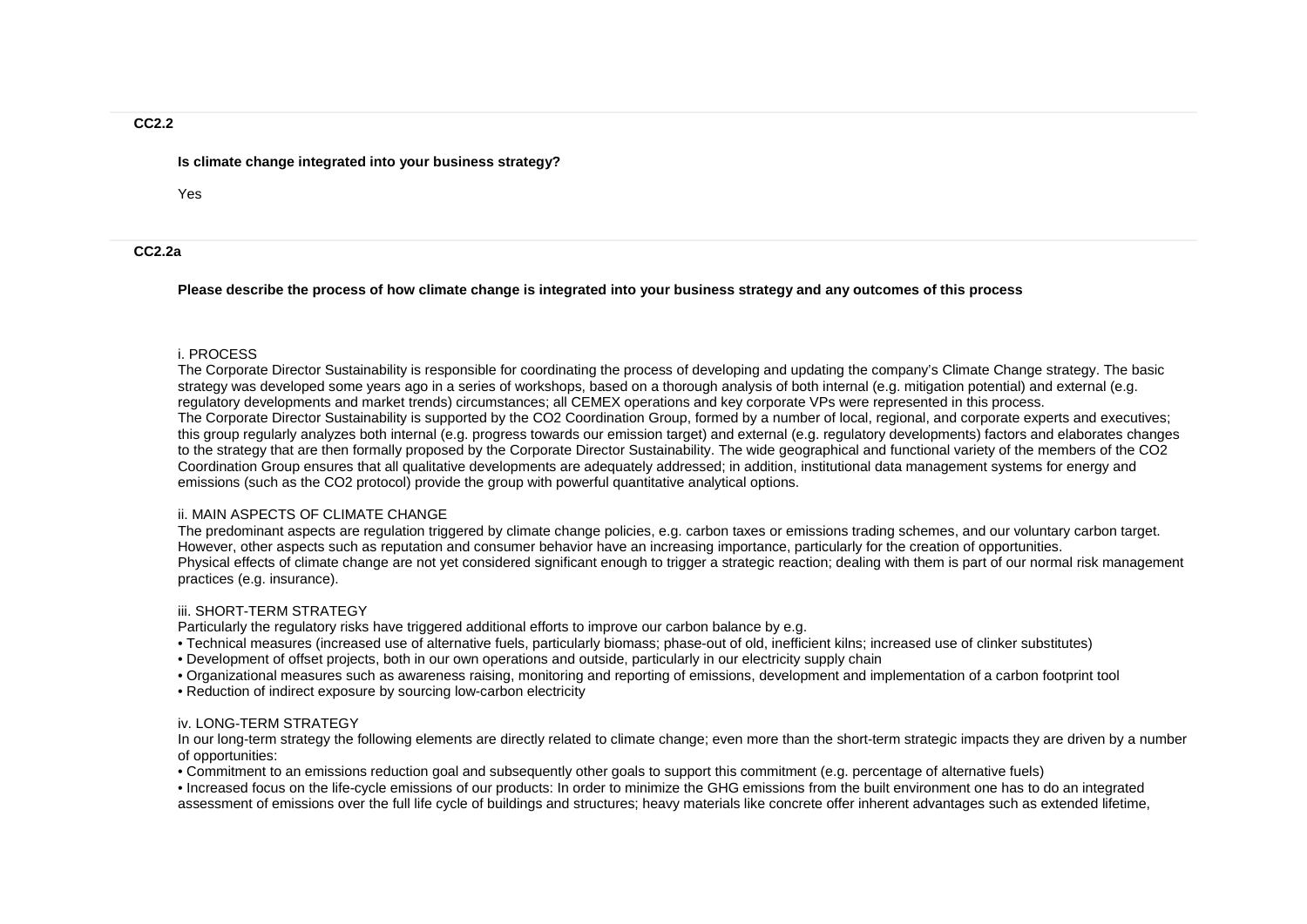minimum maintenance or the benefits of thermal mass, to name just a few, that can have a significant positive impact on the life-cycle performance. In order to further improve our products we collaborate internally across our company to develop innovative products and solutions that address some of our customers' most significant environmental issues. Other efforts in this field include

- Communication of the life-cycle advantages of our products
- Development of new products such as insulating concrete forms (ICF) that allow clients to achieve additional emission reductions.
- Promotion of energy efficiency to local communities, customers, and vendors
- Sponsorship of contests to promote sustainable and innovative building designs such as the annual CEMEX Building Awards in the U.S.

### v. STRATEGIC ADVANTAGE

The short-term measures create a direct and measurable impact; reductions in EU countries or in offset projects translate directly into cost advantages and/or additional revenues.

Our focus on life-cycle emissions allows us to offer products with superior value for our clients and to communicate this advantage in the market place. In addition to those advantages that are directly related to climate change many of the actions have positive side benefits such as a stabilization of energy prices.

### vi. BUSINESS DECISIONS

Some of the key decisions include:

 - Development and implementation of a Carbon Footprint methodology and tool for our main businesses (cement, aggregates, and ready-mix concrete) the results of which are regularly communicated to our stakeholders; this marks the start of a new era of transparency regarding our full responsibility for climate change. Through the use of this tool we can provide customers with the CO2 footprint of each one of the products we supply to them, so they in turn can calculate the CO2 footprint of their construction projects

- We have developed new challenging targets for a number of climate change-related KPIs. Our new target for the share of climate-friendly alternative fuels is 35% by 2020; in 2014 we have already reached a share of 28%.

- In each of the last years a number of decisions to invest in energy efficiency, renewable energy, or alternative fuels have been triggered by our Climate Change strategy and our voluntary goal to reduce emissions (see also 3.3b)

- As a next step to our past activities in renewable electricity CEMEX decided in 2014 to spin off CEMEX Energy, dedicated to the development of low-carbon power projects;

- Our consultancy for sustainable construction that will help to reduce emissions of GHG along the full value chain of construction and buildings is constantly being expanded to new markets;

- An increasing number of CEMEX operations uses our own Ecoperating seal to communicate to their clients which are our most sustainable products, and a lower carbon footprint is the preferred criterion. In 2014 CEMEX introduced Ecoperating for Buildings, a label for our clients' projects that go beyond BAU in terms of sustainable construction, including energy efficiency as a mandatory criterion.

**CC2.2b**

**Please explain why climate change is not integrated into your business strategy**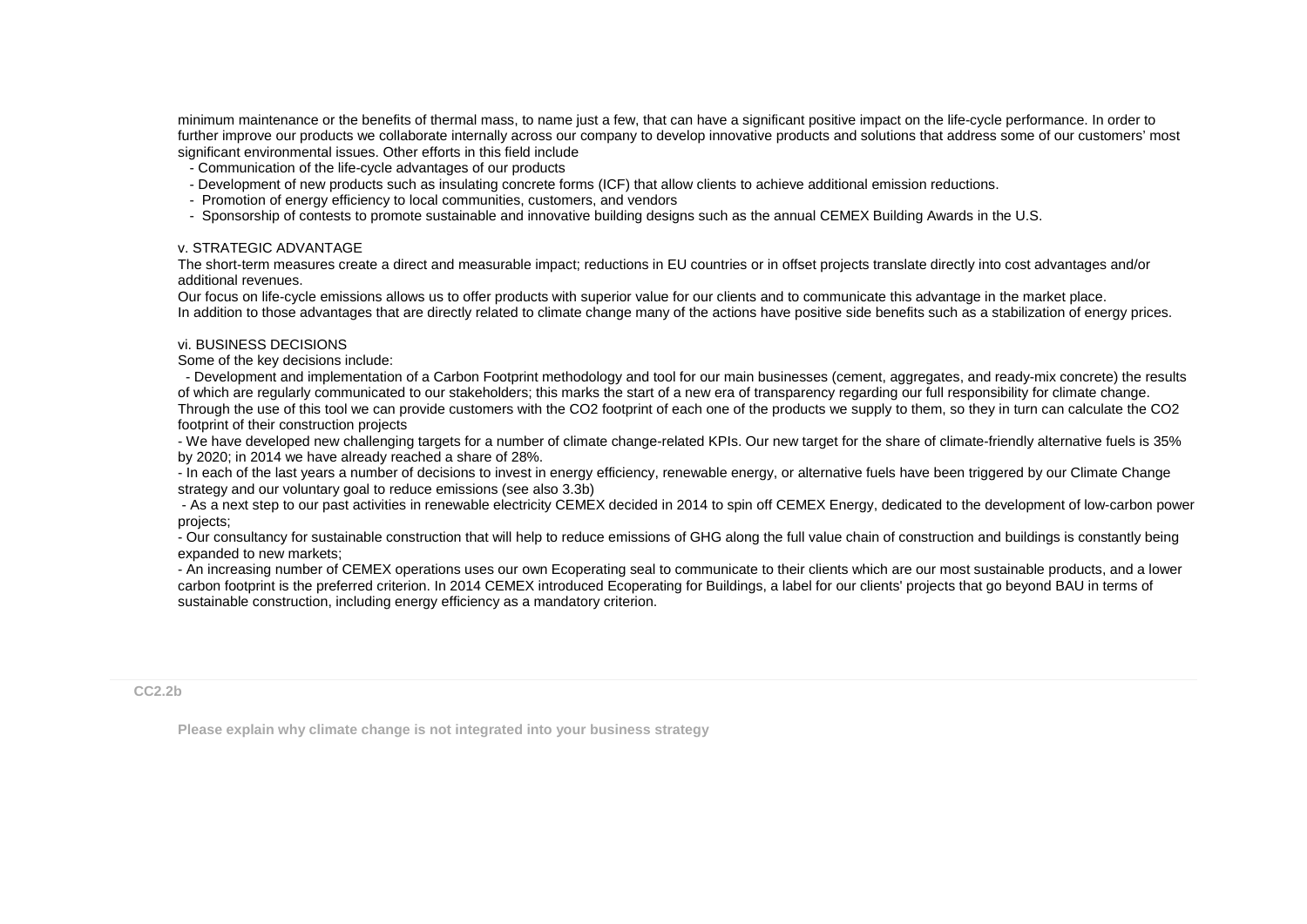# **CC2.2c**

## **Does your company use an internal price of carbon?**

No, and we currently don't anticipate doing so in the next 2 years

# **CC2.2d**

**Please provide details and examples of how your company uses an internal price of carbon**

# **CC2.3**

**Do you engage in activities that could either directly or indirectly influence public policy on climate change through any of the following? (tick all that apply)**

Direct engagement with policy makers Trade associations

# **CC2.3a**

# **On what issues have you been engaging directly with policy makers?**

| <b>Focus of</b><br>legislation | Corporate<br><b>Position</b> | Details of engagement                                                                                                                                                                                                                                                                                                                                                                                                                                                                                                                                           | <b>Proposed legislative solution</b>                                                                                                     |
|--------------------------------|------------------------------|-----------------------------------------------------------------------------------------------------------------------------------------------------------------------------------------------------------------------------------------------------------------------------------------------------------------------------------------------------------------------------------------------------------------------------------------------------------------------------------------------------------------------------------------------------------------|------------------------------------------------------------------------------------------------------------------------------------------|
| Other: EU-ETS                  | Support                      | Support principle of market mechanisms; oppose interference<br>in the market in Phase 3 of the EU ETS, including, early<br>introduction of the Market Stability Reserve (MSR). Engage in<br>discussion of post 2020 policy and Phase 4 (EU Commission<br>proposals on 2020-2030 issued). In addition ensure continued<br>Carbon Leakage Support principle of market mechanisms;<br>and ensure continued Carbon Leakage Status for Cement<br>Industry. Details of engagement: Direct dialogue with EU<br>Commission officials including in DG CLIMA and DG GROW. | Leave Phase 3 alone, and discuss content of Phase 4 and<br>its operation. Focus on carbon leakage and competitiveness<br>of EU industry. |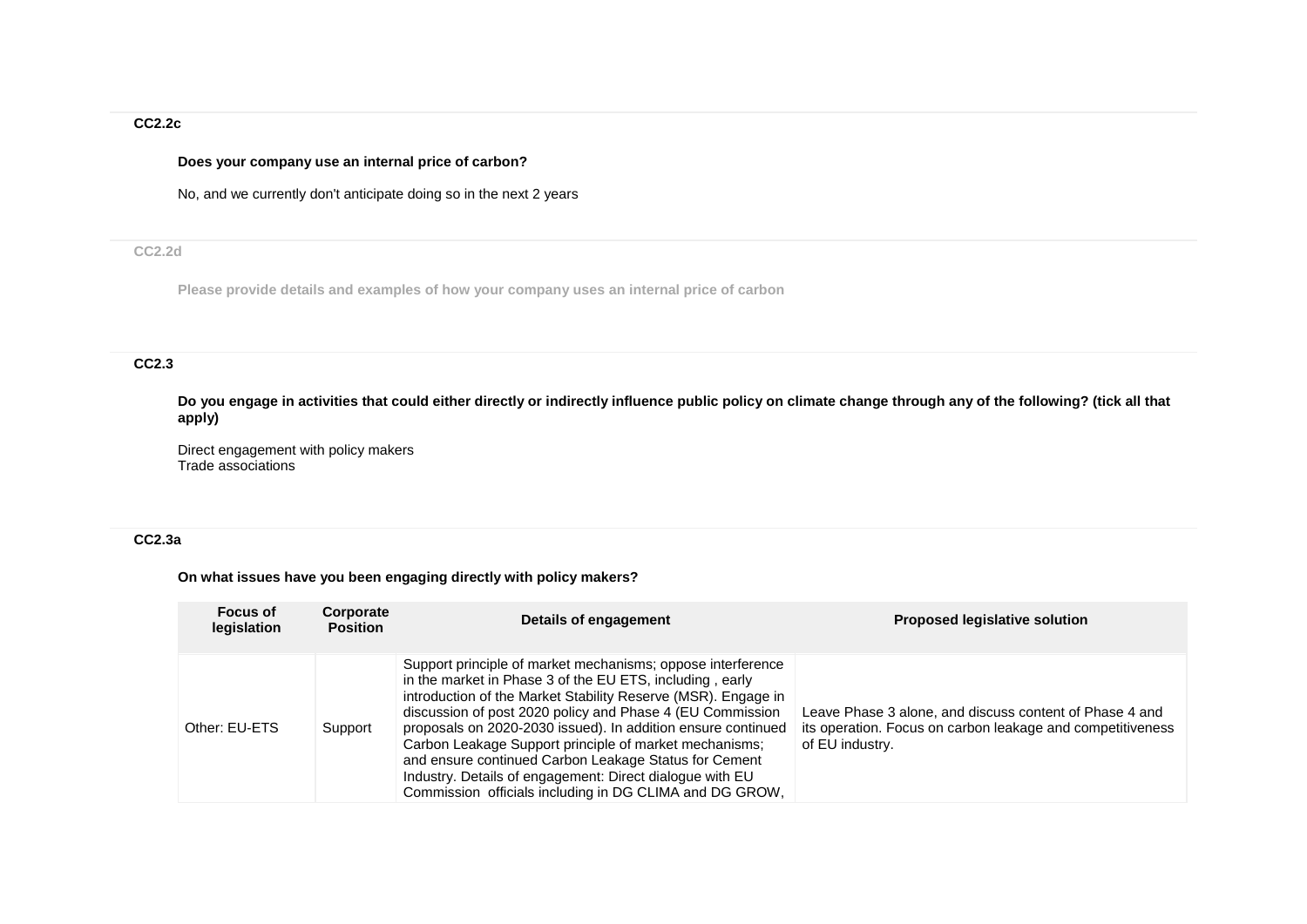| Focus of<br>legislation                                               | Corporate<br><b>Position</b> | Details of engagement                                                                                                                                                                                                                                                                                                                                                                                                                             | <b>Proposed legislative solution</b>                                                                                                                                                                                                                                                                                                                                                                               |
|-----------------------------------------------------------------------|------------------------------|---------------------------------------------------------------------------------------------------------------------------------------------------------------------------------------------------------------------------------------------------------------------------------------------------------------------------------------------------------------------------------------------------------------------------------------------------|--------------------------------------------------------------------------------------------------------------------------------------------------------------------------------------------------------------------------------------------------------------------------------------------------------------------------------------------------------------------------------------------------------------------|
|                                                                       |                              | EU Parliamentarians and Permanent Representation of<br>several EU Member States including UK, Poland, Croatia,<br>Latvia and Spain. Participate in consultations by the EU<br>Commission on Carbon Leakage, the MSR and the post 2020<br>design of the EU ETS.                                                                                                                                                                                    |                                                                                                                                                                                                                                                                                                                                                                                                                    |
| Other: US<br>legislation,<br>particularly<br>California (AB-32)       | Support                      | Support principle of market mechanisms; ensure fair burden<br>sharing, particularly a level playing field in trade-exposed<br>sectors. Compensation for increased power prices in trade-<br>exposed sectors. Assessment of GHG emissions over the full<br>life cycle. Acting to build climate resilience and reduce<br>building emissions with concrete construction. Details of<br>engagement: Direct dialogue with state and federal officials. | Complement existing output-based benchmarking for<br>allocation of free allowances by a border carbon adjustment<br>mechanism that minimizes leakage; compensation for<br>increased power prices from auctioning allowances.<br>Adoption of life-cycle analysis (LCA) to determine GHG<br>impact of buildings and pavements, based on latest scientific<br>findings (e.g. Concrete Sustainability Hub at the MIT). |
| Other: CCS-related<br>legislation                                     | Support                      | Support legislation that enables the development and<br>deployment of Carbon Capture and Storage (CCS) as a<br>potentially crucial technology to limit GHG emissions in the<br>long run.                                                                                                                                                                                                                                                          | Policy support and financing for RD&D into CCS. Clear and<br>pragmatic rules for deployment of CCS. Stable political and<br>financial framework to enable timely development.                                                                                                                                                                                                                                      |
| Other: US Water<br>Resources Reform<br>and Development<br>Act (WRRDA) | Support                      | Support principle of adapting to extreme climate related<br>effects by building to resilient construction standards, which<br>are those that allow a structure to resist hazards brought on<br>by a major storm or disaster and continue to perform its<br>primary function after such an event.                                                                                                                                                  | Resilient construction principles infused into policy of<br>WRRDA and all federally funded public infrastructure and<br>housing programs.                                                                                                                                                                                                                                                                          |

# **CC2.3b**

**Are you on the Board of any trade associations or provide funding beyond membership?**

Yes

# **CC2.3c**

**Please enter the details of those trade associations that are likely to take a position on climate change legislation**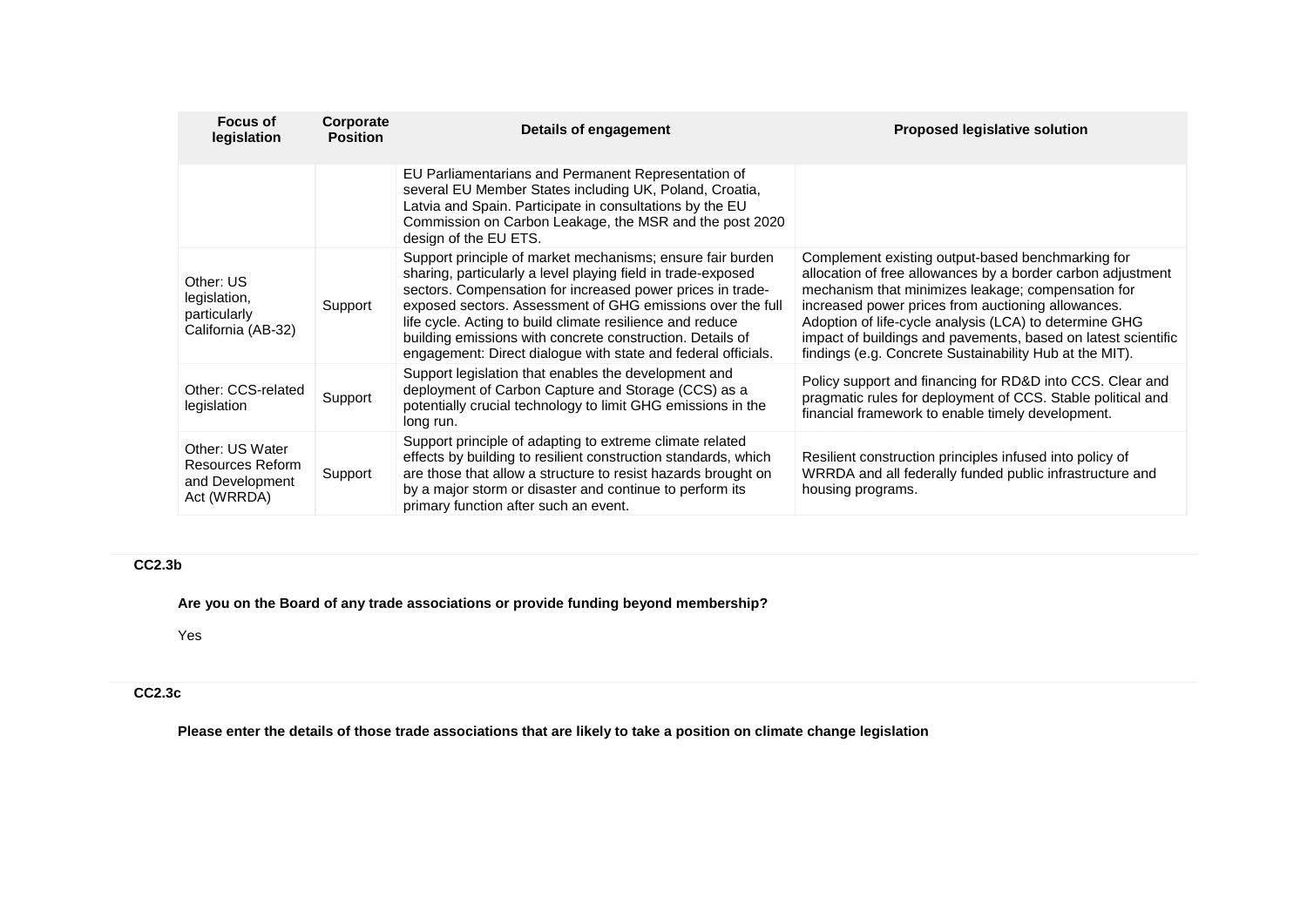| <b>Trade association</b>                                                     | Is your<br>position on<br>climate change<br>consistent with<br>theirs? | Please explain the trade association's position                                                                                                                                                                                                                                           | How have you, or are you<br>attempting to, influence<br>the position?            |
|------------------------------------------------------------------------------|------------------------------------------------------------------------|-------------------------------------------------------------------------------------------------------------------------------------------------------------------------------------------------------------------------------------------------------------------------------------------|----------------------------------------------------------------------------------|
| <b>CEMBUREAU</b>                                                             | Consistent                                                             | Support principle of market mechanisms; oppose interference in the market in<br>Phase 3 of the EU ETS Encourage discussion of post 2020 policy and Phase 4.<br>In addition ensure continued Carbon Leakage Status for Cement Industry.                                                    | Yes; via regular meetings<br>of key TA Task Forces                               |
| Coalition for Sustainable<br>Cement Manufacturing and<br>Environment (CSCME) | Consistent                                                             | Support principle of market mechanisms; ensure fair burden sharing,<br>particularly a level playing field in trade-exposed sectors                                                                                                                                                        | Active participation in<br>CSCME work, including<br>meetings with third parties. |
| California Large Energy<br><b>Consumers Association</b><br>(CLECA)           | Consistent                                                             | Compensation for increased power prices in trade-exposed sectors, e.g. via<br>output-based benchmarking for indirect power-related emissions.                                                                                                                                             | Active participation in<br>CLECA work, including<br>meetings with third parties. |
| California Nevada Cement<br>Association (CNCA)                               | Consistent                                                             | Use of life cycle analysis of GHG emissions associated with different pavement<br>design options. With a price of carbon now in the California market, life cycle<br>GHG emissions can be directly incorporated into a life cycle cost model for<br>making pavement investment decisions. | Active participation in<br>CNCA work, including<br>meetings with third parties.  |

# **CC2.3d**

**Do you publicly disclose a list of all the research organizations that you fund?**

# **CC2.3e**

**Do you fund any research organizations to produce or disseminate public work on climate change?**

# **CC2.3f**

**Please describe the work and how it aligns with your own strategy on climate change**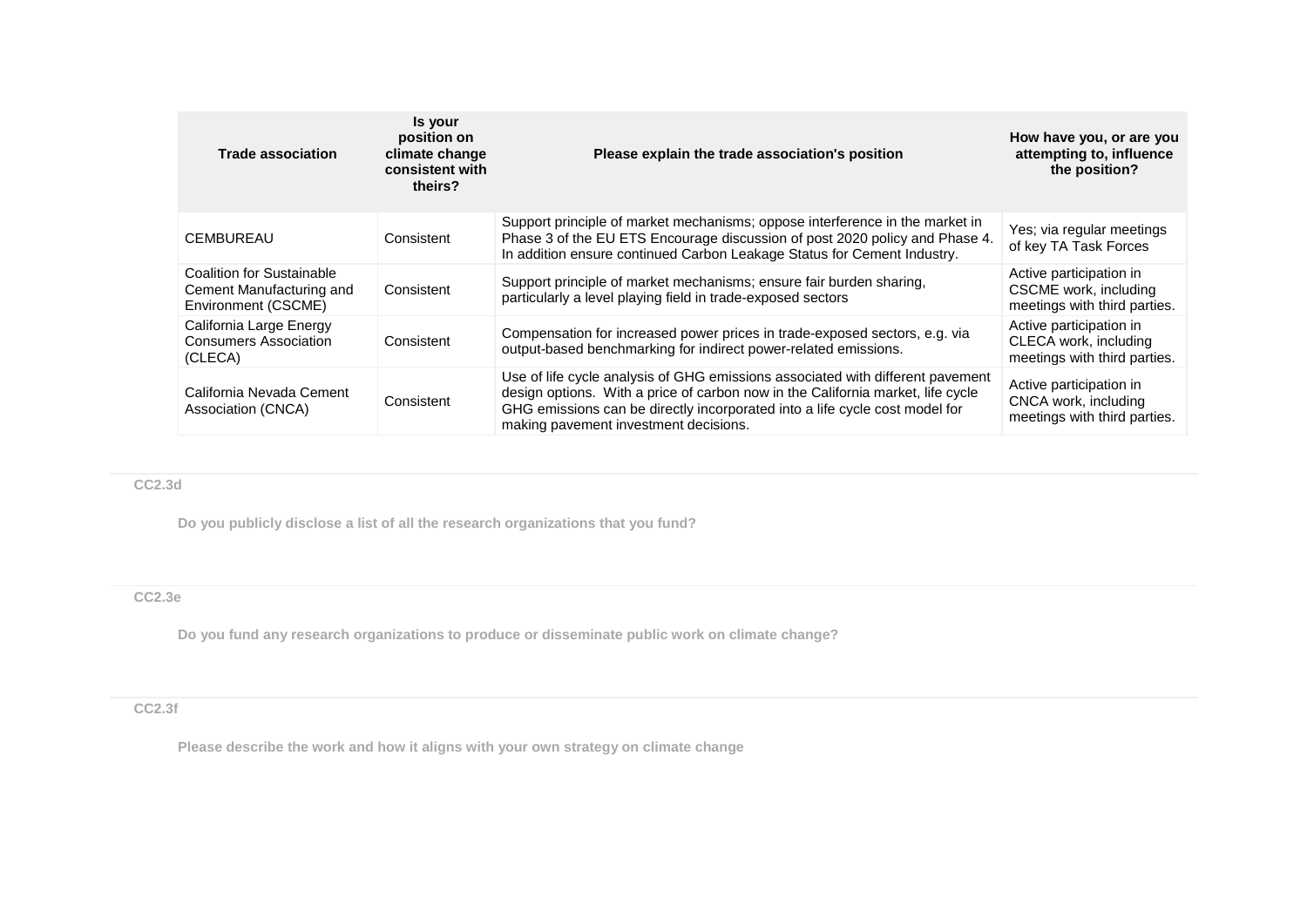### **CC2.3g**

**Please provide details of the other engagement activities that you undertake**

### **CC2.3h**

#### What processes do you have in place to ensure that all of your direct and indirect activities that influence policy are consistent with your overall climate **change strategy?**

The consistency is ensured by integration, involvement, and clear, transparent communication.

Integration means that the development and update of both our carbon strategy and our communication messages are coordinated by the same function, the Corporate Sustainability Direction, and that the people involved are the same.

Involvement implies that important decisions are prepared by consulting the whole organization. For example, all our operations are routinely participating in the update of our climate change-related position papers.

Clear, transparent communication includes e.g. the publication (both internal and external) of our position papers.

In addition, the CO2 Coordination Group, made up of specialists and decision-makers at corporate, regional, and local levels, regularly convenes to exchange latest developments and discuss CEMEX' response.

### **CC2.3i**

**Please explain why you do not engage with policy makers**

## **CC2.4**

**Would your organization's board of directors support an international agreement between governments on climate change, which seeks to limit global temperature rise to under two degree Celsius from pre-industrial levels in line with IPCC scenarios such as RCP2.6?**

### Yes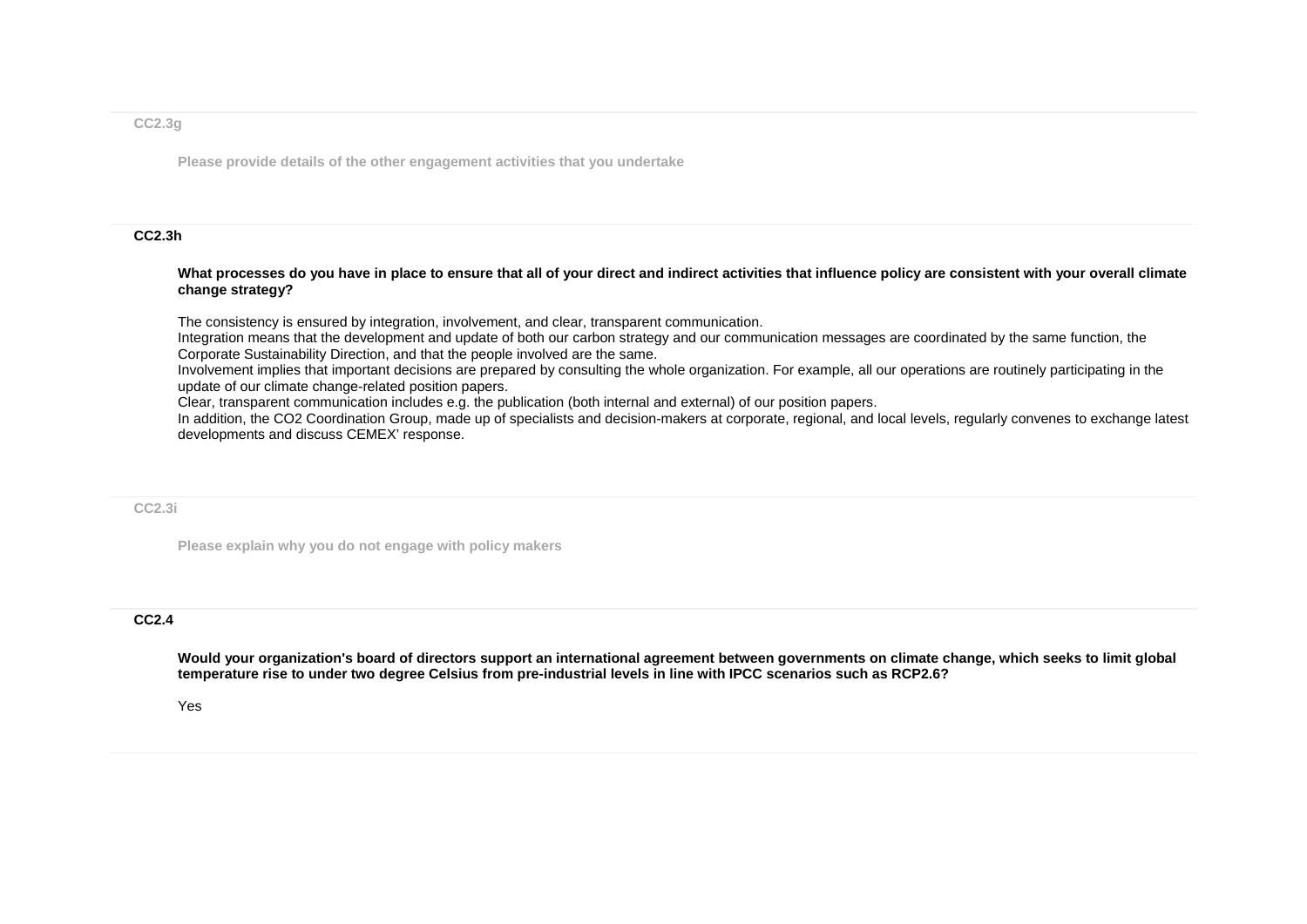#### **Please describe your board's position on what an effective agreement would mean for your organization and activities that you are undertaking to help deliver this agreement at the 2015 United Nations Climate Change Conference in Paris (COP 21)**

### (i) WHAT WOULD AN EFFECTIVE AGREEMENT ENTAIL?

In summary, CEMEX believes that the following elements are absolutely indispensable for an effective agreement:

- a smart implementation of the principle of common but differentiated responsibility; the agreement must not choke off the development of less developed countries, and it should ensure that the leading role of industrialized nations goes beyond a mere net transfer of money;

- truly global coverage; particularly mechanisms to set a price on GHG emissions should be designed and/or linked in a way that they do not only ensure coverage in a geographic sense, but also of all competing sectors and phases of the full life cycle of products; countries and sectors that are not covered should be incentivised by offset mechanisms the credits of which should be universally accepted;

- CEMEX believes that a cap-and-trade mechanism is preferable to taxation;

- long-term visibility for business, combined with clearly defined and effective mechanisms to react to short-term price volatility such as a central carbon bank. (ii) IMPLICATIONS ON CEMEX

CEMEX is convinced that a well-designed and effective agreement to limit the consequences of climate change will actually have positive impacts on our organization as it will give a competitive value to our well-established GHG reduction strategy, underline the long-term benefits of our products, and create new business opportunities in the development of necessary infrastructure.

(iii) CEMEX ACTIONS TO SUPPORT DELIVERY OF AN AGREEMENT

CEMEX has long and actively supported the development of a global carbon market. CEMEX has signed the Copenhaguen Communiqué, the 2 Degree Communiqué ahead of the Durban COP, among other calls. Attached are our position papers on climate change in general and market mechanisms in particular. These can also be found on our website, www.cemex.com.

### **Further Information**

### **Attachments**

https://www.cdp.net/sites/2015/86/2986/Climate Change 2015/Shared Documents/Attachments/ClimateChange2015/CC2.Strategy/CEMEX\_POSITION\_ON\_Market\_Mechanisms\_for\_Mitigating\_Climate\_Change.pdf https://www.cdp.net/sites/2015/86/2986/Climate Change 2015/Shared Documents/Attachments/ClimateChange2015/CC2.Strategy/CEMEX\_POSITION\_ON\_Climate\_Change.pdf

### **CC2.4a**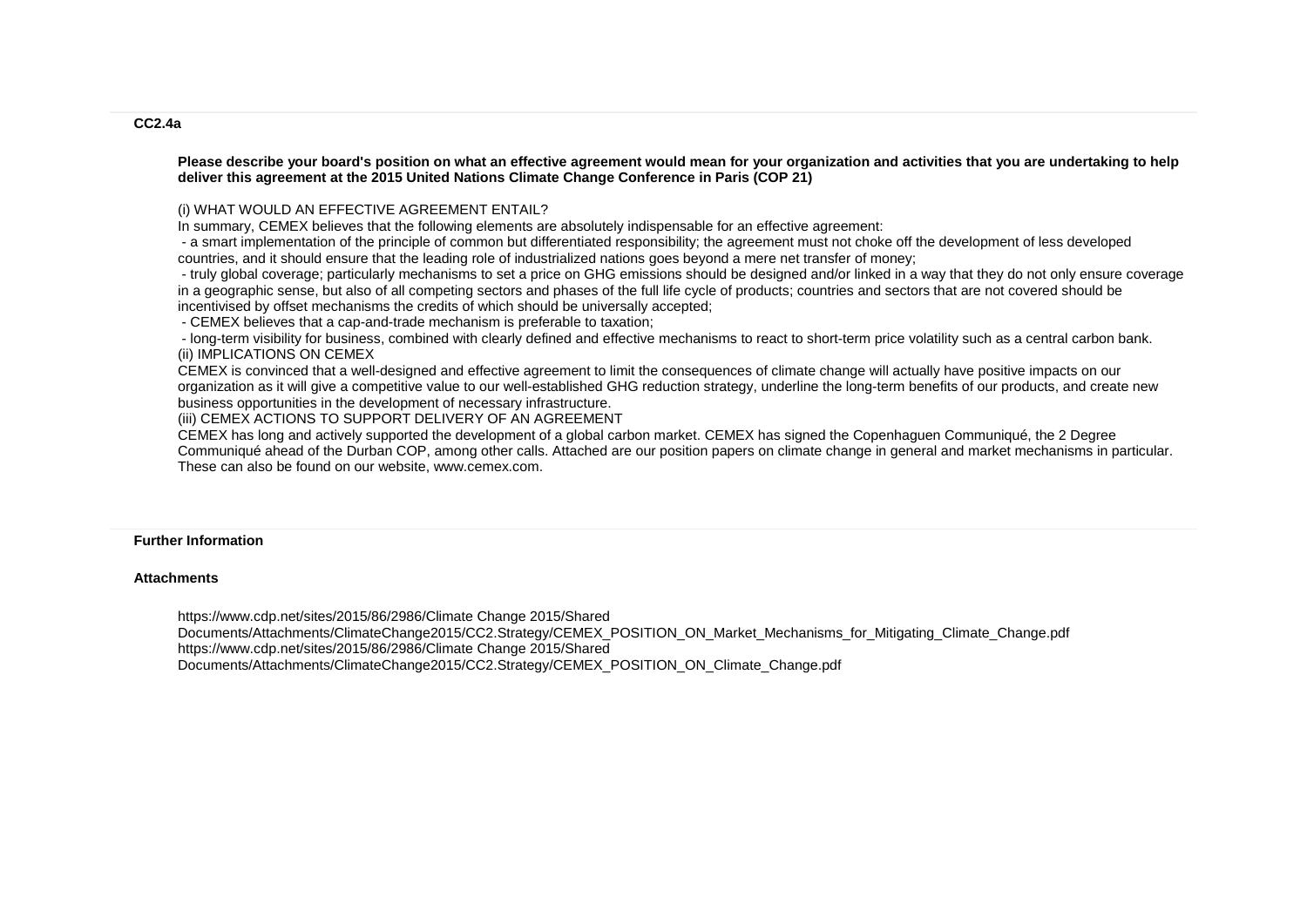# **Page: CC3. Targets and Initiatives**

# **CC3.1**

**Did you have an emissions reduction target that was active (ongoing or reached completion) in the reporting year?**

Intensity target

**CC3.1a**

**Please provide details of your absolute target**

| ID<br>Scope | $%$ of<br>emissions in<br>scope | % reduction from<br>base year | Base year | <b>Base year</b><br>emissions<br>(metric tonnes<br>CO <sub>2</sub> e) | Target year | Comment |
|-------------|---------------------------------|-------------------------------|-----------|-----------------------------------------------------------------------|-------------|---------|
|-------------|---------------------------------|-------------------------------|-----------|-----------------------------------------------------------------------|-------------|---------|

## **CC3.1b**

# **Please provide details of your intensity target**

| ID   | <b>Scope</b> | $%$ of<br>emissions<br>in scope | $\%$<br>reduction<br>from base<br>year | <b>Metric</b>                                                                          | <b>Base</b><br>year | <b>Normalized</b><br>base year<br>emissions | Target<br>year | Comment                                                                                                                                                                                                                                                    |
|------|--------------|---------------------------------|----------------------------------------|----------------------------------------------------------------------------------------|---------------------|---------------------------------------------|----------------|------------------------------------------------------------------------------------------------------------------------------------------------------------------------------------------------------------------------------------------------------------|
| Int1 | Scope        | 99.2%                           | 25%                                    | Other: Metric tonnes<br>CO <sub>2</sub> per metric tonne<br>of cementitious<br>product | 1990                | 0.792                                       | 2015           | Coverage is 100% of scope 1 emissions in our cement<br>operations (corresponding to 99.2% of all our scope 1<br>emissions reported under the CDP). As scope 1<br>represents the vast majority of our emissions there are<br>no targets for scopes 2 and 3. |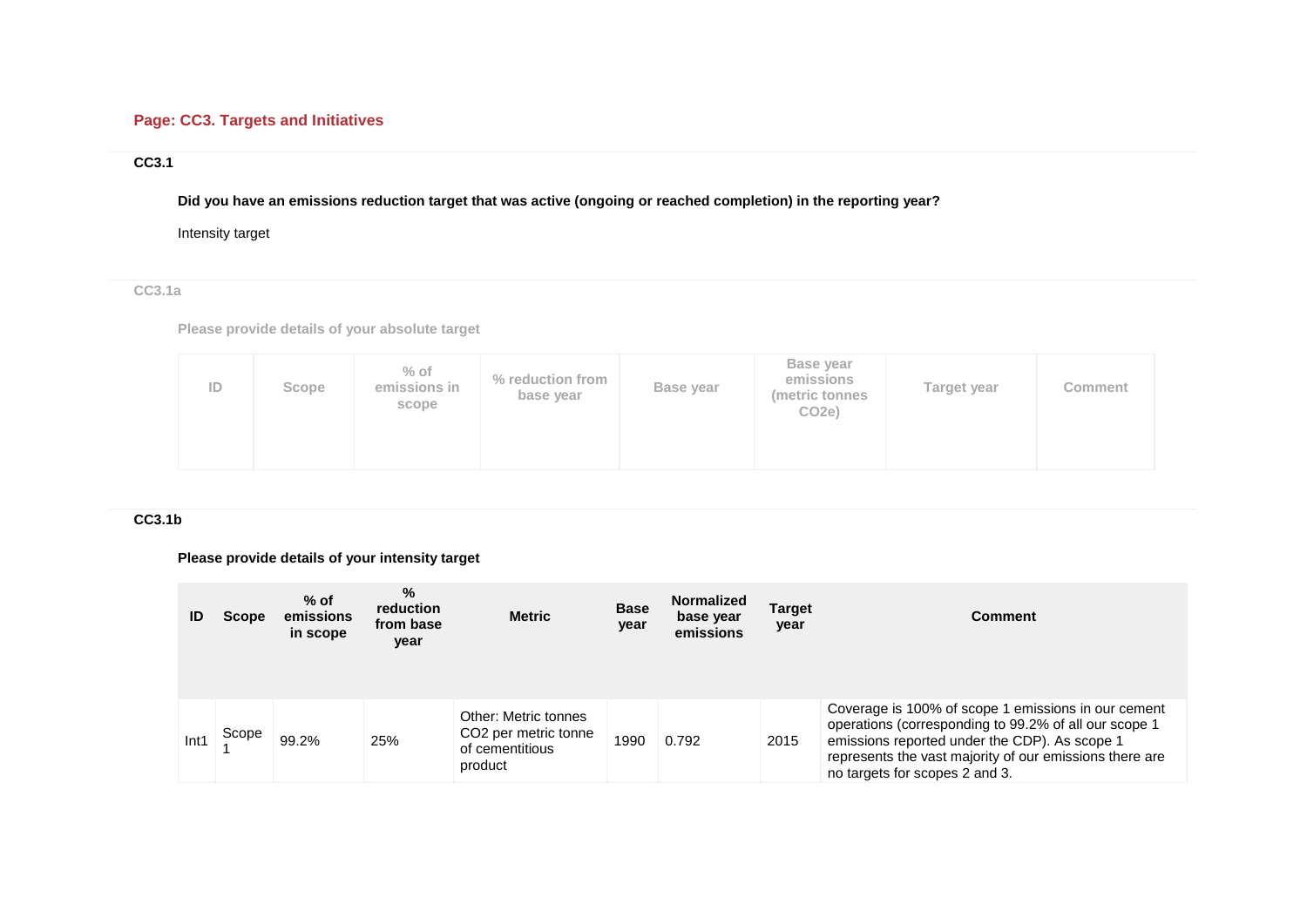**Please also indicate what change in absolute emissions this intensity target reflects**

| ID   | Direction of<br>change<br>anticipated in<br>absolute Scope<br>1+2 emissions<br>at target<br>completion? | $%$ change<br>anticipated<br>in absolute<br>Scope 1+2<br>emissions | Direction of<br>change<br>anticipated in<br>absolute<br>Scope 3<br>emissions at<br>target<br>completion? | % change<br>anticipated<br>in absolute<br>Scope 3<br>emissions | <b>Comment</b>                                                                                                                                                                                                                                                                                                                                                                                                                                                                                                                                                                                                  |
|------|---------------------------------------------------------------------------------------------------------|--------------------------------------------------------------------|----------------------------------------------------------------------------------------------------------|----------------------------------------------------------------|-----------------------------------------------------------------------------------------------------------------------------------------------------------------------------------------------------------------------------------------------------------------------------------------------------------------------------------------------------------------------------------------------------------------------------------------------------------------------------------------------------------------------------------------------------------------------------------------------------------------|
| Int1 | Decrease                                                                                                |                                                                    | Decrease                                                                                                 | 3                                                              | Although our production has grown significantly in many countries latest projections<br>show that our emission reduction efforts will result in a small net reduction of absolute<br>scope 1+2 emissions. Scope 3 emissions for 1990 can only be roughly estimated.<br>Key for achieving a net reduction in scope 3 emissions is the significant reduction of<br>use of fossil fuels (that have a significant upstream footprint) due to improved energy<br>efficiency and increased use of alternative fuels (that have a much smaller upstream<br>footprint) that are both triggered by our emissions target. |

# **CC3.1d**

**For all of your targets, please provide details on the progress made in the reporting year**

| ID               | % complete (time) | % complete (emissions) | Comment                                                                                                                |
|------------------|-------------------|------------------------|------------------------------------------------------------------------------------------------------------------------|
| Int <sub>1</sub> | 96%               | 90%                    | We expect to fulfill the target as 2014 emissions were driven up by a<br>number of temporary effects (see also 12.1a). |

# **CC3.1e**

**Please explain (i) why you do not have a target; and (ii) forecast how your emissions will change over the next five years**

# **CC3.1c**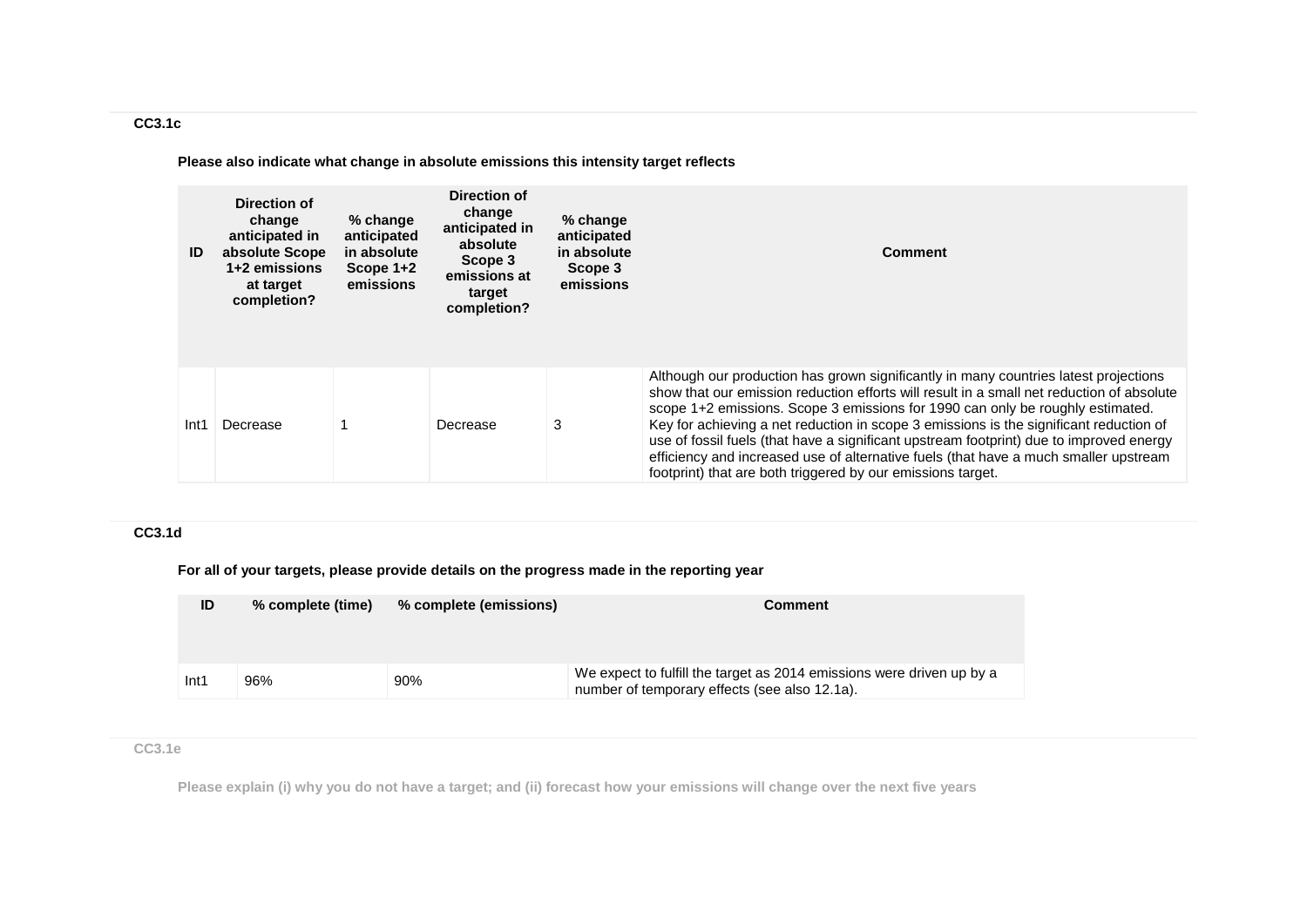## **CC3.2**

**Does the use of your goods and/or services directly enable GHG emissions to be avoided by a third party?**

Yes

**CC3.2a**

**Please provide details of how the use of your goods and/or services directly enable GHG emissions to be avoided by a third party**

Our main products, cement and concrete, are absolutely indispensable for the transformation to a low-carbon society.

Furthermore, CEMEX operates in an energy-intensive industry that accounts for around five percent of the world's carbon emissions. Our carbon strategy is designed to help reduce the environmental impacts of our operations, create economic value, advance new solutions and drive the development of a low-carbon economy.

The sectors where intelligent use of our products enables improvements in the CO2 intensity range from residential (new, more efficient buildings, use of concrete's thermal mass and inherent long-term air tightness) to transport (rigid road surfaces, railway lines) to energy generation (foundations, towers, buildings for renewable energy systems such as wind turbines or solar power plants). Whether these emission reductions are in scopes 1, 2 or 3 of the third party depends on the circumstances. For example, if a building generates its own heat and/or cold, the energy savings would lead to emission reductions in scope 1 of the building operator; if the building gets heat and cold from a local network the reductions would be in scope 2.

CEMEX relies mostly on the tool of Life-Cycle Assessment (LCA) in order to determine net savings related to the use of our products; we both perform in-house analyses and analyze external studies (e.g. recent studies published by the Concrete Sustainability Hub (CSHub) at the Massachusetts Institute of Technology, http://web.mit.edu/cshub/); if applicable, GWPs used are those as reported by the IPCC for a 100 year horizon.

The potential for reduction and the timescales are highly dependent on the application, design, and local circumstances; however, first internal estimates show that the time in which those reductions offset the initial emissions from the production of our products is typically well below the lifetime of the relevant buildings and structures.

While we currently do not have detailed figures for total emission reductions due to the use of our products, we estimate that the products we sell in one year generate direct savings of at least several million years over the full lifetime of the structures (which is typically several decades).

### RESIDENTIAL STRUCTURES.

Single and multifamily concrete residences produce fewer greenhouse gas emissions than wood frame residences over a 60-year service life, CSHub researchers found. The biggest impact occurred in single-family homes, which represent 80% of residential energy consumption in the U.S.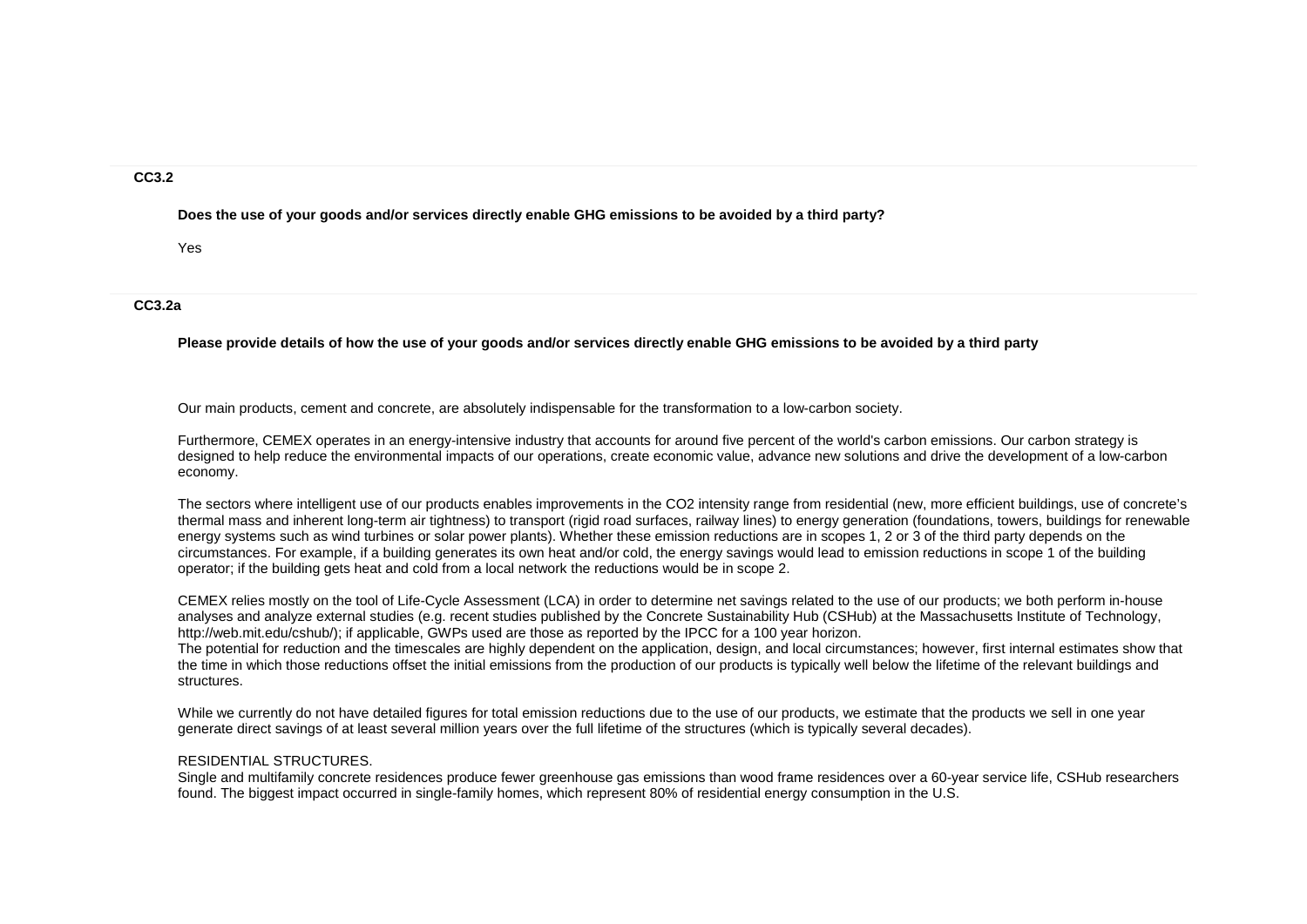• Concrete homes use 8% to 11% less energy than code-compliant wood frame construction.

• Concrete homes produce 5% to 8% fewer greenhouse gas emissions than best-practice wood frame homes and exceed code requirements. This results in overall savings of some 20 to 30 t CO2 per home.

### PAVEMENTS:

Based on various LCA studies (performed both internally and by third parties) CEMEX estimates that the use of concrete instead of asphalt for pavements of roads and highways will typically yield savings of 30 to 50 kg CO2/m2 over the lifetime of a typical concrete road (40 years). Apart from the construction and maintenance of the roads these studies include mainly two effects: firstly the rigidity of the material concrete leads to lower rolling resistance and therefore better fuel efficiency, particularly in heavy vehicles, and secondly a higher albedo of the lighter concrete surface (converted to equivalent emissions of CO2 with the methodology developed at the University of Berkeley, i.e. 2.5 kg of CO2-eq. per m2 and an improvement of albedo by 0.01). According to our calculations the world could save on the order of 100 to 300 mln t CO2 over the lifetime of the roads if during one year all asphalt pavement were replaced by concrete (other GHGs are considered of minor importance in this respect) (based on MIT CSH studies; recent studies indicate an even higher fuel savings potential than assumed in this estimate).

CEMEX has considered several CDM projects, e.g. related to energy-efficient low-income housing in Latin America, but has not yet registered any CDM or JI project based on the characteristics of its products.

As in most cases we do not know in what applications our products are used and / or what the baseline would be we cannot calculate the overall reduction that our goods and services directly enable. However, some back-of-the-envelope calculations indicate that they could be at least as large as our direct emissions.

## **CC3.3**

**Did you have emissions reduction initiatives that were active within the reporting year (this can include those in the planning and/or implementation phases)**

Yes

## **CC3.3a**

**Please identify the total number of projects at each stage of development, and for those in the implementation stages, the estimated CO2e savings**

| Stage of development | Number of projects | Total estimated annual CO2e savings in metric tonnes<br>CO2e (only for rows marked *) |
|----------------------|--------------------|---------------------------------------------------------------------------------------|
| Under investigation  | 17                 | 1250000                                                                               |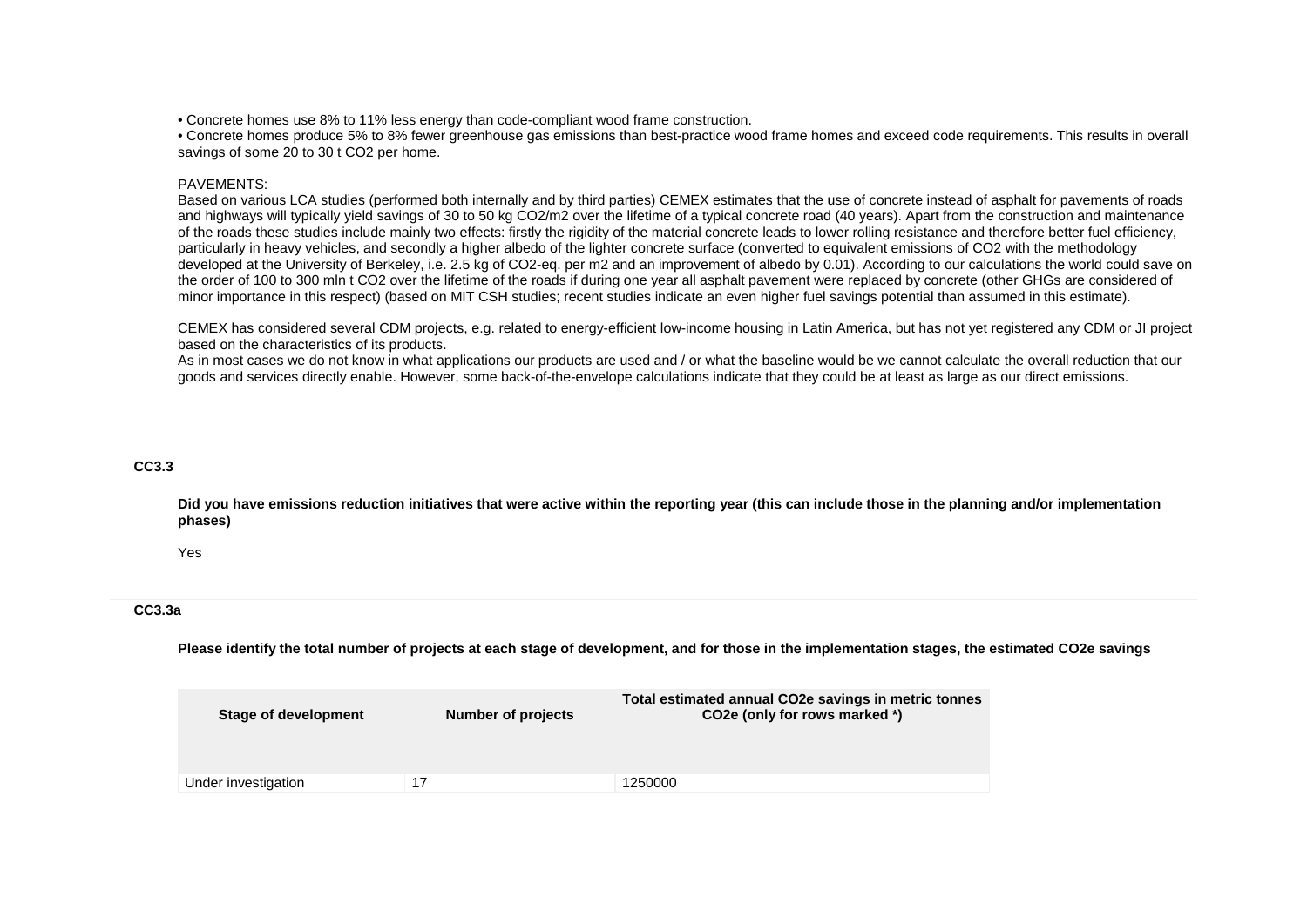| Stage of development      | Number of projects | Total estimated annual CO2e savings in metric tonnes<br>CO2e (only for rows marked *) |
|---------------------------|--------------------|---------------------------------------------------------------------------------------|
| To be implemented*        | 6                  | 525000                                                                                |
| Implementation commenced* | 3                  | 616000                                                                                |
| Implemented*              | 9                  | 301660                                                                                |
| Not to be implemented     |                    |                                                                                       |

# **CC3.3b**

**For those initiatives implemented in the reporting year, please provide details in the table below**

| <b>Activity</b><br>type | <b>Description of activity</b>                                                                                                                                                                                                                                                                                                                                                                       | <b>Estimated</b><br>annual<br>CO <sub>2e</sub><br>savings<br>(metric<br>tonnes<br>CO <sub>2</sub> e) | <b>Scope</b> | Voluntary/<br><b>Mandatory</b> | Annual<br>monetary<br>savings<br>(unit<br>currency<br>- as<br>specified<br>in $CC0.4$ ) | <b>Investment</b><br>required<br>unit)<br>currency -<br>as<br>specified<br>in $CC0.4$ ) | Payback<br>period | <b>Estimated</b><br>lifetime of<br>the<br>initiative | <b>Comment</b>                                                                                                             |
|-------------------------|------------------------------------------------------------------------------------------------------------------------------------------------------------------------------------------------------------------------------------------------------------------------------------------------------------------------------------------------------------------------------------------------------|------------------------------------------------------------------------------------------------------|--------------|--------------------------------|-----------------------------------------------------------------------------------------|-----------------------------------------------------------------------------------------|-------------------|------------------------------------------------------|----------------------------------------------------------------------------------------------------------------------------|
| Other                   | Alternative Fuel projects to<br>increase percentage of<br>substitution. Alternative fuels in our<br>kilns to reduce scope 1 emissions.<br>4 Projects are carried out in<br>different cement plants worldwide.<br>The expected lifetime of single<br>projects is typically in the range of<br>a decade. All these projects are<br>voluntary, although the existence<br>of a carbon price (e.g. in the | 300000                                                                                               | Scope<br>1   | Voluntary                      | 4000000                                                                                 | 4200000                                                                                 | $1 - 3$<br>years  | $11 - 15$<br>years                                   | Our main purpose is<br>to avoid CO <sub>2</sub><br>emissions, however<br>this represent<br>economic benefits or<br>saving. |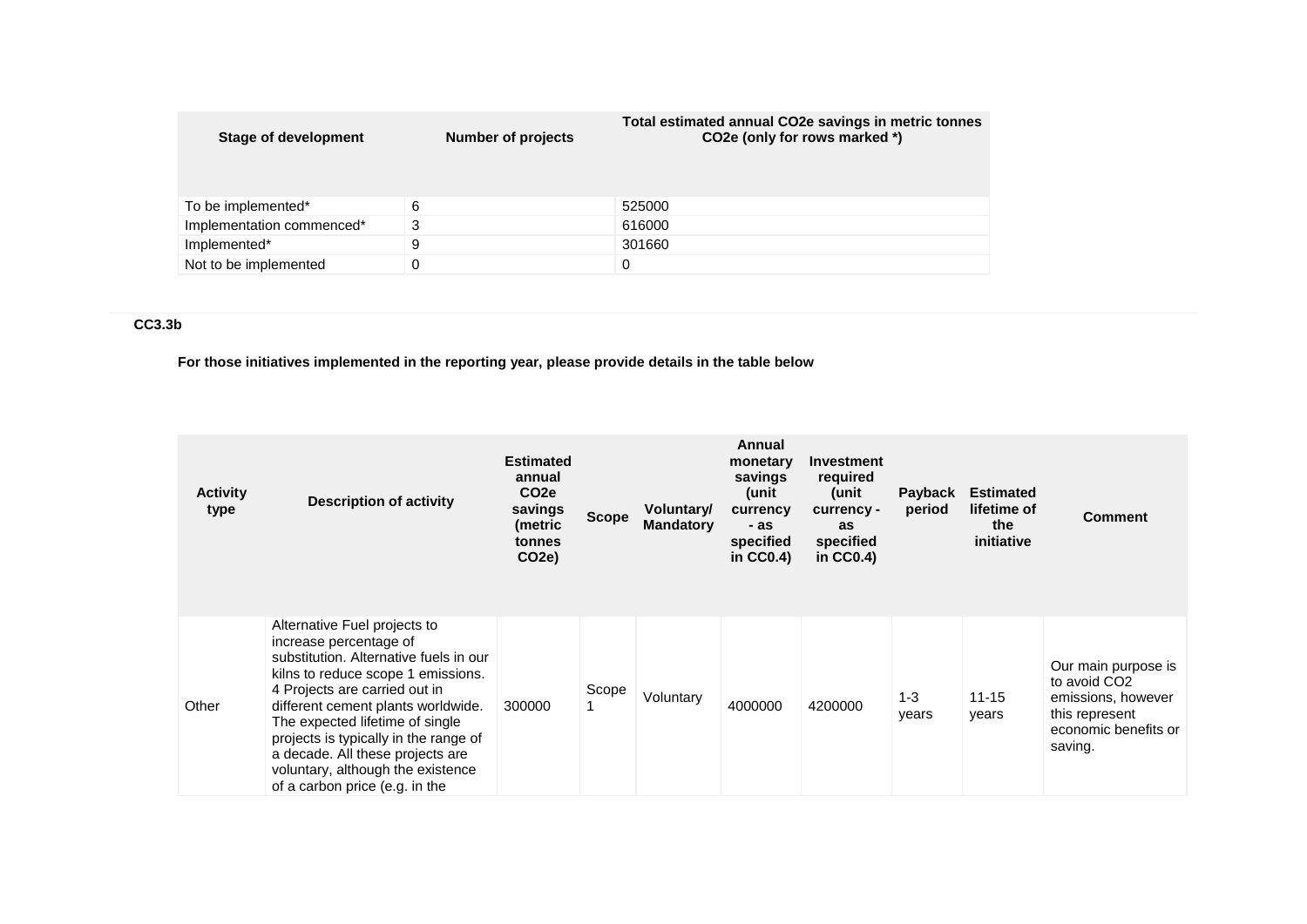| <b>Activity</b><br>type              | <b>Description of activity</b>                                                                                                                                                                                                         | <b>Estimated</b><br>annual<br>CO <sub>2</sub> e<br>savings<br>(metric<br>tonnes<br>CO2e) | <b>Scope</b>        | Voluntary/<br><b>Mandatory</b> | Annual<br>monetary<br>savings<br>(unit<br>currency<br>- as<br>specified<br>in $CC0.4$ ) | <b>Investment</b><br>required<br>unit)<br>currency -<br>as<br>specified<br>in $CC0.4$ ) | Payback<br>period | <b>Estimated</b><br>lifetime of<br>the<br>initiative | <b>Comment</b>                                                                                                                                                                                                   |
|--------------------------------------|----------------------------------------------------------------------------------------------------------------------------------------------------------------------------------------------------------------------------------------|------------------------------------------------------------------------------------------|---------------------|--------------------------------|-----------------------------------------------------------------------------------------|-----------------------------------------------------------------------------------------|-------------------|------------------------------------------------------|------------------------------------------------------------------------------------------------------------------------------------------------------------------------------------------------------------------|
|                                      | European Union) sometimes adds<br>to the profitability of these projects.                                                                                                                                                              |                                                                                          |                     |                                |                                                                                         |                                                                                         |                   |                                                      |                                                                                                                                                                                                                  |
| Low carbon<br>energy<br>installation | Renewable electricity to reduce<br>emissions in scope 1 and 2 -<br>CEMEX has installed a 1.5 MW<br>photovoltaic plant to supply its<br>cement plant in the Dominican<br>Republic. An expansion of the<br>plant is under investigation. | 1660                                                                                     | Scope<br>Scope<br>2 | Voluntary                      | 400000                                                                                  | $\Omega$                                                                                | <1 year           | $21 - 30$<br>years                                   | This project reduces<br>emissions in scopes<br>and 2 because our<br>cement plant is<br>partly supplied by its<br>own fossil power<br>plant. No cash<br>impact of investment<br>in 2014 (sale-and-<br>lease-back) |

# **CC3.3c**

**What methods do you use to drive investment in emissions reduction activities?**

| <b>Method</b>                                        | <b>Comment</b>                                                                                                                                                                                                                        |
|------------------------------------------------------|---------------------------------------------------------------------------------------------------------------------------------------------------------------------------------------------------------------------------------------|
| Compliance with regulatory<br>requirements/standards | This includes compliance with emissions trading schemes such as the EU ETS                                                                                                                                                            |
| Financial optimization calculations                  | These integrate the price of carbon induced by emissions trading schemes and offset programs.                                                                                                                                         |
| Other                                                | Best practice sharing CEMEX business units share success stories via intranet tools, but also in reunions (e.g. CO2<br>Coordination Group, meetings of environmental and / or sustainability executives at regional or global level). |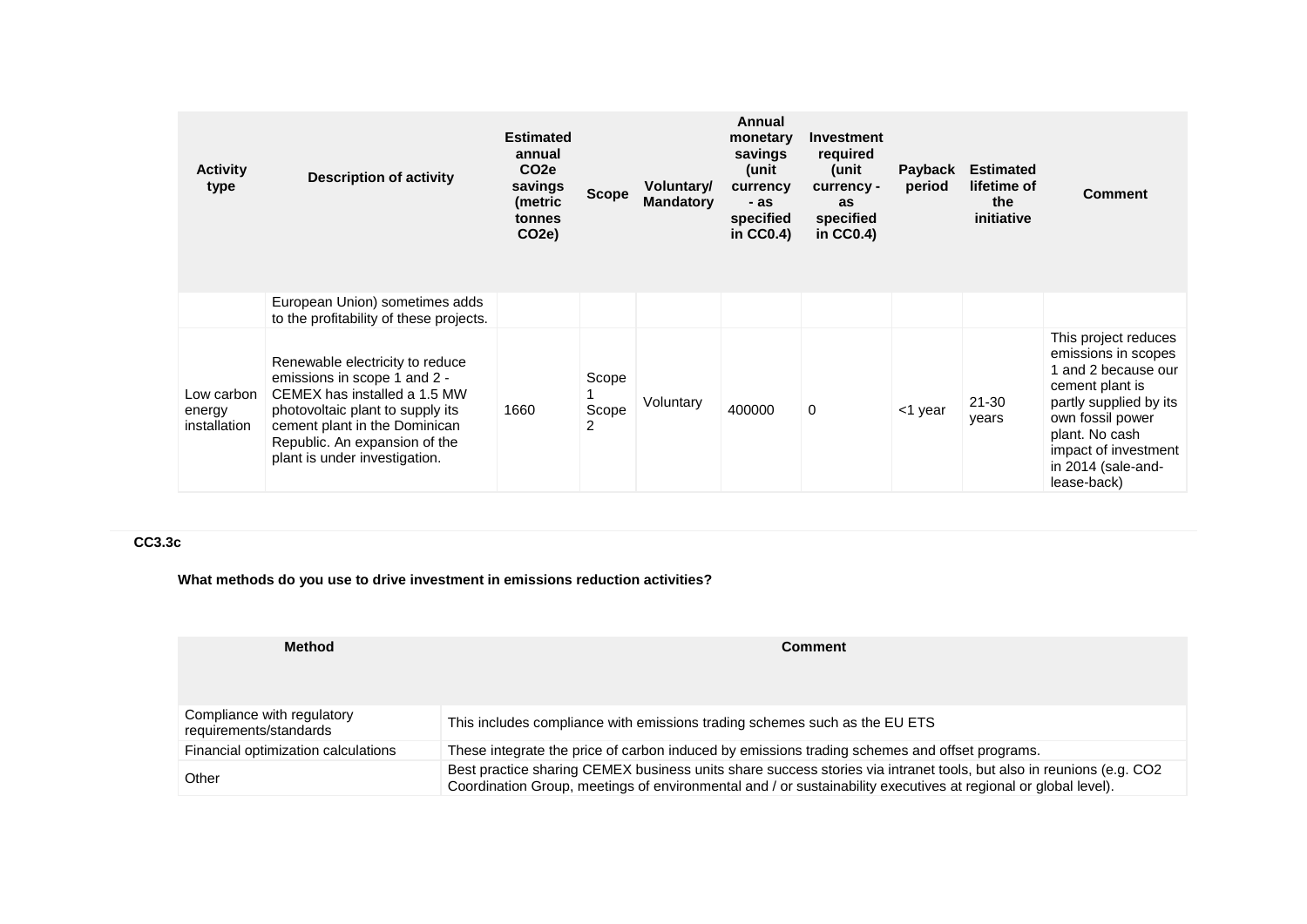| CEMEX constantly participates in a number of R+D projects that are partly funded by governments; many of these |
|----------------------------------------------------------------------------------------------------------------|
|                                                                                                                |

### **CC3.3d**

**If you do not have any emissions reduction initiatives, please explain why not**

### **Further Information**

Projects not to be implemented (CC3.3): As projects can be rejected on different levels of the hierarchy we do not track rejected projects. VCS: In 2014, two new initiatives (in our Brooksville South and Demopolis cement plants in the US) were registere under the Verified Carbon Standard (VCS). These projects to substitute alternative fuels for conventional fossil fuels have the potential to reduce more than 80 kt CO2-eq per year; implementation is under investigation. With these recent additions our total VCS portfolio grows to 4 projects with a total reduction potential of some 450 kt CO2-eq per year.

## **Page: CC4. Communication**

## **CC4.1**

**Have you published information about your organization's response to climate change and GHG emissions performance for this reporting year in places other than in your CDP response? If so, please attach the publication(s)**

| <b>Publication</b>                                                         | <b>Status</b> | <b>Page/Section</b><br>reference | Attach the document                                                                                                        |
|----------------------------------------------------------------------------|---------------|----------------------------------|----------------------------------------------------------------------------------------------------------------------------|
| In mainstream financial reports<br>but have not used the CDSB<br>Framework | Complete      | $17-19$                          | https://www.cdp.net/sites/2015/86/2986/Climate Change 2015/Shared<br>Documents/Attachments/CC4.1/CemexAnnualReport2014.pdf |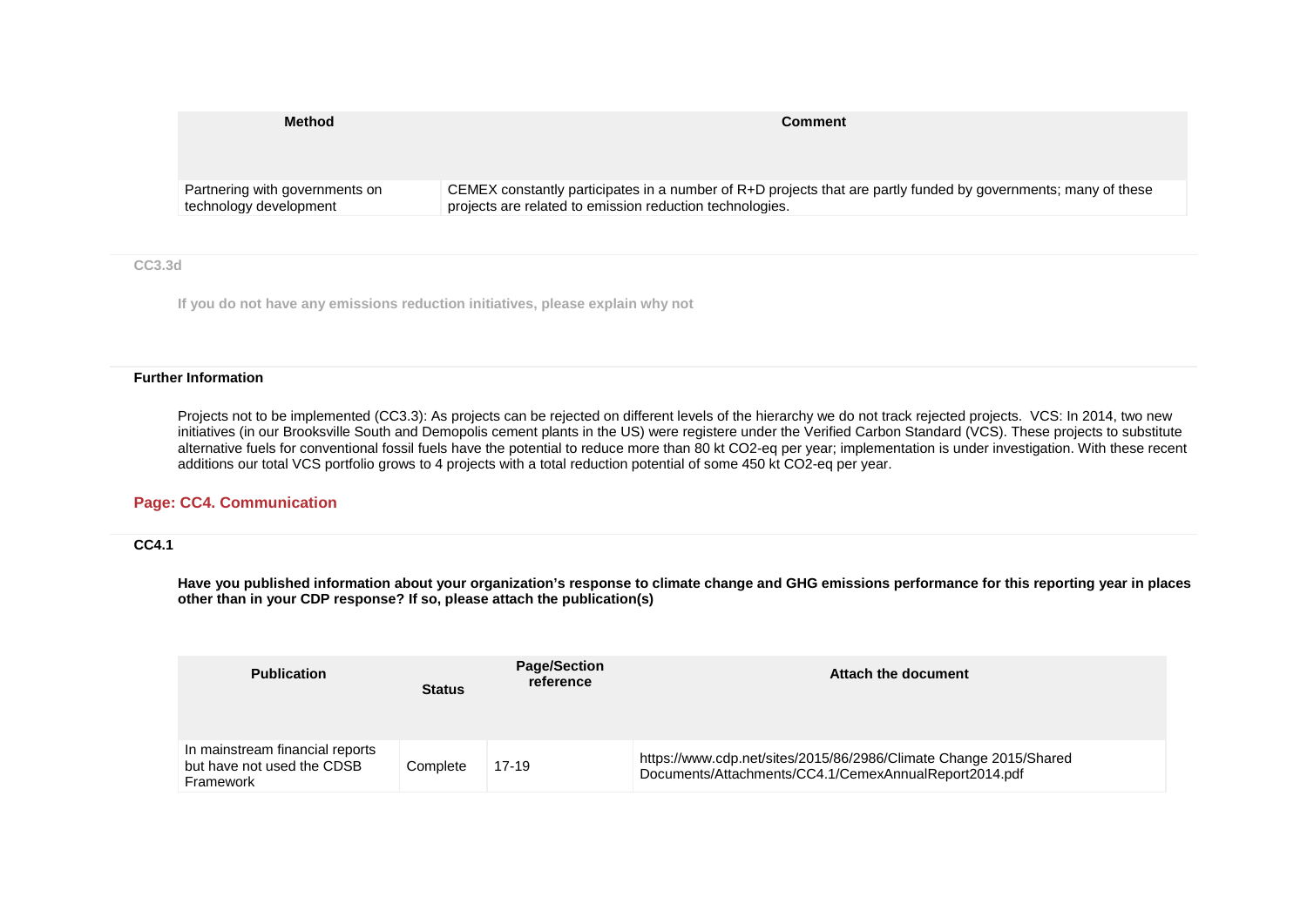| <b>Publication</b>                                                         | <b>Status</b> | <b>Page/Section</b><br>reference | Attach the document                                                                                                      |
|----------------------------------------------------------------------------|---------------|----------------------------------|--------------------------------------------------------------------------------------------------------------------------|
| In mainstream financial reports<br>but have not used the CDSB<br>Framework | Complete      | 38, 39, 42, 95, 99               | https://www.cdp.net/sites/2015/86/2986/Climate Change 2015/Shared<br>Documents/Attachments/CC4.1/CEMEX SEC 20-F 2014.pdf |
| In voluntary communications                                                | Complete      | 15-16, 18, 48, 50-53,<br>91      | https://www.cdp.net/sites/2015/86/2986/Climate Change 2015/Shared<br>Documents/Attachments/CC4.1/CX14sdr_eng.pdf         |

### **Further Information**

Page numbers provided refer to the printed version and do not necessarily match with the way the reader numbers the pages.

# **Module: Risks and Opportunities**

# **Page: CC5. Climate Change Risks**

# **CC5.1**

**Have you identified any inherent climate change risks that have the potential to generate a substantive change in your business operations, revenue or expenditure? Tick all that apply**

Risks driven by changes in regulation Risks driven by changes in physical climate parameters Risks driven by changes in other climate-related developments

# **CC5.1a**

**Please describe your inherent risks that are driven by changes in regulation**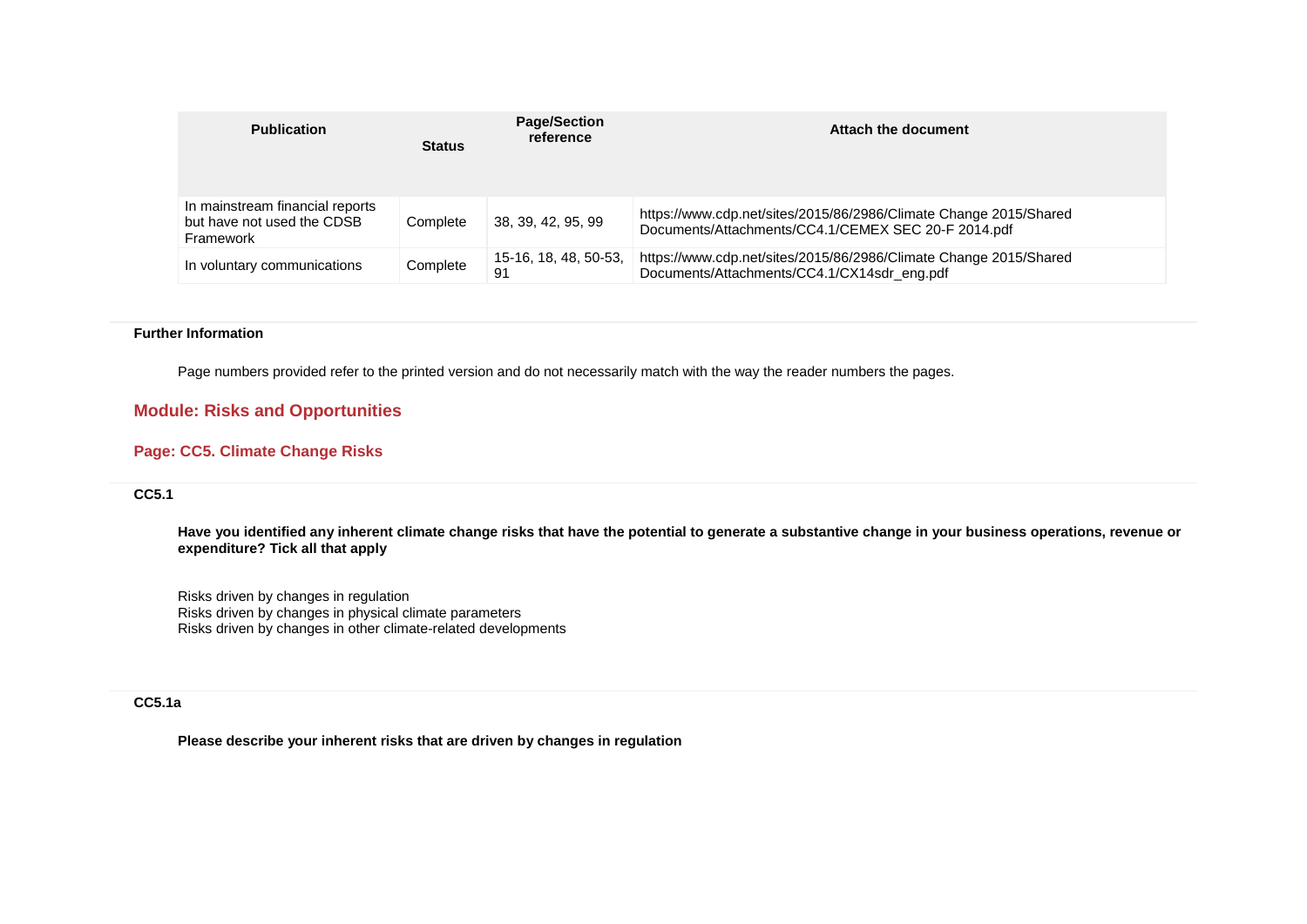| <b>Risk</b><br>driver       | <b>Description</b>                                                                                                                                                                                                                                                                                                                                                                                                                                                                                                                                                                                                                                                                                                                                                      | <b>Potential</b><br>impact       | <b>Timeframe</b> | Direct/<br><b>Indirect</b> | Likelihood                   | <b>Magnitude</b><br>of impact | <b>Estimated</b><br>financial<br>implications                                                                                                                                                                                                                                                                                                                                                                                                                                                                           | <b>Management</b><br>method                                                                                                                                                                                                                                                                                                                                                                                                                                                                                                                                                                                                                                                                                                                                                 | <b>Cost of</b><br>management                                                                                                                                                                                                                                                                                                                                                                                                                                                                                                                                                           |
|-----------------------------|-------------------------------------------------------------------------------------------------------------------------------------------------------------------------------------------------------------------------------------------------------------------------------------------------------------------------------------------------------------------------------------------------------------------------------------------------------------------------------------------------------------------------------------------------------------------------------------------------------------------------------------------------------------------------------------------------------------------------------------------------------------------------|----------------------------------|------------------|----------------------------|------------------------------|-------------------------------|-------------------------------------------------------------------------------------------------------------------------------------------------------------------------------------------------------------------------------------------------------------------------------------------------------------------------------------------------------------------------------------------------------------------------------------------------------------------------------------------------------------------------|-----------------------------------------------------------------------------------------------------------------------------------------------------------------------------------------------------------------------------------------------------------------------------------------------------------------------------------------------------------------------------------------------------------------------------------------------------------------------------------------------------------------------------------------------------------------------------------------------------------------------------------------------------------------------------------------------------------------------------------------------------------------------------|----------------------------------------------------------------------------------------------------------------------------------------------------------------------------------------------------------------------------------------------------------------------------------------------------------------------------------------------------------------------------------------------------------------------------------------------------------------------------------------------------------------------------------------------------------------------------------------|
| Cap and<br>trade<br>schemes | Cap and trade as<br>such is not<br>necessarily a risk;<br>on the contrary.<br>CEMEX perceives it<br>as the preferred<br>policy instrument<br>when it comes to<br>regulation of GHG<br>emissions.<br>However, if a cap<br>and trade scheme is<br>badly designed the<br>consequences can<br>be devastating for<br>both the economy<br>and our climate. Of<br>particular concern is<br>the maintenance of<br>fair competition; this<br>not only refers to<br>competition<br>between regulated<br>and unregulated<br>geographies (risk of<br>so-called carbon<br>leakage, i.e. the<br>shift of GHG-<br>intensive activities<br>from regulated to<br>unregulated<br>geographies with no<br>net environmental<br>benefit), but also<br>among potential<br>substitute products | Increased<br>operational<br>cost | Up to 1<br>vear  | Direct                     | About as<br>likely as<br>not | High                          | Indicative<br>numbers for three<br>scenarios in the<br>EU ETS: 1. Free<br>allocation, no<br>cross-sectoral<br>reduction factor:<br>0 2. Free<br>allocation, cross-<br>sectoral factor: 9<br>mln USD in 2020<br>3. No free<br>allocation: 75 mln<br><b>USD in 2020</b><br>Assumptions: -<br>EUA price (6.8<br>EUR) and<br>exchange rate<br>$(1.08$ USD/EUR)<br>as of end-March<br>2015 - No<br>significant further<br>reduction of<br>specific<br>emissions in our<br>EU plants (which<br>is a conservative<br>estimate) | In order to mitigate<br>the risk of a deficit<br>CEMEX is using all<br>available levers to<br>reduce CO <sub>2</sub><br>emissions in the<br>corresponding<br>operations that are<br>economically<br>feasible under the<br>expected carbon<br>price. This includes<br>improvements to<br>energy efficiency,<br>switch to alternative<br>fuels, particularly<br>biomass, as well as<br>the introduction of<br>natural gas to some<br>of our kilns where<br>this fuel was<br>previously<br>considered not<br>economic, and the<br>use of clinker<br>substitutes. CEMEX<br>has also actively<br>participated in the<br>development of<br>carbon capture and<br>storage as a<br>potential long-term<br>solution. In<br>addition, CEMEX<br>has developed a<br>portfolio of offset | The operational<br>cost of activities<br>described above<br>is typically<br>negative; the<br>investment costs<br>vary from almost<br>0 (improved<br>operational<br>practices) to<br>several million<br>USD. Since 2005<br><b>CEMEX</b> has<br>invested a total of<br>more than 196<br>million USD in<br>alternative fuel<br>projects. The<br>transaction costs<br>for an offset<br>project can reach<br>a million USD<br>over its lifetime.<br><b>Public affairs</b><br>activities are<br>estimated to<br>require a total of 2<br>person-years/y at<br>a full cost of some<br>400 kUSD |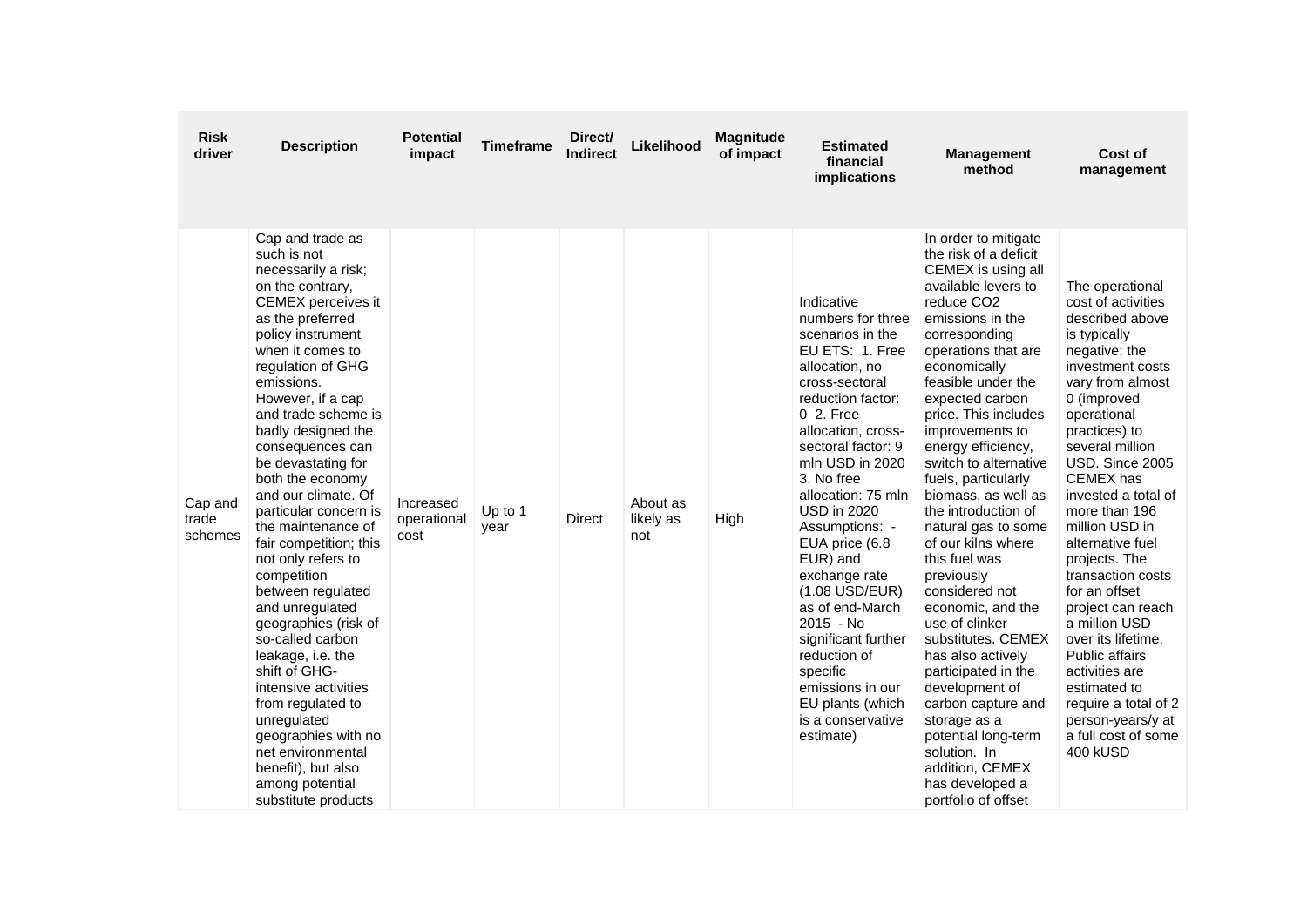| <b>Risk</b><br>driver | <b>Description</b>                                                                                                                                                                                                                                                                                                                                                                                                                                                                                                                                                                                                                                                                                                                                           | <b>Potential</b><br>impact | <b>Timeframe</b> | Direct/<br><b>Indirect</b> | Likelihood | <b>Magnitude</b><br>of impact | <b>Estimated</b><br>financial<br>implications | <b>Management</b><br>method                                                                                                                                                                                                                                                                                           | Cost of<br>management |
|-----------------------|--------------------------------------------------------------------------------------------------------------------------------------------------------------------------------------------------------------------------------------------------------------------------------------------------------------------------------------------------------------------------------------------------------------------------------------------------------------------------------------------------------------------------------------------------------------------------------------------------------------------------------------------------------------------------------------------------------------------------------------------------------------|----------------------------|------------------|----------------------------|------------|-------------------------------|-----------------------------------------------|-----------------------------------------------------------------------------------------------------------------------------------------------------------------------------------------------------------------------------------------------------------------------------------------------------------------------|-----------------------|
|                       | (e.g. concrete vs.<br>aluminum) and<br>different phases of<br>the life cycle of a<br>good or service (e.g.<br>production of many<br>materials for the<br>construction of a<br>building is covered<br>by the cap and trade<br>scheme, but the<br>combustion of<br>heating oil during<br>the use is not).<br>Fortunately, policy<br>maker have<br>understood the risks<br>related to carbon<br>leakage, and the<br>cap and trade<br>schemes that will<br>cover CEMEX<br>operations over the<br>next years<br>(European Union,<br>California) have<br>included<br>mechanisms (mainly<br>free allocation; in<br>California a border<br>adjustment<br>mechanism is being<br>discussed) to avoid<br>carbon leakage.<br>However, in the EU<br>the test of whether a |                            |                  |                            |            |                               |                                               | projects to reduce<br>our exposure to the<br>existing and<br>emerging trading<br>schemes. Finally,<br><b>CEMEX</b> maintains<br>constant dialogue<br>with policy makers<br>to ensure that they<br>understand our<br>concerns regarding<br>competitiveness and<br>maintain or improve<br>corresponding<br>legislation. |                       |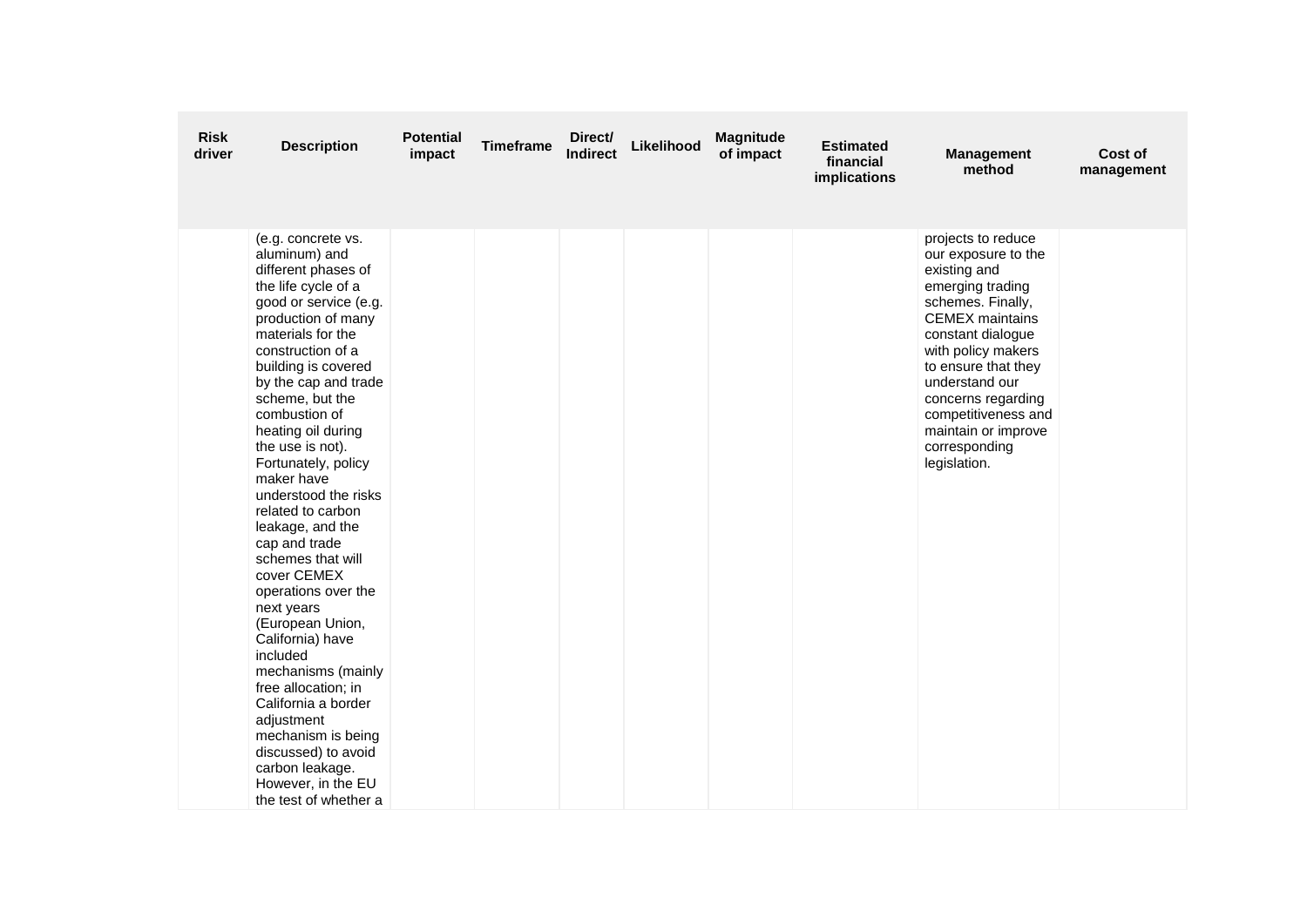| <b>Risk</b><br>driver | <b>Description</b>                                                                                                                                                                                                                                                                                                                                                                                                                                                                                                                                                                                                                                                                                                                       | <b>Potential</b><br>impact | <b>Timeframe</b> | Direct/<br><b>Indirect</b> | Likelihood | <b>Magnitude</b><br>of impact | <b>Estimated</b><br>financial<br>implications | <b>Management</b><br>method | Cost of<br>management |
|-----------------------|------------------------------------------------------------------------------------------------------------------------------------------------------------------------------------------------------------------------------------------------------------------------------------------------------------------------------------------------------------------------------------------------------------------------------------------------------------------------------------------------------------------------------------------------------------------------------------------------------------------------------------------------------------------------------------------------------------------------------------------|----------------------------|------------------|----------------------------|------------|-------------------------------|-----------------------------------------------|-----------------------------|-----------------------|
|                       | sector is subject to<br>international<br>competition only<br>partly reflects<br>economic realities,<br>so in the current<br>review the sector<br>might lose<br>preferential free<br>allocation although it<br>is still subject to<br>competition by<br>imports from<br>countries with less<br>stringent carbon<br>regulation. The<br>resulting need to<br>buy additional<br>European Union<br>Allowances in the<br>market would<br>increase our<br>production cost and<br>might reduce<br>demand for our<br>products, primarily<br>due to loss of<br>market share to<br>imports. In addition,<br>the cross-sectoral<br>reduction factor will<br>reduce free<br>allocation by 12%<br>for the rest of the<br>third phase of the<br>EU ETS. |                            |                  |                            |            |                               |                                               |                             |                       |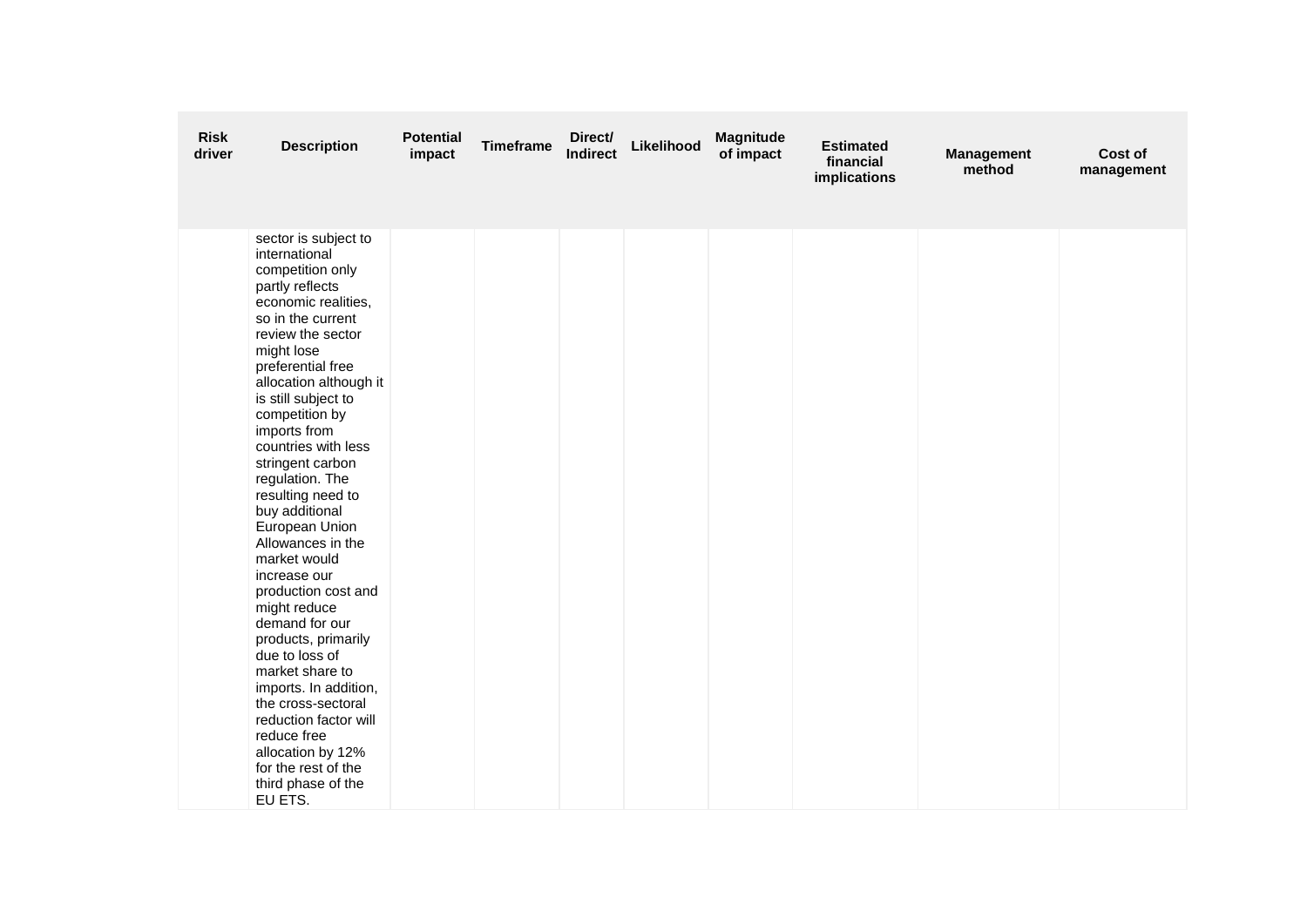| <b>Risk</b><br>driver | <b>Description</b>                                                                                                                                                                                                                                                                                                                                                                                                                                                                                                                                                                                                                                                                                                                                          | <b>Potential</b><br>impact       | <b>Timeframe</b>    | Direct/<br><b>Indirect</b> | Likelihood | <b>Magnitude</b><br>of impact | <b>Estimated</b><br>financial<br>implications                                                                                                                                                                                                                                                                                                                           | <b>Management</b><br>method                                                                                                                                                                                                                                                                                                                                                                                                                                                                                                                                                                                                                                                                                                                                            | Cost of<br>management                                                                                                                                                                                                                                                                                                                                                                                                                                                                                                                                                                  |
|-----------------------|-------------------------------------------------------------------------------------------------------------------------------------------------------------------------------------------------------------------------------------------------------------------------------------------------------------------------------------------------------------------------------------------------------------------------------------------------------------------------------------------------------------------------------------------------------------------------------------------------------------------------------------------------------------------------------------------------------------------------------------------------------------|----------------------------------|---------------------|----------------------------|------------|-------------------------------|-------------------------------------------------------------------------------------------------------------------------------------------------------------------------------------------------------------------------------------------------------------------------------------------------------------------------------------------------------------------------|------------------------------------------------------------------------------------------------------------------------------------------------------------------------------------------------------------------------------------------------------------------------------------------------------------------------------------------------------------------------------------------------------------------------------------------------------------------------------------------------------------------------------------------------------------------------------------------------------------------------------------------------------------------------------------------------------------------------------------------------------------------------|----------------------------------------------------------------------------------------------------------------------------------------------------------------------------------------------------------------------------------------------------------------------------------------------------------------------------------------------------------------------------------------------------------------------------------------------------------------------------------------------------------------------------------------------------------------------------------------|
| Carbon<br>taxes       | Carbon taxes can<br>have a distorting<br>impact on<br>competition if they<br>do not cover all<br>competing<br>goods/services in a<br>similar way. Like<br>with cap and trade<br>this competition is<br>not restricted to<br>different<br>geographies, but<br>also includes<br>potential substitutes<br>and different phases<br>of the life cycle. For<br>a company like<br>CEMEX this could<br>translate into<br>reduced<br>competitiveness vs.<br>e.g. imports or other<br>building materials if<br>those are not<br>subject to similar<br>regulation. In<br>addition, taxes in<br>general do not offer<br>the option to actively<br>manage and reduce<br>compliance costs by<br>e.g. trading or<br>development of<br>offset projects. Our<br>estimates of | Increased<br>operational<br>cost | $1$ to $3$<br>years | <b>Direct</b>              | Unlikely   | Medium-<br>high               | The net<br>implication of a<br>carbon tax<br>without any<br>measure to<br>protect against<br>carbon leakage<br>would be the<br>same as that of a<br>cap-and-trade<br>mechanism<br>without free<br>allocation, i.e. for<br>the case of our<br>EU operations a<br>carbon tax of 5.4<br>EUR/t CO2 would<br>translate into a<br>financial impact<br>of some 75 mln<br>USD/y | In order to reduce<br>potential exposure<br>CEMEX is using all<br>available levers to<br>reduce CO <sub>2</sub><br>emissions in the<br>corresponding<br>operations that are<br>economically<br>feasible under the<br>expected carbon<br>price. This includes<br>improvements to<br>energy efficiency,<br>switch to alternative<br>fuels, particularly<br>biomass, as well as<br>the introduction of<br>natural gas to some<br>of our kilns where<br>this fuel was<br>previously<br>considered not<br>economic, and the<br>use of clinker<br>substitutes, CEMEX<br>has also actively<br>participated in the<br>development of<br>carbon capture and<br>storage as a<br>potential long-term<br>solution. In<br>addition, CEMEX<br>has developed a<br>portfolio of offset | The operational<br>cost of activities<br>described above<br>is typically<br>negative; the<br>investment costs<br>vary from almost<br>0 (improved<br>operational<br>practices) to<br>several million<br>USD. Since 2005<br><b>CEMEX</b> has<br>invested a total of<br>more than 196<br>million USD in<br>alternative fuel<br>projects. The<br>transaction costs<br>for an offset<br>project can reach<br>a million USD<br>over its lifetime.<br><b>Public affairs</b><br>activities are<br>estimated to<br>require a total of 2<br>person-years/y at<br>a full cost of some<br>400 kUSD |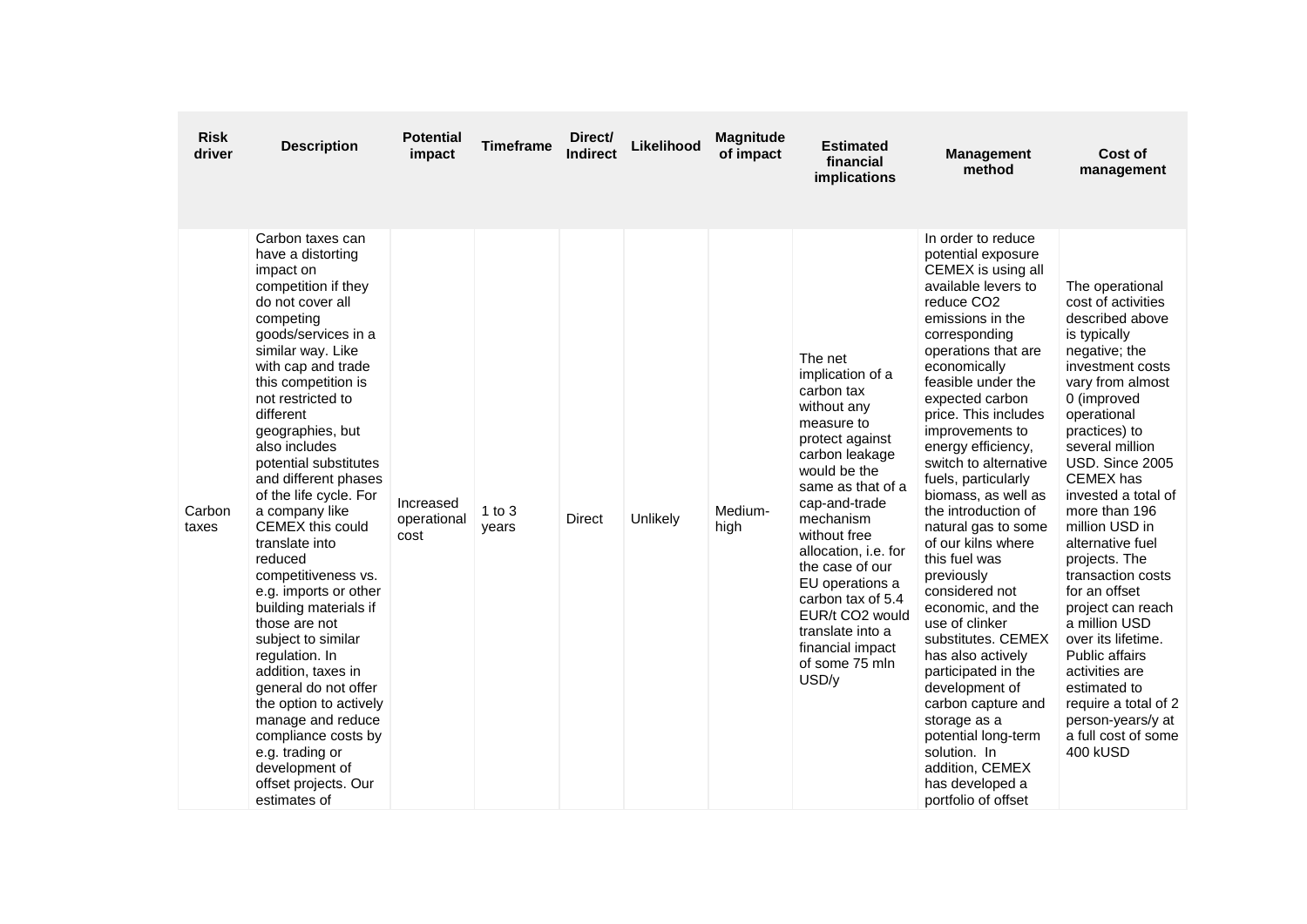| <b>Risk</b><br>driver | <b>Description</b>                                                                                                                                                                            | <b>Potential</b><br>impact | <b>Timeframe</b> | Direct/<br>Indirect | Likelihood | <b>Magnitude</b><br>of impact | <b>Estimated</b><br>financial<br>implications | <b>Management</b><br>method                                                                                                                                                                                                                                                                                                                                                                                                      | Cost of<br>management |
|-----------------------|-----------------------------------------------------------------------------------------------------------------------------------------------------------------------------------------------|----------------------------|------------------|---------------------|------------|-------------------------------|-----------------------------------------------|----------------------------------------------------------------------------------------------------------------------------------------------------------------------------------------------------------------------------------------------------------------------------------------------------------------------------------------------------------------------------------------------------------------------------------|-----------------------|
|                       | timeframe,<br>likelihood, and<br>magnitude of impact<br>refer to enactment<br>of carbon taxes for<br>cement plants (our<br>main emitters) at a<br>moderate level in a<br>number of countries. |                            |                  |                     |            |                               |                                               | projects to reduce<br>our exposure to the<br>existing and<br>emerging trading<br>schemes. Finally,<br><b>CEMEX</b> maintains<br>constant dialogue<br>with policy makers<br>to ensure that they<br>understand our<br>concerns regarding<br>competitiveness and<br>maintain or improve<br>corresponding<br>legislation. The<br>methods to manage<br>this risk are<br>practically the same<br>as those related to<br>cap-and-trade. |                       |

# **CC5.1b**

**Please describe your inherent risks that are driven by change in physical climate parameters**

| <b>Risk</b><br>driver | <b>Description</b>         | <b>Potential impact</b>   | <b>Timeframe</b> | Direct/<br><b>Indirect</b> | Likelihood            | <b>Magnitude</b><br>of impact | <b>Estimated</b><br>financial<br><i>implications</i> | <b>Management</b><br>method                    | Cost of<br>management       |
|-----------------------|----------------------------|---------------------------|------------------|----------------------------|-----------------------|-------------------------------|------------------------------------------------------|------------------------------------------------|-----------------------------|
| Tropical<br>cyclones  | Increased<br>frequency and | Increased capital<br>cost | >6 years         | Direct                     | About as<br>likely as | Low-<br>medium                | A common<br>event of                                 | <b>CEMEX</b> considers<br>the most recent risk | The total<br>annual cost of |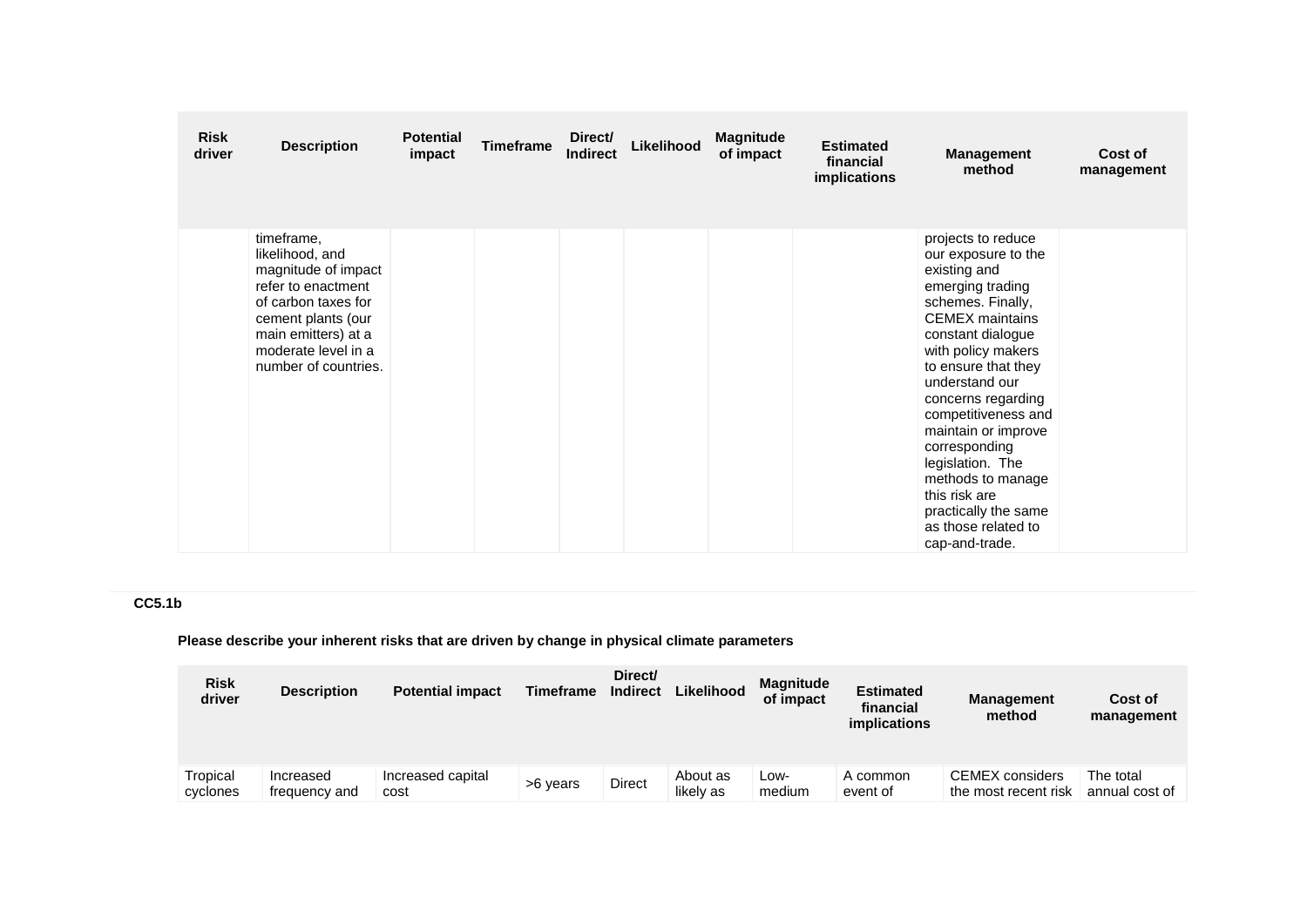| <b>Risk</b><br>driver           | <b>Description</b>                                                                                                                                                                                                                                                                                                                                              | <b>Potential impact</b> | <b>Timeframe</b> | Direct/<br><b>Indirect</b> | Likelihood | <b>Magnitude</b><br>of impact | Estimated<br>financial<br>implications                                                                                                                                                                                                                                                                                                                                                                                       | <b>Management</b><br>method                                                                                                                                                                                                                                                                                                                                                                                                                                                                                                                                                                                                                                                                                                       | Cost of<br>management                                                                                                                                                                                                                               |
|---------------------------------|-----------------------------------------------------------------------------------------------------------------------------------------------------------------------------------------------------------------------------------------------------------------------------------------------------------------------------------------------------------------|-------------------------|------------------|----------------------------|------------|-------------------------------|------------------------------------------------------------------------------------------------------------------------------------------------------------------------------------------------------------------------------------------------------------------------------------------------------------------------------------------------------------------------------------------------------------------------------|-----------------------------------------------------------------------------------------------------------------------------------------------------------------------------------------------------------------------------------------------------------------------------------------------------------------------------------------------------------------------------------------------------------------------------------------------------------------------------------------------------------------------------------------------------------------------------------------------------------------------------------------------------------------------------------------------------------------------------------|-----------------------------------------------------------------------------------------------------------------------------------------------------------------------------------------------------------------------------------------------------|
| (hurricanes<br>and<br>typhoons) | strength of<br>tropical<br>cyclones (as<br>well as other<br>extreme<br>storms) can<br>cause direct<br>damage to our<br>operations,<br>particularly in<br>some Latin<br>American<br>countries<br>(Costa Rica,<br>Nicaragua,<br>Mexico,<br>Dominican<br>Republic,<br>Puerto Rico),<br>the US gulf<br>coast, and<br>southeast Asia<br>(Bangladesh,<br>Philippines) |                         |                  |                            | not        |                               | hurricane,<br>typhoon and<br>flooding may<br>be in the order<br>of 100-320<br>kUSD of<br>physical<br>damage,<br>although<br>higher<br>damage in the<br>million USD<br>range has<br>been<br>observed.<br>However,<br>quantification<br>of those<br>potential<br>impacts under<br>our Loss-<br>Prevention<br>Program<br>(LPP) has not<br>indicated any<br>material<br>impact of<br>climate<br>change on<br>these risks<br>yet. | criteria when<br>designing new<br>facilities or<br>acquiring or<br>modifying assets.<br>Natural hazard<br>risks such as<br>storms and floods<br>and extreme<br>climatic conditions<br>in areas where<br>CEMEX operates,<br>are monitored<br>constantly using<br>risk management<br>tools, where we<br>check for weather<br>alerts on a daily<br>basis. Contingency<br>plans are in place<br>to mitigate the<br>impact of those<br>events, and<br>CEMEX's facilities<br>insured against<br>losses related to<br>extreme weather<br>events. Facilities<br>are assessed<br>annually for the<br>progress of the<br>action plans<br>developed in order<br>to reduce the<br>physical risks<br>associated with<br><b>Natural Hazards</b> | this protection<br>is 29.6 mln<br>USD. Please<br>note that this<br>insurance<br>covers a wide<br>range of<br>physical risks,<br>not only those<br>related to<br>climate<br>change;<br>detailed<br>estimates for<br>the latter are<br>not available. |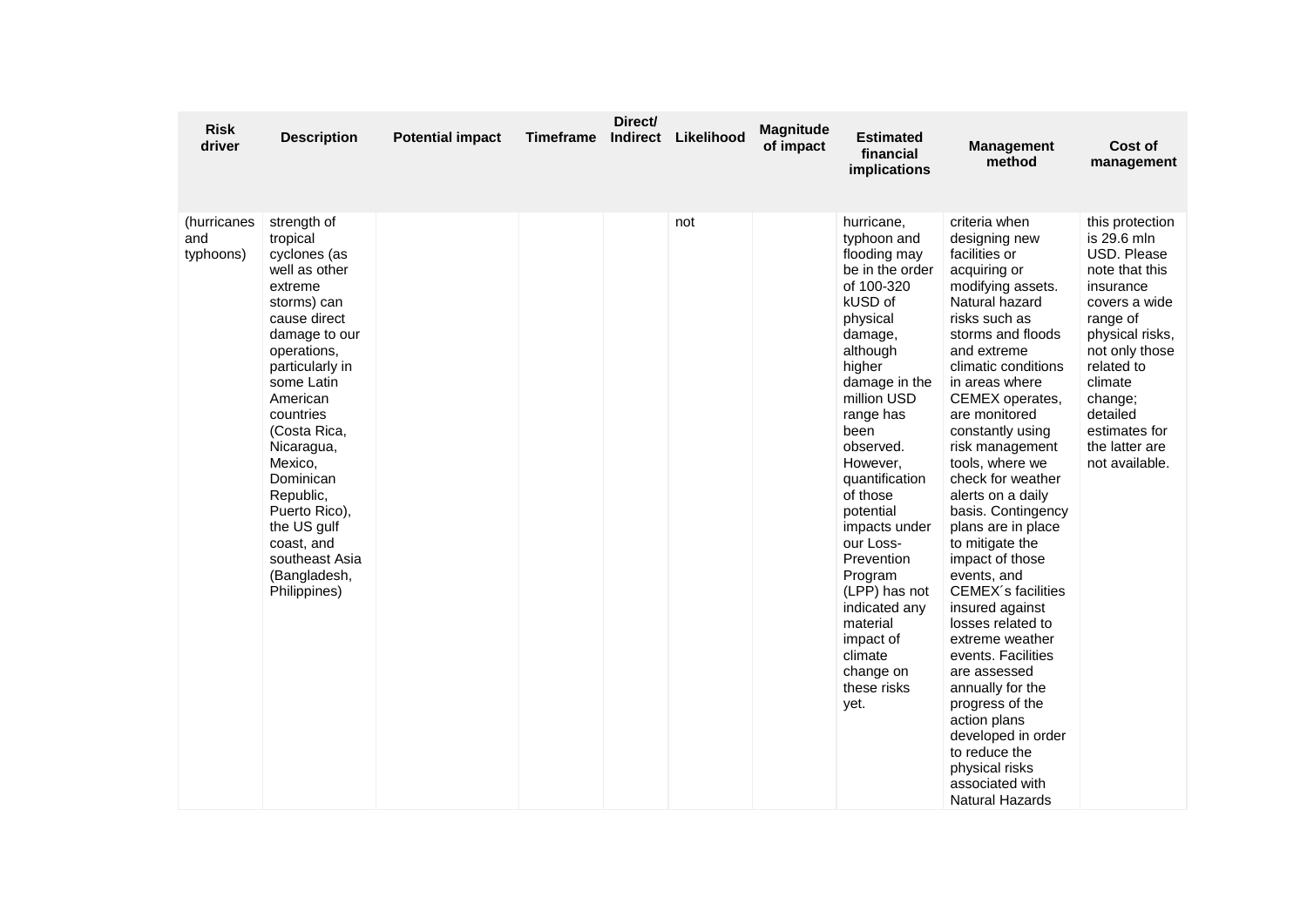| <b>Risk</b><br>driver | <b>Description</b> | <b>Potential impact</b> | <b>Timeframe</b> | Direct/<br><b>Indirect</b> | Likelihood | <b>Magnitude</b><br>of impact | <b>Estimated</b><br>financial<br>implications | <b>Management</b><br>method                                                                                                                                                                                                                                                                                                                                                                                                                                                                                                                                                                                                                                                                                                         | Cost of<br>management |
|-----------------------|--------------------|-------------------------|------------------|----------------------------|------------|-------------------------------|-----------------------------------------------|-------------------------------------------------------------------------------------------------------------------------------------------------------------------------------------------------------------------------------------------------------------------------------------------------------------------------------------------------------------------------------------------------------------------------------------------------------------------------------------------------------------------------------------------------------------------------------------------------------------------------------------------------------------------------------------------------------------------------------------|-----------------------|
|                       |                    |                         |                  |                            |            |                               |                                               | Exposure, among<br>other, and the<br>corresponding<br>actions to minimize<br>operation<br>interruption,<br>damages and<br>consequences from<br>natural events.<br><b>CEMEX</b> annually<br>reviews its cement<br>plants' exposure to<br>weather related<br>risks also through<br>the LPP. This<br>program is<br>conducted by the<br>engineering<br>services of<br>CEMEX's global<br>property insurer<br>(FM Global) and<br>provides each plant<br>with a grade score<br>by which all plants<br>can be assessed.<br>All<br>recommendations<br>from the LPP are<br>evaluated for<br>decision making<br>using three criteria:<br>1. Financial loss<br>expectancy should<br>the risk occur, 2.<br>Risk improvement<br>ratios defined as |                       |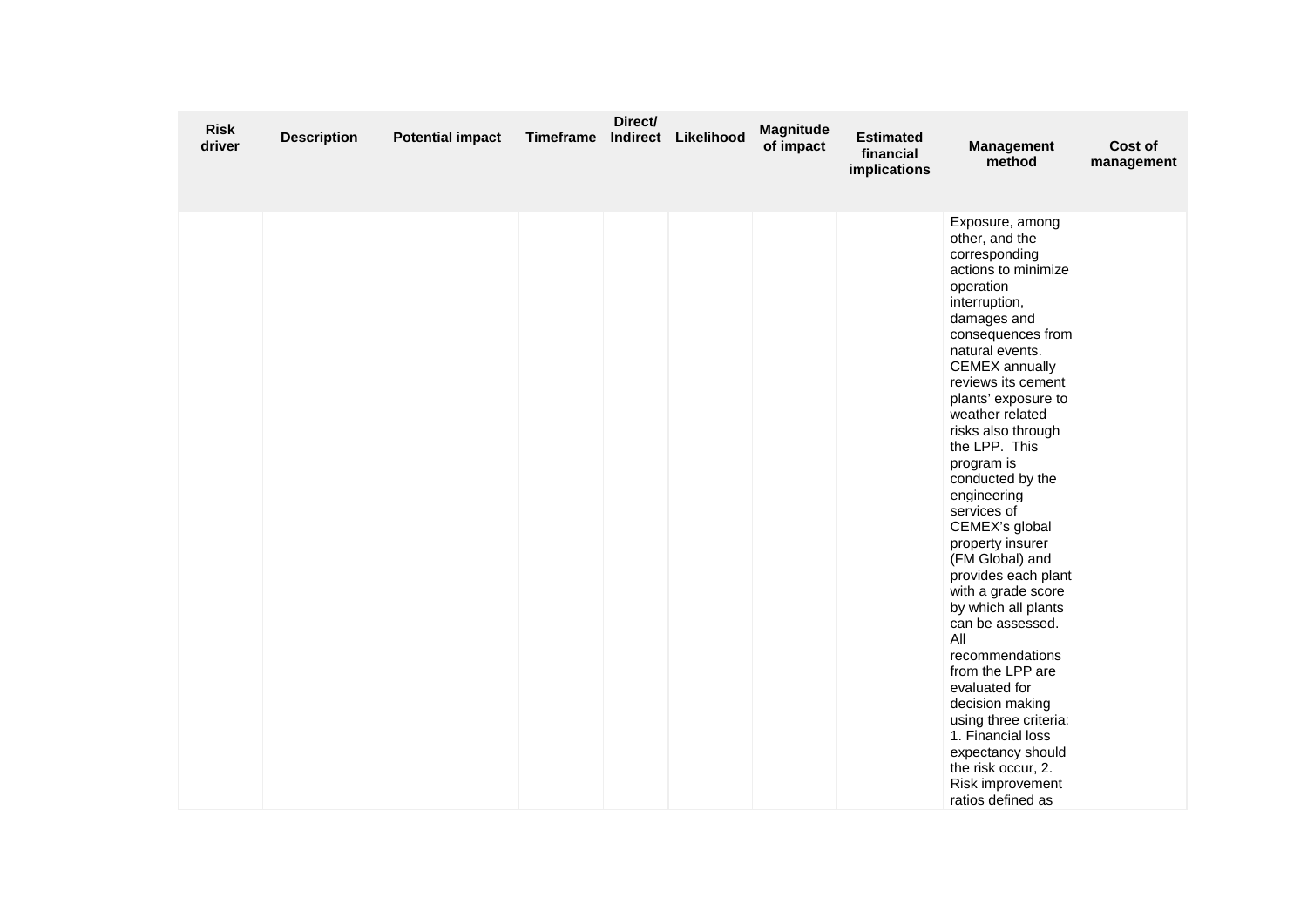| <b>Risk</b><br>driver                                   | <b>Description</b>                                                                                                                                                                                                                                                                                                                                     | <b>Potential impact</b>                           | <b>Timeframe</b> | Direct/<br><b>Indirect</b>    | Likelihood                   | <b>Magnitude</b><br>of impact | Estimated<br>financial<br><i>implications</i>                                                                                                                              | <b>Management</b><br>method                                                                                                                                                                                                                                                                                                                                                                                                                                               | Cost of<br>management                                                                                                                    |
|---------------------------------------------------------|--------------------------------------------------------------------------------------------------------------------------------------------------------------------------------------------------------------------------------------------------------------------------------------------------------------------------------------------------------|---------------------------------------------------|------------------|-------------------------------|------------------------------|-------------------------------|----------------------------------------------------------------------------------------------------------------------------------------------------------------------------|---------------------------------------------------------------------------------------------------------------------------------------------------------------------------------------------------------------------------------------------------------------------------------------------------------------------------------------------------------------------------------------------------------------------------------------------------------------------------|------------------------------------------------------------------------------------------------------------------------------------------|
|                                                         |                                                                                                                                                                                                                                                                                                                                                        |                                                   |                  |                               |                              |                               |                                                                                                                                                                            | the ratio of loss<br>expectancy to the<br>cost to complete<br>the<br>recommendation to<br>mitigate or avoid<br>the risk exposure,<br>and 3. Specific<br>catastrophe risks<br>For more details on<br>FM Global's<br>scoring system<br>please visit their<br>website.                                                                                                                                                                                                       |                                                                                                                                          |
| Tropical<br>cyclones<br>(hurricanes<br>and<br>typhoons) | Extreme storm<br>events can<br>disrupt supply<br>of crucial<br>inputs; for<br>example, in<br>2005, one of<br>the most active<br>hurricane<br>seasons on<br>record,<br>hurricanes<br>forced some<br>major refineries<br>on the US Gulf<br>Coast to stop<br>operation; as a<br>consequence,<br>supply of<br>petcoke, the<br>main fuel for<br>many of our | Reduction/disruption<br>in production<br>capacity | Up to 1<br>year  | Indirect<br>(Supply<br>chain) | About as<br>likely as<br>not | Medium                        | Based on work<br>done in Egypt<br>and the<br>Philippines for<br>those two<br>countries the<br>total potential<br>risk was<br>estimated at<br>$250 - 300$ mln<br><b>USD</b> | <b>CEMEX</b> regularly<br>analyzes potential<br>disruptions in its<br>supply chain and<br>develops strategies<br>to cope with them.<br>This can include<br>diversification of<br>suppliers, but also<br>adjustments to the<br>inventory policies.<br>For example,<br>following hurricane<br>Katrina in 2005, our<br>Mexican cement<br>operations decided<br>to maintain higher<br>minimum inventory<br>levels of its main<br>fuel, petcoke,<br>during hurricane<br>season | <b>These</b><br>activities are<br>included as<br>part of existing<br>operational<br>policies and<br>do not cause<br>additional<br>costs. |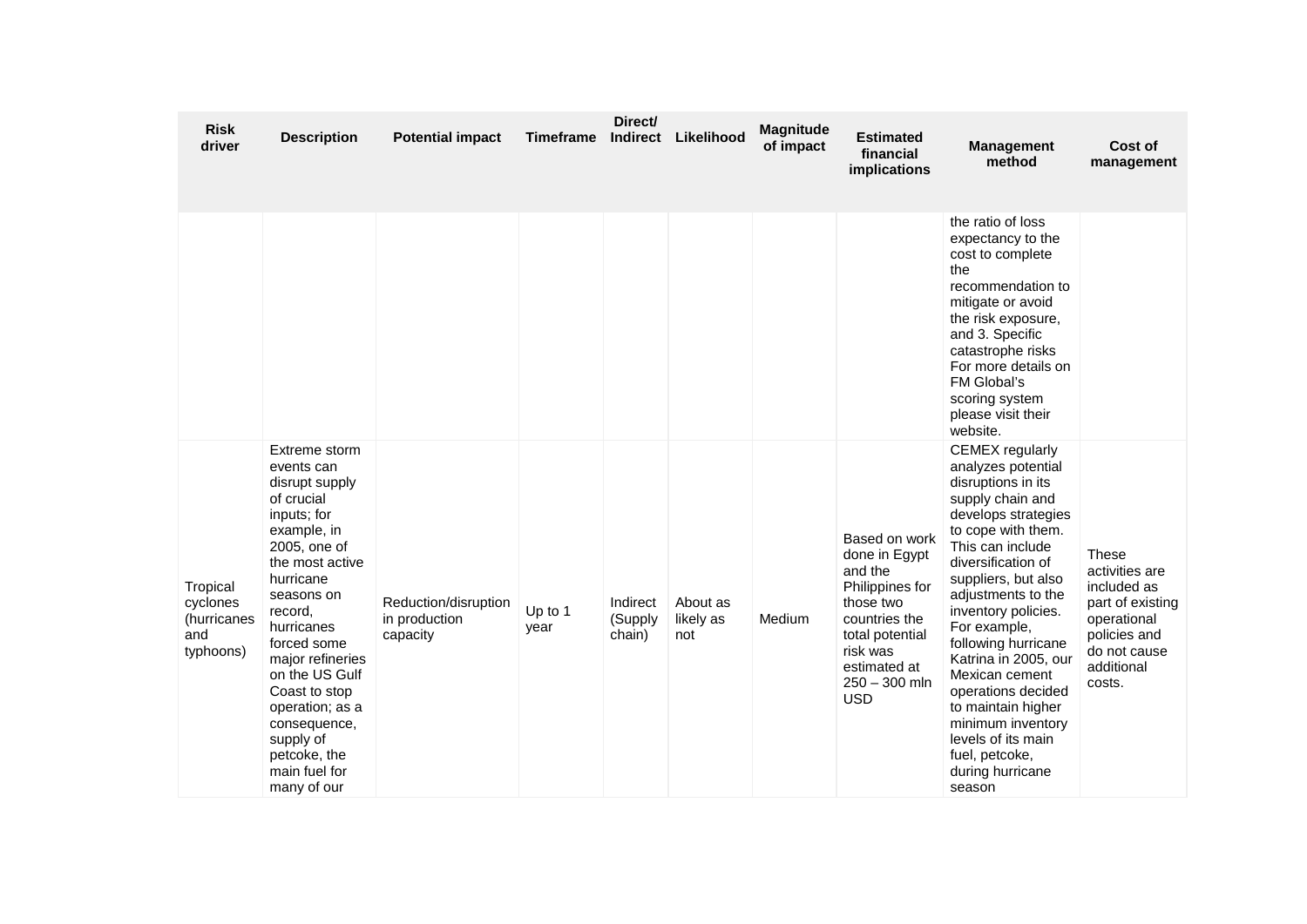| <b>Risk</b><br>driver | <b>Description</b>                                                                                                                                                                                                                                                                                                                                                                | <b>Potential impact</b>                                                   | <b>Timeframe</b> | Direct/<br><b>Indirect</b> | Likelihood | Magnitude<br>of impact | <b>Estimated</b><br>financial<br>implications                                                                                                                               | <b>Management</b><br>method                                                                                                                                                                                                                            | Cost of<br>management                                                                                                                                                                                  |
|-----------------------|-----------------------------------------------------------------------------------------------------------------------------------------------------------------------------------------------------------------------------------------------------------------------------------------------------------------------------------------------------------------------------------|---------------------------------------------------------------------------|------------------|----------------------------|------------|------------------------|-----------------------------------------------------------------------------------------------------------------------------------------------------------------------------|--------------------------------------------------------------------------------------------------------------------------------------------------------------------------------------------------------------------------------------------------------|--------------------------------------------------------------------------------------------------------------------------------------------------------------------------------------------------------|
|                       | cement plants,<br>was disrupted,<br>jeopardizing the<br>operation of<br>some of<br>CEMEX' plants<br>in Mexico and<br>the US. As<br>recent scientific<br>studies have<br>fuelled the<br>debate on<br>whether global<br>warming will<br>lead to more<br>frequent and<br>stronger<br>tropical<br>cyclones we<br>have classified<br>the likelihood<br>as "about as<br>likely as not". |                                                                           |                  |                            |            |                        |                                                                                                                                                                             |                                                                                                                                                                                                                                                        |                                                                                                                                                                                                        |
| Sea level<br>rise     | Higher sea<br>levels threaten<br><b>CEMEX</b><br>operations on<br>the sea board,<br>such as<br>maritime<br>terminals in<br>various<br>countries (e.g.<br>Mexico, US,<br>France), but<br>potentially also                                                                                                                                                                          | Other: Increased<br>capital cost;<br>Disruption of<br>production capacity | >6 years         | <b>Direct</b>              | Likely     | Medium                 | A common<br>event of<br>hurricane,<br>typhoon and<br>flooding may<br>be in the order<br>of 100-320<br>kUSD of<br>physical<br>damage,<br>although<br>higher<br>damage in the | <b>CEMEX</b> considers<br>the most recent risk<br>criteria when<br>designing new<br>facilities or<br>acquiring or<br>modifying assets.<br>Natural hazard<br>risks such as<br>storms and floods<br>and extreme<br>climatic conditions<br>in areas where | The total<br>annual cost of<br>this protection<br>is 29.6 mln<br>USD. Please<br>note that this<br>insurance<br>covers a wide<br>range of<br>physical risks,<br>not only those<br>related to<br>climate |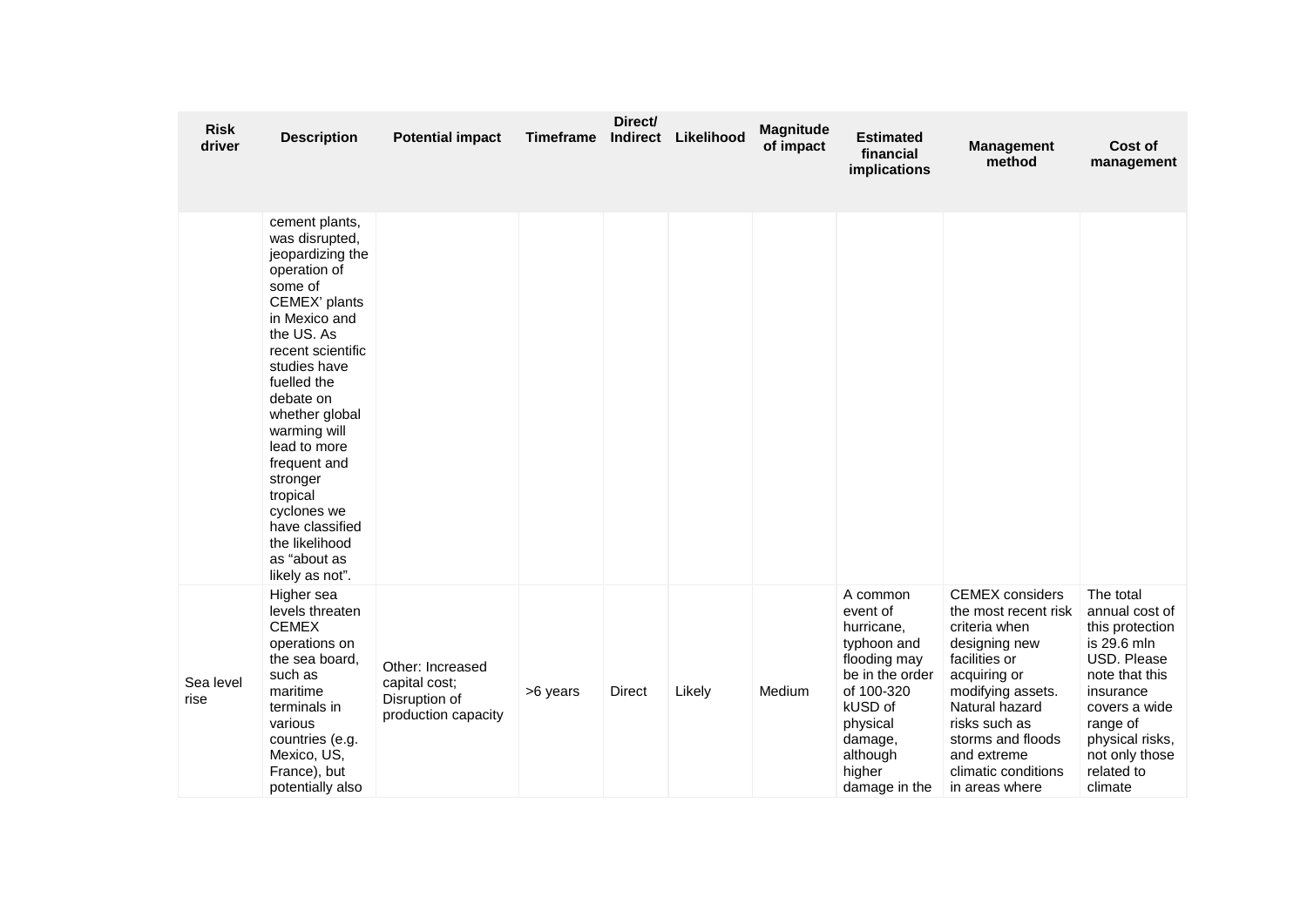| <b>Risk</b><br>driver | <b>Description</b>                                                                                                                                                                                                                                                                                                                                                                                                                   | <b>Potential impact</b> | <b>Timeframe</b> | Direct/<br>Indirect | Likelihood | <b>Magnitude</b><br>of impact | <b>Estimated</b><br>financial<br>implications                                                                                                                                                                                                                         | <b>Management</b><br>method                                                                                                                                                                                                                                                                                                                                                                                                                                                                                                                                                                                                                                                                                                         | Cost of<br>management                                                    |
|-----------------------|--------------------------------------------------------------------------------------------------------------------------------------------------------------------------------------------------------------------------------------------------------------------------------------------------------------------------------------------------------------------------------------------------------------------------------------|-------------------------|------------------|---------------------|------------|-------------------------------|-----------------------------------------------------------------------------------------------------------------------------------------------------------------------------------------------------------------------------------------------------------------------|-------------------------------------------------------------------------------------------------------------------------------------------------------------------------------------------------------------------------------------------------------------------------------------------------------------------------------------------------------------------------------------------------------------------------------------------------------------------------------------------------------------------------------------------------------------------------------------------------------------------------------------------------------------------------------------------------------------------------------------|--------------------------------------------------------------------------|
|                       | some plants<br>that are close<br>to the sea (e.g.<br>Sv. Juraj<br>cement plant in<br>Croatia). The<br>impacts range<br>from additional<br>investments<br>$(e.g.$ dams) to<br>protect those<br>assets to<br>physical<br>damage and<br>reduced<br>availability; in<br>the worst case.<br>sea-level rise<br>could make<br>those assets<br>completely<br>worthless,<br>although the<br>latter is<br>considered<br>extremely<br>unlikely. |                         |                  |                     |            |                               | million USD<br>range has<br>been<br>observed.<br>However,<br>quantification<br>of those<br>potential<br>impacts under<br>our Loss-<br>Prevention<br>Program<br>(LPP) has not<br>indicated any<br>material<br>impact of<br>climate<br>change on<br>these risks<br>yet. | CEMEX operates,<br>are monitored<br>constantly using<br>risk management<br>tools, where we<br>check for weather<br>alerts on a daily<br>basis. Contingency<br>plans are in place<br>to mitigate the<br>impact of those<br>events, and<br>CEMEX's facilities<br>insured against<br>losses related to<br>extreme weather<br>events. Facilities<br>are assessed<br>annually for the<br>progress of the<br>action plans<br>developed in order<br>to reduce the<br>physical risks<br>associated with<br>Natural Hazards<br>Exposure, among<br>other, and the<br>corresponding<br>actions to minimize<br>operation<br>interruption,<br>damages and<br>consequences from<br>natural events.<br><b>CEMEX</b> annually<br>reviews its cement | change;<br>detailed<br>estimates for<br>the latter are<br>not available. |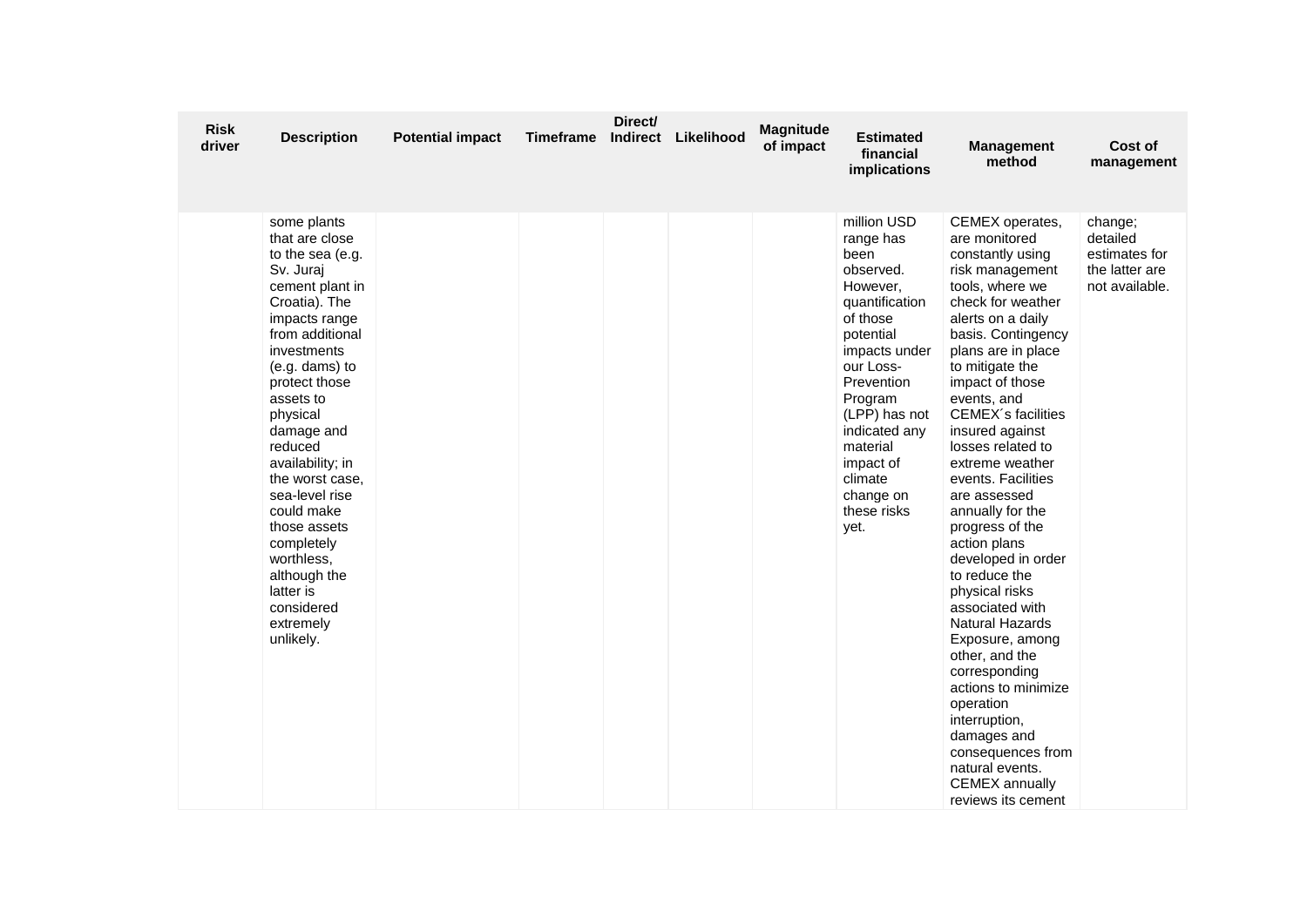| <b>Risk</b><br>driver | <b>Description</b> | <b>Potential impact</b> | <b>Timeframe</b> | Direct/ | Indirect Likelihood | <b>Magnitude</b><br>of impact | <b>Estimated</b><br>financial<br>implications | <b>Management</b><br>method                                                                                                                                                                                                                                                                                                                                                                                                                                                                                                                                                                                                                                                                                                           | Cost of<br>management |
|-----------------------|--------------------|-------------------------|------------------|---------|---------------------|-------------------------------|-----------------------------------------------|---------------------------------------------------------------------------------------------------------------------------------------------------------------------------------------------------------------------------------------------------------------------------------------------------------------------------------------------------------------------------------------------------------------------------------------------------------------------------------------------------------------------------------------------------------------------------------------------------------------------------------------------------------------------------------------------------------------------------------------|-----------------------|
|                       |                    |                         |                  |         |                     |                               |                                               | plants' exposure to<br>weather related<br>risks also through<br>the LPP. This<br>program is<br>conducted by the<br>engineering<br>services of<br>CEMEX's global<br>property insurer<br>(FM Global) and<br>provides each plant<br>with a grade score<br>by which all plants<br>can be assessed.<br>All<br>recommendations<br>from the LPP are<br>evaluated for<br>decision making<br>using three criteria:<br>1. Financial loss<br>expectancy should<br>the risk occur, 2.<br>Risk improvement<br>ratios defined as<br>the ratio of loss<br>expectancy to the<br>cost to complete<br>the<br>recommendation to<br>mitigate or avoid<br>the risk exposure,<br>and 3. Specific<br>catastrophe risks<br>For more details on<br>FM Global's |                       |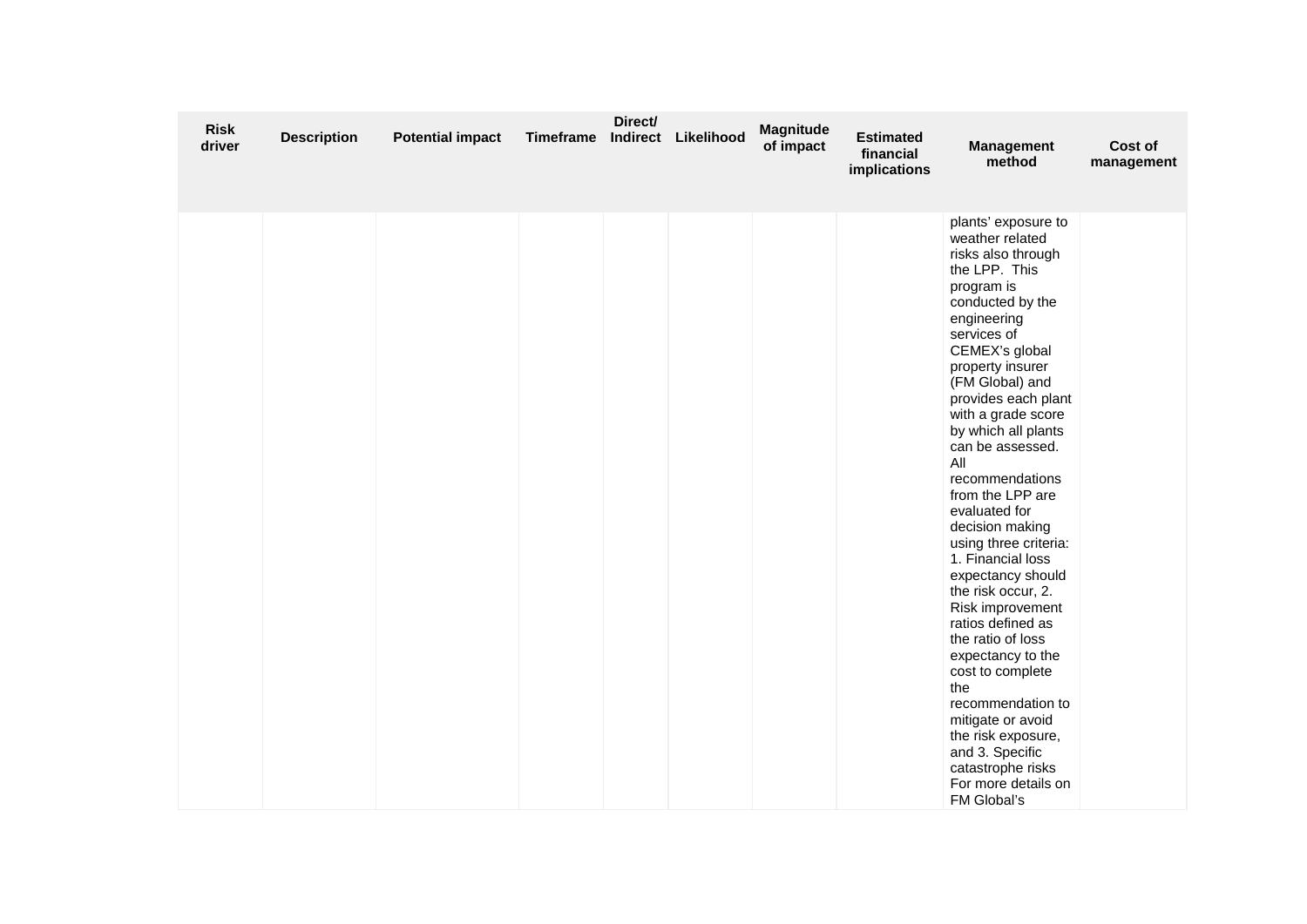| <b>Risk</b><br>driver | <b>Description</b> | <b>Potential impact</b> | Timeframe | Direct/<br>Indirect | Likelihood | <b>Magnitude</b><br>of impact | <b>Estimated</b><br>financial<br>implications | <b>Management</b><br>method                      | Cost of<br>management |
|-----------------------|--------------------|-------------------------|-----------|---------------------|------------|-------------------------------|-----------------------------------------------|--------------------------------------------------|-----------------------|
|                       |                    |                         |           |                     |            |                               |                                               | scoring system<br>please visit their<br>website. |                       |

# **CC5.1c**

**Please describe your inherent risks that are driven by changes in other climate-related developments**

| <b>Risk</b><br>driver | <b>Description</b>                                                                                                                                                                                                                                                                                                                                                                            | <b>Potential</b><br>impact    | Timeframe | Direct/<br><b>Indirect</b> | Likelihood | <b>Magnitude</b><br>of impact | <b>Estimated</b><br>financial<br>implications                                                                                                                                                                                                                                                                                                | <b>Management</b><br>method                                                                                                                                                                                                                                                                                                                            | Cost of<br>management                                                                                                                                                                                                                                                                                                                                        |
|-----------------------|-----------------------------------------------------------------------------------------------------------------------------------------------------------------------------------------------------------------------------------------------------------------------------------------------------------------------------------------------------------------------------------------------|-------------------------------|-----------|----------------------------|------------|-------------------------------|----------------------------------------------------------------------------------------------------------------------------------------------------------------------------------------------------------------------------------------------------------------------------------------------------------------------------------------------|--------------------------------------------------------------------------------------------------------------------------------------------------------------------------------------------------------------------------------------------------------------------------------------------------------------------------------------------------------|--------------------------------------------------------------------------------------------------------------------------------------------------------------------------------------------------------------------------------------------------------------------------------------------------------------------------------------------------------------|
| Reputation            | The reputational<br>risk for CEMEX<br>has a number of<br>facets, both in<br>terms of the<br>potential causes<br>and the<br>implications. It is<br>therefore crucial<br>to manage this<br>risk accordingly.<br>The main risk is<br>certainly related to<br>the relatively large<br>carbon footprint of<br>our products;<br>stakeholders<br>might blame us<br>for climate change<br>in general. | Wider social<br>disadvantages | >6 years  | Direct                     | Unlikely   | Medium-<br>high               | The reputational<br>risk is difficult to<br>quantify; some<br>competitors<br>have estimated<br>that a serious<br>reputational<br>issue could<br>reduce sales by<br>as much as<br>10% in a<br>specific country<br>operation. If we<br>take our<br>operations in<br>the USA as an<br>example, this<br>would mean<br>that our sales<br>could be | The pillars of our<br>approach to<br>manage<br>reputational risks<br>are a responsible<br>and ambitious<br>climate strategy,<br>and transparency.<br>Our climate<br>change strategy<br>includes a<br>commitment to<br>reduce our<br>specific emissions<br>from cement<br>production by<br>25% by 2015<br>(compared to the<br>1990 baseline);<br>active | The costs for the<br>technical<br>measures to<br>reduce our<br>emissions is the<br>following: The<br>operational cost of<br>activities<br>described above<br>is typically<br>negative; the<br>investment costs<br>vary from almost 0<br>(improved)<br>operational<br>practices) to<br>several million<br>USD. Since 2005<br>CEMEX has<br>invested a total of |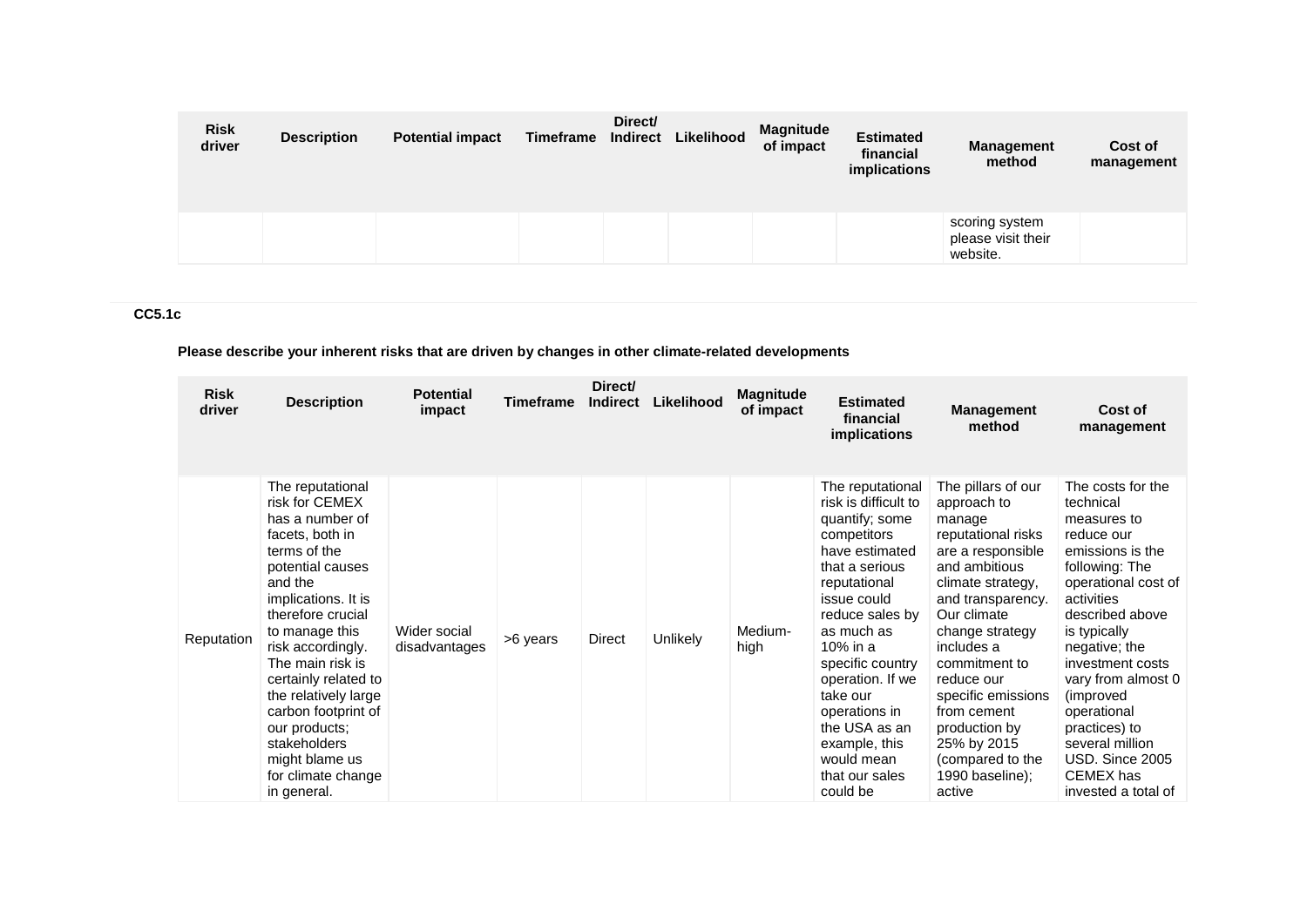| <b>Risk</b><br>driver | <b>Description</b>                                                                                                                                                                                                                                                                                                                                                                                                                                                                                                                                                                                                                                                          | <b>Potential</b><br>impact | Timeframe | Direct/ | Indirect Likelihood | <b>Magnitude</b><br>of impact | <b>Estimated</b><br>financial<br>implications                                                                                                                                                                                                                      | <b>Management</b><br>method                                                                                                                                                                                                                                                                                                                                                                                                                                                                                                                                                                                                                                                                                                               | Cost of<br>management                                                                                                                                                                                                                                                                                                                             |
|-----------------------|-----------------------------------------------------------------------------------------------------------------------------------------------------------------------------------------------------------------------------------------------------------------------------------------------------------------------------------------------------------------------------------------------------------------------------------------------------------------------------------------------------------------------------------------------------------------------------------------------------------------------------------------------------------------------------|----------------------------|-----------|---------|---------------------|-------------------------------|--------------------------------------------------------------------------------------------------------------------------------------------------------------------------------------------------------------------------------------------------------------------|-------------------------------------------------------------------------------------------------------------------------------------------------------------------------------------------------------------------------------------------------------------------------------------------------------------------------------------------------------------------------------------------------------------------------------------------------------------------------------------------------------------------------------------------------------------------------------------------------------------------------------------------------------------------------------------------------------------------------------------------|---------------------------------------------------------------------------------------------------------------------------------------------------------------------------------------------------------------------------------------------------------------------------------------------------------------------------------------------------|
|                       | However, the<br>risks go beyond<br>this and are also<br>related to the way<br>we manage our<br>position in the<br>fight against<br>climate change.<br>As an example, in<br>the beginning of<br>emissions trading<br>many<br>stakeholders did<br>not understand<br>the concept of<br>carbon leakage<br>and the<br>associated risks.<br>As a<br>consequence,<br>when the cement<br>industry tried to<br>achieve a<br>protective<br>mechanism<br>against this effect<br>it was accused of<br>trying to avoid its<br>fair share of<br>emission<br>reductions. After<br>long years of<br>open debate<br>many of those<br>stakeholders now<br>support free<br>allocation or other |                            |           |         |                     |                               | reduced by<br>around 250<br>million USD per<br>year. Given the<br>local nature of<br>the market for<br>building<br>materials, any<br>reputational<br>issue would<br>only have an<br>effect in a<br>specific country<br>operation or<br>relatively small<br>region. | participation in the<br>discussion on the<br>future political<br>framework;<br>support for fair,<br>ambitious, and<br>efficient<br>regulation;<br>monitoring of our<br>emissions; and<br>development of<br>new processes<br>and products that<br>are less GHG-<br>intensive in their<br>production or<br>enable our clients<br>to reduce their<br>carbon footprint.<br>Transparency<br>means for us<br>regular reporting<br>about our<br>emissions; a clear<br>position on<br>climate change<br>regulation; regular<br>dialogue with our<br>stakeholders; and<br>increased efforts<br>to inform all our<br>stakeholders on<br>how our products<br>can help achieve<br><b>GHG</b> reductions<br>over the full life-<br>cycle of a building | more than 196<br>million USD in<br>alternative fuel<br>projects. The<br>transaction costs<br>for an offset<br>project can reach<br>a million USD<br>over its lifetime.<br>The cost for the<br>carbon footprint<br>calculator was in<br>the range of 200<br>kUSD. Other<br>activities<br>mentioned do not<br>lead to material<br>additional costs. |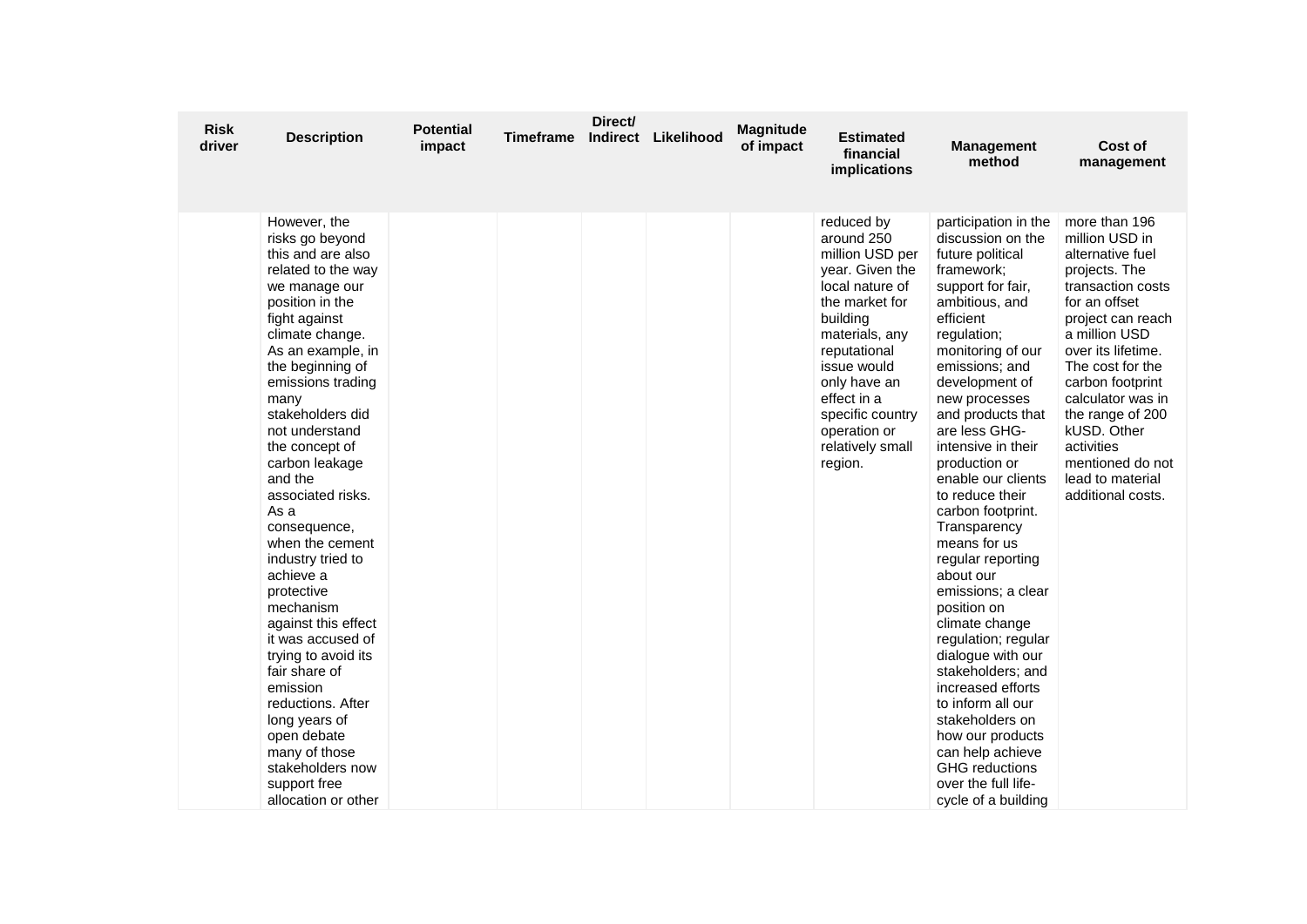| <b>Risk</b><br>driver | <b>Description</b>                                                                                                                                                                                                                                                                                                                                                   | <b>Potential</b><br>impact | <b>Timeframe</b> | Direct/ | Indirect Likelihood | Magnitude<br>of impact | <b>Estimated</b><br>financial<br>implications | <b>Management</b><br>method                                                                                                                                                                                                                                                                                                                                                                                                                                                                                                                                                                                                                                                                                        | Cost of<br>management |
|-----------------------|----------------------------------------------------------------------------------------------------------------------------------------------------------------------------------------------------------------------------------------------------------------------------------------------------------------------------------------------------------------------|----------------------------|------------------|---------|---------------------|------------------------|-----------------------------------------------|--------------------------------------------------------------------------------------------------------------------------------------------------------------------------------------------------------------------------------------------------------------------------------------------------------------------------------------------------------------------------------------------------------------------------------------------------------------------------------------------------------------------------------------------------------------------------------------------------------------------------------------------------------------------------------------------------------------------|-----------------------|
|                       | measures for<br>protection of<br>trade-exposed<br>sectors.<br>Reputational<br>damage can have<br>a number of<br>severe<br>consequences for<br>the company,<br>including, but not<br>restricted to,<br>reduced demand<br>for our products,<br>reduced market<br>valuation, more<br>difficult access to<br>finance, or even a<br>threat for our<br>license to operate. |                            |                  |         |                     |                        |                                               | or structure.<br><b>CEMEX'</b> activities<br>in the field of<br>carbon footprints<br>are an excellent<br>example of open<br>and transparent<br>communication<br>with stakeholders.<br>In 2010, CEMEX<br>UK was the first<br>cement producer<br>to present a<br>product carbon<br>footprint that was<br>certified by the<br>Carbon Trust. In<br>the same year<br><b>CEMEX</b><br>developed a<br>methodology that<br>is compatible with<br>the most relevant<br>standards for<br>carbon footprint<br>and implemented<br>it in all countries<br>where we are<br>present. Last<br>year, coverage of<br>our Carbon<br>Footprint tool<br>reached 100% of<br>our cement,<br>aggregates, and<br>ready-mixed<br>production. |                       |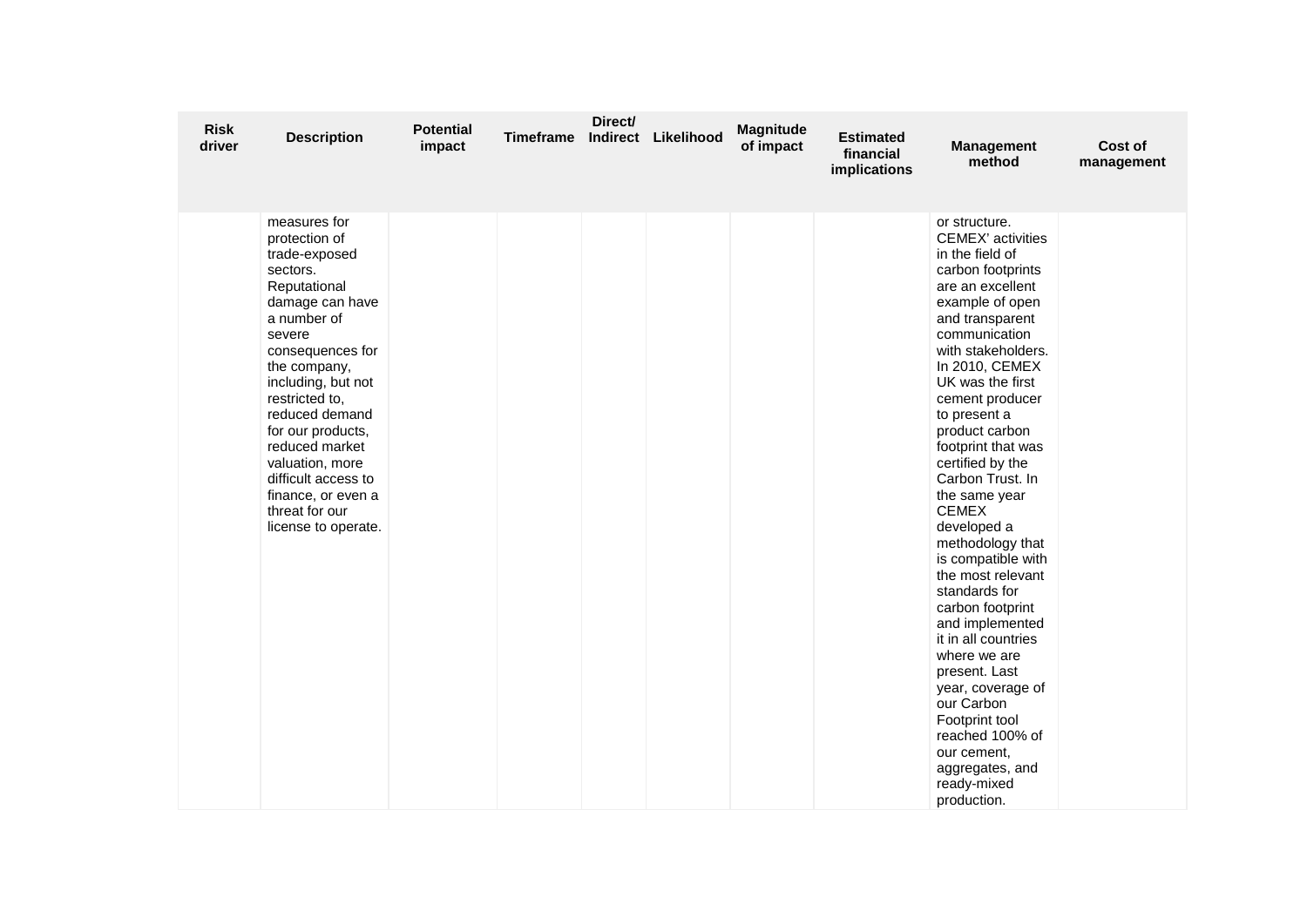| <b>Risk</b><br>driver             | <b>Description</b>                                                                                                                                                                                                                                                                                                                                                                                                                                                                                                                                                                                                                                                                                                               | Potential<br>impact                     | Timeframe | Direct/<br><b>Indirect</b> | Likelihood | <b>Magnitude</b><br>of impact | <b>Estimated</b><br>financial<br>implications                                                                                                                                                                                                                                                                                                               | <b>Management</b><br>method                                                                                                                                                                                                                                                                                                                                                                                                                                                                                                                                                                                                                                                                      | Cost of<br>management                                                                                                                                                                                                                                                                                                                                                      |
|-----------------------------------|----------------------------------------------------------------------------------------------------------------------------------------------------------------------------------------------------------------------------------------------------------------------------------------------------------------------------------------------------------------------------------------------------------------------------------------------------------------------------------------------------------------------------------------------------------------------------------------------------------------------------------------------------------------------------------------------------------------------------------|-----------------------------------------|-----------|----------------------------|------------|-------------------------------|-------------------------------------------------------------------------------------------------------------------------------------------------------------------------------------------------------------------------------------------------------------------------------------------------------------------------------------------------------------|--------------------------------------------------------------------------------------------------------------------------------------------------------------------------------------------------------------------------------------------------------------------------------------------------------------------------------------------------------------------------------------------------------------------------------------------------------------------------------------------------------------------------------------------------------------------------------------------------------------------------------------------------------------------------------------------------|----------------------------------------------------------------------------------------------------------------------------------------------------------------------------------------------------------------------------------------------------------------------------------------------------------------------------------------------------------------------------|
| Changing<br>consumer<br>behaviour | Increased<br>awareness of<br>climate change,<br>coupled with<br>misperceptions or<br>lack of information<br>regarding the full<br>life-cycle impact<br>of different<br>materials, might<br>drive consumers<br>to substitute other<br>materials that they<br>perceive as more<br>climate-friendly for<br>our products. We<br>see that<br>particularly in<br>markets with a<br>well developed<br>environmental<br>awareness such<br>as Western<br>Europe and the<br>US some of our<br>competitors<br>(typically from<br>other sectors) try<br>to play this card,<br>often neglecting<br>essential phases<br>in the life-cycle of<br>a building or a<br>structure . Such a<br>shift in customer<br>preferences would<br>have direct | Reduced<br>demand for<br>goods/services | >6 years  | <b>Direct</b>              | Unlikely   | Medium-<br>high               | We currently<br>estimate that a<br>massive<br>consumer shift<br>could reduce<br>demand for our<br>products by as<br>much as 10% in<br>a specific<br>country<br>operation in the<br>worst case. If<br>we take our<br>operations in<br>the USA as an<br>example, this<br>would mean<br>that our sales<br>could be<br>reduced by<br>around 250<br>million USD. | <b>CEMEX</b> is<br>engaged in a<br>number of efforts<br>to provide its<br>stakeholders with<br>factual information<br>about the<br>environmental<br>performance of its<br>products. The<br>most important<br>examples are:<br>CEMEX, as a<br>member of the US<br><b>Portland Cement</b><br>Association (PCA)<br>and the National<br>Ready-Mix<br>Concrete<br>Association<br>(NRMCA),<br>supports the<br>Concrete<br>Sustainability<br>Hub, a research<br>project at the MIT<br>that, among other<br>topics, analyzes<br>GHG emissions of<br>structures and<br>buildings made of<br>concrete.<br>CEMEX has<br>started to provide<br>Carbon Footprint<br>data on a cradle-<br>to-gate basis to its | Our financial<br>contribution to the<br><b>MIT Concrete</b><br><b>Sustainability Hub</b><br>is indirect, via<br>membership in<br>both PCA and<br>NRMCA. In-kind<br>contributions<br>(expertise, data<br>etc.) are<br>immaterial. The<br>one-off cost for<br>the development<br>and<br>implementation of<br>the Carbon<br>Footprint tool was<br>in the range of<br>200 kUSD |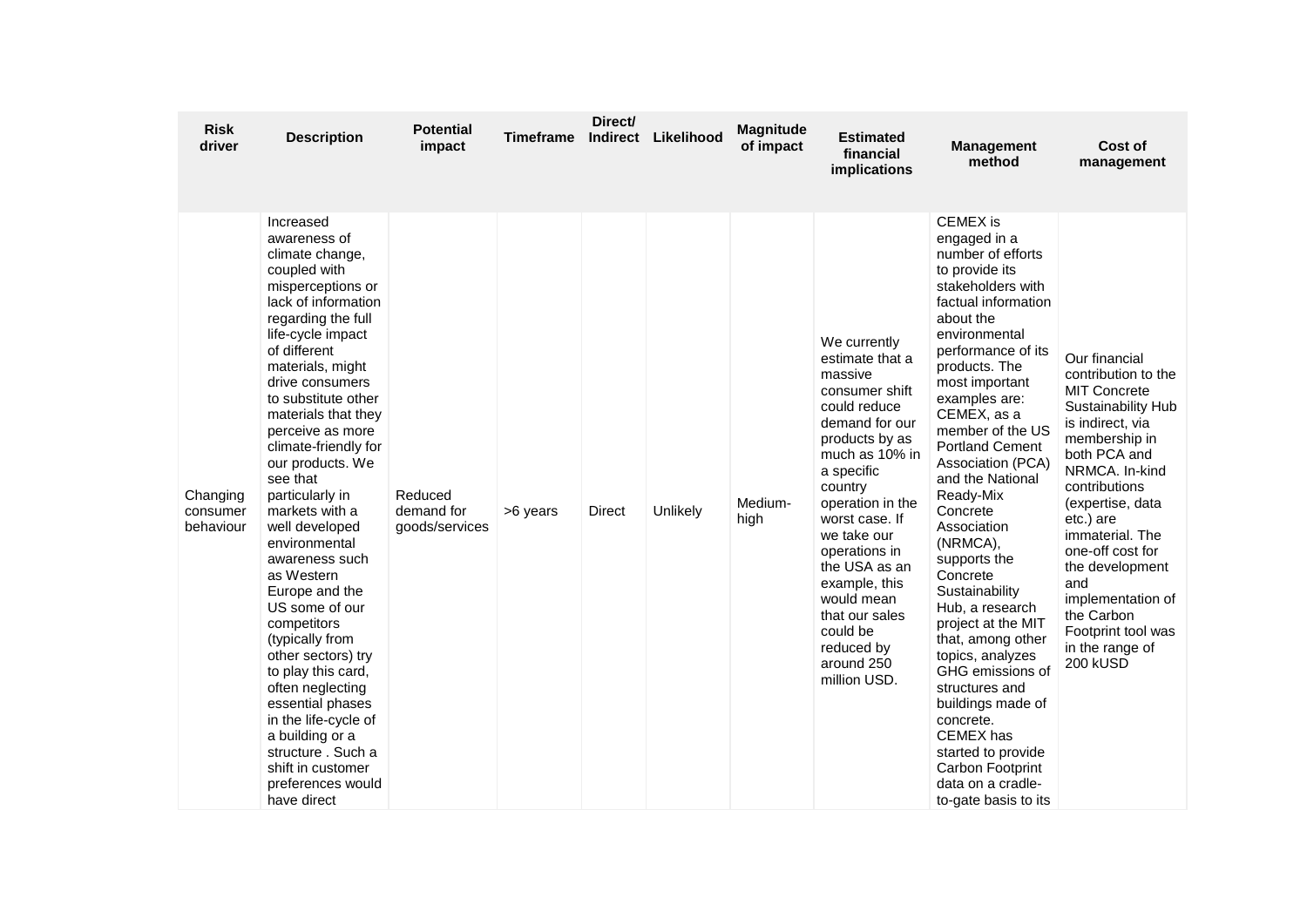| <b>Risk</b><br>driver | <b>Description</b>                                                                                                                                                                                                                                                                                                                                                                                                                                                                                                                                                                                                                                                                                                | <b>Potential</b><br>impact | Timeframe | Direct/ | Indirect Likelihood | <b>Magnitude</b><br>of impact | <b>Estimated</b><br>financial<br>implications | <b>Management</b><br>method                                                                                                  | Cost of<br>management |
|-----------------------|-------------------------------------------------------------------------------------------------------------------------------------------------------------------------------------------------------------------------------------------------------------------------------------------------------------------------------------------------------------------------------------------------------------------------------------------------------------------------------------------------------------------------------------------------------------------------------------------------------------------------------------------------------------------------------------------------------------------|----------------------------|-----------|---------|---------------------|-------------------------------|-----------------------------------------------|------------------------------------------------------------------------------------------------------------------------------|-----------------------|
|                       | consequences for<br>the demand for<br>our products.<br>However, given<br>that there are no<br>objective reasons<br>for this shift (for<br>example, a recent<br>study by the MIT<br>shows that<br>concrete houses<br>emit less GHG<br>over the full life<br>cycle than<br>wooden ones) we<br>believe that this is<br>rather unlikely<br>(less than 33%<br>probability) to<br>have a material<br>impact. In theory<br>the potential for<br>such a<br>substitution is<br>significant;<br>however, CEMEX<br>believes that<br>various factors<br>such as price and<br>availability of<br>competing<br>materials as well<br>as the emergence<br>of an enlightened<br>customer who<br>wants to see and<br>understand the |                            |           |         |                     |                               |                                               | stakeholders. In<br>the last year,<br>coverage of our<br>Carbon Footprint<br>has reached<br>100% of our total<br>production. |                       |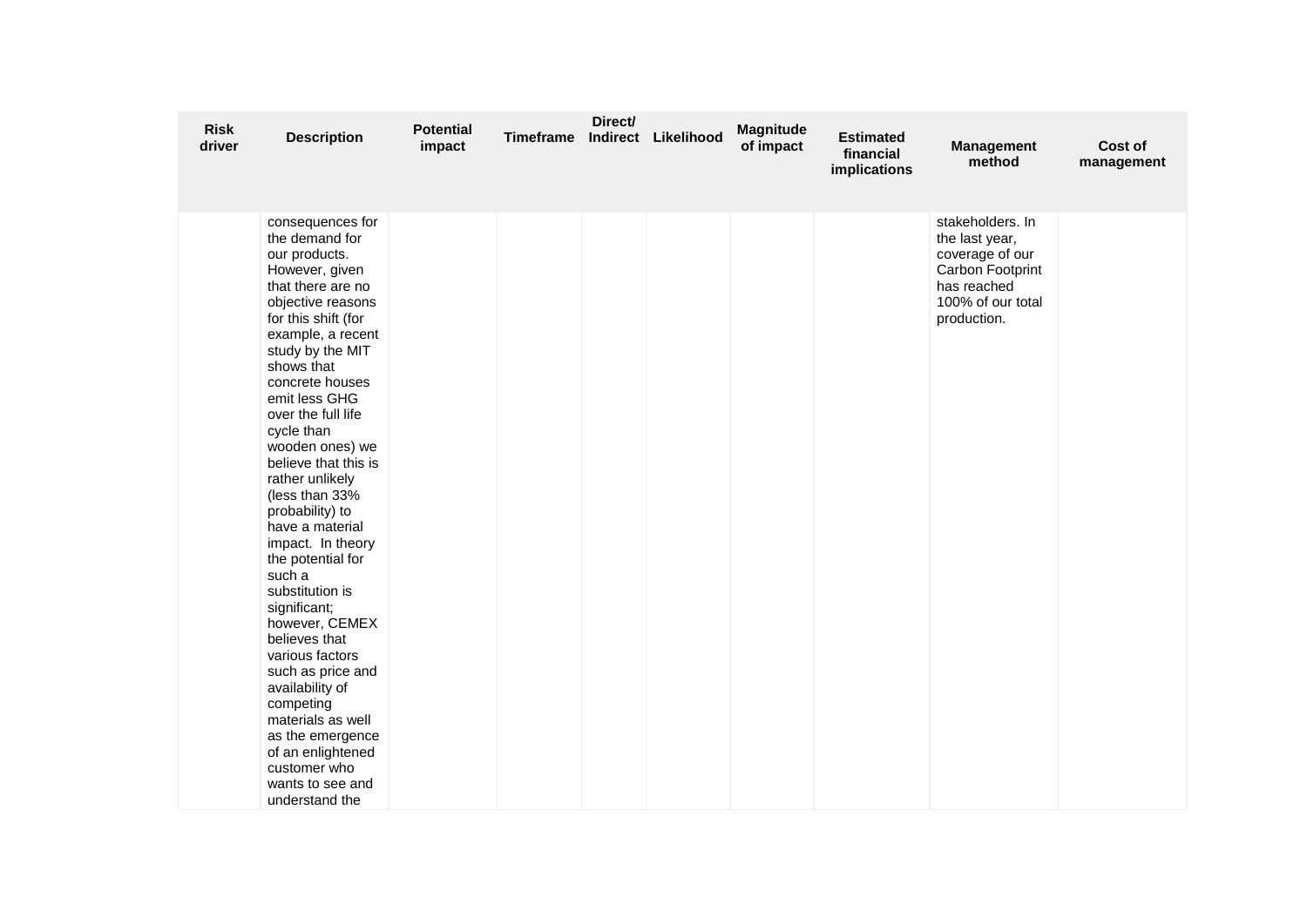| <b>Risk</b><br>driver | <b>Description</b>                                                                                                                        | <b>Potential</b><br>impact | Timeframe | Direct/<br><b>Indirect</b> | Likelihood | <b>Magnitude</b><br>of impact | <b>Estimated</b><br>financial<br>implications | <b>Management</b><br>method | Cost of<br>management |
|-----------------------|-------------------------------------------------------------------------------------------------------------------------------------------|----------------------------|-----------|----------------------------|------------|-------------------------------|-----------------------------------------------|-----------------------------|-----------------------|
|                       | facts behind the<br>claims in ads will<br>limit the potential<br>impact to a<br>relatively small<br>fraction of that<br>potential impact. |                            |           |                            |            |                               |                                               |                             |                       |

#### **CC5.1d**

**Please explain why you do not consider your company to be exposed to inherent risks driven by changes in regulation that have the potential to generate a substantive change in your business operations, revenue or expenditure** 

# **CC5.1e**

**Please explain why you do not consider your company to be exposed to inherent risks driven by physical climate parameters that have the potential to generate a substantive change in your business operations, revenue or expenditure**

**CC5.1f**

**Please explain why you do not consider your company to be exposed to inherent risks driven by changes in other climate-related developments that have the potential to generate a substantive change in your business operations, revenue or expenditure**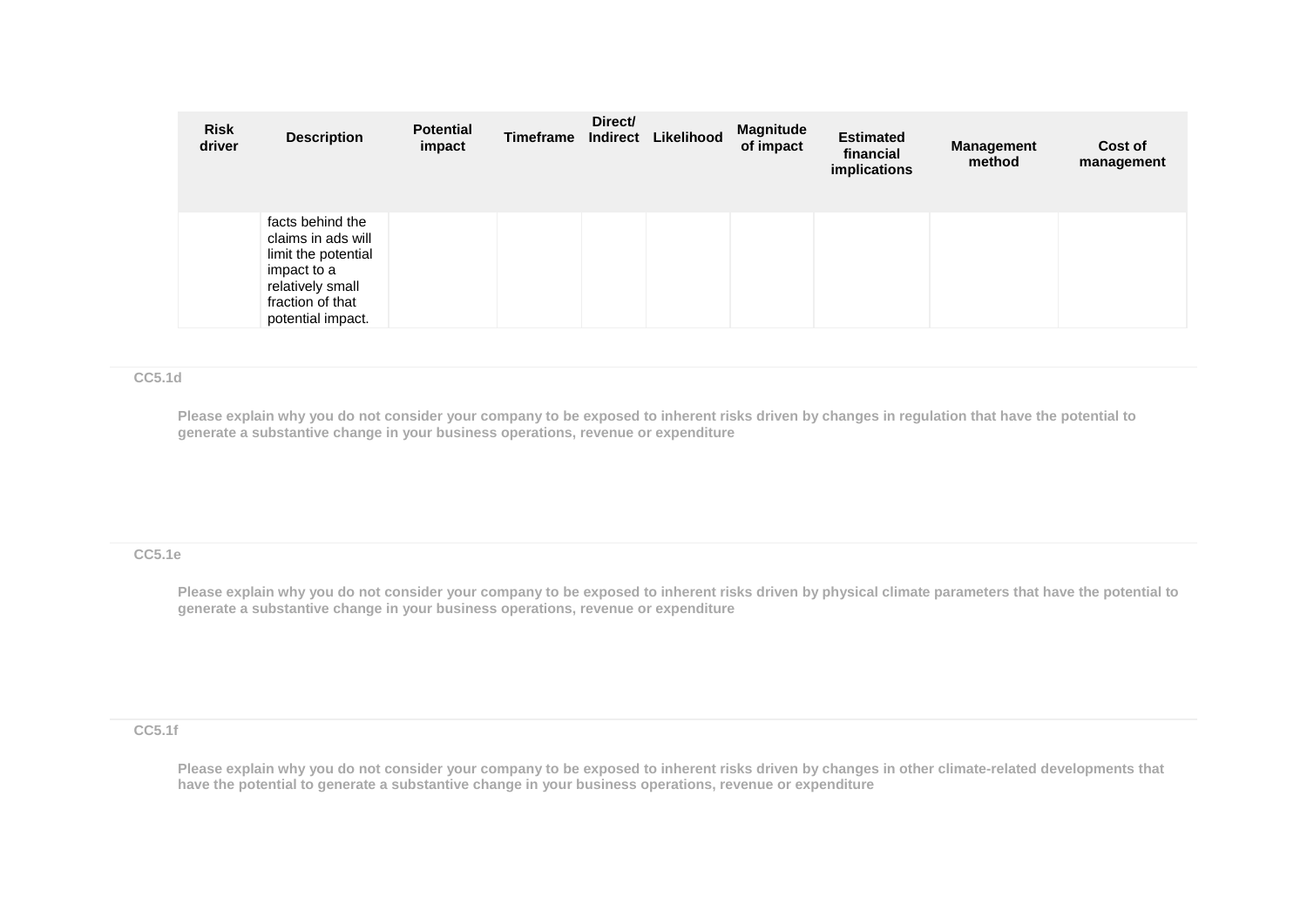# **Page: CC6. Climate Change Opportunities**

# **CC6.1**

**Have you identified any inherent climate change opportunities that have the potential to generate a substantive change in your business operations, revenue or expenditure? Tick all that apply**

Opportunities driven by changes in regulation Opportunities driven by changes in physical climate parameters Opportunities driven by changes in other climate-related developments

# **CC6.1a**

#### **Please describe your inherent opportunities that are driven by changes in regulation**

| <b>Opportuni</b><br>ty driver | <b>Descriptio</b><br>n                                                                                               | <b>Potential</b><br>impact         | Timefra<br>me     | Direct/Indir<br>ect | Likeliho<br><b>od</b> | <b>Magnitu</b><br>de of<br>impact | <b>Estimated financial implications</b>                                                                                                                                                                                                                                                                                                                                              | <b>Management</b><br>method                                                                                                                  | Cost of<br>manageme<br>nt                                                                                           |
|-------------------------------|----------------------------------------------------------------------------------------------------------------------|------------------------------------|-------------------|---------------------|-----------------------|-----------------------------------|--------------------------------------------------------------------------------------------------------------------------------------------------------------------------------------------------------------------------------------------------------------------------------------------------------------------------------------------------------------------------------------|----------------------------------------------------------------------------------------------------------------------------------------------|---------------------------------------------------------------------------------------------------------------------|
| Cap and<br>trade<br>schemes   | A well<br>designed<br>cap and<br>trade<br>scheme<br>will reward<br>the most<br><b>GHG</b><br>efficient<br>producers. | Other:<br>Competitive<br>Advantage | Up to $1$<br>vear | Direct              | Virtually<br>certain  | Medium-<br>high                   | Our CO2 target implies a reduction<br>of around 200 kg CO2 per metric<br>tonne of product from 1990 to 2015;<br>this means for our operations in<br>Germany (where we produce<br>around 4 mln tonnes of cement per<br>year) a yearly reduction of 800'000 t<br>CO <sub>2</sub> or at the current price of EUAs<br>(5.4 EUR) and exchange rate (1.38<br>USD/EUR) a positive impact of | In order to<br>improve the<br>carbon<br>balance<br>CEMEX is<br>using all<br>available<br>levers to<br>reduce CO <sub>2</sub><br>emissions in | The<br>operational<br>cost of<br>activities<br>described<br>above is<br>typically<br>negative;<br>the<br>investment |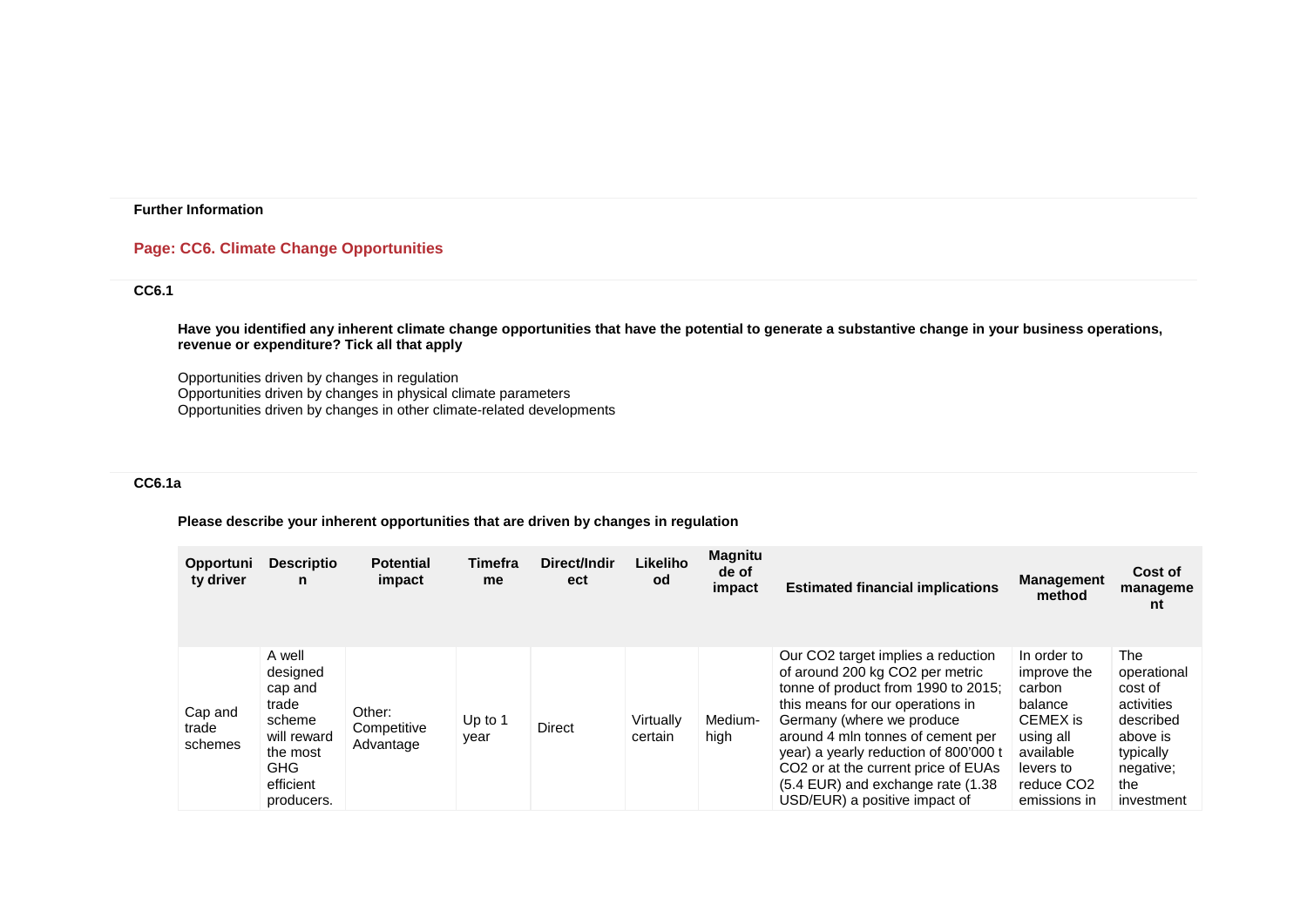| Opportuni<br>ty driver | <b>Descriptio</b><br>n                                                                                                                                                                                                                                                                                                                                                                                                                                      | <b>Potential</b><br>impact | Timefra<br>me | Direct/Indir<br>ect | Likeliho<br>od | <b>Magnitu</b><br>de of<br>impact | <b>Estimated financial implications</b>                                                     | <b>Management</b><br>method                                                                                                                                                                                                                                                                                                                                                                                                                                                                                                        | Cost of<br>manageme<br>nt                                                                                                                                                                                                                                                                                                                                                                                                                                                               |
|------------------------|-------------------------------------------------------------------------------------------------------------------------------------------------------------------------------------------------------------------------------------------------------------------------------------------------------------------------------------------------------------------------------------------------------------------------------------------------------------|----------------------------|---------------|---------------------|----------------|-----------------------------------|---------------------------------------------------------------------------------------------|------------------------------------------------------------------------------------------------------------------------------------------------------------------------------------------------------------------------------------------------------------------------------------------------------------------------------------------------------------------------------------------------------------------------------------------------------------------------------------------------------------------------------------|-----------------------------------------------------------------------------------------------------------------------------------------------------------------------------------------------------------------------------------------------------------------------------------------------------------------------------------------------------------------------------------------------------------------------------------------------------------------------------------------|
|                        | At CEMEX<br>we are<br>convinced<br>that with<br>our<br>commitme<br>nt to and<br>leadership<br>in<br>sustainabili<br>ty, our<br>experience<br>and<br>progress in<br>emission<br>reductions<br>as well as<br>our<br>ingenuity<br>we are in<br>an<br>excellent<br>position to<br>profit from<br>this<br>opportunity<br>. CEMEX is<br>well on<br>track to<br>reduce its<br>specific<br>emissions<br>by 25% by<br>2015<br>(compared<br>to our 1990<br>baseline). |                            |               |                     |                |                                   | almost 6 mln USD per year; at<br>higher EUA prices the savings will<br>increase accordingly | the<br>correspondin<br>g operations<br>that are<br>economically<br>feasible<br>under the<br>expected<br>carbon price.<br>This includes<br>improvement<br>s to energy<br>efficiency,<br>switch to<br>alternative<br>fuels,<br>particularly<br>biomass, as<br>well as the<br>introduction<br>of natural gas<br>to some of<br>our kilns<br>where this<br>fuel was<br>previously<br>considered<br>not<br>economic,<br>and the use<br>of clinker<br>substitutes.<br>CEMEX has<br>also actively<br>participated<br>in the<br>development | costs vary<br>from almost<br>0 (improved<br>operational<br>practices) to<br>several<br>million<br>USD. Since<br>2005<br>CEMEX has<br>invested a<br>total of<br>more than<br>196 million<br>USD in<br>alternative<br>fuel<br>projects.<br>The<br>transaction<br>costs for an<br>offset<br>project can<br>reach a<br>million USD<br>over its<br>lifetime.<br>Public<br>affairs<br>activities<br>are<br>estimated to<br>require a<br>total of 2<br>person-<br>years/y at a<br>full cost of |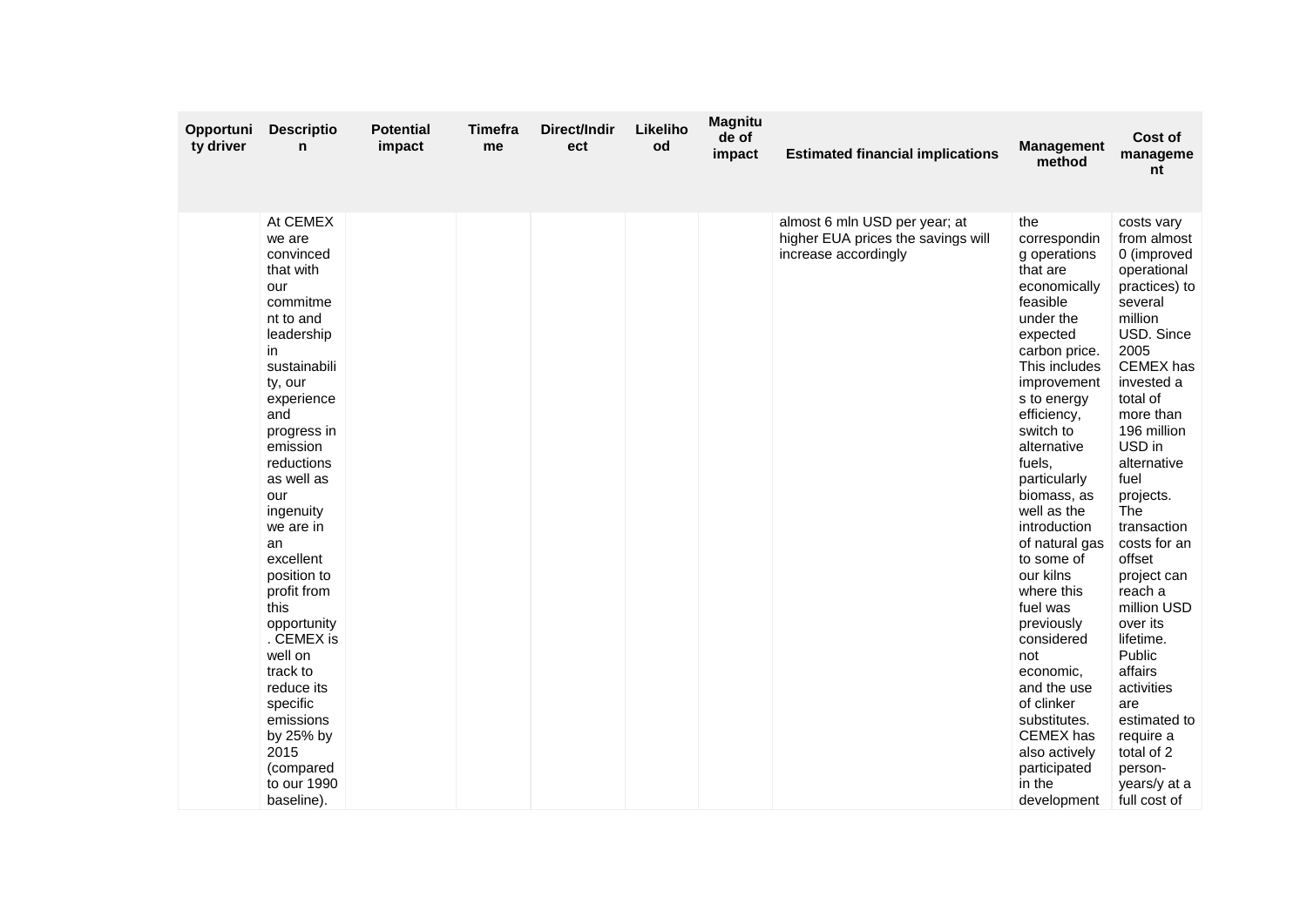| Opportuni<br>ty driver | <b>Descriptio</b><br>n                                                                                                                                                                                                                                                                                                                                                                                       | <b>Potential</b><br>impact | <b>Timefra</b><br>me | Direct/Indir<br>ect | Likeliho<br>od | <b>Magnitu</b><br>de of<br>impact | <b>Estimated financial implications</b> | <b>Management</b><br>method                                                                                                                                                                                                                                                                                                                                                                                                                                                                                 | Cost of<br>manageme<br>nt |
|------------------------|--------------------------------------------------------------------------------------------------------------------------------------------------------------------------------------------------------------------------------------------------------------------------------------------------------------------------------------------------------------------------------------------------------------|----------------------------|----------------------|---------------------|----------------|-----------------------------------|-----------------------------------------|-------------------------------------------------------------------------------------------------------------------------------------------------------------------------------------------------------------------------------------------------------------------------------------------------------------------------------------------------------------------------------------------------------------------------------------------------------------------------------------------------------------|---------------------------|
|                        | For<br>example,<br>with less<br>GHG-<br>intensive<br>alternative<br>fuels<br>making up<br>more than<br>28% of our<br>kiln fuel<br>needs in<br>2013, we<br>are the<br>industry<br>leader in<br>fuel<br>substitution<br>. Under a<br>cap and<br>trade<br>scheme (or<br>likewise a<br>carbon tax)<br>the<br>resulting<br>lower<br>carbon<br>footprint<br>will directly<br>translate<br>into a cost<br>advantage |                            |                      |                     |                |                                   |                                         | of carbon<br>capture and<br>storage as a<br>potential<br>long-term<br>solution. In<br>addition,<br>CEMEX has<br>developed a<br>portfolio of<br>offset<br>projects to<br>reduce our<br>exposure to<br>the existing<br>and emerging<br>trading<br>schemes.<br>Finally,<br><b>CEMEX</b><br>maintains<br>constant<br>dialogue with<br>policy makers<br>to ensure that<br>they<br>understand<br>our concerns<br>regarding<br>competitiven<br>ess and<br>maintain or<br>improve<br>correspondin<br>g legislation. | some 400<br><b>kUSD</b>   |
| Product                | A number                                                                                                                                                                                                                                                                                                                                                                                                     | <b>New</b>                 | Up to 1              | Indirect            | Very           | High                              | A French study ("Carbon                 | In our public                                                                                                                                                                                                                                                                                                                                                                                                                                                                                               | Public                    |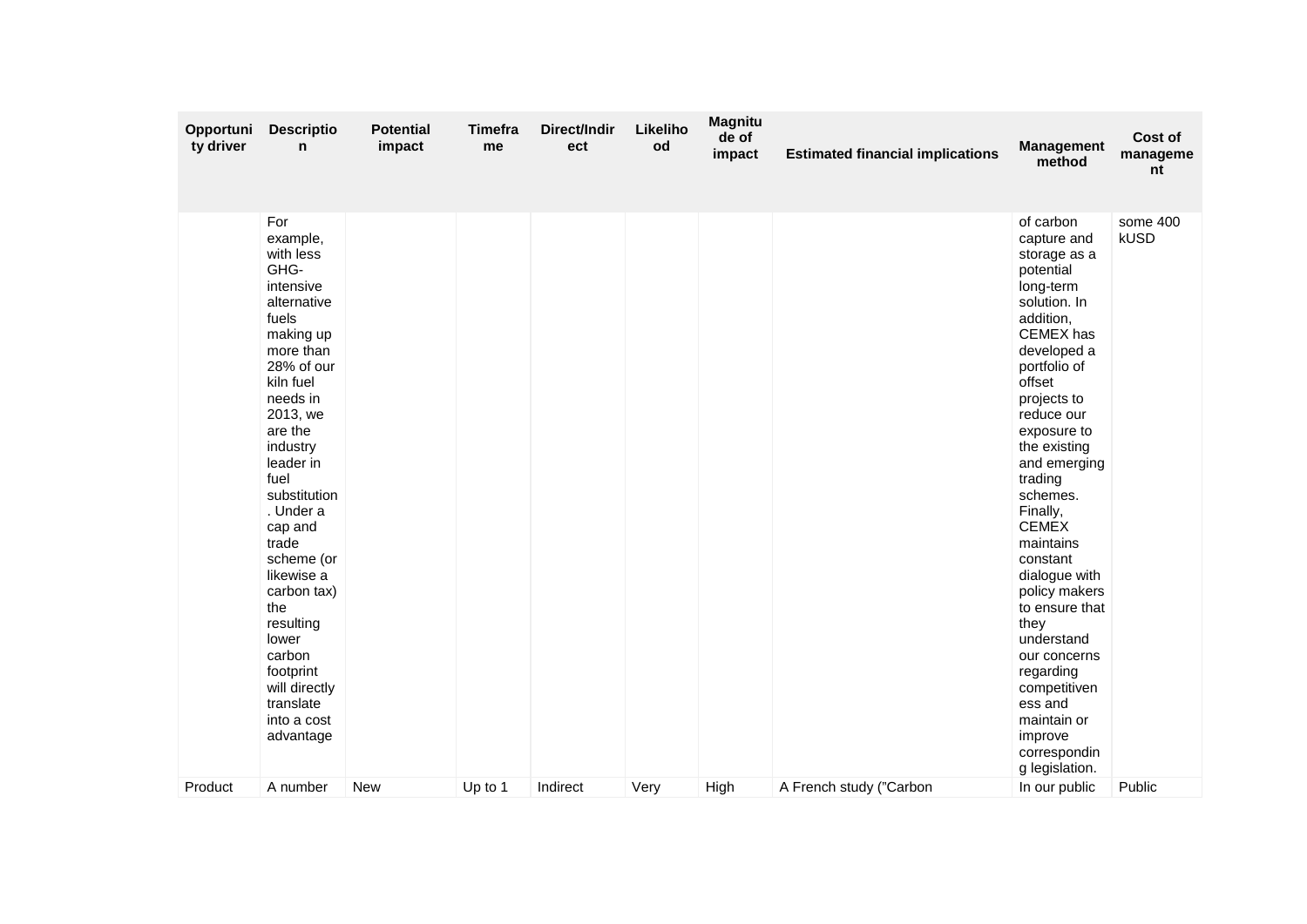| Opportuni<br>ty driver                         | <b>Descriptio</b><br>n                                                                                                                                                                                                                                                                                                                                                                                                                             | <b>Potential</b><br>impact     | <b>Timefra</b><br>me | Direct/Indir<br>ect | Likeliho<br>od | <b>Magnitu</b><br>de of<br>impact | <b>Estimated financial implications</b>                                                                                                                                                                                                                                                                                                                                                                                                                                                                                                                                                | <b>Management</b><br>method                                                                                                                                                                                                                                                                                                                                                                                                                                                                                                                            | Cost of<br>manageme<br>nt                                                                                                                                                                                                                                                                                                                                                                                                                                                                                                  |
|------------------------------------------------|----------------------------------------------------------------------------------------------------------------------------------------------------------------------------------------------------------------------------------------------------------------------------------------------------------------------------------------------------------------------------------------------------------------------------------------------------|--------------------------------|----------------------|---------------------|----------------|-----------------------------------|----------------------------------------------------------------------------------------------------------------------------------------------------------------------------------------------------------------------------------------------------------------------------------------------------------------------------------------------------------------------------------------------------------------------------------------------------------------------------------------------------------------------------------------------------------------------------------------|--------------------------------------------------------------------------------------------------------------------------------------------------------------------------------------------------------------------------------------------------------------------------------------------------------------------------------------------------------------------------------------------------------------------------------------------------------------------------------------------------------------------------------------------------------|----------------------------------------------------------------------------------------------------------------------------------------------------------------------------------------------------------------------------------------------------------------------------------------------------------------------------------------------------------------------------------------------------------------------------------------------------------------------------------------------------------------------------|
| efficiency<br>regulation<br>s and<br>standards | of studies<br>have<br>concluded<br>that<br>buildings<br>are<br>responsible<br>for around<br>40% of<br>global<br>energy<br>consumptio<br>n and a<br>similar<br>percentage<br>of GHG<br>emissions.<br>It is<br>therefore<br>crucial that<br>the energy<br>efficiency<br>of buildings<br>be<br>improved,<br>and the<br>most likely<br>way to<br>achieve<br>this is via<br>more<br>stringent<br>energy<br>efficiency<br>standards<br>for<br>buildings. | products/busin<br>ess services | year                 | (Client)            | likely         |                                   | Constrained Scenarios" by<br>FONDDRI.<br>http://www.iddri.org/Publications/Ra<br>pports-and-briefing-<br>papers/08_Fonddri_summary-for-<br>industiral-decision-makers.pdf) finds<br>that demand for cement in 2050<br>would increase by 4.5% to 16%<br>compared to BAU in scenarios of<br>massive decarbonization of the<br>economy, and energy efficiency in<br>buildings has been identified as one<br>of the major drivers for this<br>increase. Based on these numbers<br>the additional sales volume for<br>CEMEX is estimated to be in the<br>range of several bln USD per year. | and<br>institutional<br>relations<br>efforts, we<br>highlight the<br>large and<br>relatively low-<br>cost potential<br>for emission<br>reductions in<br>the building<br>sector, e.g. in<br>position<br>papers,<br>marketing<br>materials, but<br>also in direct<br>interaction<br>with political<br>and other<br>decision<br>makers. In<br>parallel,<br><b>CEMEX</b> is<br>developing<br>new products<br>and<br>constructive<br>solutions to<br>address the<br>future<br>challenges.<br>These<br>include, for<br>instance, our<br>recently<br>launched | affairs<br>activities<br>are<br>estimated to<br>require a<br>total of 2<br>person-<br>years/y at a<br>full cost of<br>some 400<br>kUSD. The<br>cost of<br>developing<br>a new<br>product will<br>depend on<br>a number of<br>circumstanc<br>es and are<br>difficult to<br>quantify in a<br>generic<br>way. On top<br>of the R&D<br>there are<br>expenses<br>for e.g.<br>certification<br>and market<br>introduction<br>that are<br>typically<br>higher than<br>the actual<br>developmen<br>t cost. While<br>total cost for |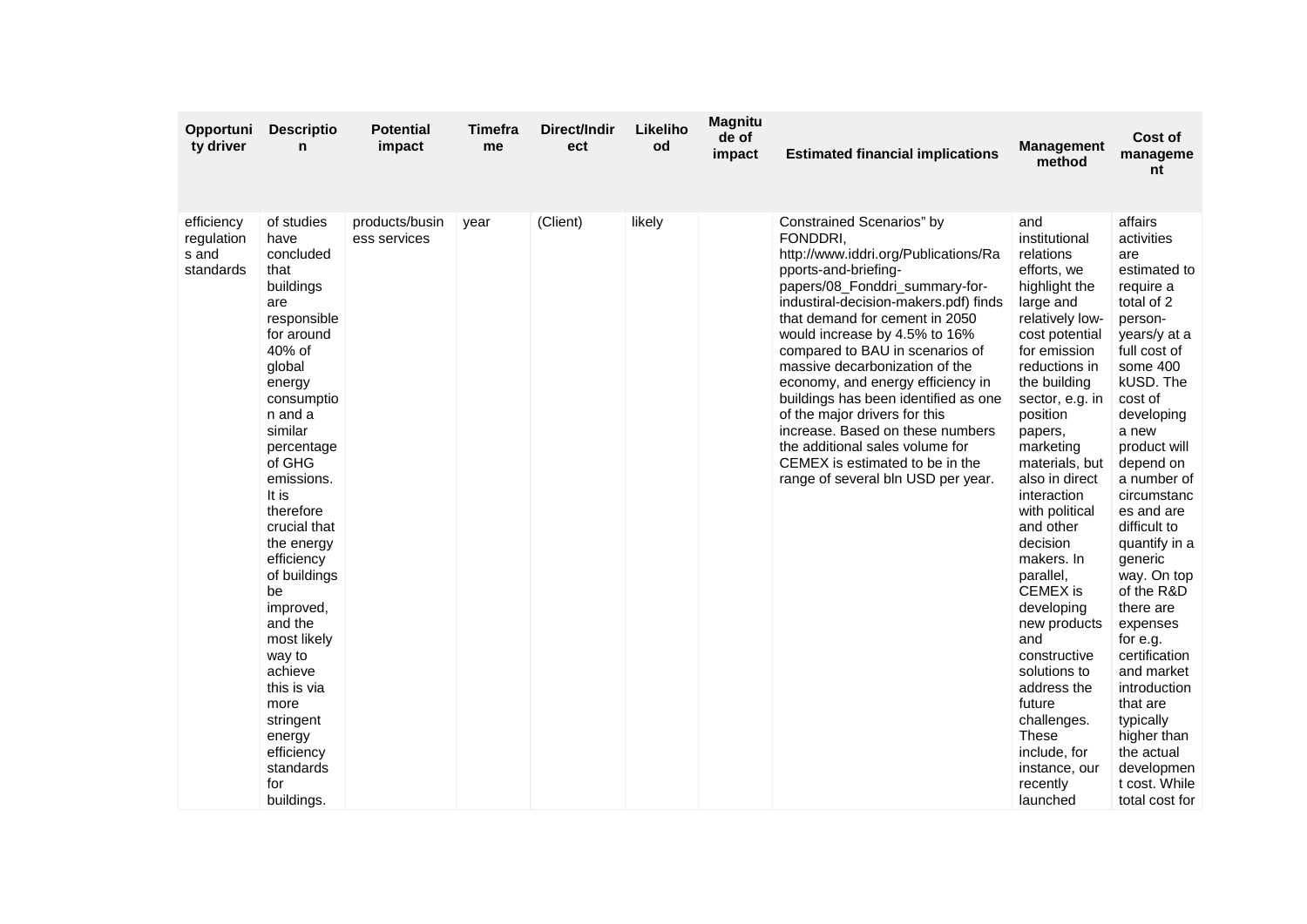| Opportuni<br>ty driver | <b>Descriptio</b><br>n                                                                                                                                                                                                                                                                                                                                                                                                                                                | <b>Potential</b><br>impact | <b>Timefra</b><br>me | Direct/Indir<br>ect | Likeliho<br>od | <b>Magnitu</b><br>de of<br>impact | <b>Estimated financial implications</b> | <b>Management</b><br>method                                                                                                                                                                          | Cost of<br>manageme<br>nt                                                                                                                                                        |
|------------------------|-----------------------------------------------------------------------------------------------------------------------------------------------------------------------------------------------------------------------------------------------------------------------------------------------------------------------------------------------------------------------------------------------------------------------------------------------------------------------|----------------------------|----------------------|---------------------|----------------|-----------------------------------|-----------------------------------------|------------------------------------------------------------------------------------------------------------------------------------------------------------------------------------------------------|----------------------------------------------------------------------------------------------------------------------------------------------------------------------------------|
|                        | This will<br>open a<br>number of<br>opportuniti<br>es for<br>CEMEX:<br>*Significant<br>ly lowering<br>total<br>energy<br>consumptio<br>n of<br>buildings<br>will most<br>likely<br>require an<br>increased<br>replaceme<br>nt of<br>existing<br>buildings,<br>which<br>means<br>more<br>constructio<br>n activity. *<br>It is widely<br>recognized<br>that<br>concrete's<br>thermal<br>properties<br>make it an<br>excellent<br>structural<br>material for<br>energy- |                            |                      |                     |                |                                   |                                         | <b>FORTIS</b><br>concrete that<br>reduces the<br>cost of<br>Insulated<br>Concrete<br>Forms (ICF)<br>and makes<br>this energy-<br>efficient<br>building<br>solution more<br>attractive<br>financially | a new<br>product can<br>be as low<br>as a few<br>kUSD it can<br>also reach a<br>million USD<br>range if the<br>product is<br>complex<br>and<br>introduced<br>in many<br>markets. |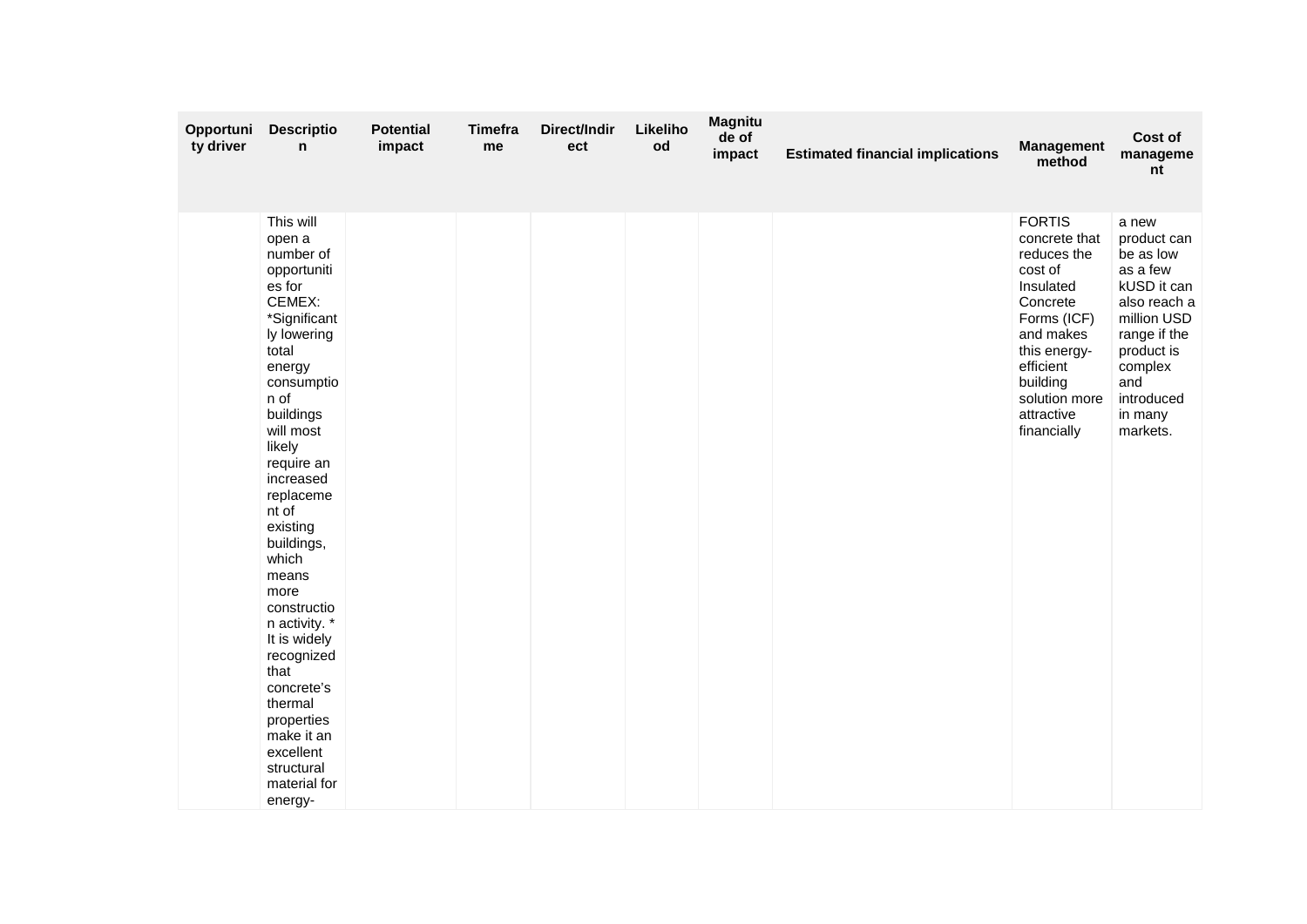| Opportuni<br>ty driver | <b>Descriptio</b><br>n                                                                                                                                                                                                                                                                                                                                                                                                                                              | <b>Potential</b><br>impact | <b>Timefra</b><br>me | Direct/Indir<br>ect | Likeliho<br>$\mathsf{od}$ | <b>Magnitu</b><br>de of<br>impact | <b>Estimated financial implications</b> | <b>Management</b><br>method | Cost of<br>manageme<br>nt |
|------------------------|---------------------------------------------------------------------------------------------------------------------------------------------------------------------------------------------------------------------------------------------------------------------------------------------------------------------------------------------------------------------------------------------------------------------------------------------------------------------|----------------------------|----------------------|---------------------|---------------------------|-----------------------------------|-----------------------------------------|-----------------------------|---------------------------|
|                        | efficient<br>buildings in<br>both cold<br>and hot<br>climates,<br>implying<br>that under<br>more<br>stringent<br>efficiency<br>standards<br>the<br>consumptio<br>n of<br>concrete<br>per unit is<br>likely to<br>increase.*<br>More<br>stringent<br>building<br>codes are<br>likely to<br>foster the<br>developme<br>nt of new<br>materials<br>and<br>constructiv<br>e solutions;<br>this will<br>give<br>innovative<br>companies<br>like<br>CEMEX a<br>competitive |                            |                      |                     |                           |                                   |                                         |                             |                           |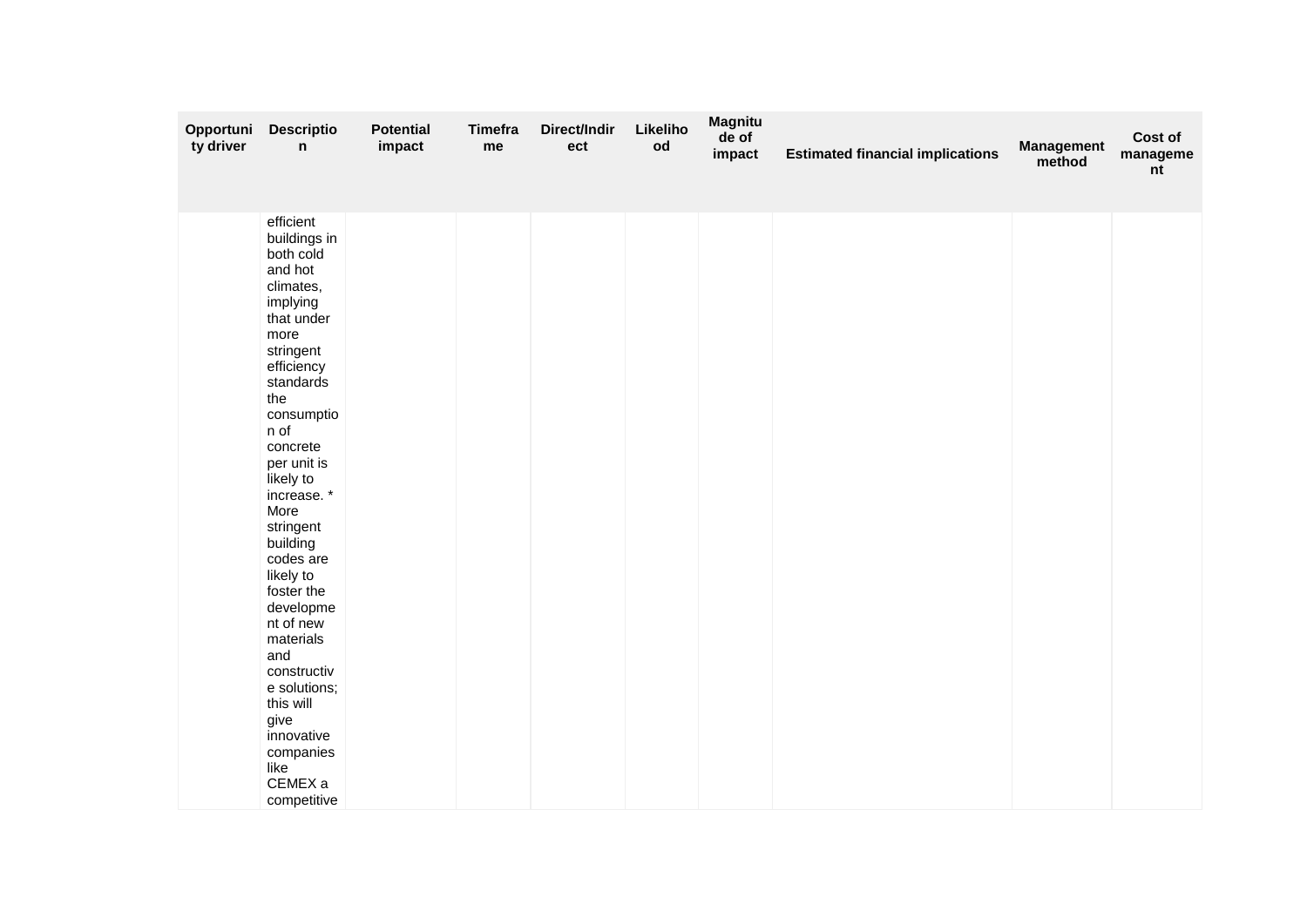| Opportuni<br>ty driver | <b>Descriptio</b><br>n                                                       | <b>Potential</b><br>impact | Timefra<br>me | Direct/Indir<br>ect | Likeliho<br>od | <b>Magnitu</b><br>de of<br>impact | <b>Estimated financial implications</b> | <b>Management</b><br>method | Cost of<br>manageme<br>nt |
|------------------------|------------------------------------------------------------------------------|----------------------------|---------------|---------------------|----------------|-----------------------------------|-----------------------------------------|-----------------------------|---------------------------|
|                        | edge and<br>will allow<br>for higher<br>margins on<br>these new<br>products. |                            |               |                     |                |                                   |                                         |                             |                           |

# **CC6.1b**

# **Please describe the inherent opportunities that are driven by changes in physical climate parameters**

| <b>Opportunity</b><br>driver                              | <b>Description</b>                                                                                                                                                                                                                                                                    | <b>Potential impact</b>                                  | <b>Timeframe</b> | Direct/<br><b>Indirect</b> | Likelihood  | <b>Magnitude</b><br>of impact | <b>Estimated</b><br>financial<br>implications                                                                                                                                                                                                              | <b>Management</b><br>method                                                                                                                                                                                                                                                         | Cost of<br>management                                                                                                                                                                                                                                                         |
|-----------------------------------------------------------|---------------------------------------------------------------------------------------------------------------------------------------------------------------------------------------------------------------------------------------------------------------------------------------|----------------------------------------------------------|------------------|----------------------------|-------------|-------------------------------|------------------------------------------------------------------------------------------------------------------------------------------------------------------------------------------------------------------------------------------------------------|-------------------------------------------------------------------------------------------------------------------------------------------------------------------------------------------------------------------------------------------------------------------------------------|-------------------------------------------------------------------------------------------------------------------------------------------------------------------------------------------------------------------------------------------------------------------------------|
| Change in<br>precipitation<br>extremes<br>and<br>droughts | Extreme rainfall<br>can cause<br>significant<br>damage to<br>infrastructure<br>and buildings.<br>More frequent<br>and more<br>extreme weather<br>events will very<br>likely increase<br>demand for our<br>products as both<br>structures for<br>water<br>management<br>(such as dams) | Increased<br>demand for<br>existing<br>products/services | >6 years         | Indirect<br>(Client)       | Very likely | Medium-<br>high               | The potential<br>opportunities<br>related to<br>physical<br>impacts of<br>climate change<br>can only be<br>roughly<br>estimated at<br>the moment. If<br>we take as an<br>example the<br>US: Given<br>CEMEX'<br>presence in<br>those areas<br>that are most | The methods to<br>manage these<br>opportunities<br>are stakeholder<br>information<br>(about our<br>products) as<br>well as the<br>development of<br>new products<br>and constructive<br>solutions that<br>better cope with<br>physical<br>consequences<br>of climate<br>change. For | There are<br>virtually no<br>additional<br>climate change-<br>related costs for<br>stakeholder<br>information as<br>this is part of our<br>normal<br>marketing<br>activities. The<br>cost of<br>developing a<br>new product will<br>depend on a<br>number of<br>circumstances |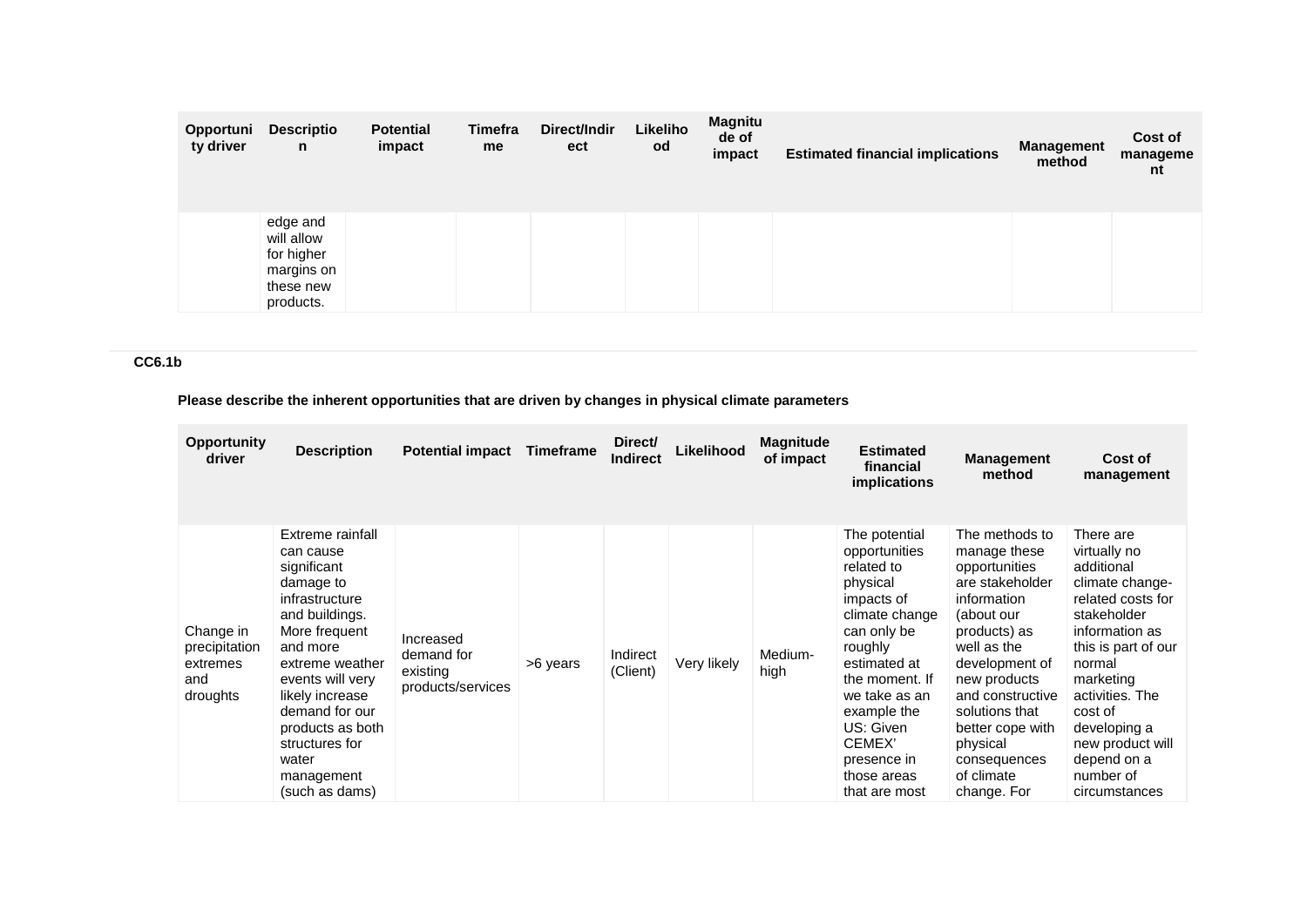| <b>Opportunity</b><br>driver                  | <b>Description</b>                                                                                                                                                                                                                                                                                 | Potential impact Timeframe                               |          | Direct/<br><b>Indirect</b> | Likelihood                   | <b>Magnitude</b><br>of impact | <b>Estimated</b><br>financial<br>implications                                                                                                                                                                                     | <b>Management</b><br>method                                                                                                                                                                            | Cost of<br>management                                                                                                                                                                                                                                                                                                                                                                                                               |
|-----------------------------------------------|----------------------------------------------------------------------------------------------------------------------------------------------------------------------------------------------------------------------------------------------------------------------------------------------------|----------------------------------------------------------|----------|----------------------------|------------------------------|-------------------------------|-----------------------------------------------------------------------------------------------------------------------------------------------------------------------------------------------------------------------------------|--------------------------------------------------------------------------------------------------------------------------------------------------------------------------------------------------------|-------------------------------------------------------------------------------------------------------------------------------------------------------------------------------------------------------------------------------------------------------------------------------------------------------------------------------------------------------------------------------------------------------------------------------------|
|                                               | as well as more<br>flood-resistant<br>construction in<br>general are likely<br>to require more<br>concrete. In the<br>case of our<br>current markets<br>we consider that<br>the Southern US.<br>Latin America,<br>and south-east<br>Asia are most<br>likely to be hit by<br>these<br>developments. |                                                          |          |                            |                              |                               | likely to be hit<br>by extreme<br>weather events<br>a massive<br>switch from<br>wooden houses<br>to concrete<br>solutions could<br>boost sales of<br>our US<br>operations by<br>more than 10%<br>or 250+ million<br>USD per year. | example,<br>CEMEX has<br>developed low-<br>cost concrete<br>houses that are<br>resilient to<br>disaster.                                                                                               | and are difficult<br>to quantify in a<br>generic way. On<br>top of the R&D<br>there are<br>expenses for<br>e.g. certification<br>are market<br>introduction that<br>are typically<br>higher than the<br>actual<br>development<br>cost. While total<br>cost for a new<br>product can be<br>as low as a few<br>kUSD it can also<br>reach a million<br>USD range if the<br>product is<br>complex and<br>introduced in<br>many markets. |
| Other<br>physical<br>climate<br>opportunities | Every year<br>tropical cyclones<br>and other<br>extreme wind<br>events destroy<br>numerous<br>houses; many of<br>these houses<br>were built in<br>lightweight<br>construction and<br>would most likely                                                                                             | Increased<br>demand for<br>existing<br>products/services | >6 years | Indirect<br>(Client)       | About as<br>likely as<br>not | Medium-<br>high               | The potential<br>opportunities<br>related to<br>physical<br>impacts of<br>climate change<br>can only be<br>roughly<br>estimated at<br>the moment. If<br>we take as an<br>example the                                              | The methods to<br>manage these<br>opportunities<br>are stakeholder<br>information<br>(about our<br>products) as<br>well as the<br>development of<br>new products<br>and constructive<br>solutions that | There are<br>virtually no<br>additional<br>climate change-<br>related costs for<br>stakeholder<br>information as<br>this is part of our<br>normal<br>marketing<br>activities. The<br>cost of                                                                                                                                                                                                                                        |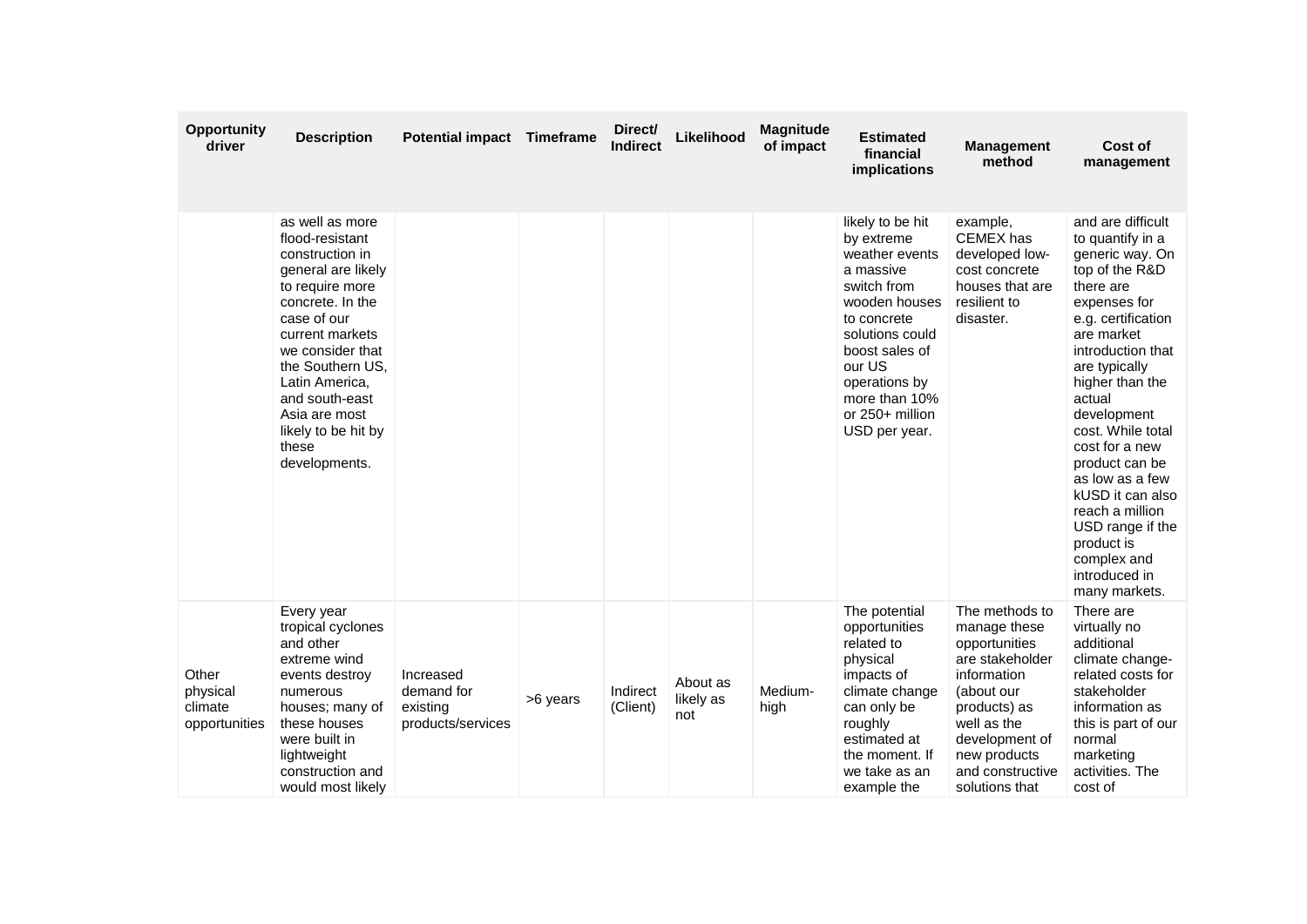| <b>Opportunity</b><br>driver | <b>Description</b>                                                                                                                                                                                                                                                                                                                                                                                                                                                                                   | <b>Potential impact</b> | Timeframe | Direct/<br><b>Indirect</b> | Likelihood | <b>Magnitude</b><br>of impact | <b>Estimated</b><br>financial<br><i>implications</i>                                                                                                                                                                                                                                                    | <b>Management</b><br>method                                                                                                                                                           | Cost of<br>management                                                                                                                                                                                                                                                                                                                                                                                                                                                                                                |
|------------------------------|------------------------------------------------------------------------------------------------------------------------------------------------------------------------------------------------------------------------------------------------------------------------------------------------------------------------------------------------------------------------------------------------------------------------------------------------------------------------------------------------------|-------------------------|-----------|----------------------------|------------|-------------------------------|---------------------------------------------------------------------------------------------------------------------------------------------------------------------------------------------------------------------------------------------------------------------------------------------------------|---------------------------------------------------------------------------------------------------------------------------------------------------------------------------------------|----------------------------------------------------------------------------------------------------------------------------------------------------------------------------------------------------------------------------------------------------------------------------------------------------------------------------------------------------------------------------------------------------------------------------------------------------------------------------------------------------------------------|
|                              | have survived<br>had they been<br>built as a<br>massive<br>construction in<br>concrete.<br>Increased<br>frequency and<br>severity of those<br>events would<br>therefore drive a<br>change in<br>construction<br>patterns and<br>lead to an<br>increased<br>demand for our<br>products. In the<br>case of our<br>current markets<br>we consider that<br>the Southern US.<br>Latin America,<br>and south-east<br>Asia are most<br>likely to be hit by<br>these<br>developments if<br>they materialize. |                         |           |                            |            |                               | US: Given<br>CEMEX'<br>presence in<br>those areas<br>that are most<br>likely to be hit<br>by extreme<br>weather events<br>a massive<br>switch from<br>wooden houses<br>to concrete<br>solutions could<br>boost sales of<br>our US<br>operations by<br>more than 10%<br>or 250+ million<br>USD per year. | better cope with<br>physical<br>consequences<br>of climate<br>change. For<br>example,<br>CEMEX has<br>developed low-<br>cost concrete<br>houses that are<br>resilient to<br>disaster. | developing a<br>new product will<br>depend on a<br>number of<br>circumstances<br>and are difficult<br>to quantify in a<br>generic way. On<br>top of the R&D<br>there are<br>expenses for<br>e.g. certification<br>and market<br>introduction that<br>are typically<br>higher than the<br>actual<br>development<br>cost. While total<br>cost for a new<br>product can be<br>as low as a few<br>kUSD it can also<br>reach a million<br>USD range if the<br>product is<br>complex and<br>introduced in<br>many markets. |

# **CC6.1c**

**Please describe the inherent opportunities that are driven by changes in other climate-related developments**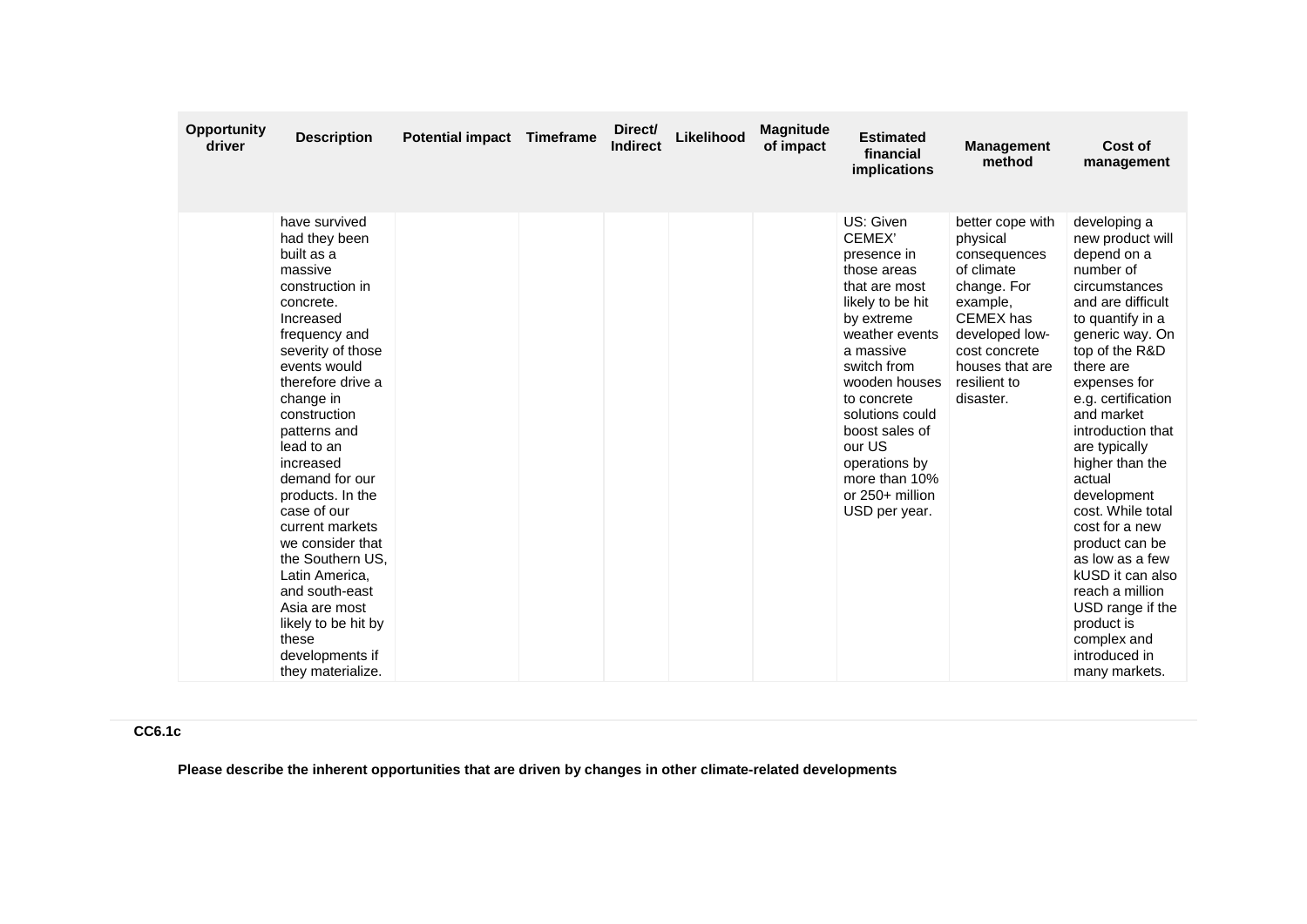| Opportunity<br>driver | <b>Description</b>                                                                                                                                                                                                                                                                                                                                                                                                                                                                                                                                                                                                                  | <b>Potential impact</b>  | <b>Timeframe</b> | Direct/<br><b>Indirect</b> | Likelihood | <b>Magnitude</b><br>of impact | <b>Estimated</b><br>financial<br>implications                                                                                                                                                                                                                                                                                                                                                                                                                                                                | <b>Management</b><br>method                                                                                                                                                                                                                                                                                                                                                                  | Cost of<br>management                                                                                                                                                                                                                                                                                                                                                                                                                                                                                                                                                                    |
|-----------------------|-------------------------------------------------------------------------------------------------------------------------------------------------------------------------------------------------------------------------------------------------------------------------------------------------------------------------------------------------------------------------------------------------------------------------------------------------------------------------------------------------------------------------------------------------------------------------------------------------------------------------------------|--------------------------|------------------|----------------------------|------------|-------------------------------|--------------------------------------------------------------------------------------------------------------------------------------------------------------------------------------------------------------------------------------------------------------------------------------------------------------------------------------------------------------------------------------------------------------------------------------------------------------------------------------------------------------|----------------------------------------------------------------------------------------------------------------------------------------------------------------------------------------------------------------------------------------------------------------------------------------------------------------------------------------------------------------------------------------------|------------------------------------------------------------------------------------------------------------------------------------------------------------------------------------------------------------------------------------------------------------------------------------------------------------------------------------------------------------------------------------------------------------------------------------------------------------------------------------------------------------------------------------------------------------------------------------------|
| Reputation            | CX is committed<br>to being a leader<br>in delivering a<br>low carbon<br>economy and<br>developing<br>resilience in the<br>built environment<br>to cope with the<br>increased<br>frequency of<br>weather<br>extremes<br>resulting from<br>climate change.A<br>positive<br>reputational<br>spillover would<br>bring a number of<br>benefits for<br>CEMEX: *<br>Increased<br>demand as a<br>preferred<br>provider: CEMEX<br>perceives that<br>construction<br>professionals<br>around the world<br>increasingly<br>consider<br>sustainability<br>aspects,<br>including the<br>track record and<br>reputation of the<br>provider, when | Wider social<br>benefits | >6 years         | Direct                     | Likely     | High                          | Experience<br>shows that a<br>negative<br>reputation<br>typically has<br>larger financial<br>implications<br>than a positive<br>reputation. We<br>therefore<br>estimate that<br>the opportunity<br>(potential<br>upside in<br>sales) is<br>roughly half of<br>the risk<br>(potential<br>downside in<br>sales)<br>discussed<br>under the<br>reputational<br>risk in 5.1c, i.e.<br>a potential<br>increase of<br>sales by 5%<br>(the equivalent<br>of 125 mln<br>USD per year<br>in a country<br>like the US). | All of the<br>elements in<br>CEMEX' climate<br>change strategy<br>are supposed to<br>contribute to the<br>seizure of this<br>opportunity, i.e.<br>technical<br>reduction<br>measures,<br>interaction with<br>stakeholders,<br>information<br>about the life-<br>cycle<br>performance and<br>other<br>characteristics of<br>our products.<br>development of<br>new products<br>and solutions. | Total cost is the<br>sum of the costs<br>discussed in 6.1.<br>However, it is<br>difficult to sum<br>them up as many<br>of the items are<br>not only related<br>to climate<br>change and in<br>addition show<br>significant<br>variability from<br>year to year. A<br>cost breakdown<br>in a TYPICAL<br>year may look<br>like the following:<br>- Investments in<br>new technology<br>(e.g. alternative<br>fuels handling):<br>several tens of<br>million USD -<br>Development of<br>new products<br>and solutions:<br>several million<br>USD - Public<br>Affairs: ca. 400<br><b>kUSD</b> |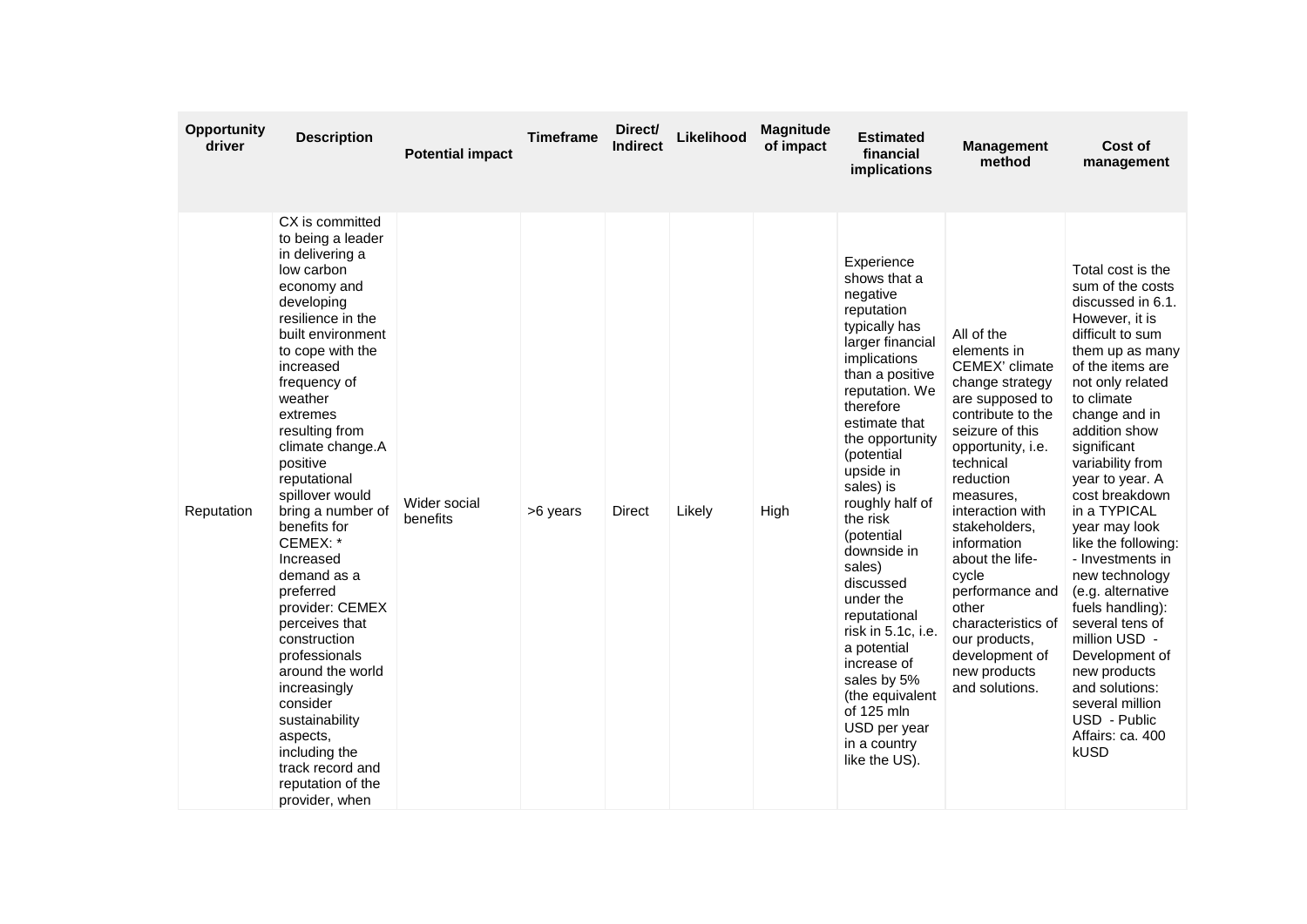| <b>Opportunity</b><br>driver | <b>Description</b>                                                                                                                                                                                                                                                                                                                                                                                                                                                                                                                                                                                                                                 | <b>Potential impact</b> | <b>Timeframe</b> | Direct/<br><b>Indirect</b> | Likelihood | <b>Magnitude</b><br>of impact | <b>Estimated</b><br>financial<br>implications | <b>Management</b><br>method | Cost of<br>management |
|------------------------------|----------------------------------------------------------------------------------------------------------------------------------------------------------------------------------------------------------------------------------------------------------------------------------------------------------------------------------------------------------------------------------------------------------------------------------------------------------------------------------------------------------------------------------------------------------------------------------------------------------------------------------------------------|-------------------------|------------------|----------------------------|------------|-------------------------------|-----------------------------------------------|-----------------------------|-----------------------|
|                              | choosing<br>materials.<br>Although this is<br>currently a niche,<br>we see clear<br>signs that the<br>market segments<br>where<br>sustainability<br>credentials in<br>general and a<br>credible and<br>responsible<br>position on<br>climate change<br>are relevant<br>factors is<br>supposed to<br>grow. * License<br>to operate:<br>Companies that<br>manage climate<br>change and<br>sustainability<br>issues well have<br>a better<br>reputation and<br>are more trusted<br>by political policy<br>makers; this can<br>facilitate the<br>dialogue on<br>concrete projects,<br>but also on<br>legislative<br>proposals. *<br>Access to capital: |                         |                  |                            |            |                               |                                               |                             |                       |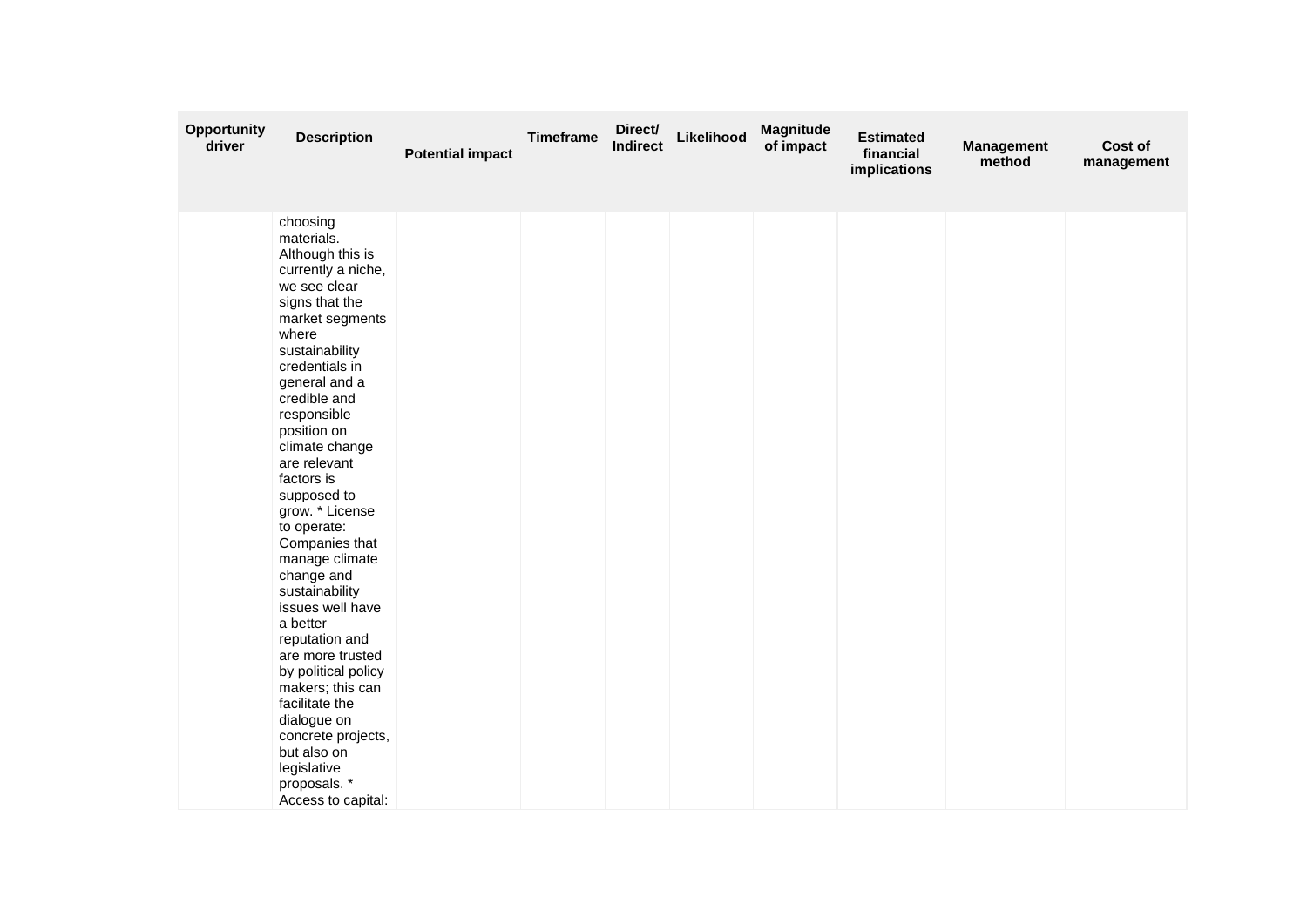| Opportunity<br>driver             | <b>Description</b>                                                                                                                                                                                                                                                                                                                                                                             | <b>Potential impact</b>                                  | <b>Timeframe</b> | Direct/<br><b>Indirect</b> | Likelihood | <b>Magnitude</b><br>of impact | <b>Estimated</b><br>financial<br>implications                                                                                                                                                               | <b>Management</b><br>method                                                                                                                                                                                                   | Cost of<br>management                                                                                                                                                                                                     |
|-----------------------------------|------------------------------------------------------------------------------------------------------------------------------------------------------------------------------------------------------------------------------------------------------------------------------------------------------------------------------------------------------------------------------------------------|----------------------------------------------------------|------------------|----------------------------|------------|-------------------------------|-------------------------------------------------------------------------------------------------------------------------------------------------------------------------------------------------------------|-------------------------------------------------------------------------------------------------------------------------------------------------------------------------------------------------------------------------------|---------------------------------------------------------------------------------------------------------------------------------------------------------------------------------------------------------------------------|
|                                   | A good reputation<br>will increase<br>attractiveness of<br>the company for<br>both<br>shareholders and<br>lenders. A<br>growing number<br>of initiatives and<br>activities such as<br>the Carbon<br><b>Disclosure</b><br>Project show<br>clearly that the<br>financial<br>community<br>increasingly<br>considers<br>sustainability-<br>related<br>information in the<br>investment<br>process. |                                                          |                  |                            |            |                               |                                                                                                                                                                                                             |                                                                                                                                                                                                                               |                                                                                                                                                                                                                           |
| Changing<br>consumer<br>behaviour | A number of<br>studies have<br>underlined the<br>value of concrete<br>as a sustainable<br>material in<br>general; many of<br>them have also<br>found that<br>buildings and<br>structures made<br>of concrete often<br>perform better in                                                                                                                                                        | Increased<br>demand for<br>existing<br>products/services | >6 years         | <b>Direct</b>              | Likely     | High                          | We estimate<br>that the<br>positive impact<br>of this<br>opportunity<br>could be of a<br>similar size<br>than that of the<br>reputational<br>opportunity<br>described in<br>the previous<br>line, i.e. some | <b>CEMEX</b> is<br>engaged in a<br>number of efforts<br>to provide its<br>stakeholders<br>with factual<br>information<br>about the<br>environmental<br>performance of<br>its products. The<br>most important<br>examples are: | Our financial<br>contribution to<br>the MIT<br>Concrete<br>Sustainability<br>Hub is indirect.<br>via membership<br>in both PCA and<br>NRMCA, In-kind<br>contributions<br>(expertise, data<br>etc.) are<br>immaterial. The |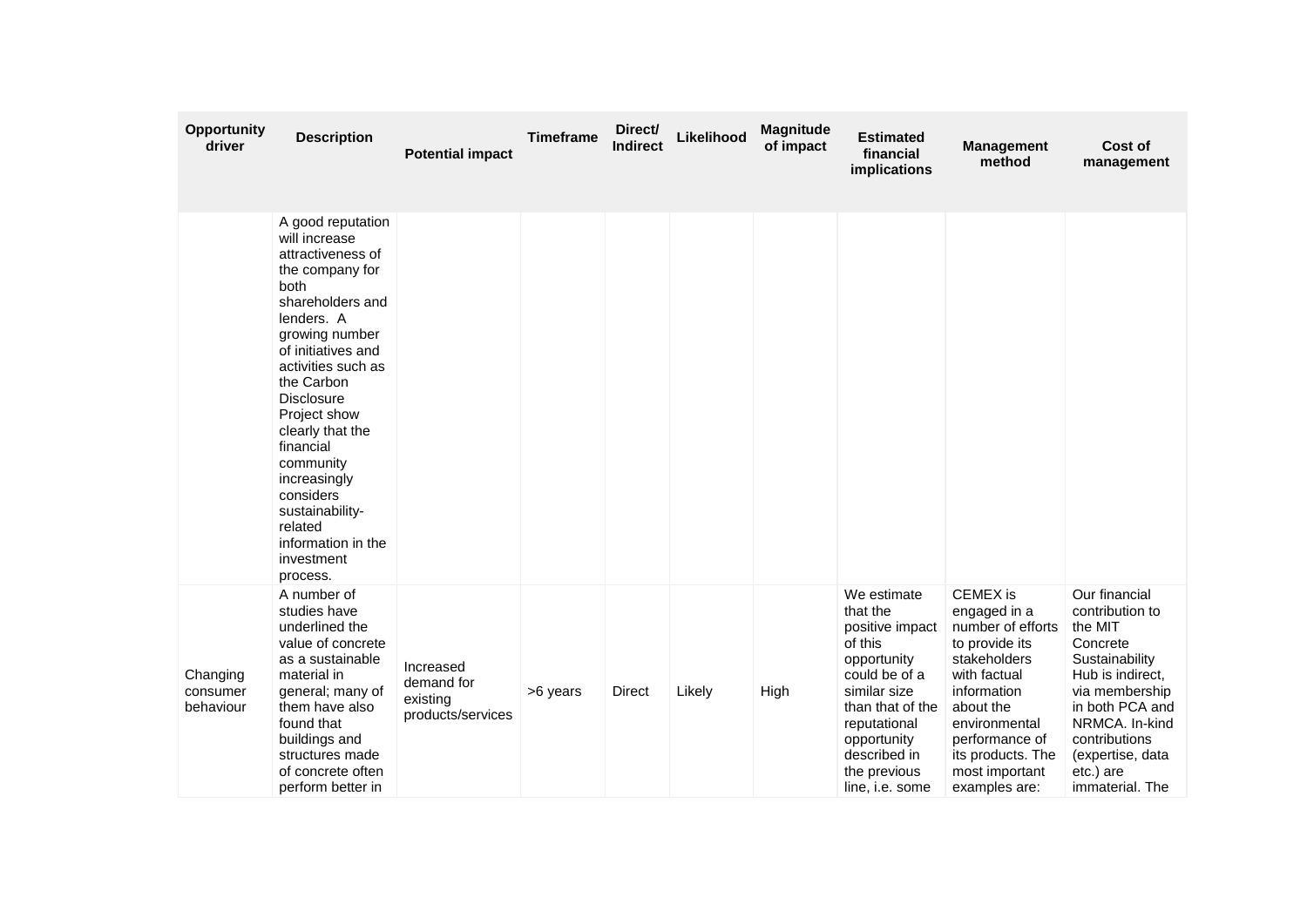| <b>Opportunity</b><br>driver | <b>Description</b>                                                                                                                                                                                                                                                                                                                                                                                                                                                                                              | <b>Potential impact</b> | <b>Timeframe</b> | Direct/<br><b>Indirect</b> | Likelihood | <b>Magnitude</b><br>of impact | <b>Estimated</b><br>financial<br>implications | <b>Management</b><br>method                                                                                                                                                                                                                                                                                                                                                                                                                                                                                                                                                                                          | Cost of<br>management                                                                                                              |
|------------------------------|-----------------------------------------------------------------------------------------------------------------------------------------------------------------------------------------------------------------------------------------------------------------------------------------------------------------------------------------------------------------------------------------------------------------------------------------------------------------------------------------------------------------|-------------------------|------------------|----------------------------|------------|-------------------------------|-----------------------------------------------|----------------------------------------------------------------------------------------------------------------------------------------------------------------------------------------------------------------------------------------------------------------------------------------------------------------------------------------------------------------------------------------------------------------------------------------------------------------------------------------------------------------------------------------------------------------------------------------------------------------------|------------------------------------------------------------------------------------------------------------------------------------|
|                              | terms of GHG<br>emissions over<br>their whole life<br>cycle than<br>alternatives made<br>of other<br>materials.<br>Nonetheless<br>many<br>stakeholders still<br>perceive concrete<br>as an<br>unsustainable<br>construction<br>material. The<br>correction of this<br>misperception<br>would increase<br>demand for our<br>products from<br>environmentally<br>conscious<br>customers the<br>share of which is<br>constantly<br>growing,<br>particularly in<br>developed<br>markets such as<br>the US or Europe |                         |                  |                            |            |                               | 125 mln USD<br>for the US.                    | CEMEX, as a<br>member of the<br><b>US Portland</b><br>Cement<br>Association<br>(PCA) and the<br>National Ready-<br>Mix Concrete<br>Association<br>(NRMCA)<br>Similarly CX<br>supports, via<br>membership of<br>CEMBUREAU,<br>the European<br>Concrete<br>Platform which<br>seeks to<br>'promote<br>concrete as the<br>material of<br>choice providing<br>building<br>solutions for<br>sustainable<br>development<br>and sustainable<br>construction.'<br>CEMEX has<br>started to<br>provide Carbon<br>Footprint data on<br>a cradle-to-gate<br>basis to its<br>stakeholders. In<br>the last year,<br>coverage of our | one-off cost for<br>the development<br>and<br>implementation<br>of the Carbon<br>Footprint tool<br>was in the range<br>of 200 kUSD |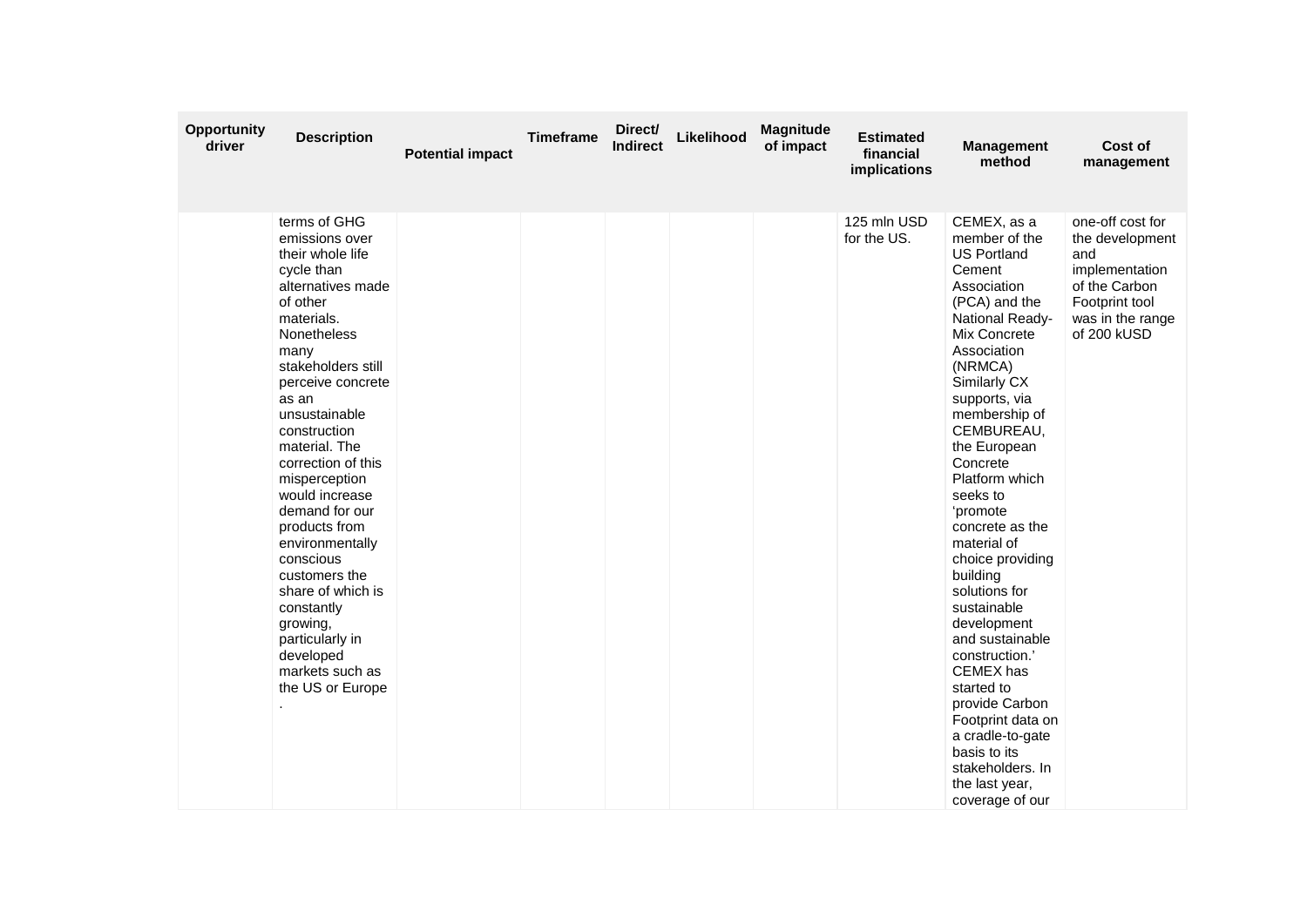| <b>Opportunity</b><br>driver | <b>Description</b> | <b>Potential impact</b> | Timeframe | Direct/<br><b>Indirect</b> | Likelihood | <b>Magnitude</b><br>of impact | <b>Estimated</b><br>financial<br>implications | Management<br>method                                                | Cost of<br>management |
|------------------------------|--------------------|-------------------------|-----------|----------------------------|------------|-------------------------------|-----------------------------------------------|---------------------------------------------------------------------|-----------------------|
|                              |                    |                         |           |                            |            |                               |                                               | Carbon Footprint<br>has reached<br>100% of our total<br>production. |                       |

#### **CC6.1d**

**Please explain why you do not consider your company to be exposed to inherent opportunities driven by changes in regulation that have the potential to generate a substantive change in your business operations, revenue or expenditure**

#### **CC6.1e**

**Please explain why you do not consider your company to be exposed to inherent opportunities driven by physical climate parameters that have the potential to generate a substantive change in your business operations, revenue or expenditure**

#### **CC6.1f**

**Please explain why you do not consider your company to be exposed to inherent opportunities driven by changes in other climate-related developments that have the potential to generate a substantive change in your business operations, revenue or expenditure**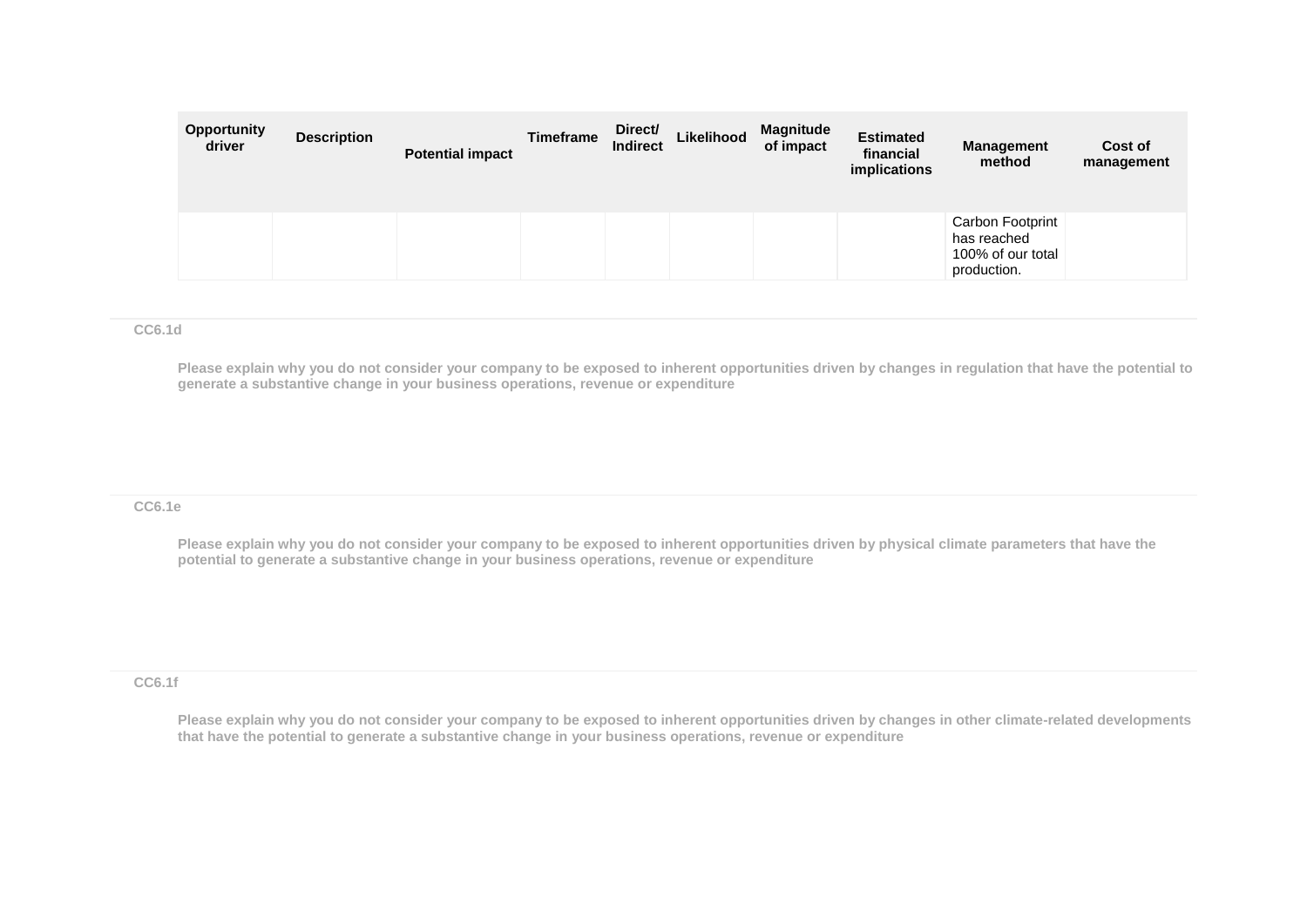# **Module: GHG Emissions Accounting, Energy and Fuel Use, and Trading**

# **Page: CC7. Emissions Methodology**

# **CC7.1**

**Please provide your base year and base year emissions (Scopes 1 and 2)**

| <b>Scope</b> | <b>Base year</b>                     | Base year emissions (metric tonnes CO2e) |
|--------------|--------------------------------------|------------------------------------------|
| Scope 1      | Mon 01 Jan 1990 - Mon 31<br>Dec 1990 | 41002736                                 |
| Scope 2      | Mon 01 Jan 1990 - Mon 31<br>Dec 1990 | 1800964                                  |

### **CC7.2**

**Please give the name of the standard, protocol or methodology you have used to collect activity data and calculate Scope 1 and Scope 2 emissions** 

**Please select the published methodologies that you use**

WBCSD: The Cement CO2 and Energy Protocol Other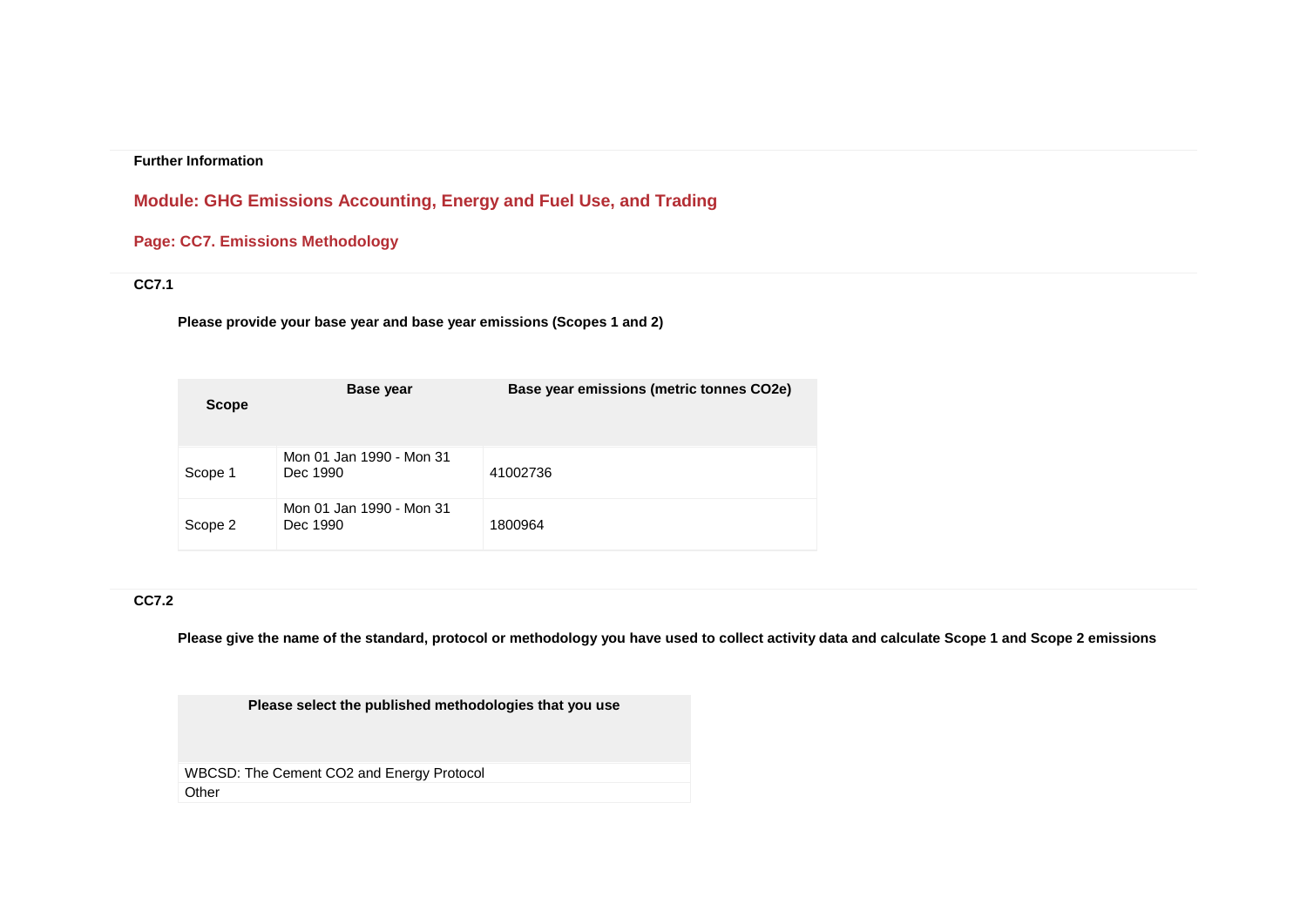# **CC7.2a**

**If you have selected "Other" in CC7.2 please provide details of the standard, protocol or methodology you have used to collect activity data and calculate Scope 1 and Scope 2 emissions**

For ready-mix & aggregates operations, data for scope 1 and 2 have been extrapolated from data collected with the CEMEX CO2 footprint methodology from 2013 taking the production volume from 2014; this methodology assesses the total GHG footprint on a cradle-to-gate basis and is in compliance with most currently available standards for carbon footprints (PAS 2050, ISO 14040).

### **CC7.3**

#### **Please give the source for the global warming potentials you have used**

| Gas              | <b>Reference</b>                               |
|------------------|------------------------------------------------|
|                  |                                                |
| CO <sub>2</sub>  | IPCC Fourth Assessment Report (AR4 - 100 year) |
| CH <sub>4</sub>  | IPCC Fourth Assessment Report (AR4 - 100 year) |
| N <sub>2</sub> O | IPCC Fourth Assessment Report (AR4 - 100 year) |
| <b>HFCs</b>      | IPCC Fourth Assessment Report (AR4 - 100 year) |
| <b>PFCs</b>      | IPCC Fourth Assessment Report (AR4 - 100 year) |
| SF <sub>6</sub>  | IPCC Fourth Assessment Report (AR4 - 100 year) |

### **CC7.4**

**Please give the emissions factors you have applied and their origin; alternatively, please attach an Excel spreadsheet with this data at the bottom of this page**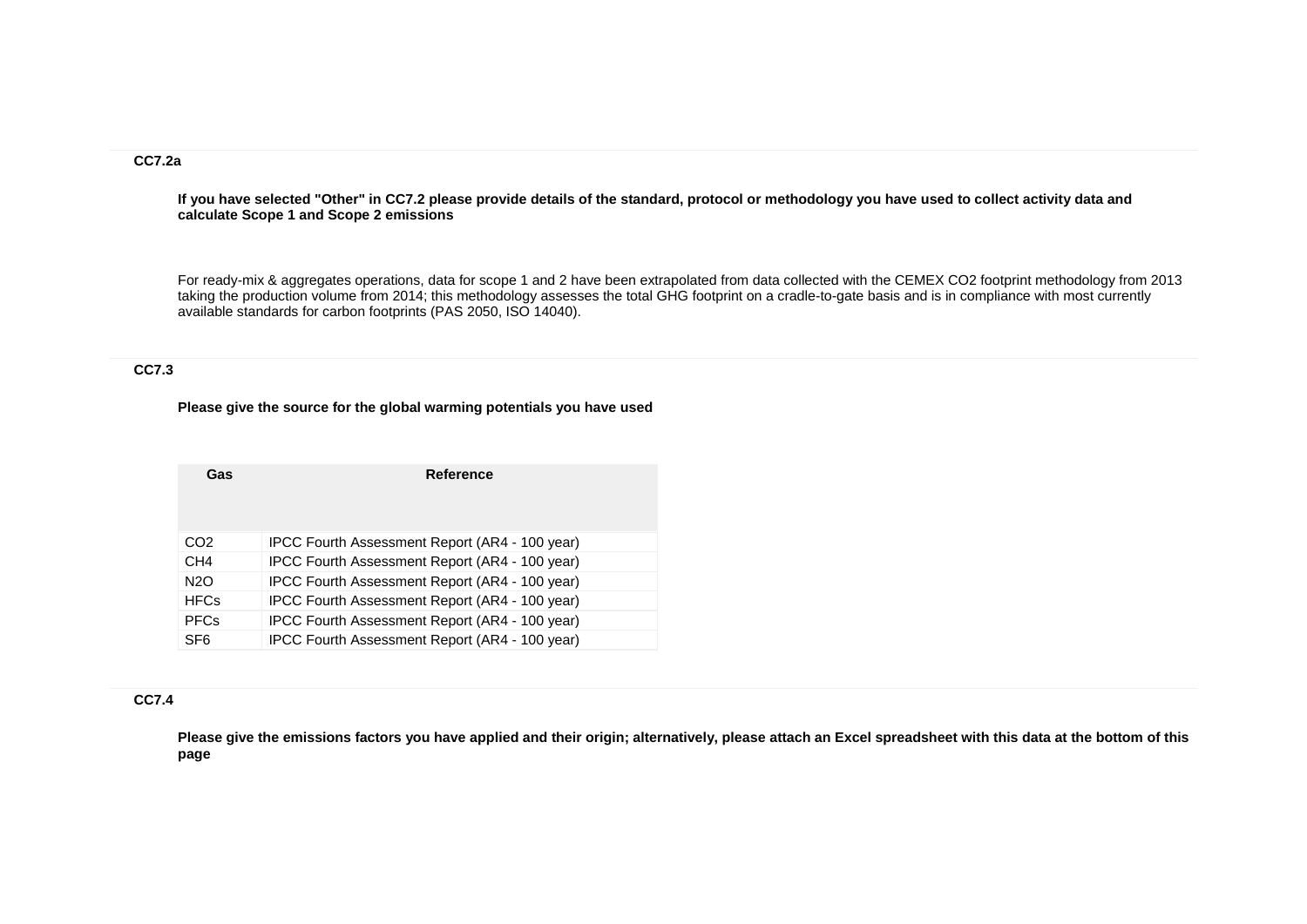| <b>Fuel/Material/Energy</b>  | <b>Emission Factor</b> | Unit                                                | Reference                                |
|------------------------------|------------------------|-----------------------------------------------------|------------------------------------------|
| <b>Other: Cement Clinker</b> | 0.525                  | metric tonnes CO <sub>2</sub> e per<br>metric tonne | WBCSD Cement CO2 &<br>Energy Protocol v3 |

Please note: Our baseline emissions in the year 1990 refer to scope 1 and scope 2 of our cement operations only (estimated 99.2% of total scope 1 and 87.5% of scope 2, respectively, in 2014). They do not include direct or energy-related indirect emissions from readymix concrete, aggregates, and asphalt businesses that are reported in sections 9 and 10 of this document Re CC7.4: - The emission factor given refers to process emissions only (calcination of raw meal) - Fuel-related emission factors are given in the attached xls file. Please note: These default factors from the WBCSD Cement CO2 & Energy Protocol are indicative; in many cases plant-specific factors (based on chemical composition and lower heating value) are used

#### **Attachments**

https://www.cdp.net/sites/2015/86/2986/Climate Change 2015/Shared Documents/Attachments/ClimateChange2015/CC7.EmissionsMethodology/CSI CO2 Emission Factors.xlsx

#### **Page: CC8. Emissions Data - (1 Jan 2014 - 31 Dec 2014)**

**CC8.1**

**Please select the boundary you are using for your Scope 1 and 2 greenhouse gas inventory**

Financial control

**CC8.2**

**Please provide your gross global Scope 1 emissions figures in metric tonnes CO2e**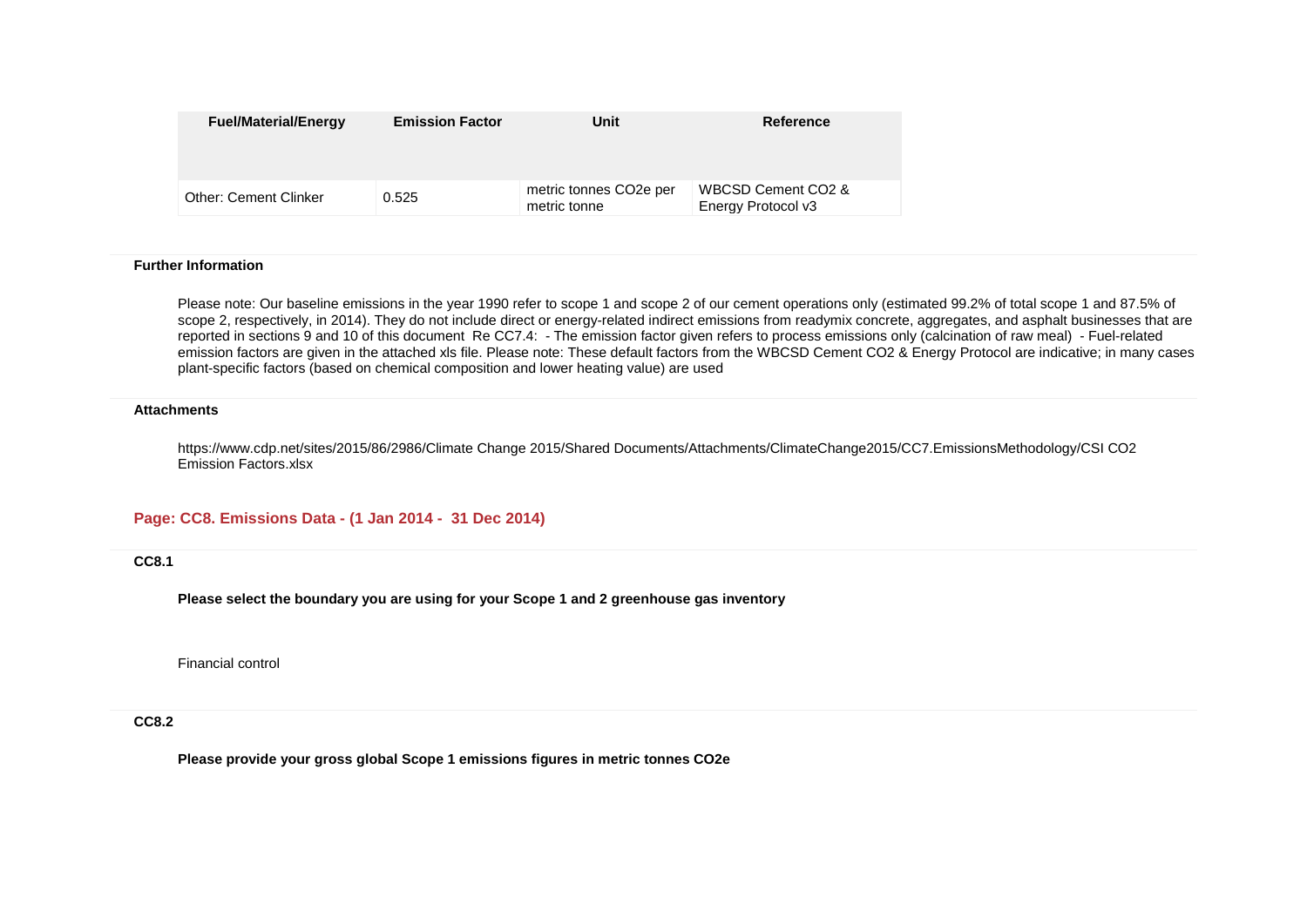43122401

#### **CC8.3**

**Please provide your gross global Scope 2 emissions figures in metric tonnes CO2e**

4095375

#### **CC8.4**

**Are there are any sources (e.g. facilities, specific GHGs, activities, geographies, etc.) of Scope 1 and Scope 2 emissions that are within your selected reporting boundary which are not included in your disclosure?**

#### Yes

# **CC8.4a**

**Please provide details of the sources of Scope 1 and Scope 2 emissions that are within your selected reporting boundary which are not included in your disclosure**

| <b>Source</b>           | Relevance of<br>Scope 1 emissions<br>from this source | <b>Relevance of Scope</b><br>2 emissions<br>excluded from this<br>source | Explain why the source is excluded                                                          |
|-------------------------|-------------------------------------------------------|--------------------------------------------------------------------------|---------------------------------------------------------------------------------------------|
| <b>Building Product</b> | Emissions are not                                     | Emissions are not                                                        | Small emissions compared to other business; however, future reporting envisaged.            |
| <b>Operations</b>       | relevant                                              | relevant                                                                 |                                                                                             |
| Logistics               | No emissions                                          | Emissions are not                                                        | Emissions from logistics are included in scope 3 due to 1. their relatively small amount    |
| Operations              | excluded                                              | relevant                                                                 | (compared to kiln operations) and 2. methodological issues (separating own fleet from third |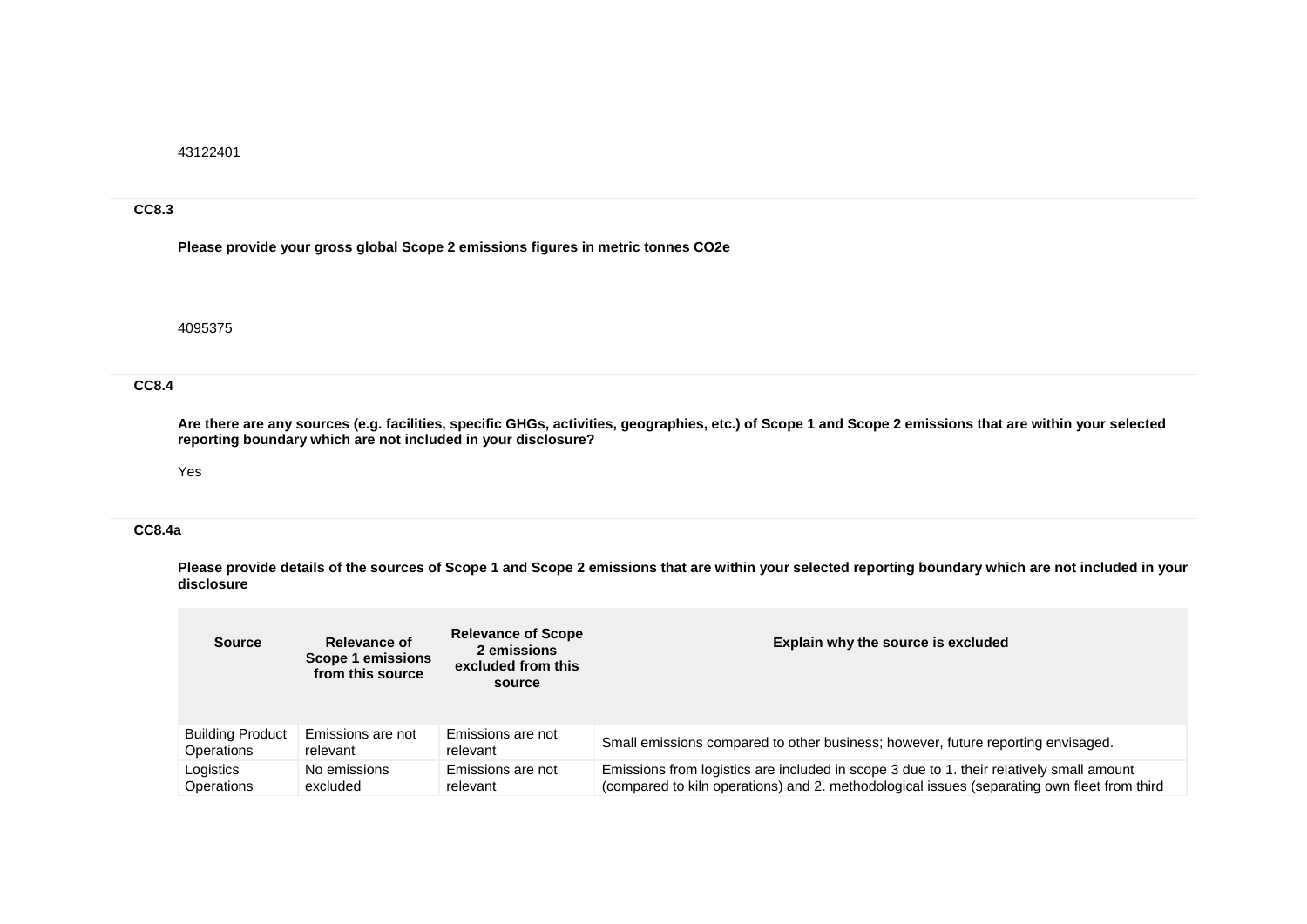| <b>Source</b>  | Relevance of<br>Scope 1 emissions<br>from this source | <b>Relevance of Scope</b><br>2 emissions<br>excluded from this<br>source | Explain why the source is excluded                       |
|----------------|-------------------------------------------------------|--------------------------------------------------------------------------|----------------------------------------------------------|
|                |                                                       |                                                                          | party transportation would be extremely data intensive). |
| <b>Offices</b> | Emissions are not<br>relevant                         | Emissions are not<br>relevant                                            | Small emissions compared to other businesses             |

# **CC8.5**

**Please estimate the level of uncertainty of the total gross global Scope 1 and 2 emissions figures that you have supplied and specify the sources of uncertainty in your data gathering, handling and calculations**

| <b>Scope</b> | <b>Uncertainty range</b>                          | <b>Main sources</b><br>of uncertainty                      | Please expand on the uncertainty in your data                                                                                                                                                                                                                                                                                                                                                                                                                                                                                                                                                                                                                                                                                                                                                                                                                                                                 |
|--------------|---------------------------------------------------|------------------------------------------------------------|---------------------------------------------------------------------------------------------------------------------------------------------------------------------------------------------------------------------------------------------------------------------------------------------------------------------------------------------------------------------------------------------------------------------------------------------------------------------------------------------------------------------------------------------------------------------------------------------------------------------------------------------------------------------------------------------------------------------------------------------------------------------------------------------------------------------------------------------------------------------------------------------------------------|
| Scope        | More than 2% but<br>less than or equal<br>to $5%$ | Extrapolation<br>Sampling<br>Other:<br>Emission<br>Factors | In our cement plants accuracy is reasonably high since most input values (clinker production, fuel<br>consumption) are routinely recorded for other purposes. The main source of uncertainty are the emission<br>factors. For non-cement operations (that make up 1.3% of total scope 1 emissions, the uncertainly is higher<br>(10% - 20%), mainly due to extrapolation from aggregate data and potential issues with organizational scopes<br>(e.g. inclusion or exclusion of fuel consumption for downstream delivery). The level of certainly in 2013 has<br>increased in accordance with the applicable accreditation and verification regulations for those countries<br>covered by the European Union Emissions Trading System (EU ETS), which factor and results are matching<br>with our CSI main outputs. The cement operation in represents 98.7 of the total CEMEX Scope 1 emissions for<br>2014. |
| Scope        | More than 2% but<br>less than or equal<br>to $5%$ | Extrapolation<br>Sampling<br>Other:<br>Emission<br>Factors | All our facilities meter electricity consumption so the main source of uncertainty are the published factor<br>CO2/MWh, since those are taken from external sources. The cement operation in represents 87.1 of the total<br>CEMEX Scope 2 emissions for 2014.                                                                                                                                                                                                                                                                                                                                                                                                                                                                                                                                                                                                                                                |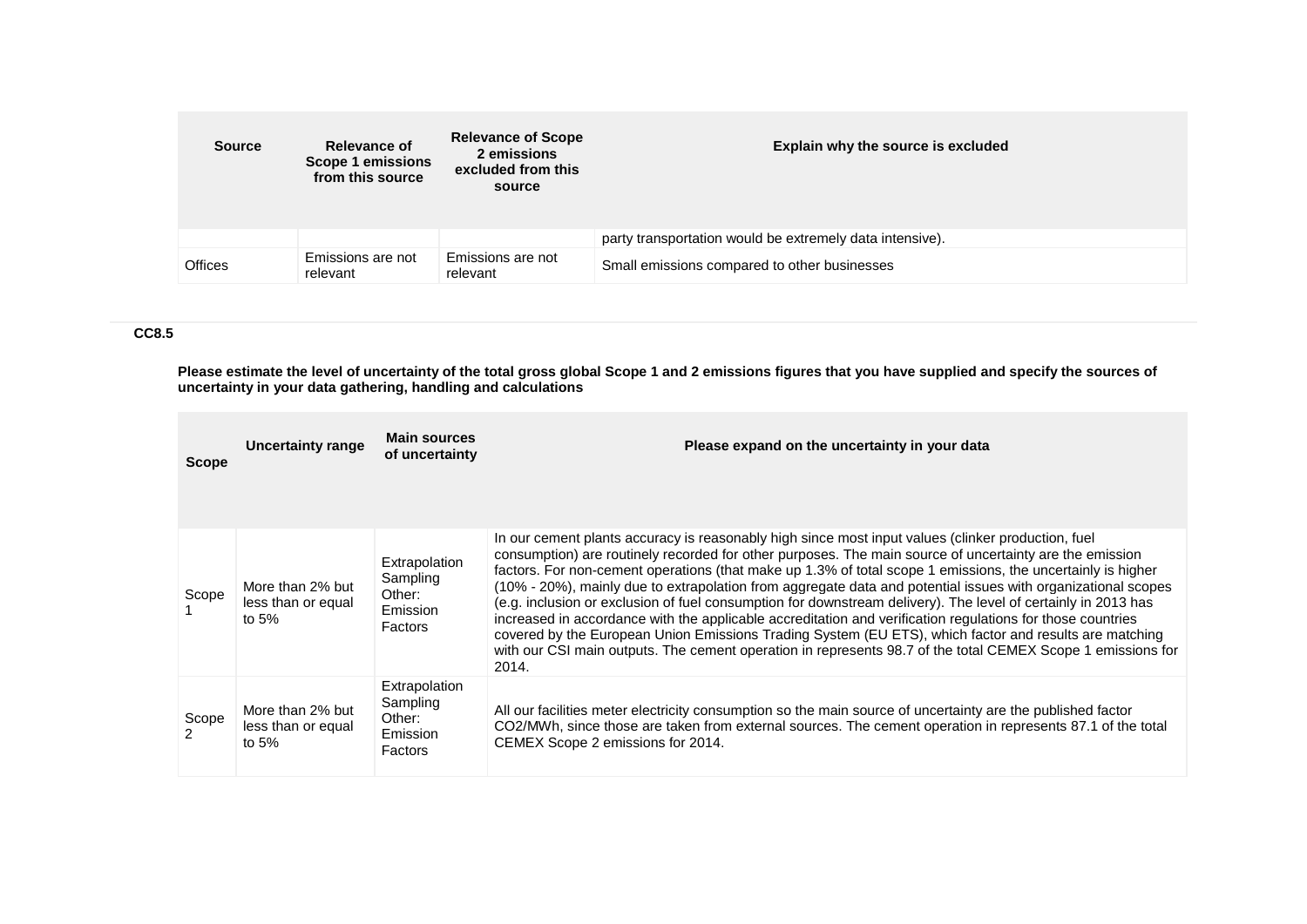# **CC8.6**

**Please indicate the verification/assurance status that applies to your reported Scope 1 emissions**

Third party verification or assurance complete

# **CC8.6a**

**Please provide further details of the verification/assurance undertaken for your Scope 1 emissions, and attach the relevant statements**

| Type of<br>verification or<br>assurance | Attach the statement                                                                                                                                     | <b>Page/section</b><br>reference | Relevant<br>standard | <b>Proportion of</b><br>reported Scope 1<br>emissions verified<br>(%) |
|-----------------------------------------|----------------------------------------------------------------------------------------------------------------------------------------------------------|----------------------------------|----------------------|-----------------------------------------------------------------------|
| Limited<br>assurance                    | https://www.cdp.net/sites/2015/86/2986/Climate Change 2015/Shared<br>Documents/Attachments/CC8.6a/Assurance Report - CEMEX 2014 Auditor Letter<br>v4.pdf | $1 - 2$                          | <b>ISAE3000</b>      | 99                                                                    |

#### **CC8.6b**

**Please provide further details of the regulatory regime to which you are complying that specifies the use of Continuous Emissions Monitoring Systems (CEMS)**

| Regulation | % of emissions covered by the system | <b>Compliance period</b> | Evidence of submission |
|------------|--------------------------------------|--------------------------|------------------------|
|            |                                      |                          |                        |

**CC8.7**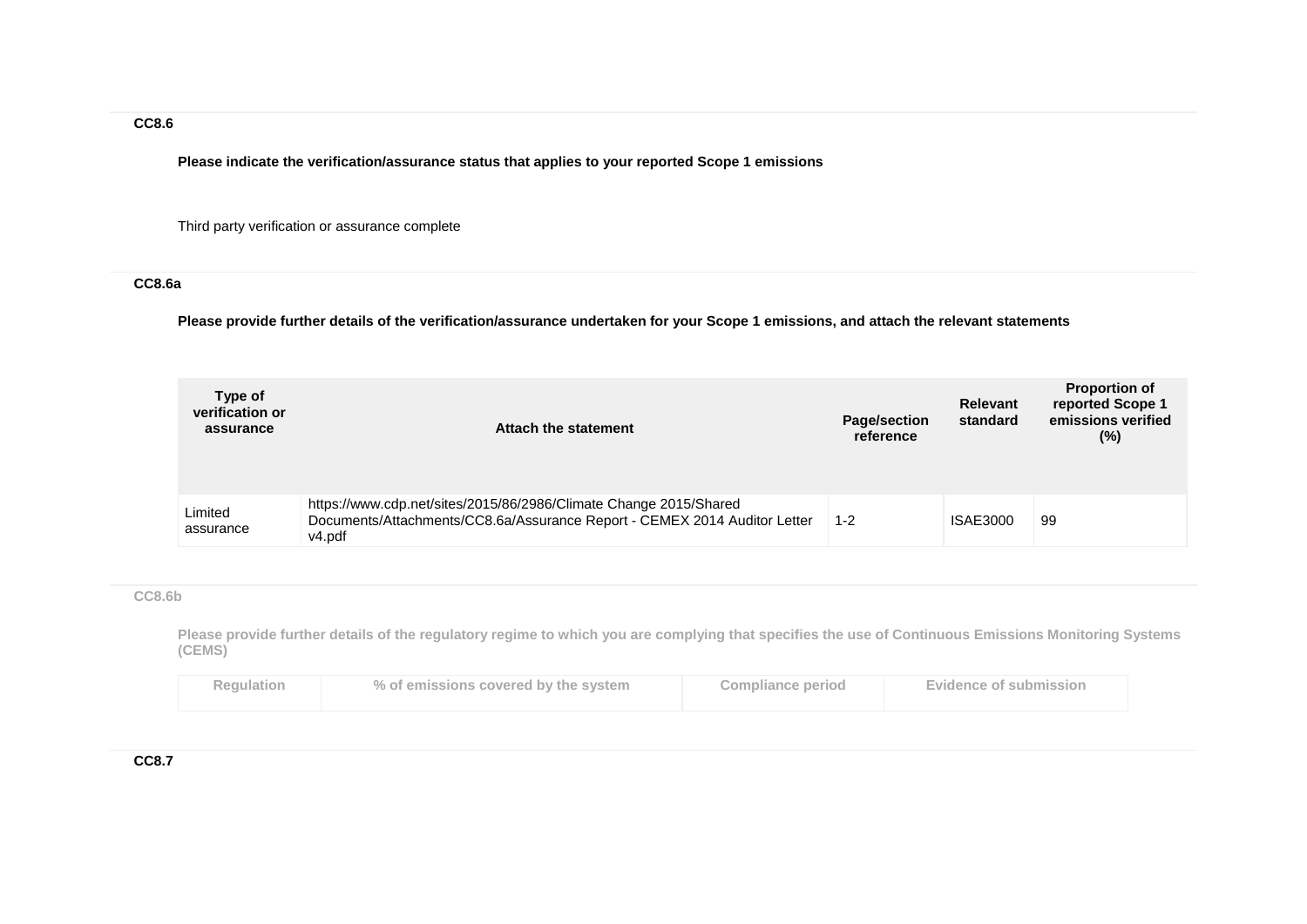**Please indicate the verification/assurance status that applies to your reported Scope 2 emissions**

Third party verification or assurance complete

# **CC8.7a**

**Please provide further details of the verification/assurance undertaken for your Scope 2 emissions, and attach the relevant statements**

| Type of<br>verification or<br>assurance | Attach the statement                                                                                                                                     | <b>Page/Section</b><br>reference | <b>Relevant</b><br>standard | <b>Proportion of</b><br>reported<br>Scope 2<br>emissions<br>verified (%) |
|-----------------------------------------|----------------------------------------------------------------------------------------------------------------------------------------------------------|----------------------------------|-----------------------------|--------------------------------------------------------------------------|
| Limited assurance                       | https://www.cdp.net/sites/2015/86/2986/Climate Change 2015/Shared<br>Documents/Attachments/CC8.7a/Assurance Report - CEMEX 2014 Auditor Letter<br>v4.pdf | $1 - 2$                          | <b>ISAE3000</b>             | 87                                                                       |

# **CC8.8**

**Please identify if any data points have been verified as part of the third party verification work undertaken, other than the verification of emissions figures reported in CC8.6, CC8.7 and CC14.2**

| Additional data points verified           | <b>Comment</b>                                                                              |
|-------------------------------------------|---------------------------------------------------------------------------------------------|
| Other: KPIs not related to climate change | Verification has also covered health & safety-related and non-GHG<br>emissions-related KPIs |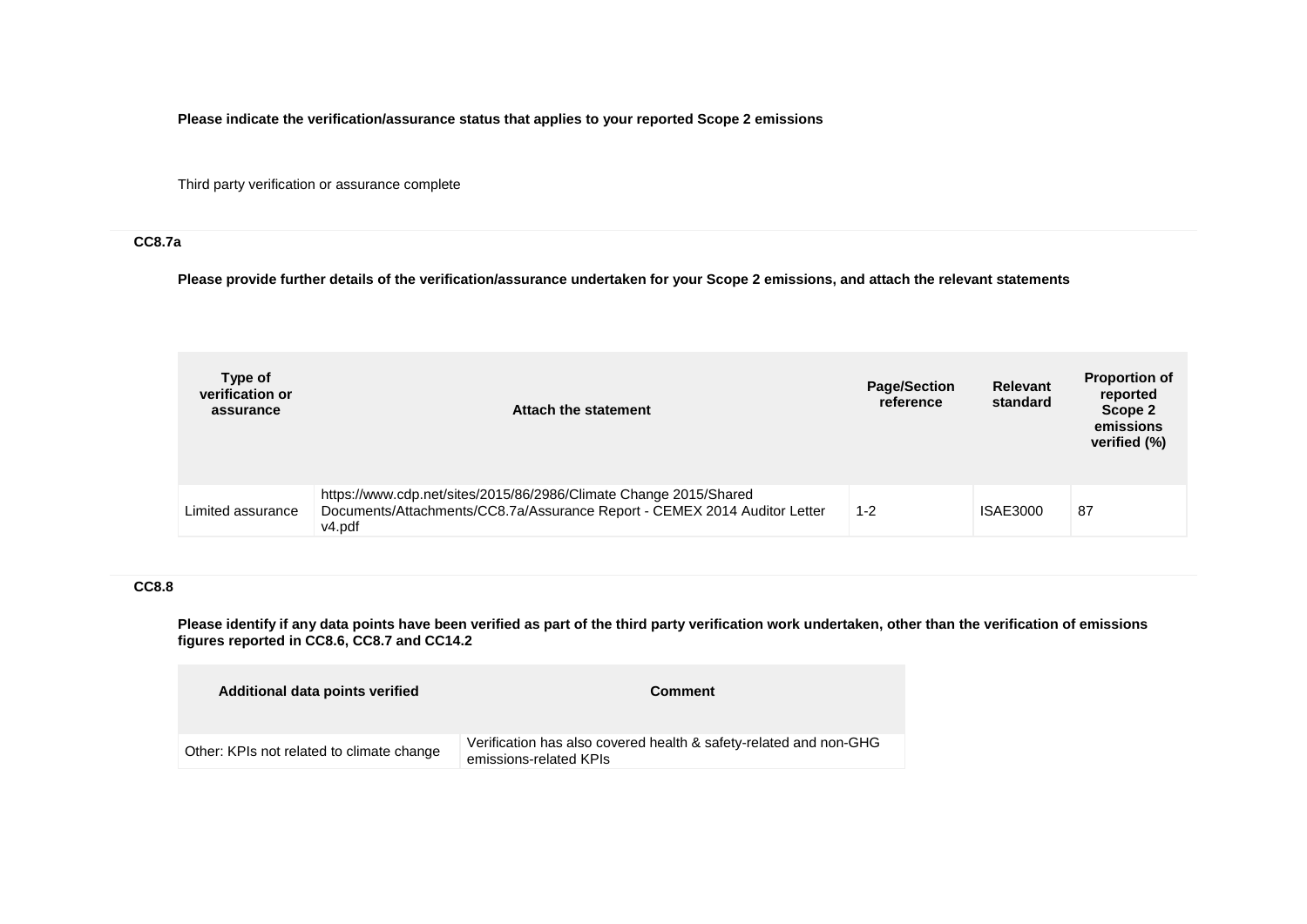### **CC8.9**

**Are carbon dioxide emissions from biologically sequestered carbon relevant to your organization?**

Yes

### **CC8.9a**

**Please provide the emissions from biologically sequestered carbon relevant to your organization in metric tonnes CO2**

2037420

#### **Further Information**

**Page: CC9. Scope 1 Emissions Breakdown - (1 Jan 2014 - 31 Dec 2014)**

#### **CC9.1**

**Do you have Scope 1 emissions sources in more than one country?**

Yes

### **CC9.1a**

**Please break down your total gross global Scope 1 emissions by country/region**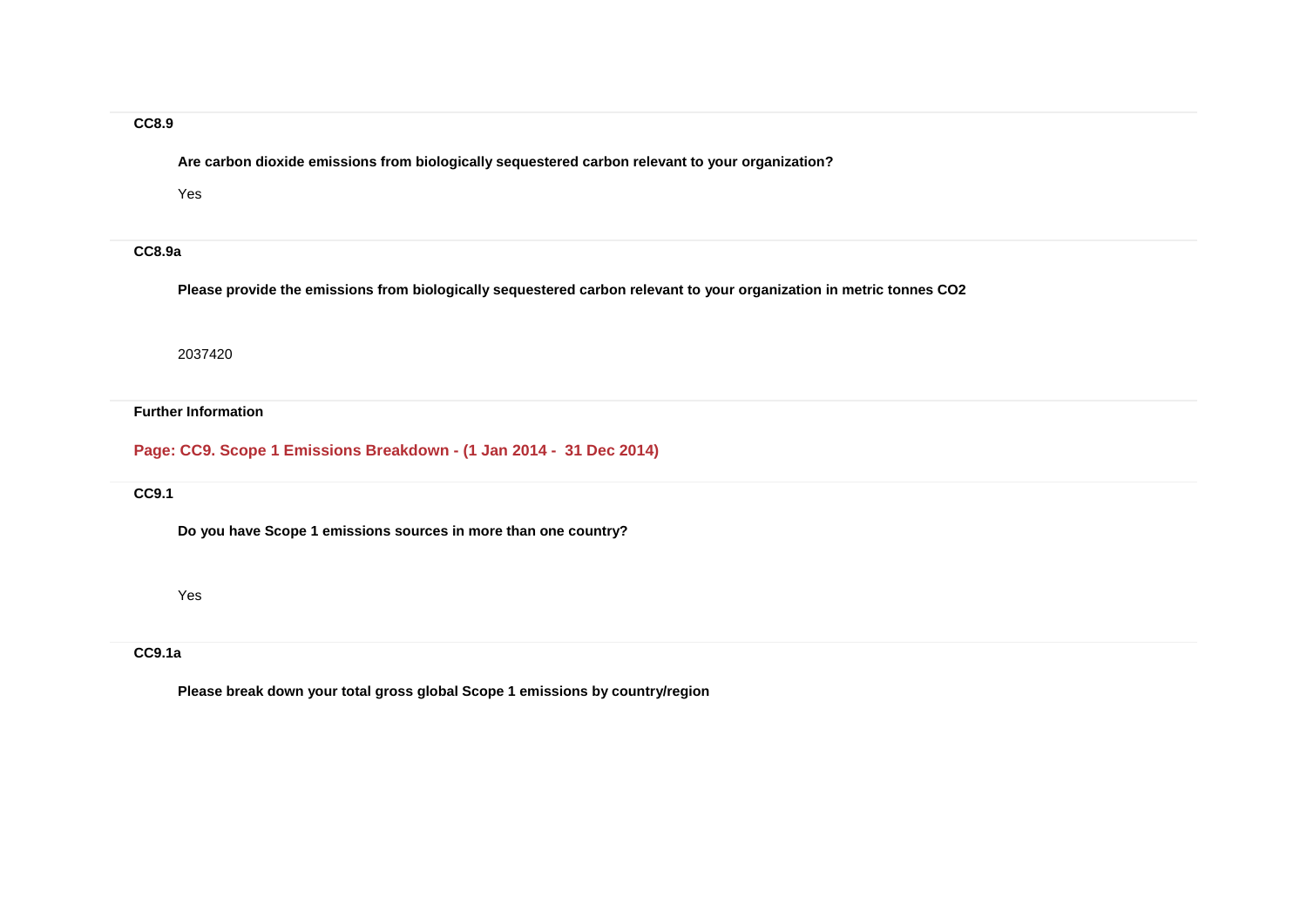| <b>Country/Region</b>                     | Scope 1 metric tonnes CO2e |
|-------------------------------------------|----------------------------|
| Americas                                  | 27147434                   |
| Asia, Australasia, Middle East and Africa | 6885890                    |
| Europe                                    | 1977860                    |
| United Kingdom                            | 1132260                    |
| Spain                                     | 2672020                    |
| Poland                                    | 1416410                    |
| Germany                                   | 1890527                    |

# **CC9.2**

**Please indicate which other Scope 1 emissions breakdowns you are able to provide (tick all that apply)**

By business division

# **CC9.2a**

**Please break down your total gross global Scope 1 emissions by business division**

| <b>Business division</b> | Scope 1 emissions (metric tonnes CO2e) |
|--------------------------|----------------------------------------|
| Cement                   | 42764470                               |
| Ready-Mix Concrete       | 91429                                  |
| Aggregates               | 221631                                 |
| Asphalt                  | 44871                                  |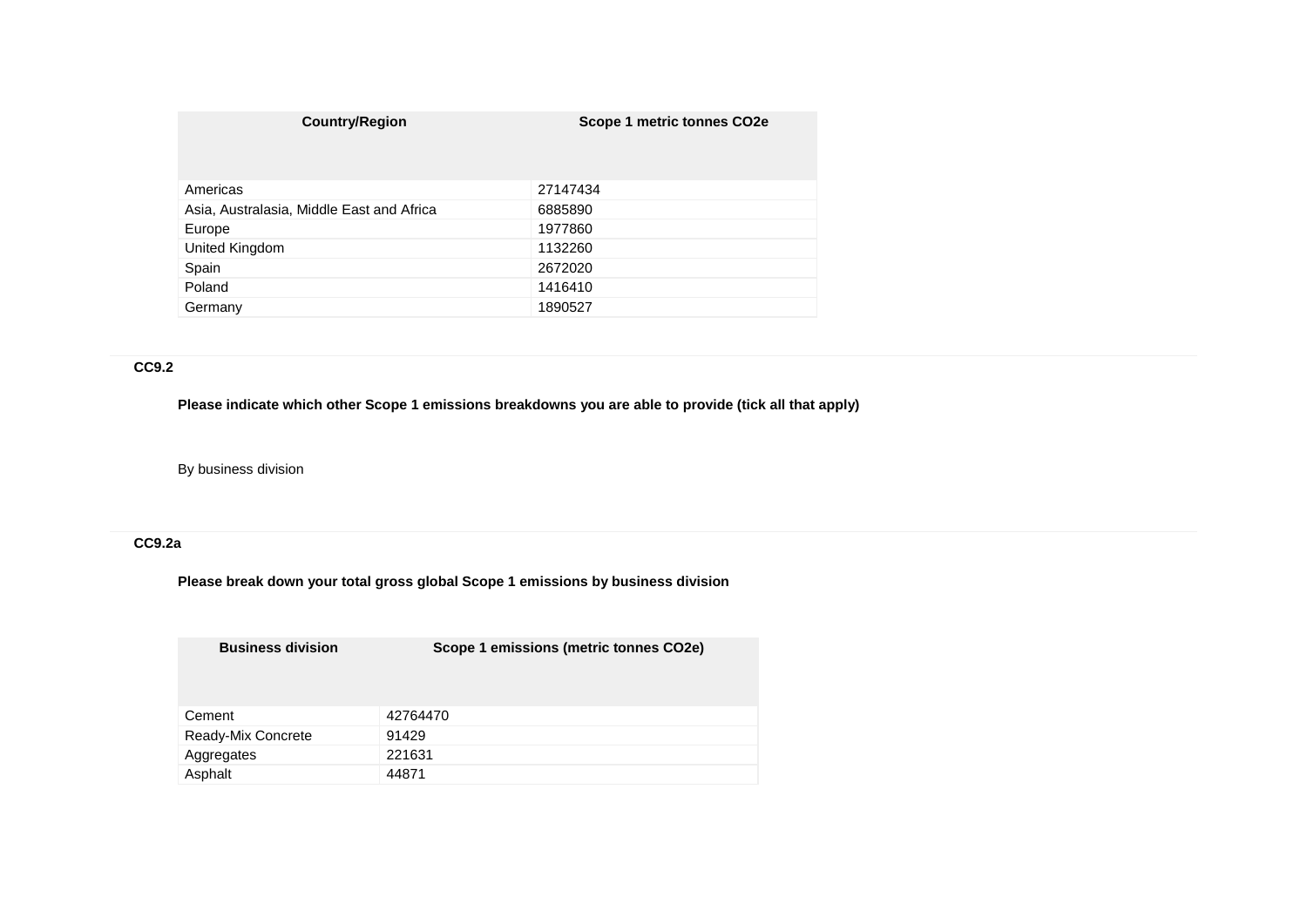# **CC9.2b**

**Please break down your total gross global Scope 1 emissions by facility**

| <b>Facility</b> | Scope 1 emissions (metric tonnes CO2e) | Latitude | Longitude |
|-----------------|----------------------------------------|----------|-----------|
|-----------------|----------------------------------------|----------|-----------|

### **CC9.2c**

**Please break down your total gross global Scope 1 emissions by GHG type**

| <b>GHG type</b> | Scope 1 emissions (metric tonnes CO2e) |
|-----------------|----------------------------------------|
|                 |                                        |
|                 |                                        |

# **CC9.2d**

**Please break down your total gross global Scope 1 emissions by activity**

| <b>Activity</b> | Scope 1 emissions (metric tonnes CO2e) |
|-----------------|----------------------------------------|
|                 |                                        |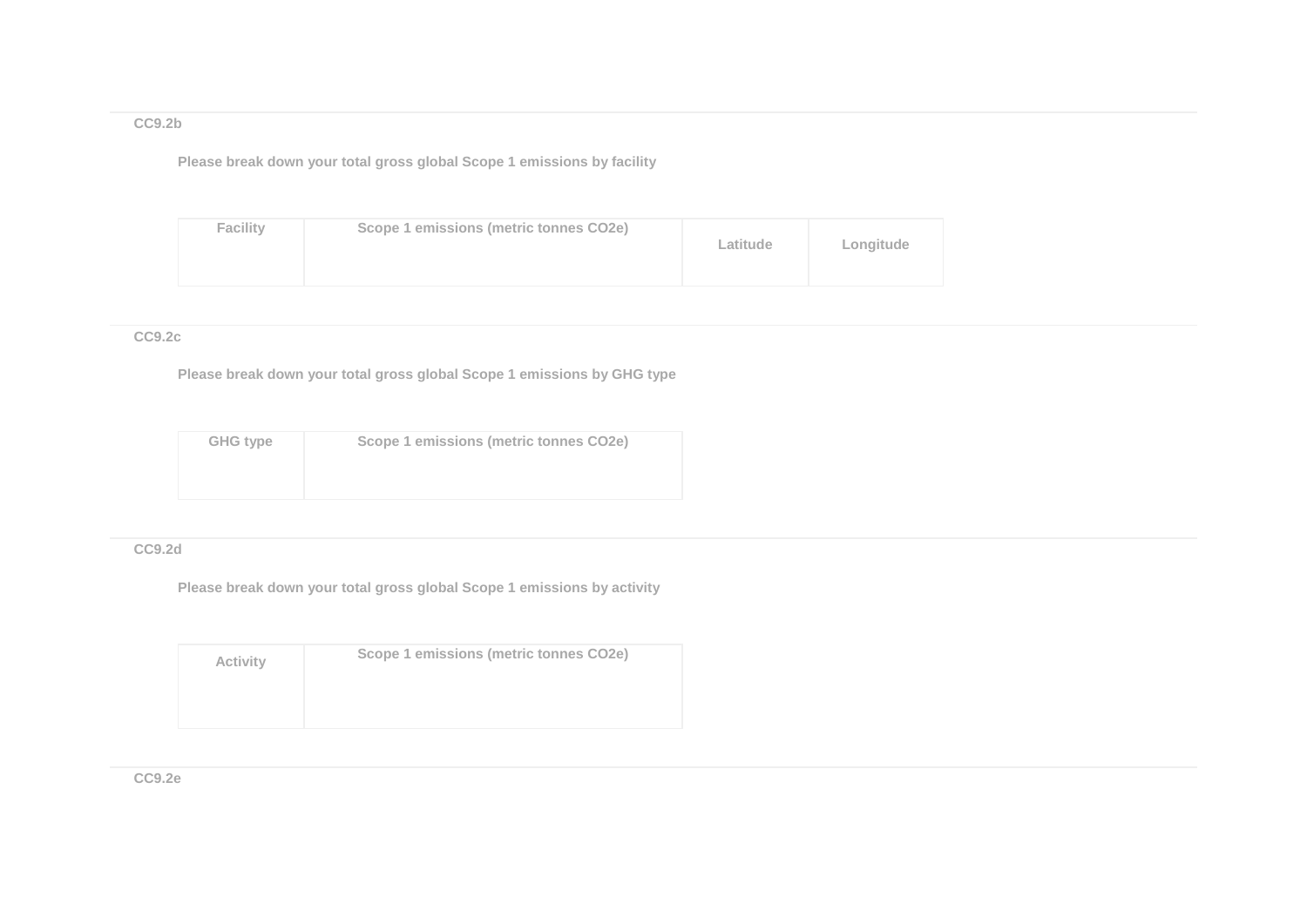**Please break down your total gross global Scope 1 emissions by legal structure**

**Legal structure Scope 1 emissions (metric tonnes CO2e)**

#### **Further Information**

# **Page: CC10. Scope 2 Emissions Breakdown - (1 Jan 2014 - 31 Dec 2014)**

# **CC10.1**

**Do you have Scope 2 emissions sources in more than one country?**

Yes

# **CC10.1a**

**Please break down your total gross global Scope 2 emissions and energy consumption by country/region**

| <b>Country/Region</b> | Scope 2 metric tonnes CO2e | Purchased and consumed<br>electricity, heat, steam or cooling<br>(MWh) | Purchased and consumed low carbon electricity,<br>heat, steam or cooling accounted for in CC8.3 (MWh) |
|-----------------------|----------------------------|------------------------------------------------------------------------|-------------------------------------------------------------------------------------------------------|
| Rest of world         | 1083670                    | 2322214                                                                |                                                                                                       |
| Americas              | 2544527                    | 5036000                                                                |                                                                                                       |
| Germany               | 274469                     | 512198                                                                 |                                                                                                       |
| United Kingdom        | 192709                     | 406513                                                                 |                                                                                                       |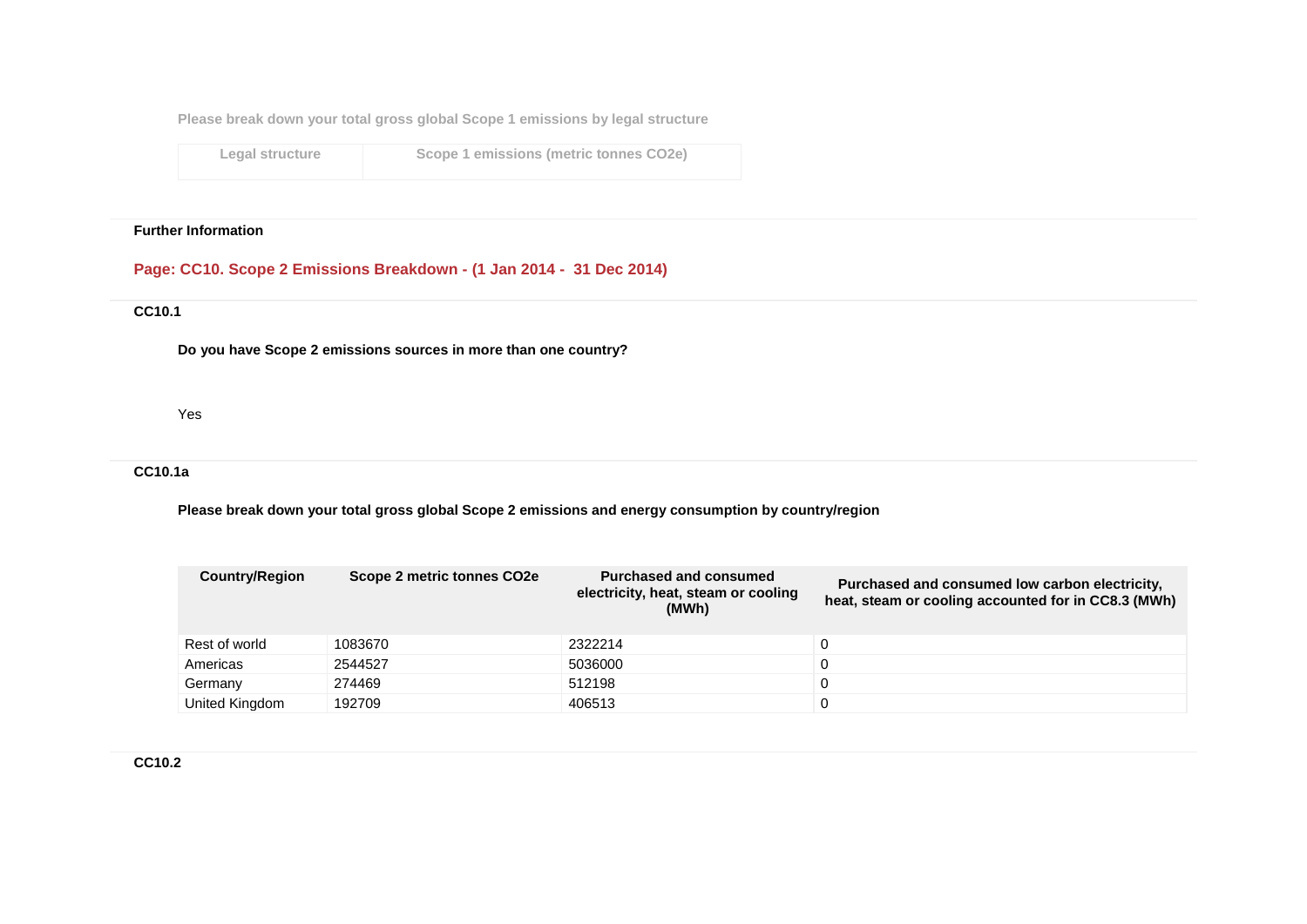**Please indicate which other Scope 2 emissions breakdowns you are able to provide (tick all that apply)**

By business division

# **CC10.2a**

**Please break down your total gross global Scope 2 emissions by business division**

| <b>Business division</b> | Scope 2 emissions (metric tonnes CO2e) |
|--------------------------|----------------------------------------|
| Cement                   | 3582613                                |
| Ready-Mix Concrete       | 109823                                 |
| Aggregates               | 402939                                 |

**CC10.2b**

**Please break down your total gross global Scope 2 emissions by facility**

| <b>Facility</b> | Scope 2 emissions (metric tonnes CO2e) |
|-----------------|----------------------------------------|
|                 |                                        |
|                 |                                        |
|                 |                                        |
|                 |                                        |
|                 |                                        |
|                 |                                        |

### **CC10.2c**

**Please break down your total gross global Scope 2 emissions by activity**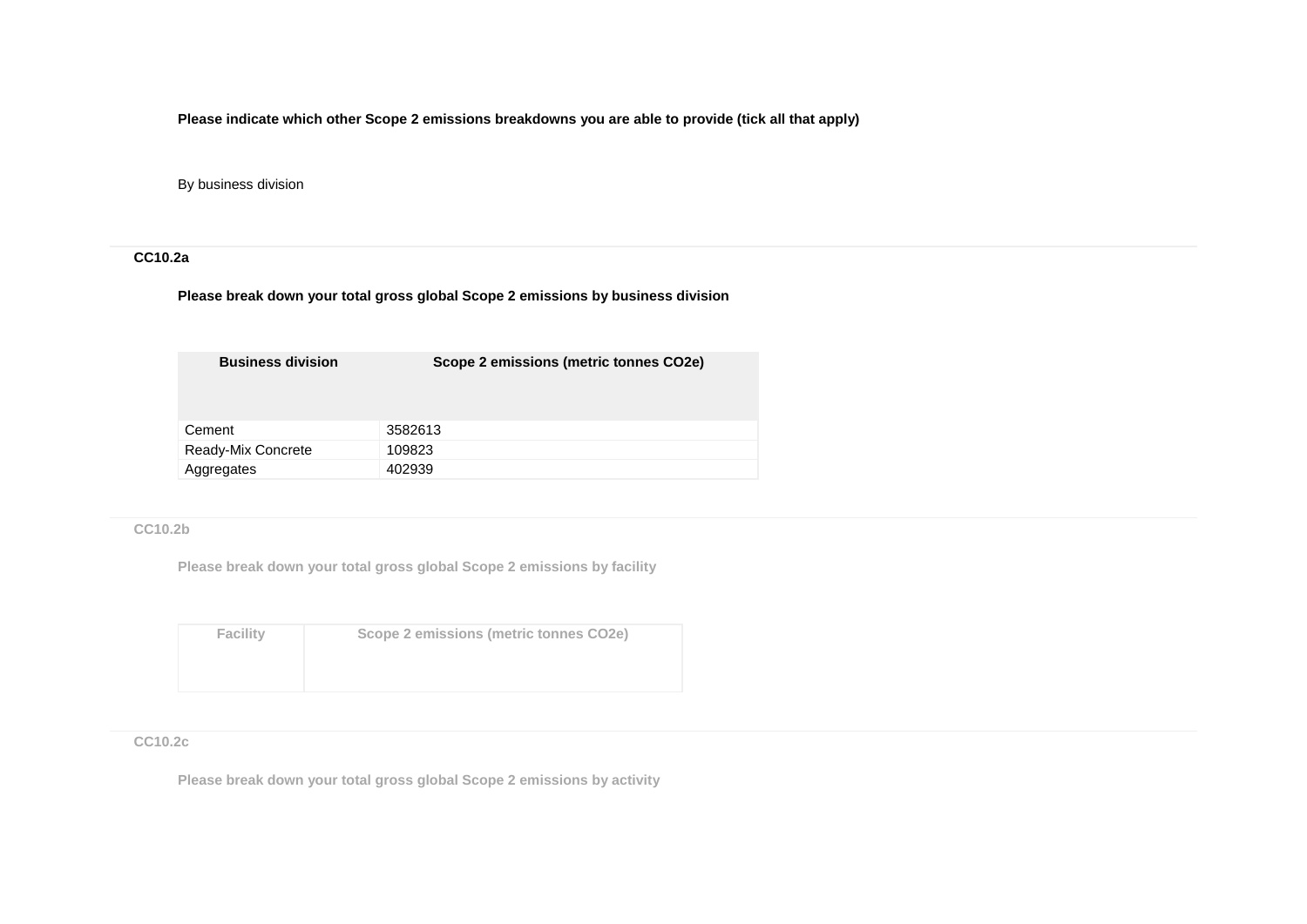**Activity Scope 2 emissions (metric tonnes CO2e)**

### **CC10.2d**

**Please break down your total gross global Scope 2 emissions by legal structure**

| Legal structure | Scope 2 emissions (metric tonnes CO2e) |
|-----------------|----------------------------------------|
|                 |                                        |

# **Further Information**

# **Page: CC11. Energy**

### **CC11.1**

**What percentage of your total operational spend in the reporting year was on energy?**

More than 45% but less than or equal to 50%

# **CC11.2**

**Please state how much fuel, electricity, heat, steam, and cooling in MWh your organization has purchased and consumed during the reporting year**

**Energy type MWh** Fuel 54586037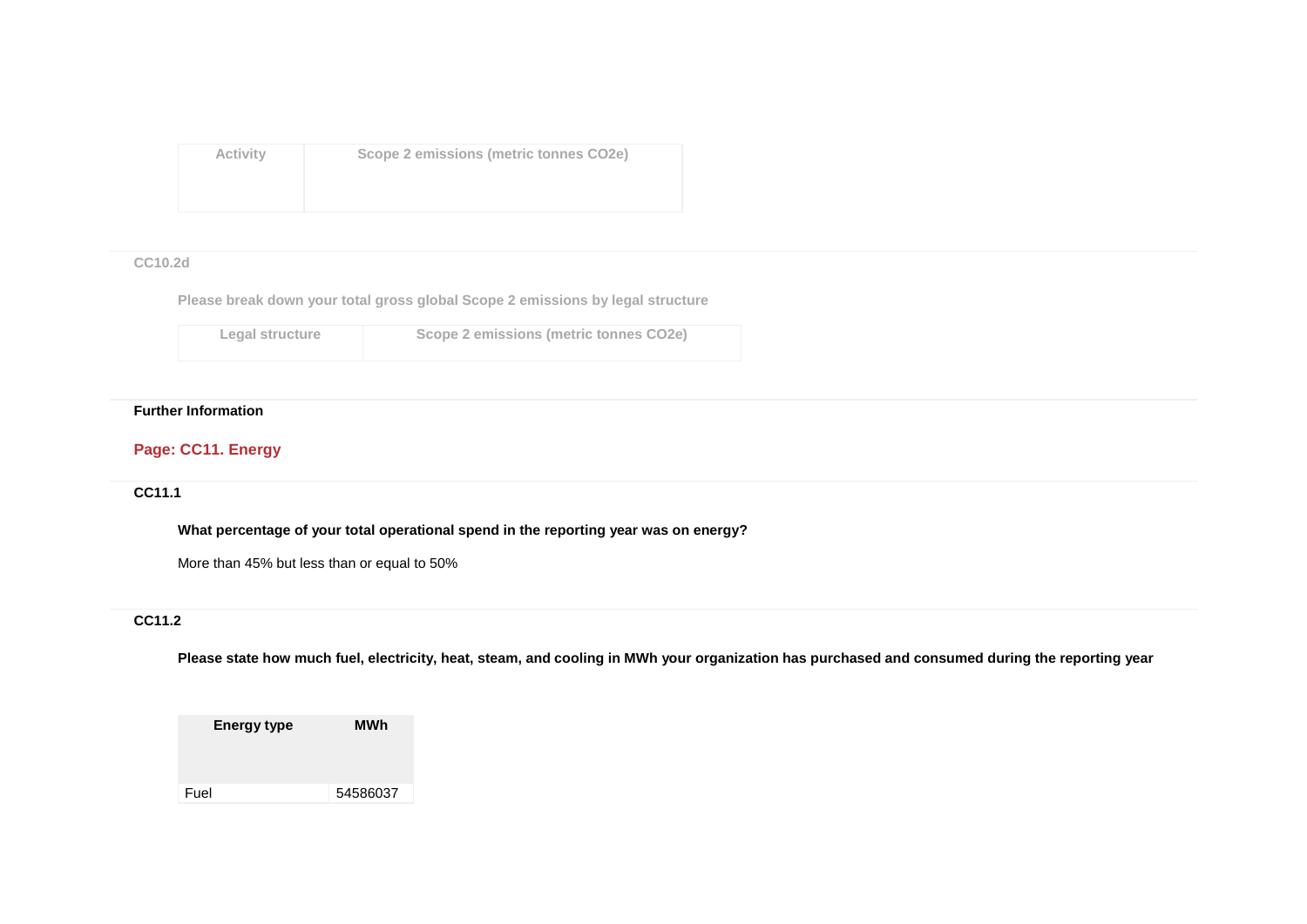| <b>Energy type</b> | MWh     |
|--------------------|---------|
| Electricity        | 8276925 |
| Heat               | 0       |
| Steam              | 0       |
| Cooling            |         |

# **CC11.3**

**Please complete the table by breaking down the total "Fuel" figure entered above by fuel type**

| <b>Fuels</b>             | MWh      |
|--------------------------|----------|
| Petroleum coke           | 20889527 |
| Bituminous coal          | 12002311 |
| Lignite                  | 175153   |
| Natural gas              | 1696123  |
| Diesel/Gas oil           | 387446   |
| Other: Alternative Fuels | 14597622 |
| Motor gasoline           | 5525     |
| Shale oil                | 8889     |
| Distillate fuel oil No 6 | 4823441  |

# **CC11.4**

**Please provide details of the electricity, heat, steam or cooling amounts that were accounted at a low carbon emission factor in the Scope 2 figure reported in CC8.3**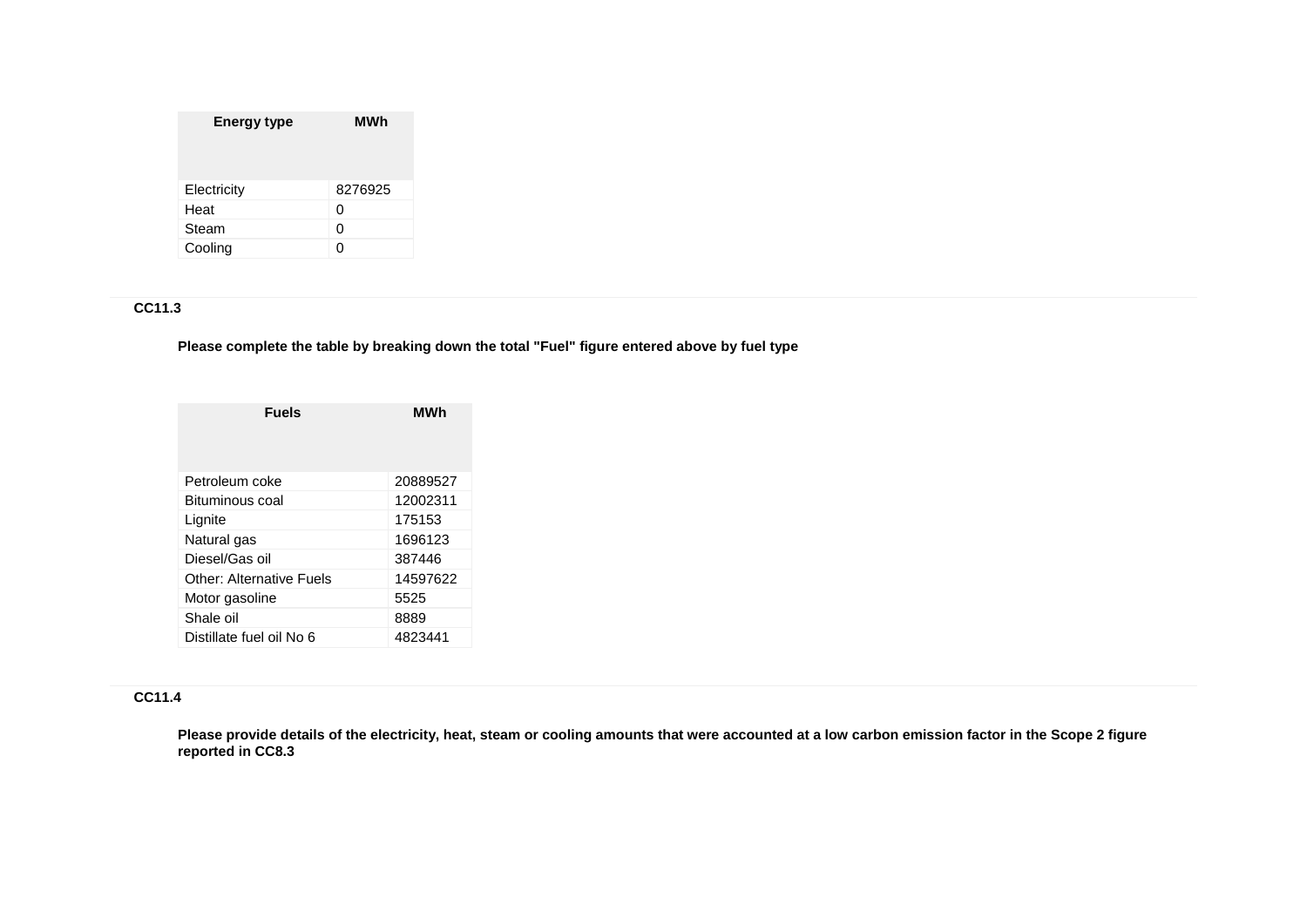| Basis for applying a low carbon emission factor                                                                                 | <b>MWh associated</b><br>with low carbon<br>electricity, heat,<br>steam or cooling | <b>Comment</b>                                                                                                                                                                               |
|---------------------------------------------------------------------------------------------------------------------------------|------------------------------------------------------------------------------------|----------------------------------------------------------------------------------------------------------------------------------------------------------------------------------------------|
| No purchases or generation of low carbon electricity,<br>heat, steam or cooling accounted with a low carbon<br>emissions factor | - 0                                                                                | As a conservative approach CEMEX takes a system view and uses average<br>grid factors for all power consumption, even if contractual and / or physical<br>supply is from low-carbon sources. |

# **Page: CC12. Emissions Performance**

### **CC12.1**

**How do your gross global emissions (Scope 1 and 2 combined) for the reporting year compare to the previous year?**

Increased

### **CC12.1a**

**Please identify the reasons for any change in your gross global emissions (Scope 1 and 2 combined) and for each of them specify how your emissions compare to the previous year**

| Reason                            | <b>Emissions</b><br>value<br>(percentage) | <b>Direction</b><br>0f<br>change | Comment                                                                                                                                                                                                                                                |
|-----------------------------------|-------------------------------------------|----------------------------------|--------------------------------------------------------------------------------------------------------------------------------------------------------------------------------------------------------------------------------------------------------|
| Emissions<br>reduction activities | 0.5                                       | Decrease                         | Emission reduction activities partly offset the emission increases by change in output and other effects as<br>mentioned below. Without those emission reduction activities our GHG emissions would have been higher by<br>some 216 kt CO2-eq or 0.5%. |
| Divestment                        |                                           |                                  |                                                                                                                                                                                                                                                        |
| Acquisitions                      |                                           |                                  |                                                                                                                                                                                                                                                        |
| Mergers                           |                                           |                                  |                                                                                                                                                                                                                                                        |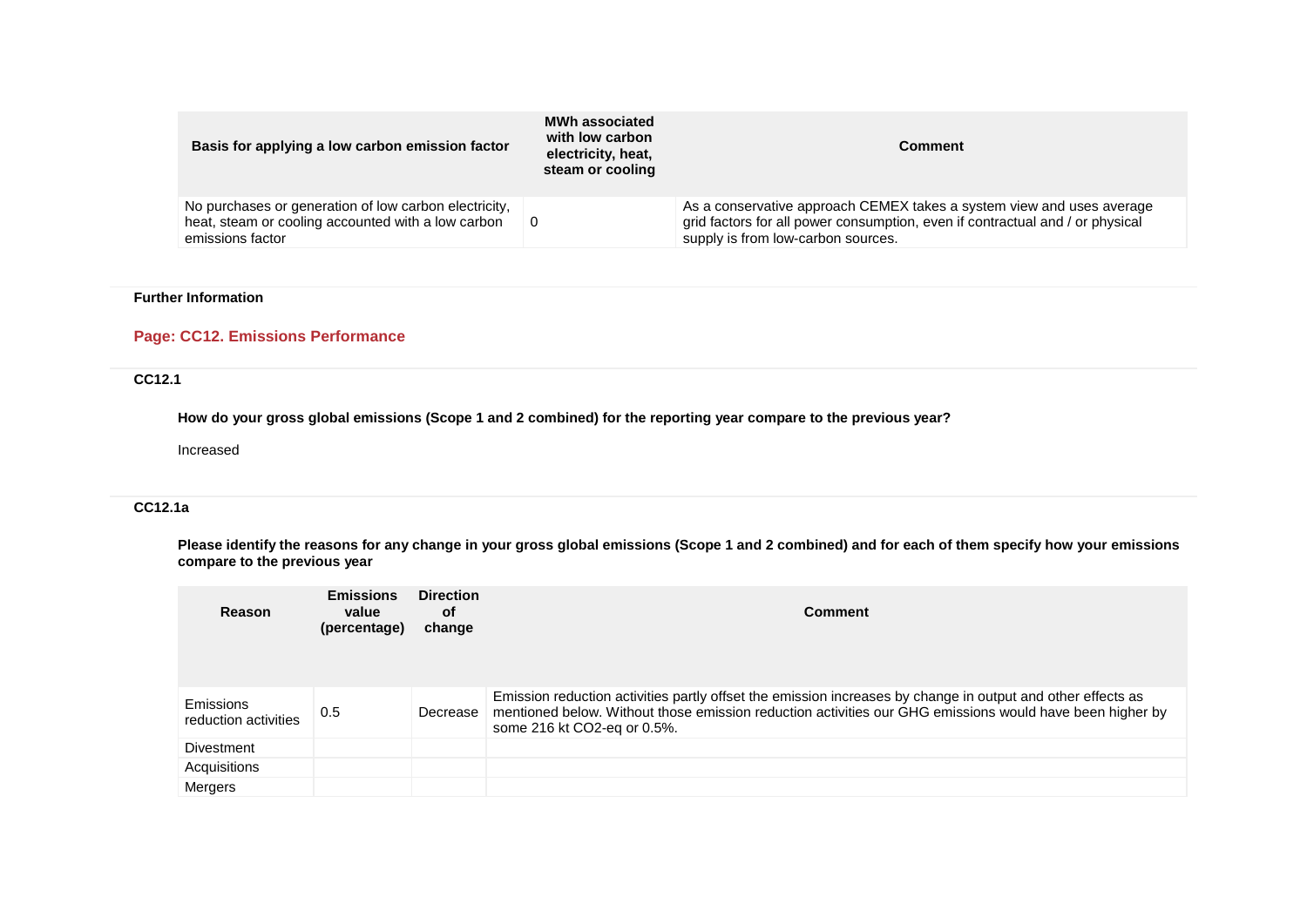| Reason                                        | <b>Emissions</b><br>value<br>(percentage) | <b>Direction</b><br><b>of</b><br>change | <b>Comment</b>                                                                                                                                                                                                                                                                                                                                                                                                                                                                                                                                                                                                                                                                                                                                                                                                                                                                                                                                                                                                                                                                                                                                                                                                                                                                                                                                                                                                                                                                                                      |
|-----------------------------------------------|-------------------------------------------|-----------------------------------------|---------------------------------------------------------------------------------------------------------------------------------------------------------------------------------------------------------------------------------------------------------------------------------------------------------------------------------------------------------------------------------------------------------------------------------------------------------------------------------------------------------------------------------------------------------------------------------------------------------------------------------------------------------------------------------------------------------------------------------------------------------------------------------------------------------------------------------------------------------------------------------------------------------------------------------------------------------------------------------------------------------------------------------------------------------------------------------------------------------------------------------------------------------------------------------------------------------------------------------------------------------------------------------------------------------------------------------------------------------------------------------------------------------------------------------------------------------------------------------------------------------------------|
| Change in output                              | 5.9                                       | Increase                                | Global output (weighted with emissions intensity) of cementitious materials, aggregates and concrete grew by<br>5.4% compared to the previous year, resulting in an emissions increase of close to 2.4 mln t CO2-eq; in<br>addition, unusually high build-up of clinker inventories and increased clinker exports mean an additional<br>production that - converted to cementitious materials at the average clk/cementitious factor for CEMEX -<br>corresponds to an additional production of cementitious materials of 0.5% or 219 kt CO2-eq. (Note: In the<br>methodology chosen every ton of clinker inventory buildup or export is accounted for as 1 ton of cementitious<br>material although – in future years or outside CEMEX – typically around 1.3 tons of cementitious materials are<br>produced from it (with no additional scope 1 emissions); this means that total cementitious production from our<br>clinker production in 2014 grows more than what is reflected in the methodology. This effect has been<br>estimated in order to ensure comparability of 2014 and 2013 figures using the following approach: - only net<br>increases in clinker inventory buildup and clinker exports are considered; - the clinker-to-cementitious ratio<br>used is that of CEMEX in 2014 (76.5%); - additional scope 2 emissions (electricity for finish grinding) in the<br>production of this cementitious material are calculated; the emission increase reported above is already net of<br>this effect) |
| Change in<br>methodology                      |                                           |                                         |                                                                                                                                                                                                                                                                                                                                                                                                                                                                                                                                                                                                                                                                                                                                                                                                                                                                                                                                                                                                                                                                                                                                                                                                                                                                                                                                                                                                                                                                                                                     |
| Change in<br>boundary                         | 0.1                                       | Increase                                | The inclusion of scope 1 emissions from our asphalt plants in the UK increased total emission levels by around<br>45 kt CO2-eg or 0.1%.                                                                                                                                                                                                                                                                                                                                                                                                                                                                                                                                                                                                                                                                                                                                                                                                                                                                                                                                                                                                                                                                                                                                                                                                                                                                                                                                                                             |
| Change in physical<br>operating<br>conditions |                                           |                                         |                                                                                                                                                                                                                                                                                                                                                                                                                                                                                                                                                                                                                                                                                                                                                                                                                                                                                                                                                                                                                                                                                                                                                                                                                                                                                                                                                                                                                                                                                                                     |
| Unidentified                                  |                                           |                                         |                                                                                                                                                                                                                                                                                                                                                                                                                                                                                                                                                                                                                                                                                                                                                                                                                                                                                                                                                                                                                                                                                                                                                                                                                                                                                                                                                                                                                                                                                                                     |
| Other                                         | 0.9                                       | Increase                                | Two additional effects have been identified: 1. A shift of production to countries where specific emissions are<br>higher (due to e.g. market conditions or availability of low-carbon fuels) led to an increase of some 270 kt CO2-<br>eq or 0.6%. 2. An increase in the average emission factor for power (scope 2) of some 4% led to additional<br>emissions of 154 kt CO2-eq or 0.3%.                                                                                                                                                                                                                                                                                                                                                                                                                                                                                                                                                                                                                                                                                                                                                                                                                                                                                                                                                                                                                                                                                                                           |

# **CC12.2**

**Please describe your gross global combined Scope 1 and 2 emissions for the reporting year in metric tonnes CO2e per unit currency total revenue**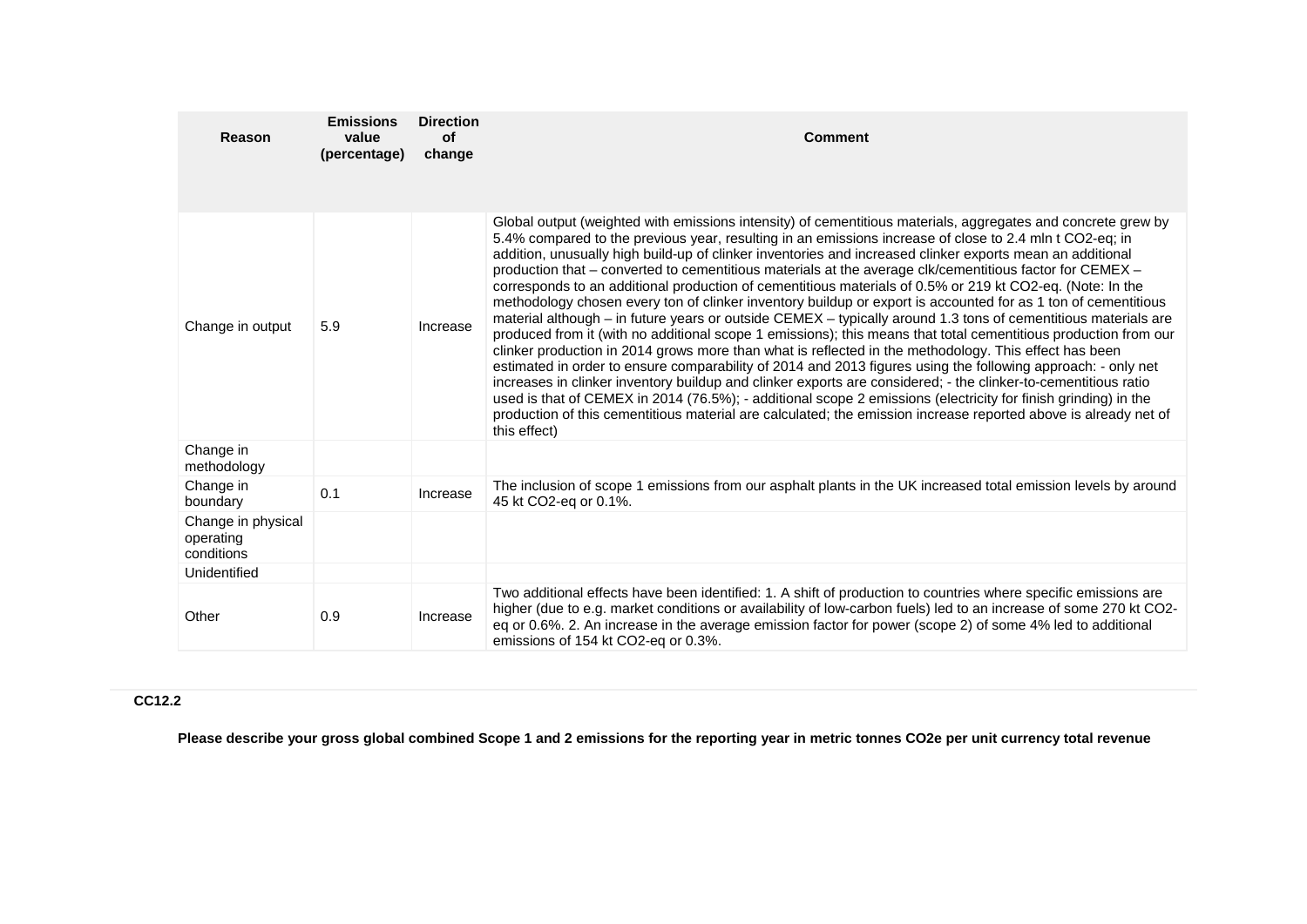| <b>Intensity</b><br>figure | <b>Metric</b><br>numerator         | <b>Metric</b><br>denominator | % change<br>from<br>previous year | Direction of<br>change from<br>previous year | Reason for change                                                                                                                                                                                           |
|----------------------------|------------------------------------|------------------------------|-----------------------------------|----------------------------------------------|-------------------------------------------------------------------------------------------------------------------------------------------------------------------------------------------------------------|
| 0.003006                   | metric tonnes<br>CO <sub>2</sub> e | unit total<br>revenue        | 3.2                               | Increase                                     | - Subdued prices in markets that increased volume more than average.<br>Divestment of activities in the value chain with negligible scope 1 and 2<br>emissions (e.g. precast concrete business in Germany). |

## **CC12.3**

**Please describe your gross global combined Scope 1 and 2 emissions for the reporting year in metric tonnes CO2e per full time equivalent (FTE) employee**

| <b>Intensity figure</b> | <b>Metric</b><br>numerator         | Metric<br>denominator | % change from<br>previous year | Direction of<br>change from<br>previous year | Reason for change                                                              |
|-------------------------|------------------------------------|-----------------------|--------------------------------|----------------------------------------------|--------------------------------------------------------------------------------|
|                         |                                    |                       |                                |                                              |                                                                                |
| 1074                    | metric tonnes<br>CO <sub>2</sub> e | FTE employee          | 2.0                            | Decrease                                     | Year-on-year fluctuations in number of FTEs.<br>Emission reduction activities. |

# **CC12.4**

**Please provide an additional intensity (normalized) metric that is appropriate to your business operations**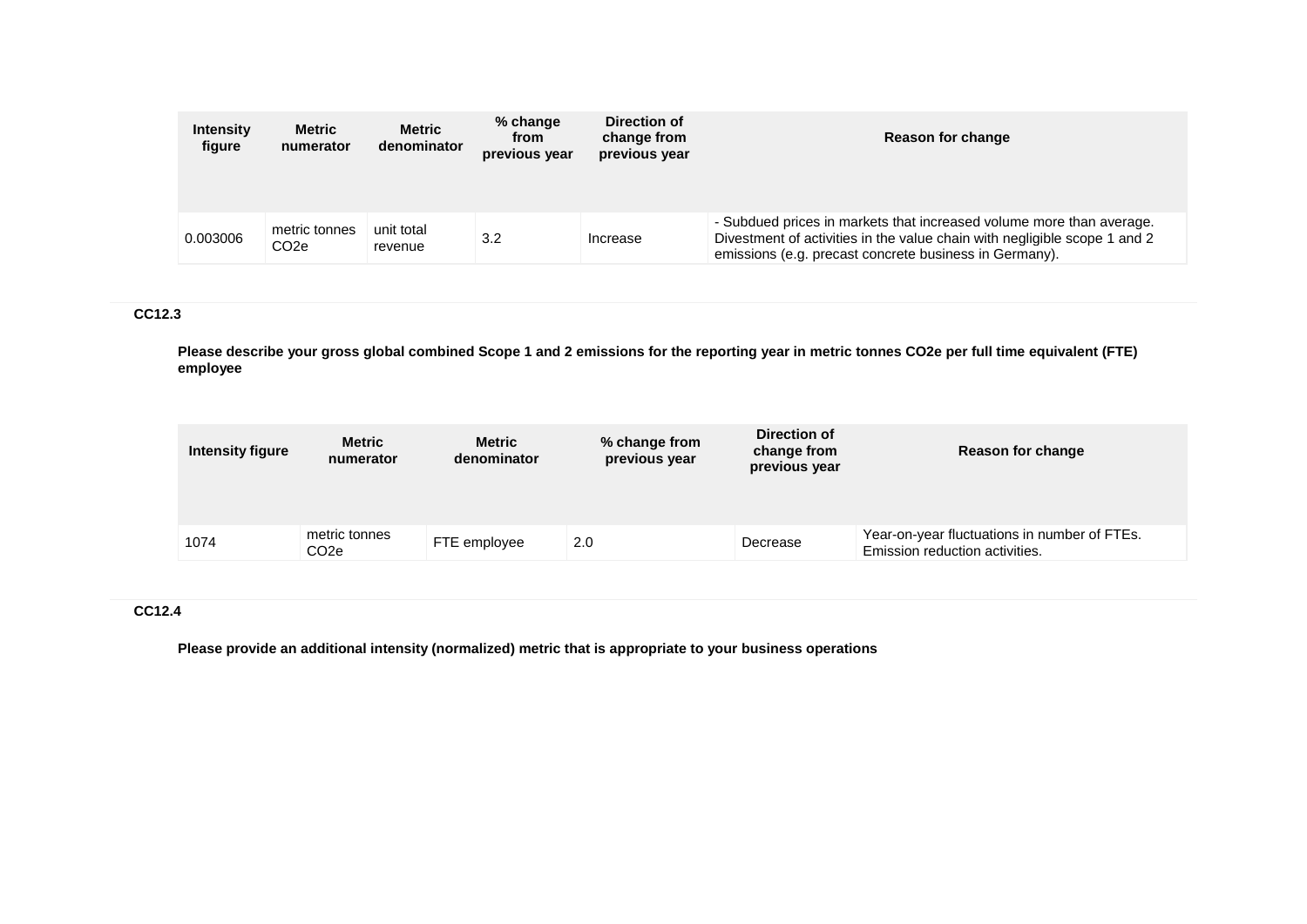| <b>Intensity</b><br>figure | Metric<br>numerator                | Metric denominator                             | % change<br>from<br>previous<br>year | Direction of<br>change from<br>previous year | Reason for change                                                                                                                                                                                                                           |
|----------------------------|------------------------------------|------------------------------------------------|--------------------------------------|----------------------------------------------|---------------------------------------------------------------------------------------------------------------------------------------------------------------------------------------------------------------------------------------------|
| 0.709                      | metric tonnes<br>CO <sub>2</sub> e | Other: metric tonne of<br>cementitious product | 1.0                                  | Increase                                     | Regional shift - higher percentage of production in markets with higher<br>per unit emissions. Higher emission factor for scope 2. Emission<br>reduction activities partly offset this effect.                                              |
| 0.00361                    | metric tonnes<br>CO <sub>2</sub> e | Other: cubic meters of<br>readymix concrete    | 1.5                                  | Increase                                     | Regional shift - higher percentage of production in markets with higher<br>per unit emissions. Normal year-to-year fluctuations. Note: Considers only<br>scope 1+2 of readymix operations, not emissions from production of<br>cement used. |
| 0.00463                    | metric tonnes<br>CO <sub>2e</sub>  | Other: metric tonne of<br>aggregate            | 4.6                                  | Decrease                                     | Emission reduction activities (e.g. energy efficiency, optimization of plant<br>logistics): -0.5% (estimate). Normal year-to-year fluctuations: -4.1%<br>(estimate).                                                                        |

# **Page: CC13. Emissions Trading**

# **CC13.1**

**Do you participate in any emissions trading schemes?**

Yes

# **CC13.1a**

**Please complete the following table for each of the emission trading schemes in which you participate**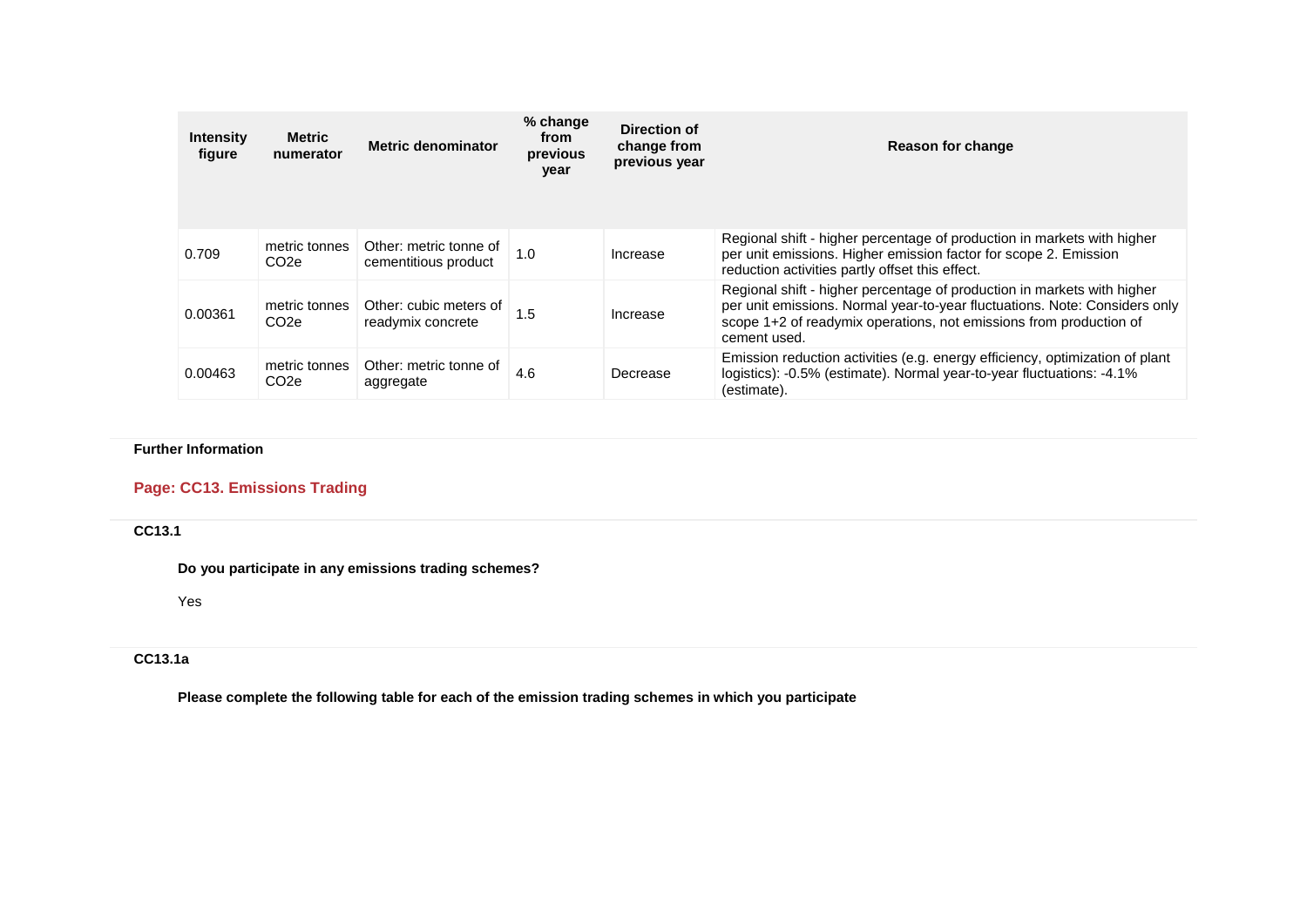| Scheme name                  | Period for which data is<br>supplied | Allowances allocated | Allowances purchased | <b>Verified emissions</b><br>in metric tonnes<br>CO <sub>2</sub> e | Details of ownership             |
|------------------------------|--------------------------------------|----------------------|----------------------|--------------------------------------------------------------------|----------------------------------|
| European Union<br>ETS.       | Wed 01 Jan 2014 - Wed 31 Dec<br>2014 | 9971891              | 0                    | 8826186                                                            | Facilities we own and<br>operate |
| European Union<br><b>ETS</b> | Tue 01 Jan 2013 - Tue 31 Dec<br>2013 | 11694717             | 0                    | 7953048                                                            | Facilities we own and<br>operate |
| European Union<br><b>ETS</b> | Sun 01 Jan 2012 - Mon 31 Dec<br>2012 | 14359826             | 0                    | 7988055                                                            | Facilities we own and<br>operate |

#### **CC13.1b**

**What is your strategy for complying with the schemes in which you participate or anticipate participating?**

Emissions Reductions: CEMEX implements projects to reduce its emissions (including the use of alternative fuels or clinker substitutes) wherever this is economically justified, considering current and expected future prices of CO2 emission allowances.

Offset projects: In addition to the optimization of emissions in regulated installations CEMEX seeks registration of emission reduction projects that go beyond business as usual and achieve CO2 mitigation at reasonable costs; these projects, primarily registered under the UNFCCC's CDM and the US' VCS, are not only implemented in our own plants, but can be upstream (e.g. wind power for our Mexican plants, fuel switching) or downstream (use of our products for more CO2 efficient buildings or infrastructure; no project registered yet).

Trading: CEMEX actively participates in trading in order to optimize its position and ensure compliance.

Monitoring: In addition to the mandatory monitoring, reporting, and verification required by the EU ETS, all cement plants track their CO2 emissions using the CSI protocol (see also Q12). All monitoring activities are subject to internal control and third-party verification.

### **CC13.2**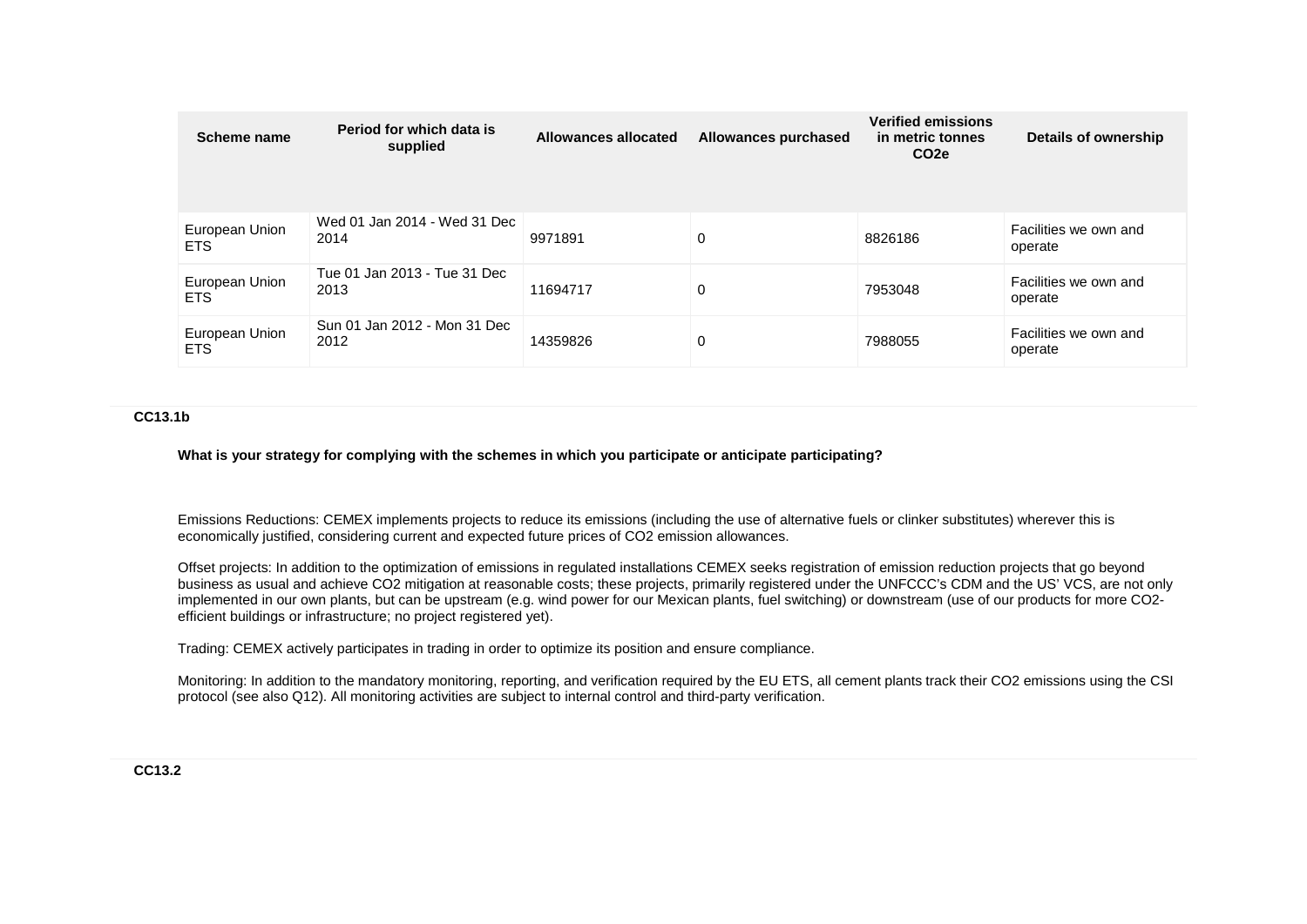**Has your organization originated any project-based carbon credits or purchased any within the reporting period?**

### Yes

### **CC13.2a**

**Please provide details on the project-based carbon credits originated or purchased by your organization in the reporting period**

| <b>Credit</b><br>origination or<br>credit<br>purchase | <b>Project type</b>                            | <b>Project</b><br><i>identification</i> | Verified to which standard                   | Number of<br><b>credits</b><br>(metric<br>tonnes of<br>CO <sub>2</sub> e) | Number of<br>credits (metric<br>tonnes CO2e):<br><b>Risk adjusted</b><br>volume | <b>Credits</b><br>cancelled | Purpose, e.g.<br>compliance |
|-------------------------------------------------------|------------------------------------------------|-----------------------------------------|----------------------------------------------|---------------------------------------------------------------------------|---------------------------------------------------------------------------------|-----------------------------|-----------------------------|
| Credit<br>Origination                                 | <b>Other: Alternative Fuel</b><br>Substitution | 3706                                    | <b>CDM (Clean Development)</b><br>Mechanism) | 27467                                                                     | 27467                                                                           | <b>No</b>                   | Compliance                  |

## **Further Information**

# **Page: CC14. Scope 3 Emissions**

# **CC14.1**

**Please account for your organization's Scope 3 emissions, disclosing and explaining any exclusions**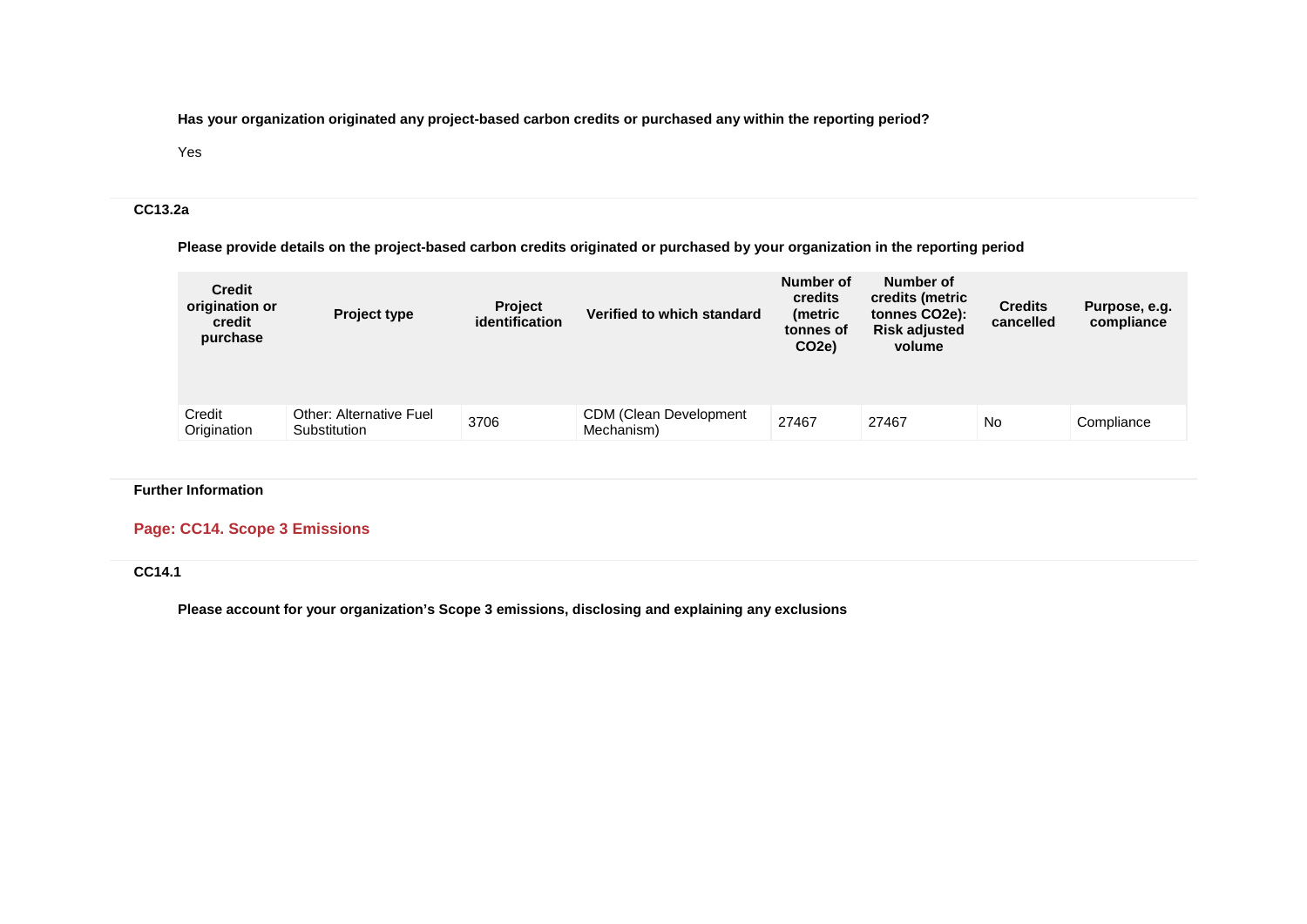| Sources of<br>Scope 3<br>emissions                                          | <b>Evaluation</b><br>status              | metric<br>tonnes<br>CO <sub>2e</sub> | <b>Emissions calculation methodology</b>                                                                                                                                                                                                                                                                                                                                                                             | Percentage<br>of emissions<br>calculated<br>using data<br>obtained<br>from<br>suppliers or<br>value chain<br>partners | <b>Explanation</b>                                                                                                                                                                                        |
|-----------------------------------------------------------------------------|------------------------------------------|--------------------------------------|----------------------------------------------------------------------------------------------------------------------------------------------------------------------------------------------------------------------------------------------------------------------------------------------------------------------------------------------------------------------------------------------------------------------|-----------------------------------------------------------------------------------------------------------------------|-----------------------------------------------------------------------------------------------------------------------------------------------------------------------------------------------------------|
| Purchased goods<br>and services                                             | Relevant,<br>calculated                  | 5485877                              | Calculated from data collected with the CEMEX<br>CO2 Footprint methodology from 2013 taking the<br>production volume from 2014; this methodology<br>assesses the total GHG footprint on a cradle to<br>gate basis and is in compliance with most currently<br>available standards for carbon footprints. Scope is<br>restricted to relevant purchased goods and<br>services (normally purchased clinker and cement). | 0.00%                                                                                                                 |                                                                                                                                                                                                           |
| Capital goods                                                               | Not relevant.<br>explanation<br>provided |                                      |                                                                                                                                                                                                                                                                                                                                                                                                                      |                                                                                                                       | Determined as not relevant in assessment<br>by Cement Sustainability Initiative within<br>the World Business Council for<br>Sustainable Development (development of<br>sector-specific Scope 3 guidance). |
| Fuel-and-energy-<br>related activities<br>(not included in<br>Scope 1 or 2) | Relevant,<br>calculated                  | 2015130                              | Calculated based on detailed energy consumption<br>figures (taken from the protocol for Scope 1+2<br>emissions) and emission factors for cradle-to-gate<br>GHG emissions from LCA database.                                                                                                                                                                                                                          | 0.00%                                                                                                                 |                                                                                                                                                                                                           |
| Upstream<br>transportation and<br>distribution                              | Relevant,<br>calculated                  | 1888738                              | Calculated from data collected with the CEMEX<br>CO2 Footprint methodology from 2013 taking the<br>production volume from 2014; this methodology<br>assesses the total GHG footprint on a cradle to<br>gate basis and is in compliance with most currently<br>available standards for carbon footprints. Scope is<br>restricted to relevant purchased goods and<br>services (normally purchased clinker and cement). | 0.00%                                                                                                                 |                                                                                                                                                                                                           |
| Waste generated<br>in operations                                            | Not relevant,<br>explanation<br>provided |                                      |                                                                                                                                                                                                                                                                                                                                                                                                                      |                                                                                                                       | Determined as not relevant in assessment<br>by Cement Sustainability Initiative within<br>the World Business Council for<br>Sustainable Development (development of<br>sector-specific Scope 3 guidance). |
| Business travel                                                             | Not relevant.                            |                                      |                                                                                                                                                                                                                                                                                                                                                                                                                      |                                                                                                                       | Determined as potentially relevant in                                                                                                                                                                     |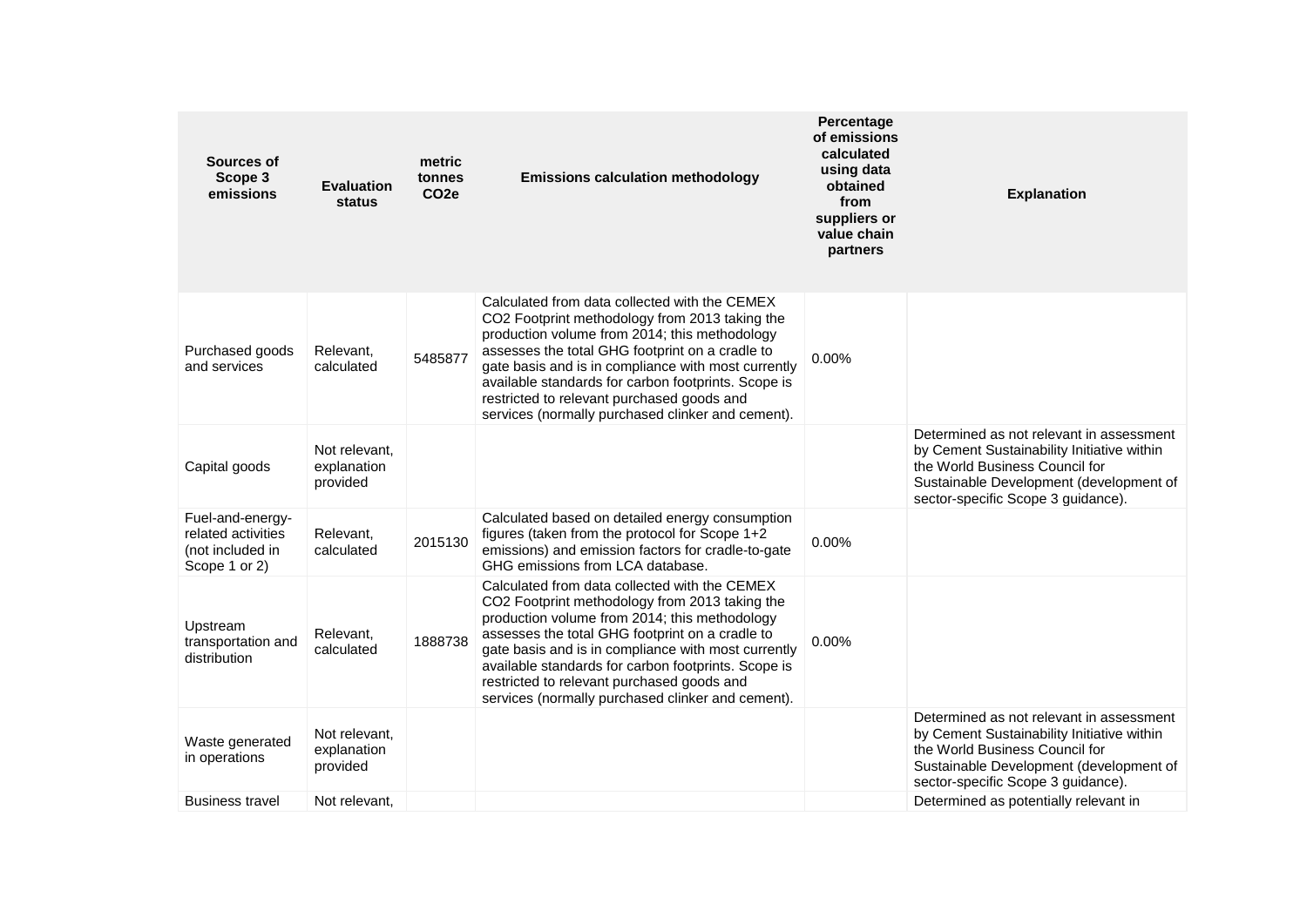| Sources of<br>Scope 3<br>emissions               | <b>Evaluation</b><br>status              | metric<br>tonnes<br>CO <sub>2e</sub> | <b>Emissions calculation methodology</b>                                                                                                                       | Percentage<br>of emissions<br>calculated<br>using data<br>obtained<br>from<br>suppliers or<br>value chain<br>partners | <b>Explanation</b>                                                                                                                                                                                                                                                                                                                   |
|--------------------------------------------------|------------------------------------------|--------------------------------------|----------------------------------------------------------------------------------------------------------------------------------------------------------------|-----------------------------------------------------------------------------------------------------------------------|--------------------------------------------------------------------------------------------------------------------------------------------------------------------------------------------------------------------------------------------------------------------------------------------------------------------------------------|
|                                                  | explanation<br>provided                  |                                      |                                                                                                                                                                |                                                                                                                       | assessment by Cement Sustainability<br>Initiative within the World Business Council<br>for Sustainable Development; however,<br>previous calculations in CEMEX show that<br>business travel is not relevant for us.                                                                                                                  |
| Employee<br>commuting                            | Not relevant.<br>explanation<br>provided |                                      |                                                                                                                                                                |                                                                                                                       | Determined as potentially relevant in<br>assessment by Cement Sustainability<br>Initiative within the World Business Council<br>for Sustainable Development; however,<br>internal analyses show that emissions<br>from employee commuting are likely to be<br>in the range of 0.1% of our combined<br>scope 1 and scope 2 emissions. |
| Upstream leased<br>assets                        | Not relevant.<br>explanation<br>provided |                                      |                                                                                                                                                                |                                                                                                                       | Determined as not relevant in assessment<br>by Cement Sustainability Initiative within<br>the World Business Council for<br>Sustainable Development (development of<br>sector-specific Scope 3 guidance).                                                                                                                            |
| Downstream<br>transportation and<br>distribution | Relevant.<br>calculated                  | 849619                               | Seaborne transportation of clinker and cement by<br>our trading operations, based on total distance<br>traveled and assessment of specific fuel<br>consumption | 0.00%                                                                                                                 |                                                                                                                                                                                                                                                                                                                                      |
| Processing of sold<br>products                   | Not relevant.<br>explanation<br>provided |                                      |                                                                                                                                                                |                                                                                                                       | Determined as not relevant in assessment<br>by Cement Sustainability Initiative within<br>the World Business Council for<br>Sustainable Development (development of<br>sector-specific Scope 3 guidance).                                                                                                                            |
| Use of sold<br>products                          | Not relevant,<br>explanation<br>provided |                                      |                                                                                                                                                                |                                                                                                                       | Use of sold products is impossible to track,<br>and there is no generally accepted<br>methodology yet for calculating associated<br>emissions. For the purpose of reporting we                                                                                                                                                       |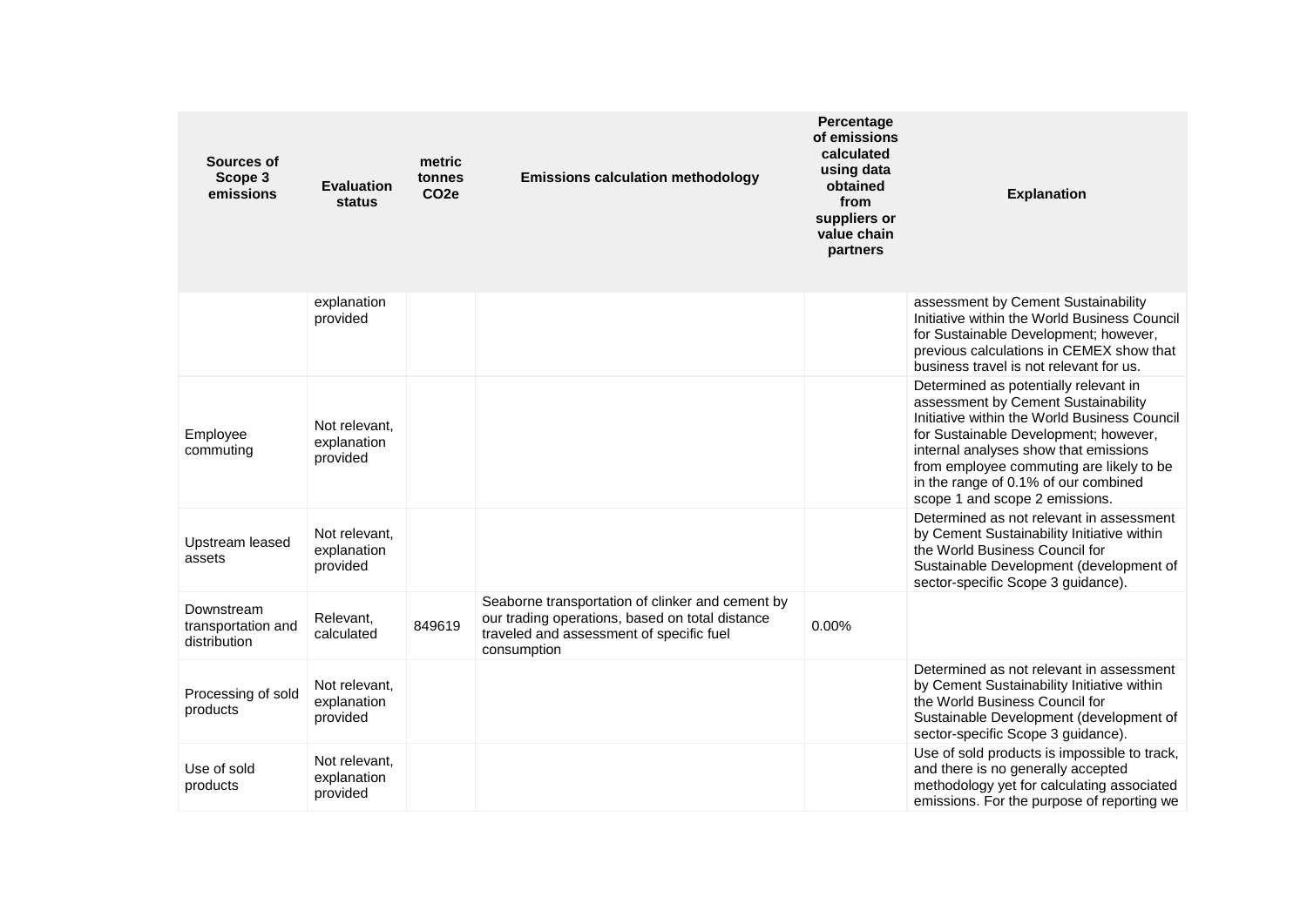| Sources of<br>Scope 3<br>emissions           | <b>Evaluation</b><br>status              | metric<br>tonnes<br>CO <sub>2e</sub> | <b>Emissions calculation methodology</b> | Percentage<br>of emissions<br>calculated<br>using data<br>obtained<br>from<br>suppliers or<br>value chain<br>partners | <b>Explanation</b>                                                                                                                                                                                        |
|----------------------------------------------|------------------------------------------|--------------------------------------|------------------------------------------|-----------------------------------------------------------------------------------------------------------------------|-----------------------------------------------------------------------------------------------------------------------------------------------------------------------------------------------------------|
|                                              |                                          |                                      |                                          |                                                                                                                       | consider those emissions not relevant;<br>however, we are aware of the potentially<br>positive impact that the use of our<br>products has (see also 3.2).                                                 |
| End of life<br>treatment of sold<br>products | Not relevant.<br>explanation<br>provided |                                      |                                          |                                                                                                                       | Determined as not relevant in assessment<br>by Cement Sustainability Initiative within<br>the World Business Council for<br>Sustainable Development (development of<br>sector-specific Scope 3 guidance). |
| Downstream<br>leased assets                  | Not relevant.<br>explanation<br>provided |                                      |                                          |                                                                                                                       | Determined as not relevant in assessment<br>by Cement Sustainability Initiative within<br>the World Business Council for<br>Sustainable Development (development of<br>sector-specific Scope 3 guidance). |
| Franchises                                   | Not relevant,<br>explanation<br>provided |                                      |                                          |                                                                                                                       | Determined as not relevant in assessment<br>by Cement Sustainability Initiative within<br>the World Business Council for<br>Sustainable Development (development of<br>sector-specific Scope 3 guidance). |
| Investments                                  | Not relevant.<br>explanation<br>provided |                                      |                                          |                                                                                                                       | Determined as not relevant in assessment<br>by Cement Sustainability Initiative within<br>the World Business Council for<br>Sustainable Development (development of<br>sector-specific Scope 3 guidance). |
| Other (upstream)                             | Not relevant.<br>explanation<br>provided |                                      |                                          |                                                                                                                       | Determined as not relevant in assessment<br>by Cement Sustainability Initiative within<br>the World Business Council for<br>Sustainable Development (development of<br>sector-specific Scope 3 guidance). |
| Other                                        | Not relevant.                            |                                      |                                          |                                                                                                                       | Determined as not relevant in assessment                                                                                                                                                                  |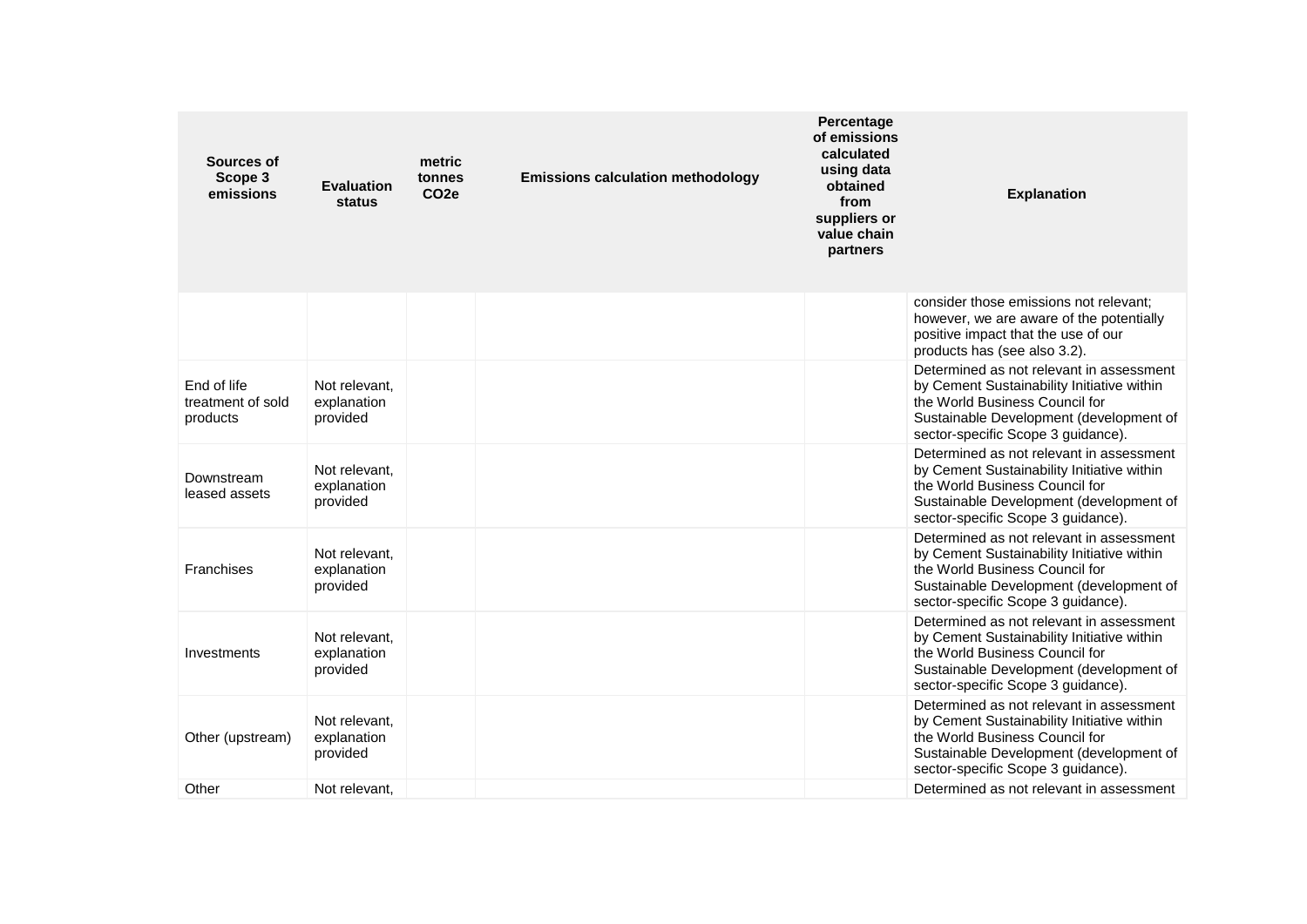| Sources of<br>Scope 3<br>emissions | <b>Evaluation</b><br>status | metric<br>tonnes<br>CO <sub>2e</sub> | <b>Emissions calculation methodology</b> | Percentage<br>of emissions<br>calculated<br>using data<br>obtained<br>from<br>suppliers or<br>value chain<br>partners | <b>Explanation</b>                                                                                                                                            |
|------------------------------------|-----------------------------|--------------------------------------|------------------------------------------|-----------------------------------------------------------------------------------------------------------------------|---------------------------------------------------------------------------------------------------------------------------------------------------------------|
| (downstream)                       | explanation<br>provided     |                                      |                                          |                                                                                                                       | by Cement Sustainability Initiative within<br>the World Business Council for<br>Sustainable Development (development of<br>sector-specific Scope 3 guidance). |

# **CC14.2**

## **Please indicate the verification/assurance status that applies to your reported Scope 3 emissions**

No third party verification or assurance

## **CC14.2a**

**Please provide further details of the verification/assurance undertaken, and attach the relevant statements**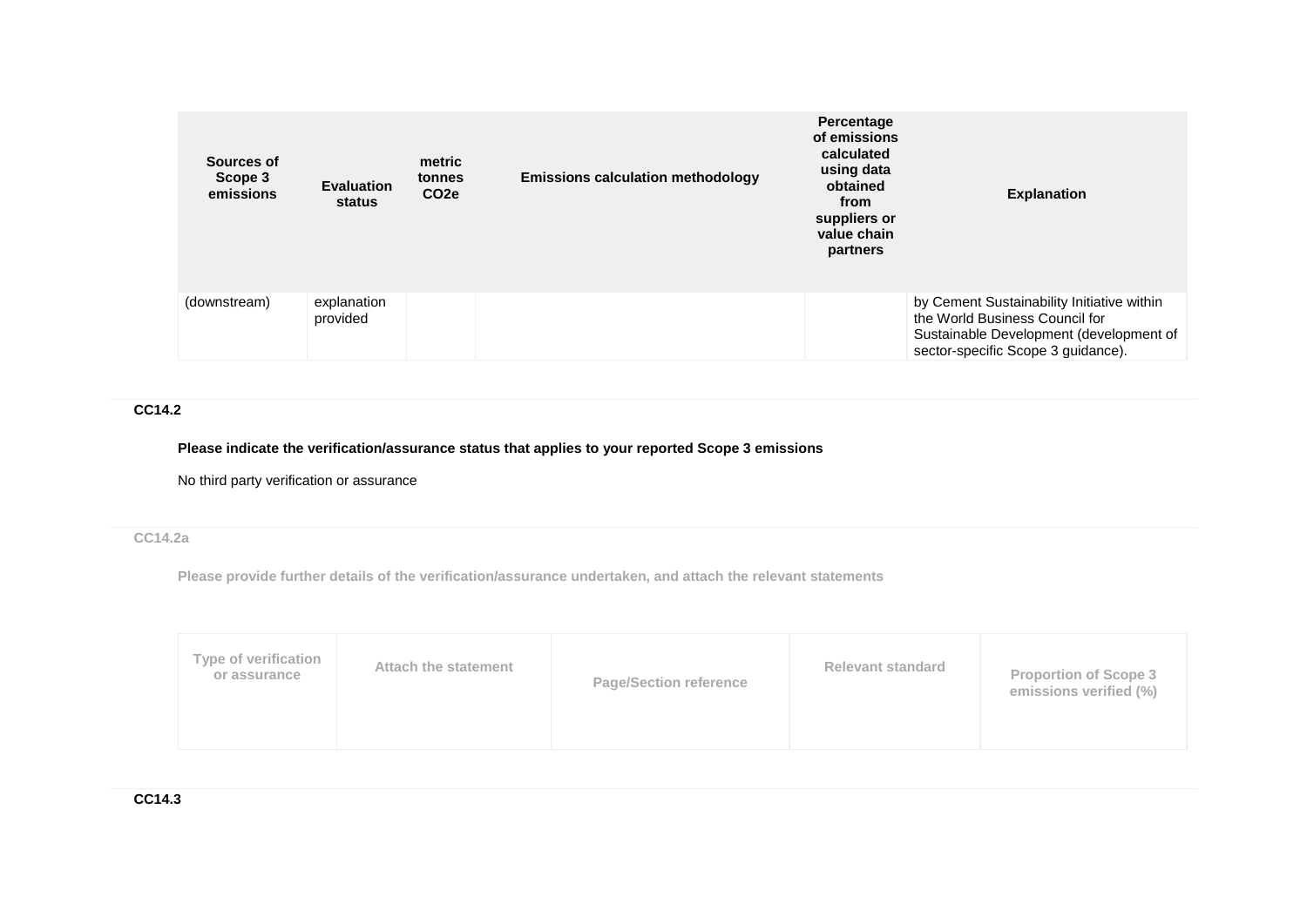**Are you able to compare your Scope 3 emissions for the reporting year with those for the previous year for any sources?**

### Yes

### **CC14.3a**

**Please identify the reasons for any change in your Scope 3 emissions and for each of them specify how your emissions compare to the previous year**

| <b>Sources of Scope 3</b><br>emissions                                    | <b>Reason for</b><br>change          | <b>Emissions</b><br>value<br>(percentage) | <b>Direction</b><br>of change | <b>Comment</b>                                                                                                                                                                                                                                           |
|---------------------------------------------------------------------------|--------------------------------------|-------------------------------------------|-------------------------------|----------------------------------------------------------------------------------------------------------------------------------------------------------------------------------------------------------------------------------------------------------|
| Purchased goods &<br>services                                             | Emissions<br>reduction<br>activities | 0.6                                       | Decrease                      | E.g. lower clinker-to-cement ratio, lower cement-to-concrete ratio Note:<br>Scope 3 emissions in this category for the previous year were corrected<br>upwards to account for the omission of cements purchases in one region in<br>the CDP 2014 report. |
| Fuel- and energy-related<br>activities (not included in<br>Scopes 1 or 2) | Change in output                     | 5.9                                       | Increase                      | Change in output is the main driver.                                                                                                                                                                                                                     |
| Fuel- and energy-related<br>activities (not included in<br>Scopes 1 or 2) |                                      | 3.7                                       | Increase                      | Change in fuel mix to fuels with higher upstream footprint                                                                                                                                                                                               |
| Upstream transportation &<br>distribution                                 | Change in output                     | 5.9                                       | Increase                      |                                                                                                                                                                                                                                                          |
| Upstream transportation &<br>distribution                                 | Change in<br>methodology             | 44                                        | Decrease                      | Correction of overestimated emission factors for road transport.                                                                                                                                                                                         |

## **CC14.4**

**Do you engage with any of the elements of your value chain on GHG emissions and climate change strategies? (Tick all that apply)**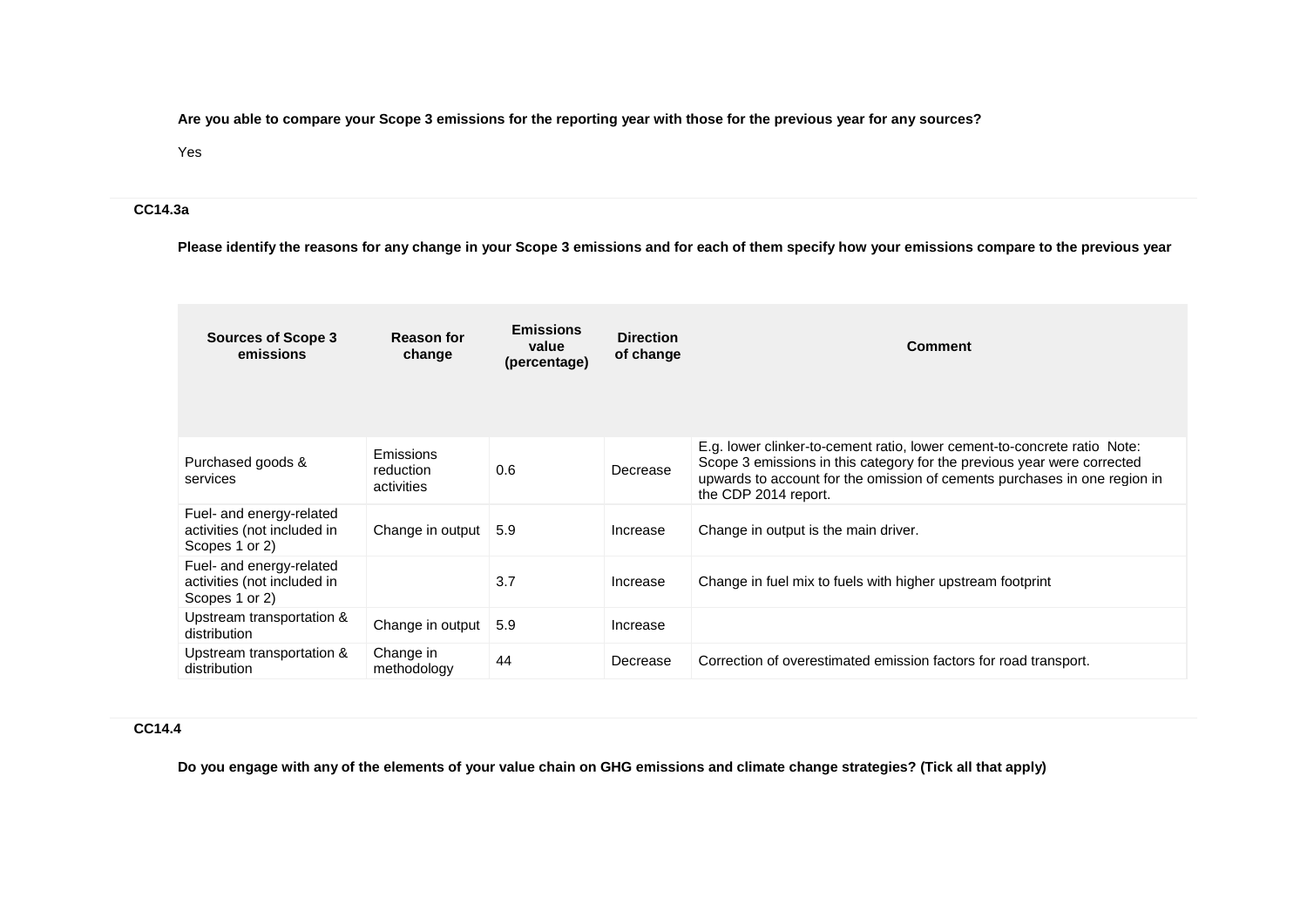#### **CC14.4a**

#### **Please give details of methods of engagement, your strategy for prioritizing engagements and measures of success**

CEMEX recognizes that significant emission reductions cannot be achieved by focusing on one link of the value chain only. Therefore CEMEX has played a leading role in the engagement of the full value chain.

The strategy for engaging our value chain is characterized by our goal to get the maximum positive impact out of available resources; some of the key positive impacts considered when prioritizing are:

- Commercial side benefits such as development of low-cost fuels or generation of carbon credits
- Emission reduction potential in the whole value chain
- Other environmental or wider sustainability benefits (e.g. health and safety)
- Potential for roll-out in other business units

A key tool for engaging the whole value chain is our Carbon Footprint calculator; in this context this software serves various purposes:

- Identify hot spots in our supply chain (--> prioritization of engagement)
- Benchmark operations against each other (--> identification of reduction potential)
- Measure progress
- Inform clients about the full carbon footprint of our products (--> optimization of downstream processes)

#### Some examples of our activities:

Some of our business units, e.g. Spain, have started sustainability programs for their suppliers; these pilot programs cover a variety of topics, including climate change, and aim at sharing best practices, defining minimum standards etc.

Another success story is the collaboration with (mostly local) companies to source alternative fuels; over more than a decade CEMEX has worked with many of those companies to collaboratively explore markets of e.g. agricultural and municipal wastes, establish and implement quality standards, and develop joint projects.

In order to reduce scope 2 emissions CEMEX has developed and continues to develop (together with supplier Acciona) a number of wind power projects in Mexico that have a combined emission reduction potential of 1.2 mln t CO2/yr.

CEMEX has also started closer collaboration with the downstream value chain. Our consultancy service for sustainable construction enables our customers, among others, to build more energy-efficient buildings.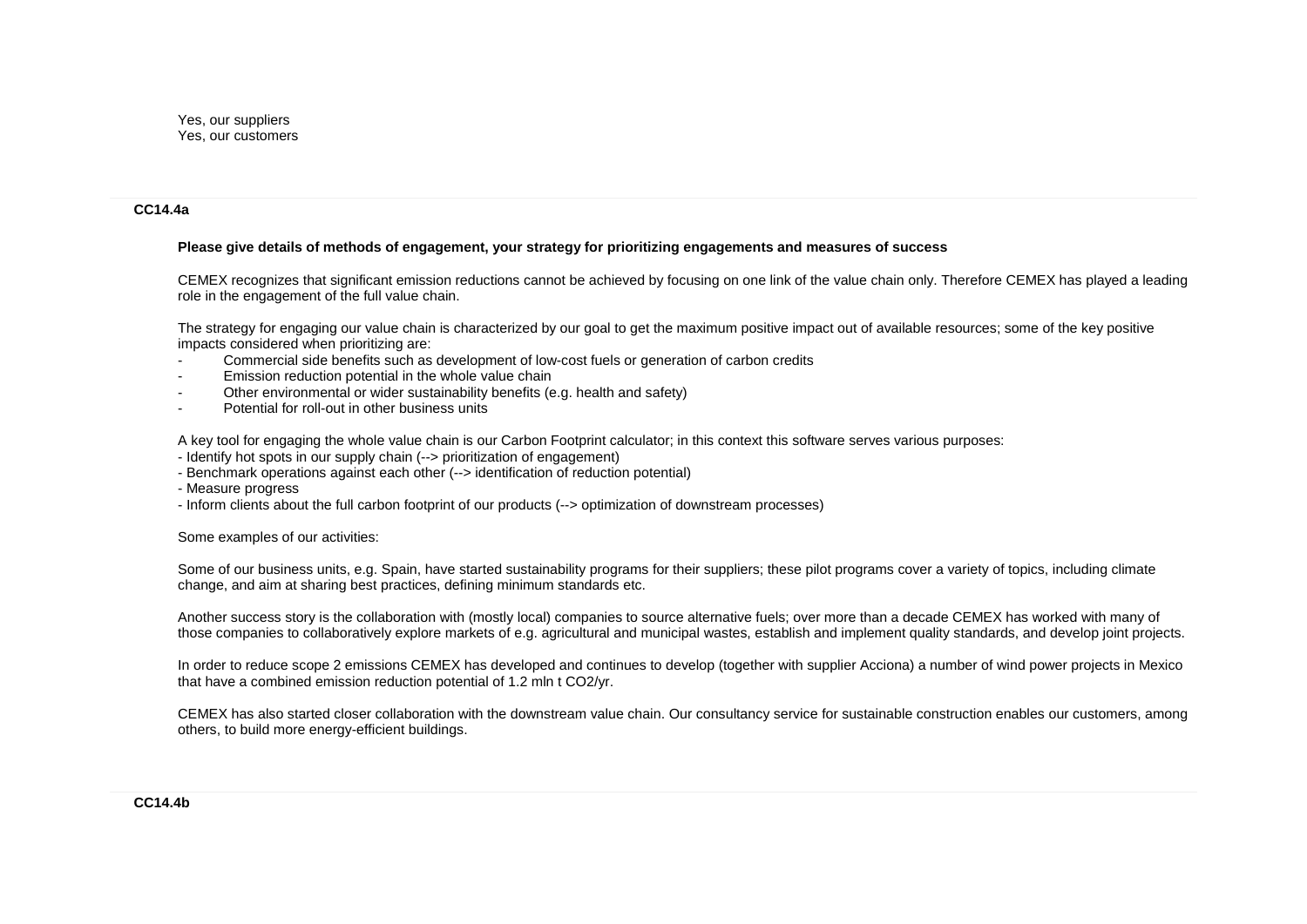**To give a sense of scale of this engagement, please give the number of suppliers with whom you are engaging and the proportion of your total spend that they represent**

| Number of suppliers % of total spend |     | Comment                                                                                                                                                                                    |
|--------------------------------------|-----|--------------------------------------------------------------------------------------------------------------------------------------------------------------------------------------------|
| 300                                  | 25% | Numbers are estimates as a large fraction of our purchases are decentralized and we do not yet<br>centrally track all climate change-related activities with our suppliers at local level. |

### **CC14.4c**

**If you have data on your suppliers' GHG emissions and climate change strategies, please explain how you make use of that data**

| How you make use of the data                                | Please give details                                                                                                                     |
|-------------------------------------------------------------|-----------------------------------------------------------------------------------------------------------------------------------------|
| Identifying GHG sources to prioritize for reduction actions | Information (where available) is integrated into our Carbon Footprint Tool that servers, among other<br>purposes, to identify hotspots. |

## **CC14.4d**

**Please explain why you do not engage with any elements of your value chain on GHG emissions and climate change strategies, and any plans you have to develop an engagement strategy in the future**

#### **Further Information**

**Module: Sign Off**

**Page: CC15. Sign Off**

**CC15.1**

**Please provide the following information for the person that has signed off (approved) your CDP climate change response**